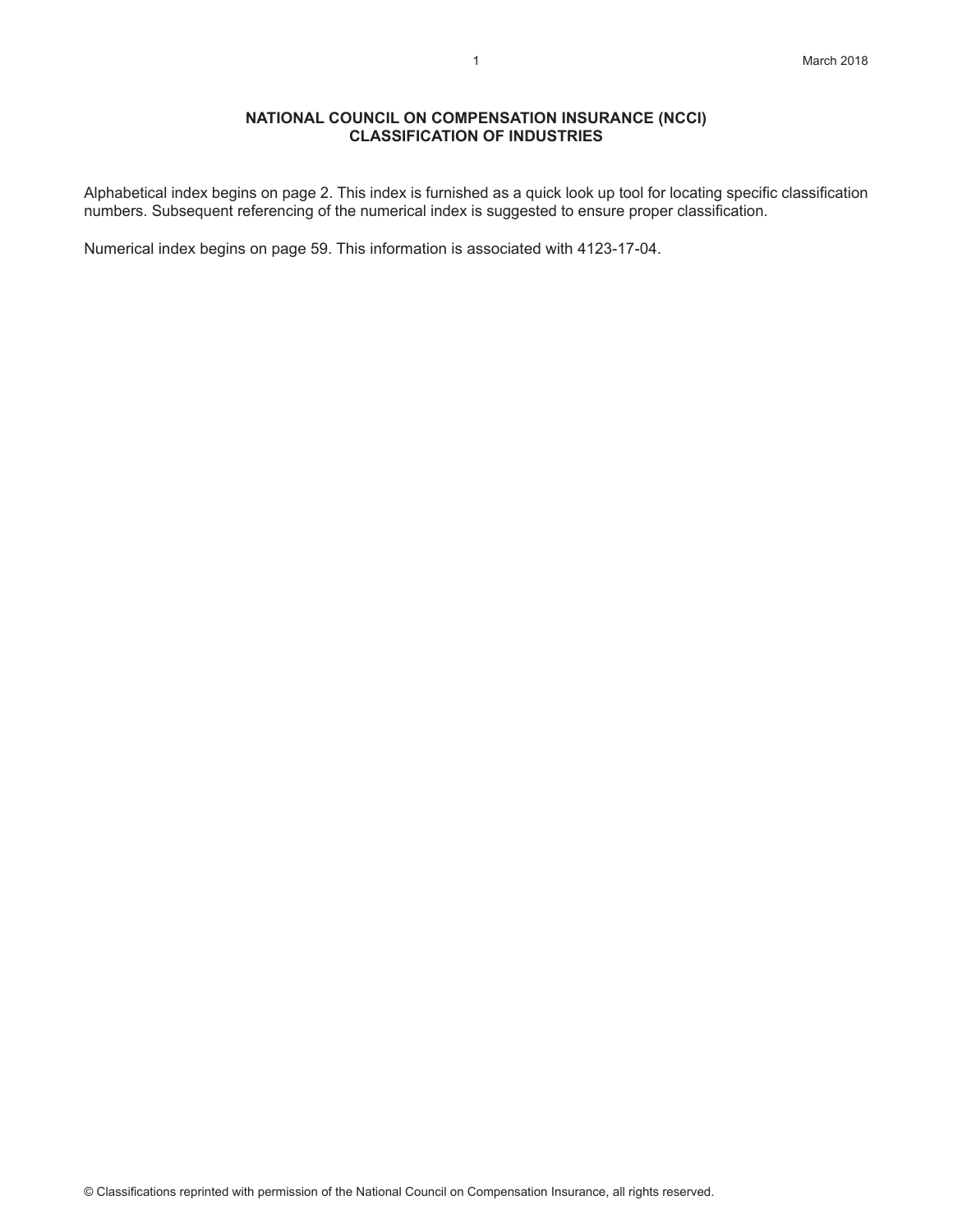# **NATIONAL COUNCIL ON COMPENSATION INSURANCE (NCCI) ALPHABETICAL INDEX**

## **CLASSIFICATION OF INDUSTRIES**

### **A**

| Air conditioning and heating and refrigeration systems - shop and outside and drivers 5537                 |  |
|------------------------------------------------------------------------------------------------------------|--|
|                                                                                                            |  |
|                                                                                                            |  |
|                                                                                                            |  |
|                                                                                                            |  |
|                                                                                                            |  |
|                                                                                                            |  |
|                                                                                                            |  |
| Aircraft or helicopter operation – see "aviation" landing mats manufacturing – by welding and drivers 3040 |  |
|                                                                                                            |  |
|                                                                                                            |  |
|                                                                                                            |  |
|                                                                                                            |  |
|                                                                                                            |  |
|                                                                                                            |  |
|                                                                                                            |  |
|                                                                                                            |  |
|                                                                                                            |  |
|                                                                                                            |  |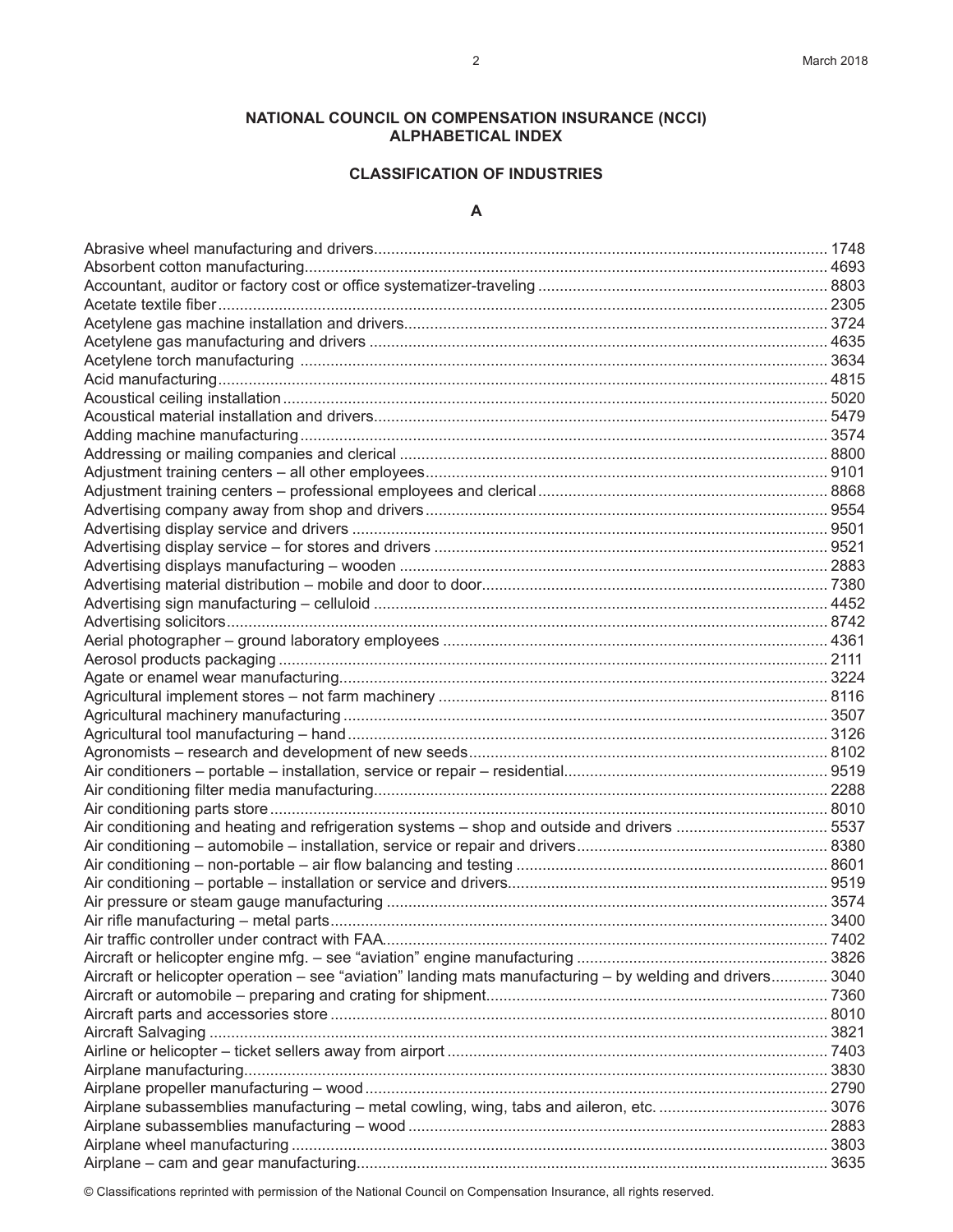| Amusement parks - see "Recreational"                                                                                |      |
|---------------------------------------------------------------------------------------------------------------------|------|
| Analytical laboratories or assaying - including laboratory, outside employees, collectors of samples & drivers 4511 |      |
|                                                                                                                     |      |
|                                                                                                                     | 8350 |
|                                                                                                                     |      |
| Animal raising - see "Farm"                                                                                         |      |
|                                                                                                                     |      |
|                                                                                                                     |      |
|                                                                                                                     |      |
|                                                                                                                     |      |
|                                                                                                                     |      |
|                                                                                                                     |      |
|                                                                                                                     |      |
|                                                                                                                     |      |
|                                                                                                                     |      |
|                                                                                                                     |      |
|                                                                                                                     |      |
|                                                                                                                     |      |
|                                                                                                                     |      |
|                                                                                                                     |      |
|                                                                                                                     |      |
|                                                                                                                     |      |
|                                                                                                                     |      |
|                                                                                                                     |      |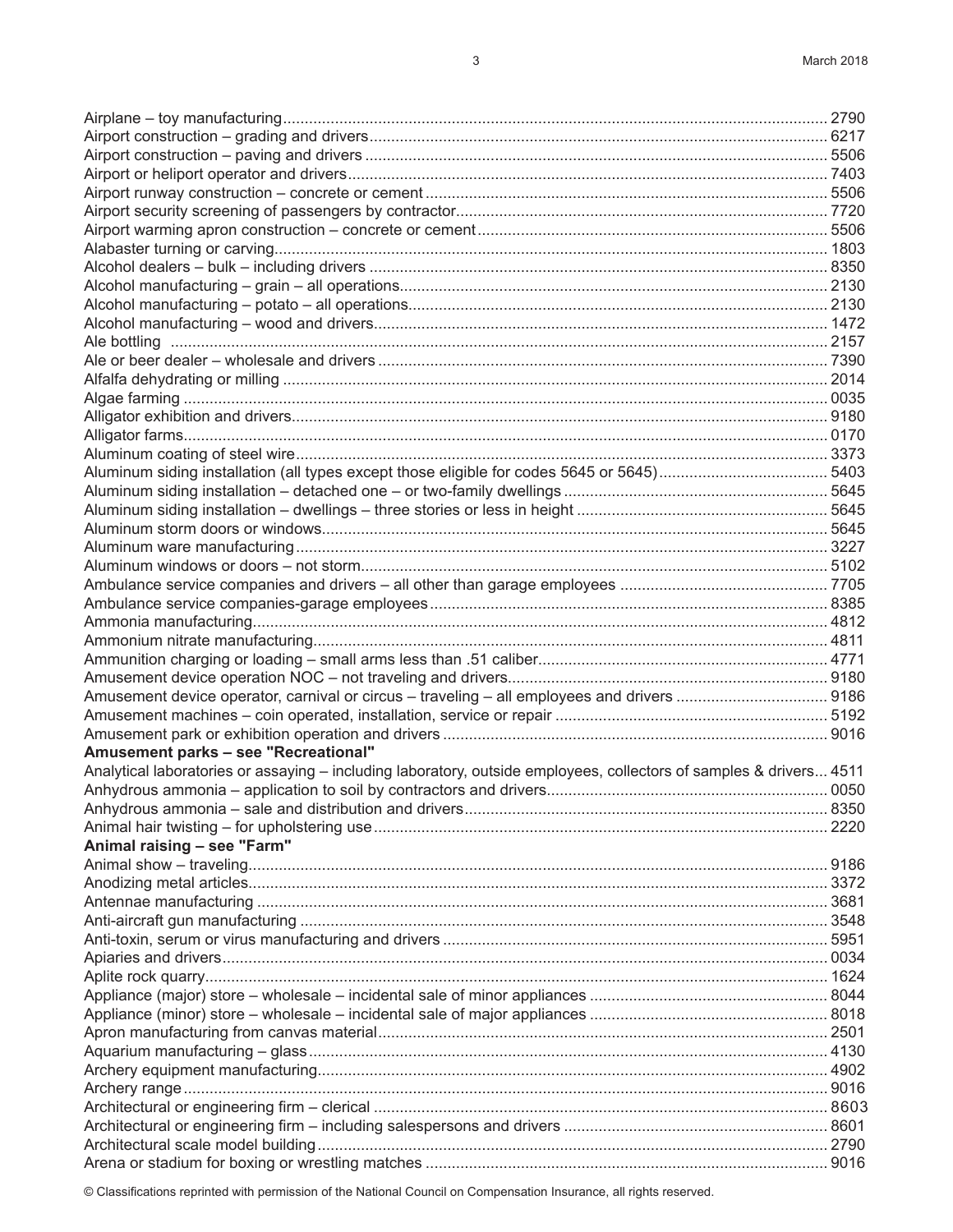| Asphalt works and drivers - operated by road paying contractors at temporary location  5506       |      |
|---------------------------------------------------------------------------------------------------|------|
|                                                                                                   |      |
|                                                                                                   |      |
|                                                                                                   |      |
|                                                                                                   |      |
|                                                                                                   |      |
|                                                                                                   |      |
|                                                                                                   |      |
|                                                                                                   |      |
|                                                                                                   | 9178 |
|                                                                                                   |      |
|                                                                                                   |      |
|                                                                                                   |      |
|                                                                                                   |      |
|                                                                                                   |      |
|                                                                                                   |      |
|                                                                                                   |      |
|                                                                                                   |      |
|                                                                                                   |      |
|                                                                                                   |      |
|                                                                                                   |      |
|                                                                                                   |      |
|                                                                                                   |      |
| Automatic stoker or gas or oil burner installation - see "Oil burner installation"                |      |
|                                                                                                   |      |
|                                                                                                   |      |
|                                                                                                   |      |
|                                                                                                   |      |
| Automobile brake drums - reconditioning and relining - drums removed from vehicle by others  3632 |      |
|                                                                                                   |      |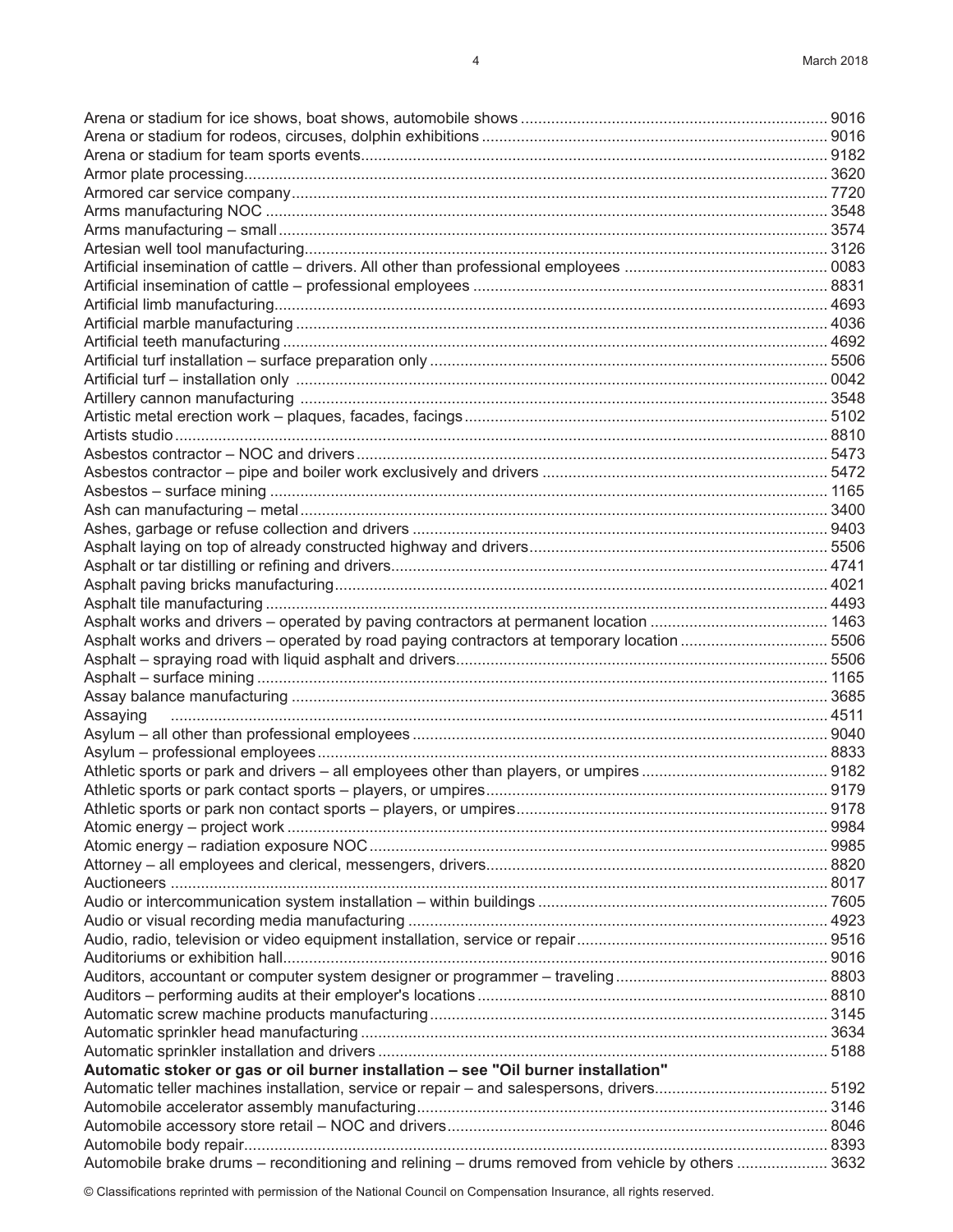Automobile brake repair ..................................................................................................................................... 8380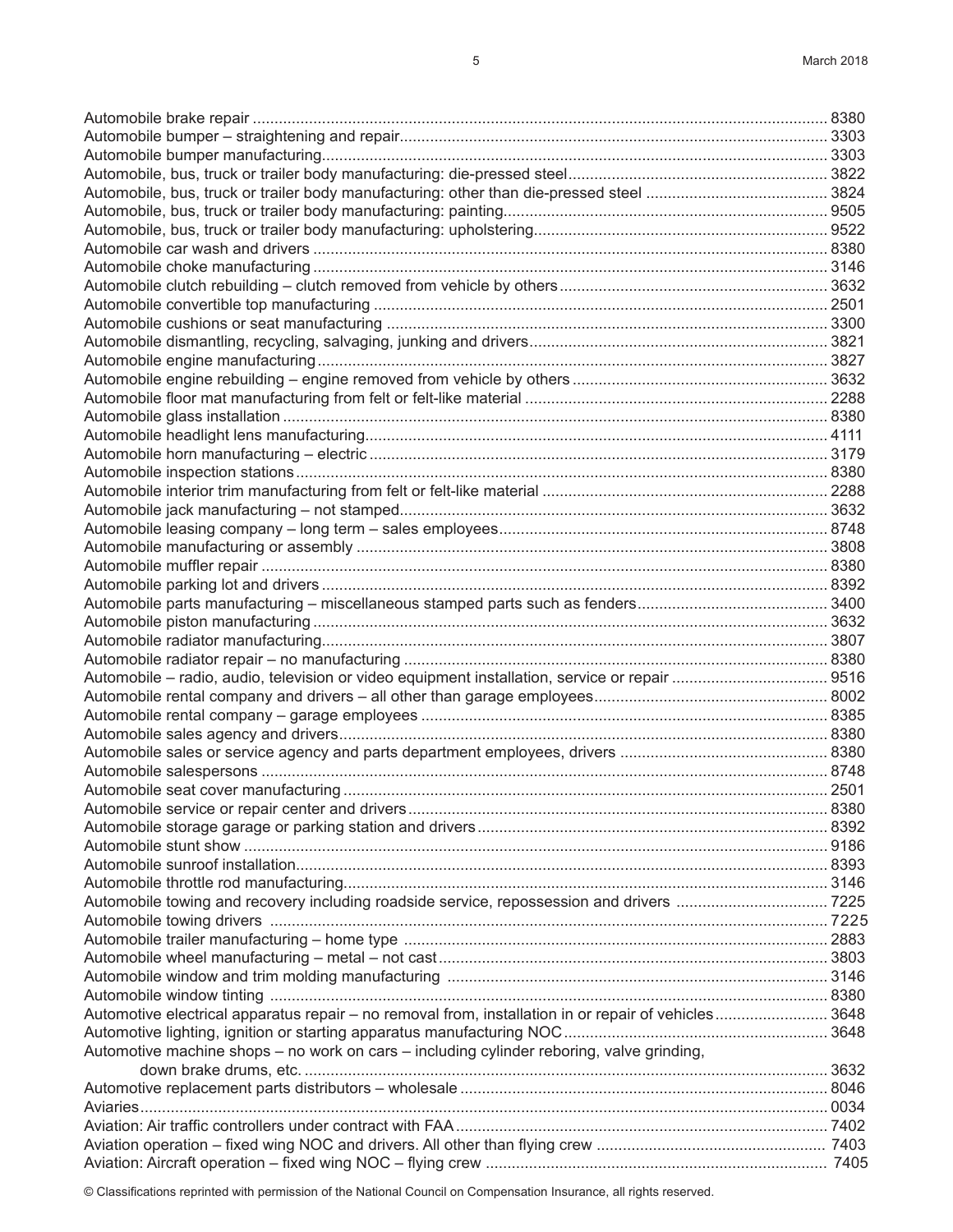| Aviation: Aircraft - aerial application, seeding, herding or scintillometer surveying and drivers.                       |  |
|--------------------------------------------------------------------------------------------------------------------------|--|
|                                                                                                                          |  |
| Aviation: Aircraft - aerial application, seeding, herding or scintillometer surveying - flying crew  7420                |  |
|                                                                                                                          |  |
|                                                                                                                          |  |
|                                                                                                                          |  |
| Aviation: Aircraft or helicopter – air carrier – scheduled or supplemental and drivers. All other than flying crew  7403 |  |
|                                                                                                                          |  |
| Aviation: Aircraft – flight testing by manufacturer – manufactured under an approved type certificate –                  |  |
|                                                                                                                          |  |
| Aviation: Aircraft – patrol, photography – other than mapping or survey work and drivers.                                |  |
|                                                                                                                          |  |
|                                                                                                                          |  |
| Aviation: Aircraft - public exhibition involving stunt flying, racing or parachute jumping and drivers.                  |  |
|                                                                                                                          |  |
| Aviation: Aircraft - public exhibition involving stunt flying, racing or parachute jumping - flying crew 7420            |  |
|                                                                                                                          |  |
|                                                                                                                          |  |
| Aviation: Aircraft – transportation of personnel in conduct of employer's business – flying crew 7421                    |  |
| Aviation: Aircraft – transportation of personnel in conduct of employer's business                                       |  |
|                                                                                                                          |  |
|                                                                                                                          |  |
|                                                                                                                          |  |
|                                                                                                                          |  |
|                                                                                                                          |  |
|                                                                                                                          |  |
|                                                                                                                          |  |
|                                                                                                                          |  |
|                                                                                                                          |  |
|                                                                                                                          |  |
|                                                                                                                          |  |

### **B**

| . 2003 |
|--------|
|        |
|        |
|        |
|        |
|        |
| 1624   |
| 7422   |
|        |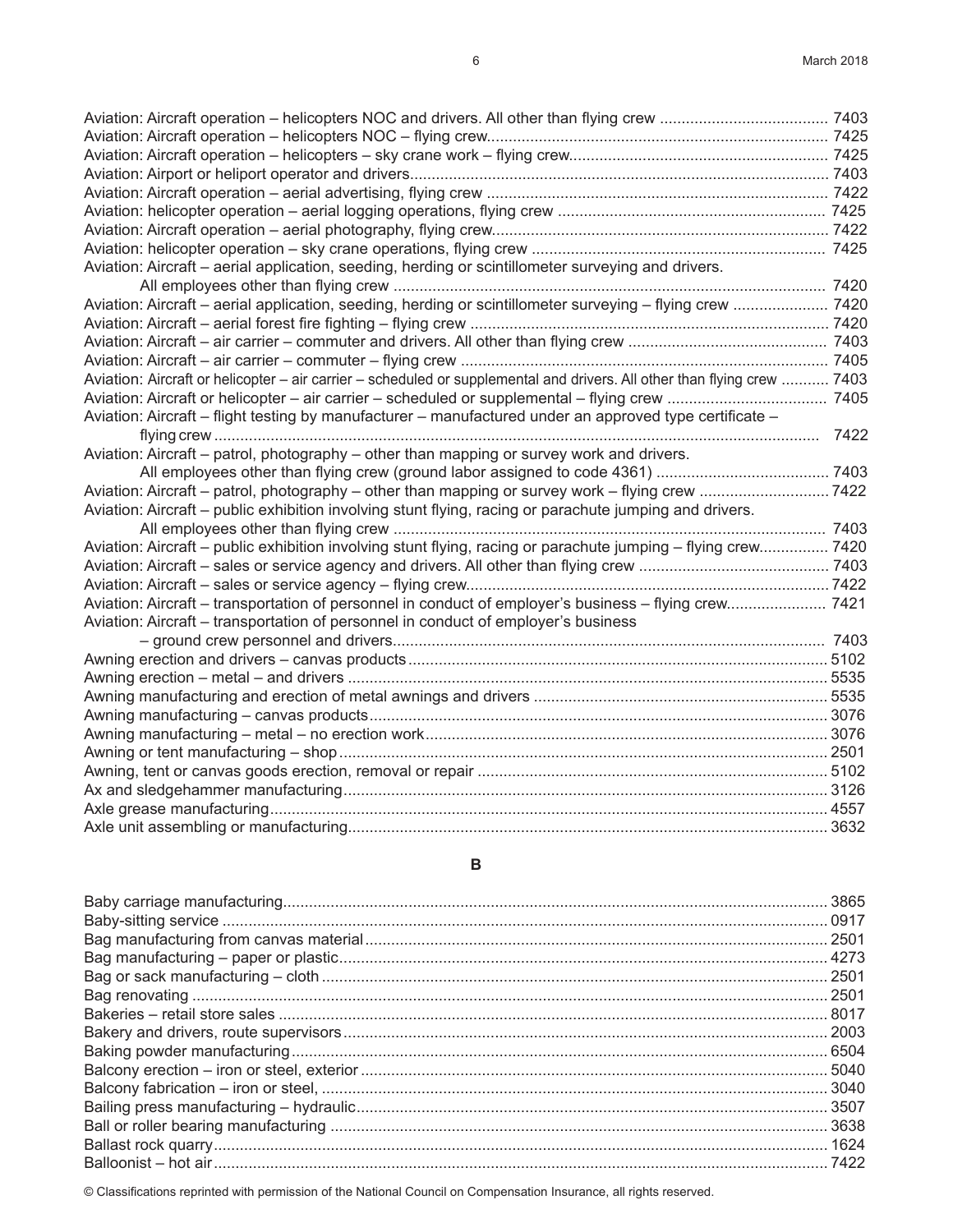| Banks and trust companies - armored car crews and drivers (bank employees - not contractors) 8855 |      |
|---------------------------------------------------------------------------------------------------|------|
|                                                                                                   |      |
|                                                                                                   |      |
| Banks and trust companies - employees engaged in care, custody or maintenance -                   |      |
|                                                                                                   |      |
|                                                                                                   |      |
|                                                                                                   |      |
| Banks and trust companies - special officers and armed or unarmed attendants, ushers, door        |      |
|                                                                                                   |      |
| Bank and trust company contracts – employees of banks or trust companies – including contracted   |      |
| services such as guards, patrols, messengers, armored car crews and drivers 8855                  |      |
|                                                                                                   |      |
|                                                                                                   |      |
|                                                                                                   |      |
|                                                                                                   |      |
|                                                                                                   |      |
|                                                                                                   |      |
|                                                                                                   |      |
|                                                                                                   |      |
|                                                                                                   |      |
|                                                                                                   |      |
|                                                                                                   |      |
|                                                                                                   |      |
|                                                                                                   |      |
|                                                                                                   |      |
|                                                                                                   |      |
|                                                                                                   |      |
|                                                                                                   |      |
|                                                                                                   |      |
|                                                                                                   |      |
|                                                                                                   |      |
|                                                                                                   |      |
|                                                                                                   |      |
|                                                                                                   |      |
|                                                                                                   |      |
|                                                                                                   |      |
| Basket manufacturing - wood veneer - including veneer manufacturing                               | 2915 |
|                                                                                                   |      |
|                                                                                                   |      |
|                                                                                                   |      |
|                                                                                                   |      |
|                                                                                                   |      |
|                                                                                                   |      |
|                                                                                                   |      |
|                                                                                                   |      |
|                                                                                                   |      |
|                                                                                                   |      |
|                                                                                                   |      |
|                                                                                                   |      |
|                                                                                                   |      |
|                                                                                                   |      |
|                                                                                                   |      |
|                                                                                                   |      |
|                                                                                                   |      |
|                                                                                                   |      |
|                                                                                                   |      |
|                                                                                                   |      |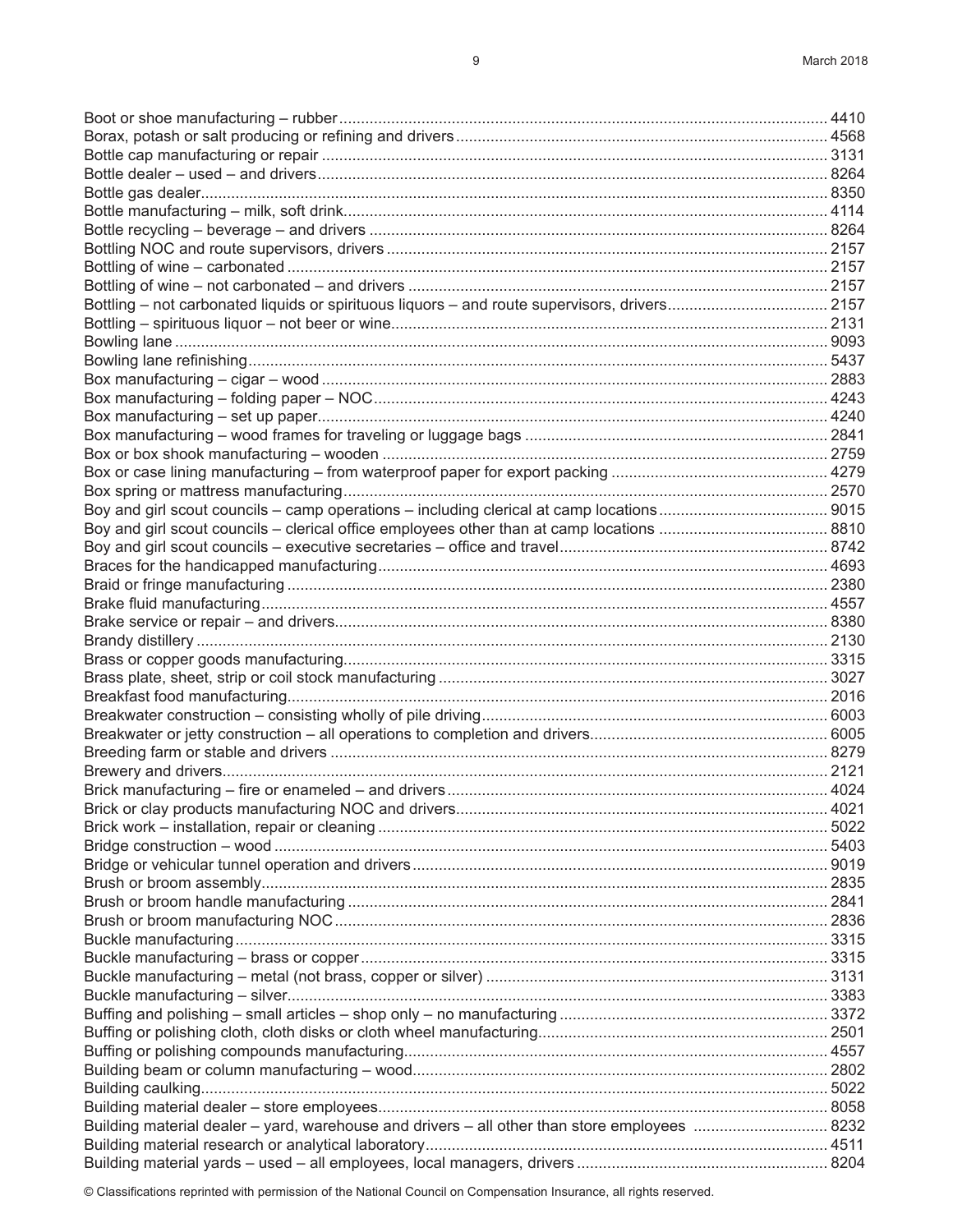| Buildings - operation by owner, lessee, or real estate management firm - professional employees,     |  |
|------------------------------------------------------------------------------------------------------|--|
|                                                                                                      |  |
| Buildings – operations – by owner, lessee or real estate management firm – all other employees  9015 |  |
|                                                                                                      |  |
|                                                                                                      |  |
|                                                                                                      |  |
|                                                                                                      |  |
|                                                                                                      |  |
|                                                                                                      |  |
|                                                                                                      |  |
|                                                                                                      |  |
|                                                                                                      |  |
|                                                                                                      |  |
|                                                                                                      |  |
|                                                                                                      |  |
|                                                                                                      |  |
| Butler bins - see 5535                                                                               |  |
|                                                                                                      |  |
|                                                                                                      |  |
|                                                                                                      |  |
|                                                                                                      |  |
|                                                                                                      |  |
|                                                                                                      |  |
|                                                                                                      |  |

# **C**

| Cable laying – by specialist contractors employing automatic equipment which, in one operation, opens the |  |
|-----------------------------------------------------------------------------------------------------------|--|
|                                                                                                           |  |
|                                                                                                           |  |
|                                                                                                           |  |
|                                                                                                           |  |
|                                                                                                           |  |
|                                                                                                           |  |
|                                                                                                           |  |
|                                                                                                           |  |
|                                                                                                           |  |
|                                                                                                           |  |
|                                                                                                           |  |
|                                                                                                           |  |
|                                                                                                           |  |
|                                                                                                           |  |
|                                                                                                           |  |
|                                                                                                           |  |
|                                                                                                           |  |
|                                                                                                           |  |
|                                                                                                           |  |
|                                                                                                           |  |
|                                                                                                           |  |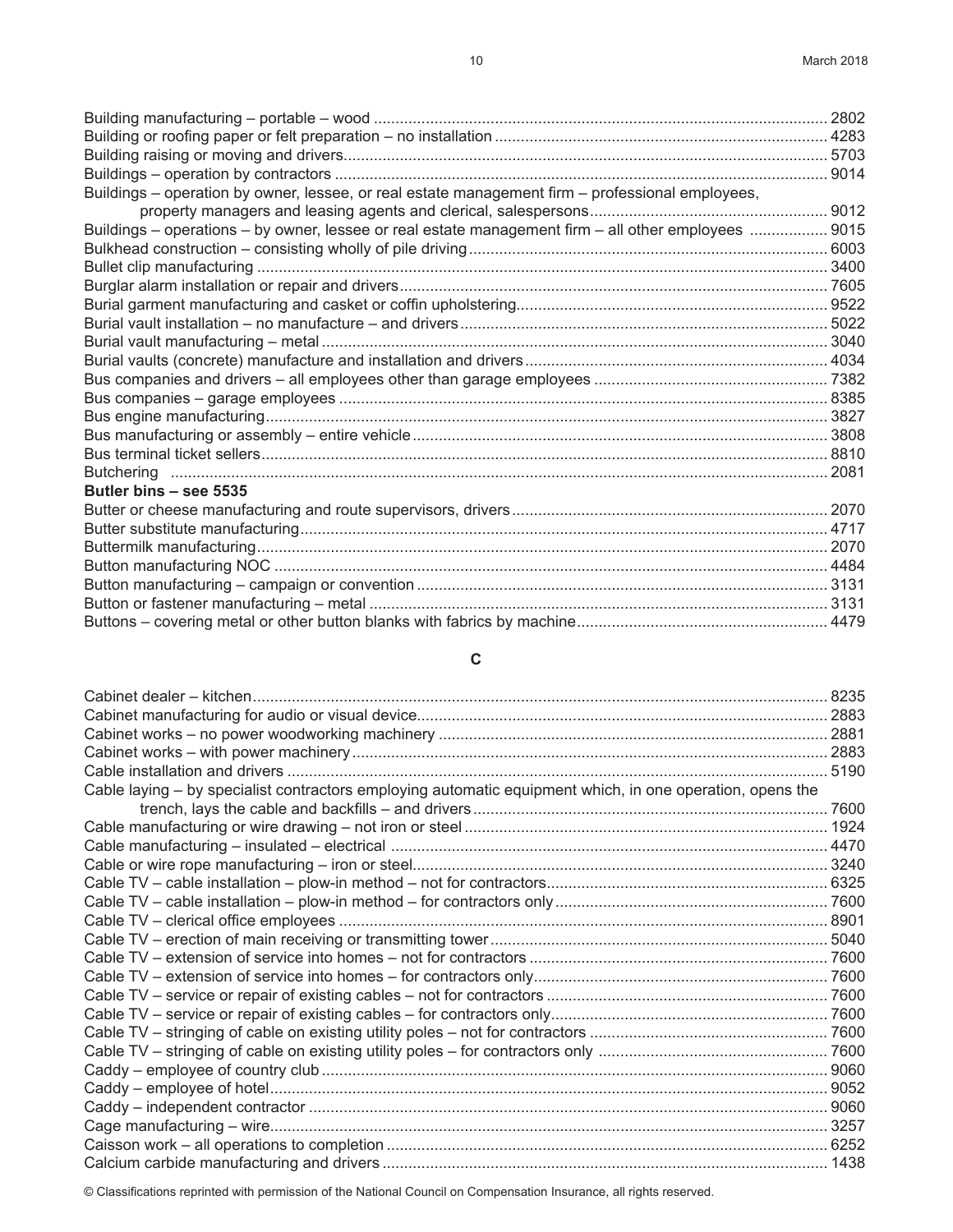| Canning or bottling carbonated beverages - see "Carbonated beverage manufacturing NOC"                                                  |  |
|-----------------------------------------------------------------------------------------------------------------------------------------|--|
| or "Bottling NOC"                                                                                                                       |  |
|                                                                                                                                         |  |
|                                                                                                                                         |  |
|                                                                                                                                         |  |
|                                                                                                                                         |  |
|                                                                                                                                         |  |
|                                                                                                                                         |  |
|                                                                                                                                         |  |
|                                                                                                                                         |  |
|                                                                                                                                         |  |
|                                                                                                                                         |  |
|                                                                                                                                         |  |
|                                                                                                                                         |  |
|                                                                                                                                         |  |
|                                                                                                                                         |  |
|                                                                                                                                         |  |
| Carnival, circus or amusement device operator - traveling - all employees and drivers 9186                                              |  |
| 5403. بالمستند المستند المستند المستند المستند المستند المستند المستند المستند المستند المستند المستند المستند المستند والمستند المستند |  |
|                                                                                                                                         |  |
|                                                                                                                                         |  |
|                                                                                                                                         |  |
|                                                                                                                                         |  |
|                                                                                                                                         |  |
|                                                                                                                                         |  |
|                                                                                                                                         |  |
|                                                                                                                                         |  |
|                                                                                                                                         |  |
|                                                                                                                                         |  |
|                                                                                                                                         |  |
|                                                                                                                                         |  |
|                                                                                                                                         |  |
|                                                                                                                                         |  |
|                                                                                                                                         |  |
| Cartridge manufacturing or loading - see "Explosives"                                                                                   |  |
|                                                                                                                                         |  |
|                                                                                                                                         |  |
|                                                                                                                                         |  |
|                                                                                                                                         |  |
|                                                                                                                                         |  |
|                                                                                                                                         |  |
|                                                                                                                                         |  |
|                                                                                                                                         |  |
|                                                                                                                                         |  |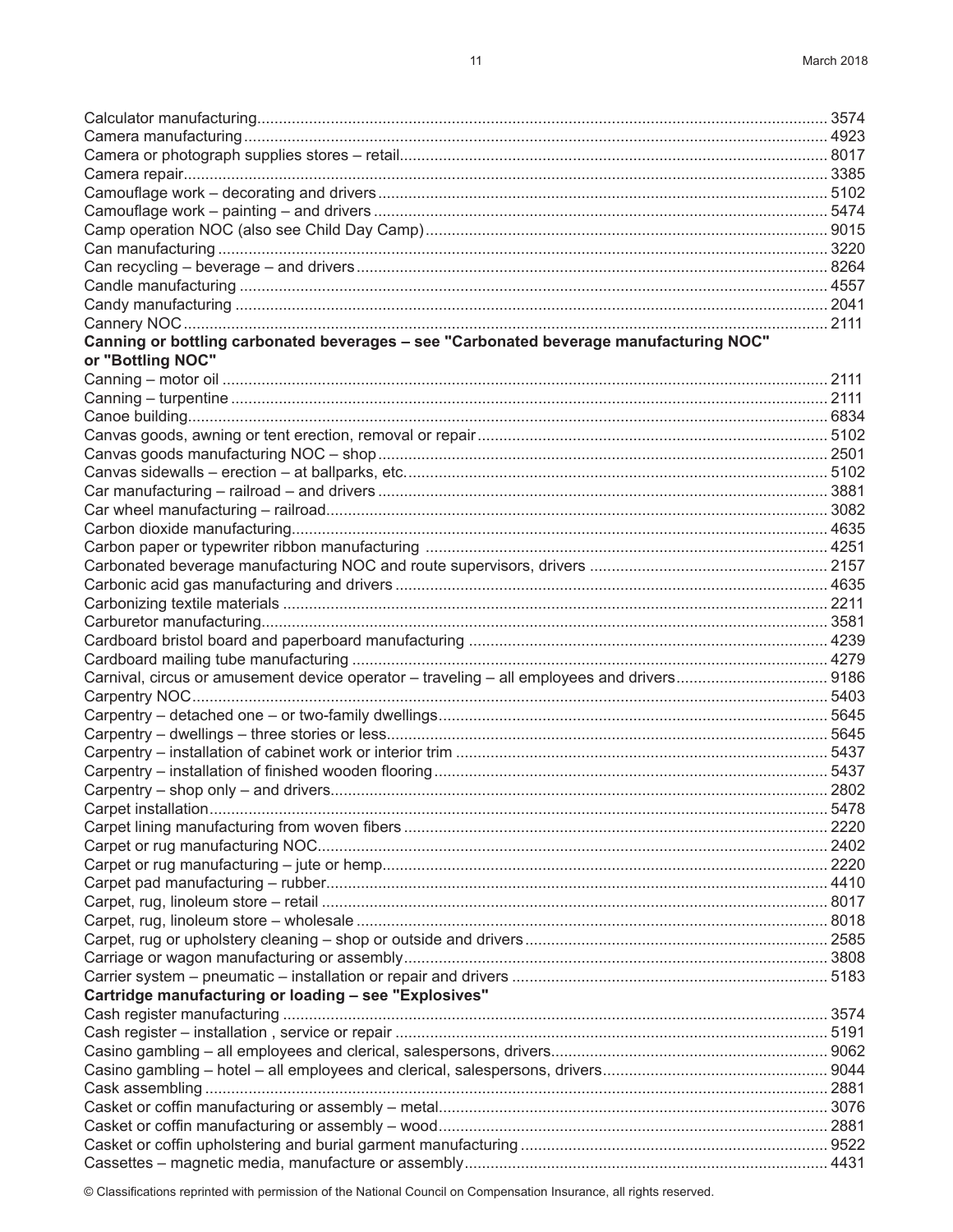| Caterer - see 9082, 9083 or 9084                                                                        |  |
|---------------------------------------------------------------------------------------------------------|--|
|                                                                                                         |  |
|                                                                                                         |  |
|                                                                                                         |  |
|                                                                                                         |  |
| Cattle or livestock farms or ranches - see "Farms"                                                      |  |
|                                                                                                         |  |
|                                                                                                         |  |
|                                                                                                         |  |
|                                                                                                         |  |
| Caves or caverns - operation for exhibition purposes - including guides, ticket sellers,                |  |
|                                                                                                         |  |
|                                                                                                         |  |
|                                                                                                         |  |
|                                                                                                         |  |
|                                                                                                         |  |
|                                                                                                         |  |
|                                                                                                         |  |
|                                                                                                         |  |
|                                                                                                         |  |
|                                                                                                         |  |
|                                                                                                         |  |
|                                                                                                         |  |
|                                                                                                         |  |
|                                                                                                         |  |
|                                                                                                         |  |
|                                                                                                         |  |
|                                                                                                         |  |
|                                                                                                         |  |
|                                                                                                         |  |
|                                                                                                         |  |
|                                                                                                         |  |
|                                                                                                         |  |
|                                                                                                         |  |
|                                                                                                         |  |
|                                                                                                         |  |
|                                                                                                         |  |
|                                                                                                         |  |
|                                                                                                         |  |
| Chemical blending or mixing NOC - all operations and drivers - shall not be assigned                    |  |
|                                                                                                         |  |
| Chemical manufacturing NOC - all operations and drivers - includes blending or mixing. Shall not be     |  |
| assigned to a risk that is engaged exclusively in the blending or mixing of chemicals. The following    |  |
| is a partial list of chemical manufacturing processes contemplated by Code 4829: alcoholysis;           |  |
| alkylation; amination; calcination; carboxylation; compression of gasses; distillation; esterification; |  |
|                                                                                                         |  |
|                                                                                                         |  |
|                                                                                                         |  |
|                                                                                                         |  |
|                                                                                                         |  |
| Chenille products manufacturing from chenille cloth - no carpet or cloth manufacturing  2501            |  |
|                                                                                                         |  |
|                                                                                                         |  |
|                                                                                                         |  |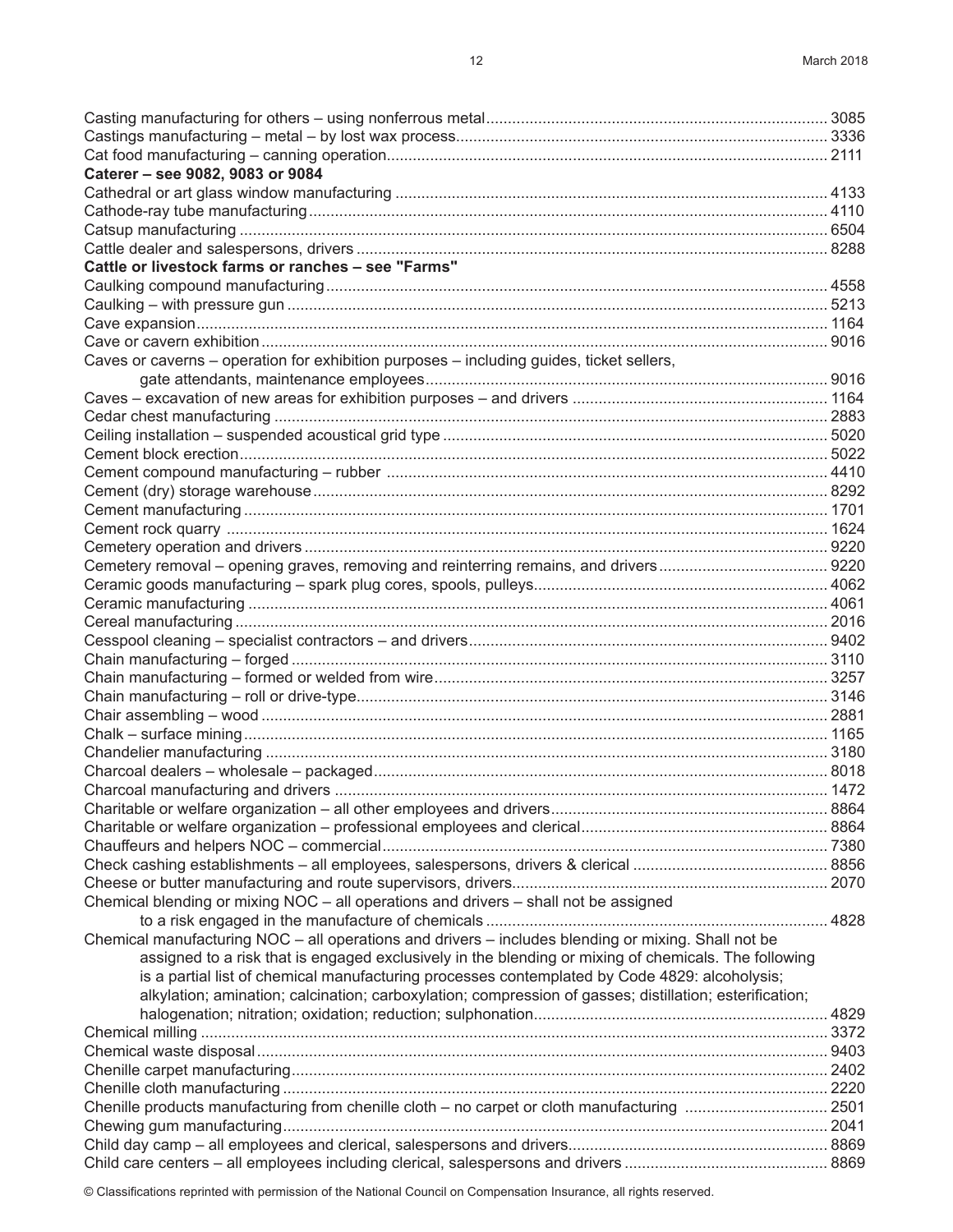| Circus, carnival or amusement device operator-traveling - all employees and drivers 9186         |  |
|--------------------------------------------------------------------------------------------------|--|
|                                                                                                  |  |
|                                                                                                  |  |
|                                                                                                  |  |
|                                                                                                  |  |
|                                                                                                  |  |
|                                                                                                  |  |
|                                                                                                  |  |
|                                                                                                  |  |
|                                                                                                  |  |
|                                                                                                  |  |
|                                                                                                  |  |
|                                                                                                  |  |
|                                                                                                  |  |
|                                                                                                  |  |
|                                                                                                  |  |
|                                                                                                  |  |
| Clearing of right-of-ways for power lines, etc - see "Electric light, power, etc."               |  |
|                                                                                                  |  |
|                                                                                                  |  |
|                                                                                                  |  |
|                                                                                                  |  |
|                                                                                                  |  |
|                                                                                                  |  |
|                                                                                                  |  |
| Cloth printing - silk screen - "Silk screen process"                                             |  |
|                                                                                                  |  |
|                                                                                                  |  |
|                                                                                                  |  |
|                                                                                                  |  |
|                                                                                                  |  |
|                                                                                                  |  |
|                                                                                                  |  |
|                                                                                                  |  |
| Club - social, fraternal or business - operating on own premises or facilities and clerical 9061 |  |
|                                                                                                  |  |
|                                                                                                  |  |
|                                                                                                  |  |
|                                                                                                  |  |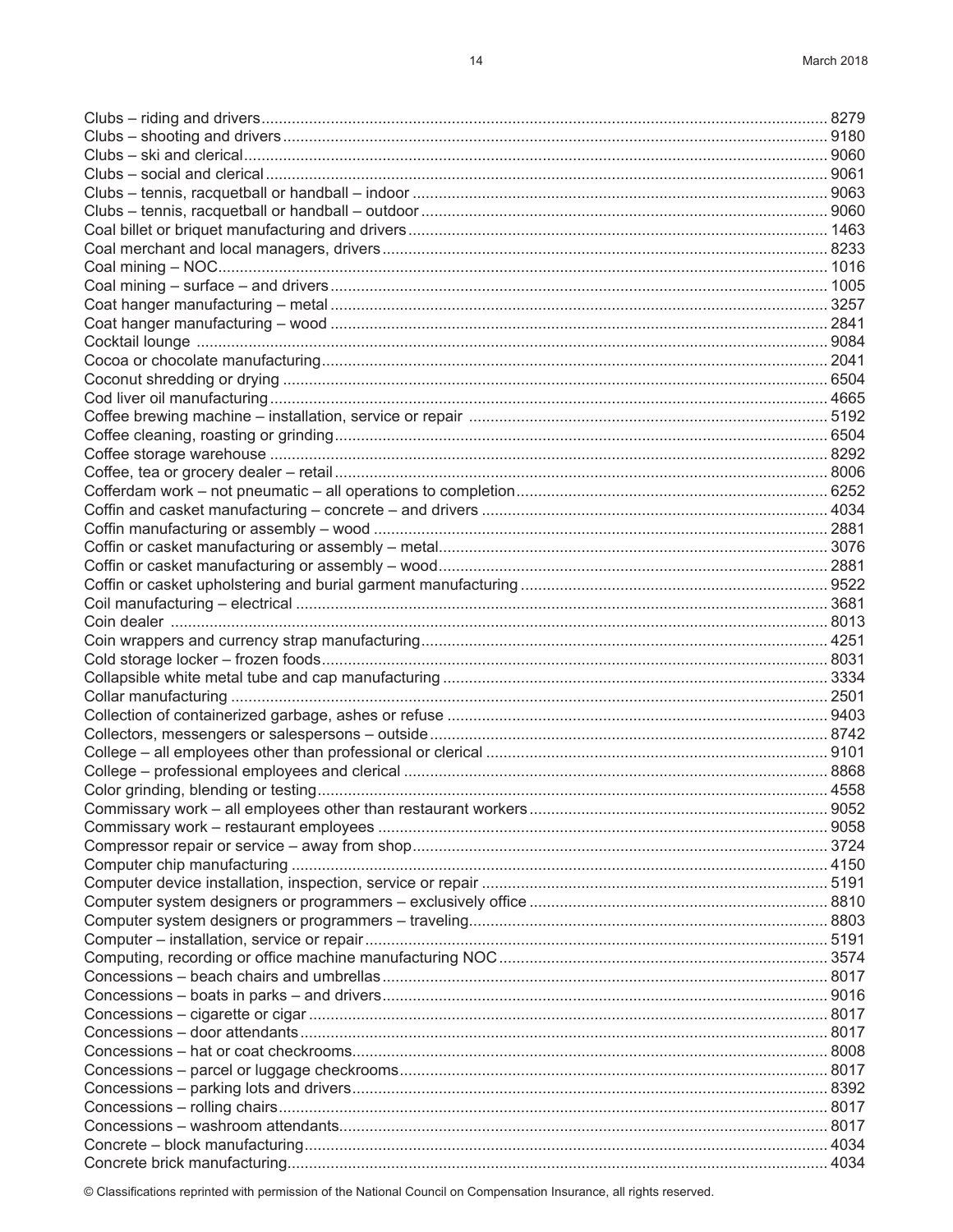| Concrete construction – construction of private residences, fabricating, setting up or taking down forms  5215 |       |
|----------------------------------------------------------------------------------------------------------------|-------|
|                                                                                                                |       |
| Concrete culverts installation - see interpretation section                                                    |       |
|                                                                                                                |       |
|                                                                                                                |       |
|                                                                                                                |       |
|                                                                                                                |       |
| Concrete pre-cast structural beams or girders - erection by concrete construction                              |       |
| contractor casting the beams - assign appropriate "Concrete construction" class                                |       |
| Concrete pre-cast structural beams or girders - erection by specialty contractor not casting                   |       |
| the beams or girders - assign appropriate "Iron or steel erection" class                                       |       |
|                                                                                                                |       |
|                                                                                                                |       |
|                                                                                                                |       |
|                                                                                                                |       |
| Concrete pumping operations - whether performed by a general contractor, specialist contractor                 |       |
| or concrete read mix dealer - assign appropriate "Concrete construction" class                                 |       |
|                                                                                                                |       |
|                                                                                                                |       |
| Concrete - ready mix dealers - see "Drivers"                                                                   |       |
|                                                                                                                |       |
|                                                                                                                |       |
| Condominiums or cooperatives - all employees engaged in care, custody and                                      |       |
|                                                                                                                |       |
| Condominiums or cooperatives - professional employees, property managers and                                   |       |
|                                                                                                                |       |
|                                                                                                                |       |
|                                                                                                                |       |
|                                                                                                                |       |
|                                                                                                                |       |
|                                                                                                                |       |
|                                                                                                                |       |
|                                                                                                                |       |
|                                                                                                                |       |
|                                                                                                                | .3126 |
|                                                                                                                |       |
|                                                                                                                |       |
|                                                                                                                |       |
|                                                                                                                |       |
| Contractors' equipment rental – with operator – assign classification that would apply if work                 |       |
| were performed by lessee's own employees                                                                       |       |
|                                                                                                                |       |
|                                                                                                                |       |
|                                                                                                                |       |
|                                                                                                                |       |
|                                                                                                                |       |
|                                                                                                                |       |
|                                                                                                                |       |
|                                                                                                                |       |
|                                                                                                                |       |
|                                                                                                                |       |
|                                                                                                                |       |
|                                                                                                                |       |
|                                                                                                                |       |
|                                                                                                                |       |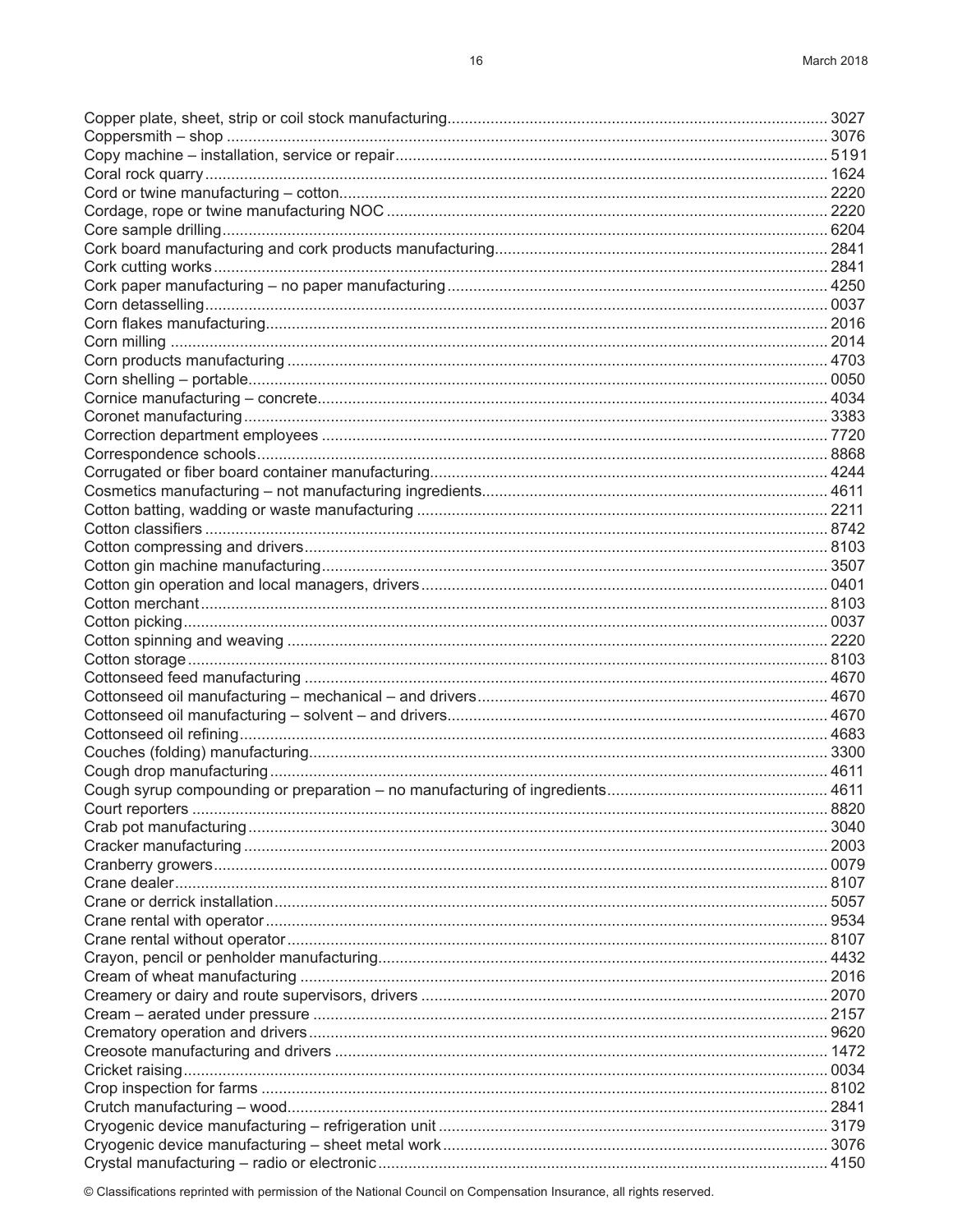$17$ 

## $\mathsf D$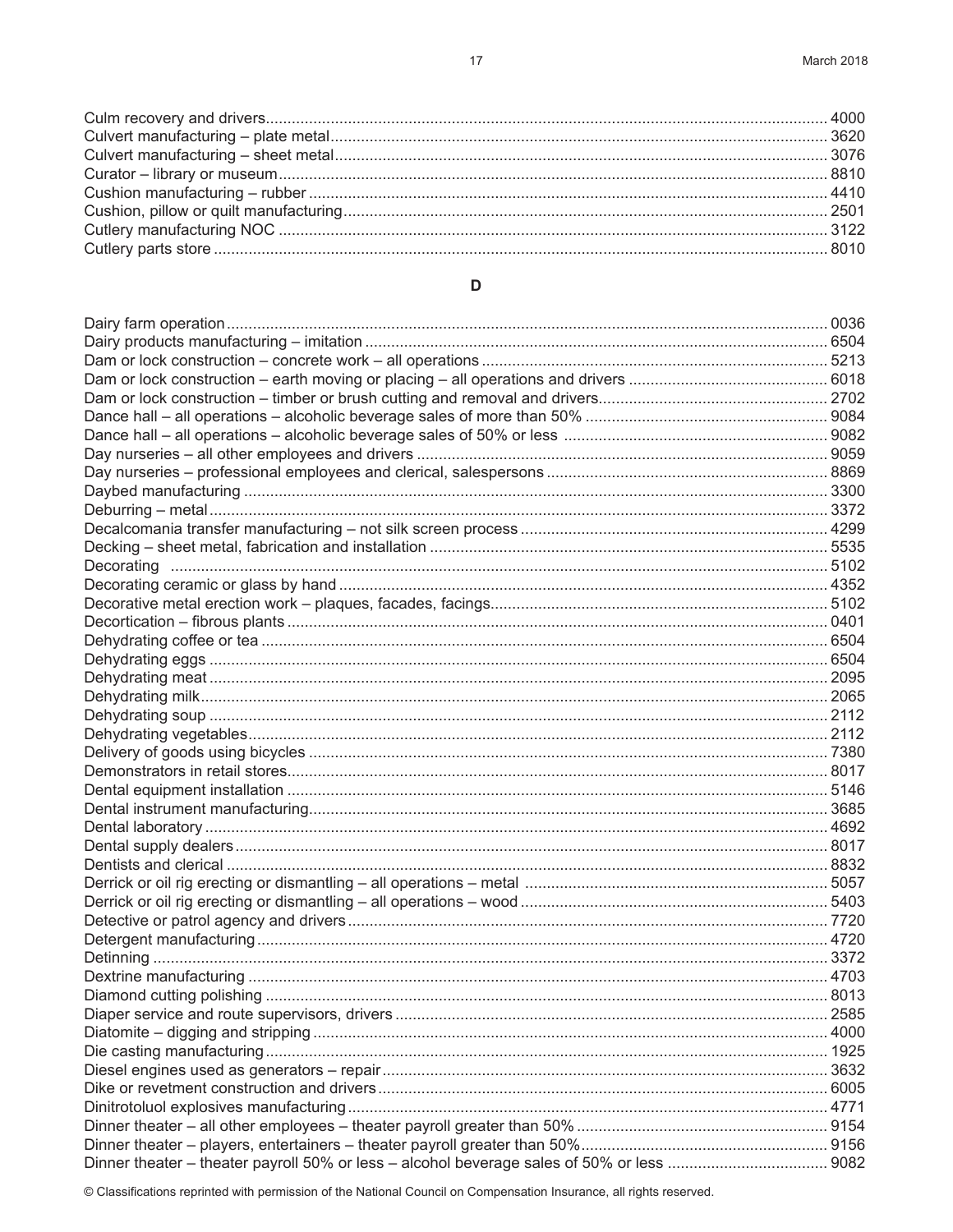| Dismantling of pre-fabricated dwellings - see "Wrecking"                                      |  |
|-----------------------------------------------------------------------------------------------|--|
|                                                                                               |  |
|                                                                                               |  |
|                                                                                               |  |
|                                                                                               |  |
|                                                                                               |  |
| Distributing companies - if employees transported to location in cars or trucks               |  |
|                                                                                               |  |
| Distributing companies - if no transportation, assign to governing classification             |  |
|                                                                                               |  |
|                                                                                               |  |
|                                                                                               |  |
|                                                                                               |  |
|                                                                                               |  |
|                                                                                               |  |
| Dog racing - see "Racetracks"                                                                 |  |
|                                                                                               |  |
|                                                                                               |  |
|                                                                                               |  |
|                                                                                               |  |
|                                                                                               |  |
| Domestic service contractor – inside (see Residential Cleaning Services by Contractor)  0917  |  |
| Domestic workers – residences – applies to full or part-time domestic workers employed inside |  |
|                                                                                               |  |
|                                                                                               |  |
|                                                                                               |  |
|                                                                                               |  |
|                                                                                               |  |
|                                                                                               |  |
|                                                                                               |  |
|                                                                                               |  |
|                                                                                               |  |
|                                                                                               |  |
|                                                                                               |  |
|                                                                                               |  |
|                                                                                               |  |
|                                                                                               |  |
|                                                                                               |  |
|                                                                                               |  |
|                                                                                               |  |
| Draperies or curtain manufacturing - from cloth, paper or plastic - cutting and sewing 2501   |  |
|                                                                                               |  |
|                                                                                               |  |
|                                                                                               |  |
|                                                                                               |  |
|                                                                                               |  |
|                                                                                               |  |
|                                                                                               |  |
|                                                                                               |  |
|                                                                                               |  |
|                                                                                               |  |
|                                                                                               |  |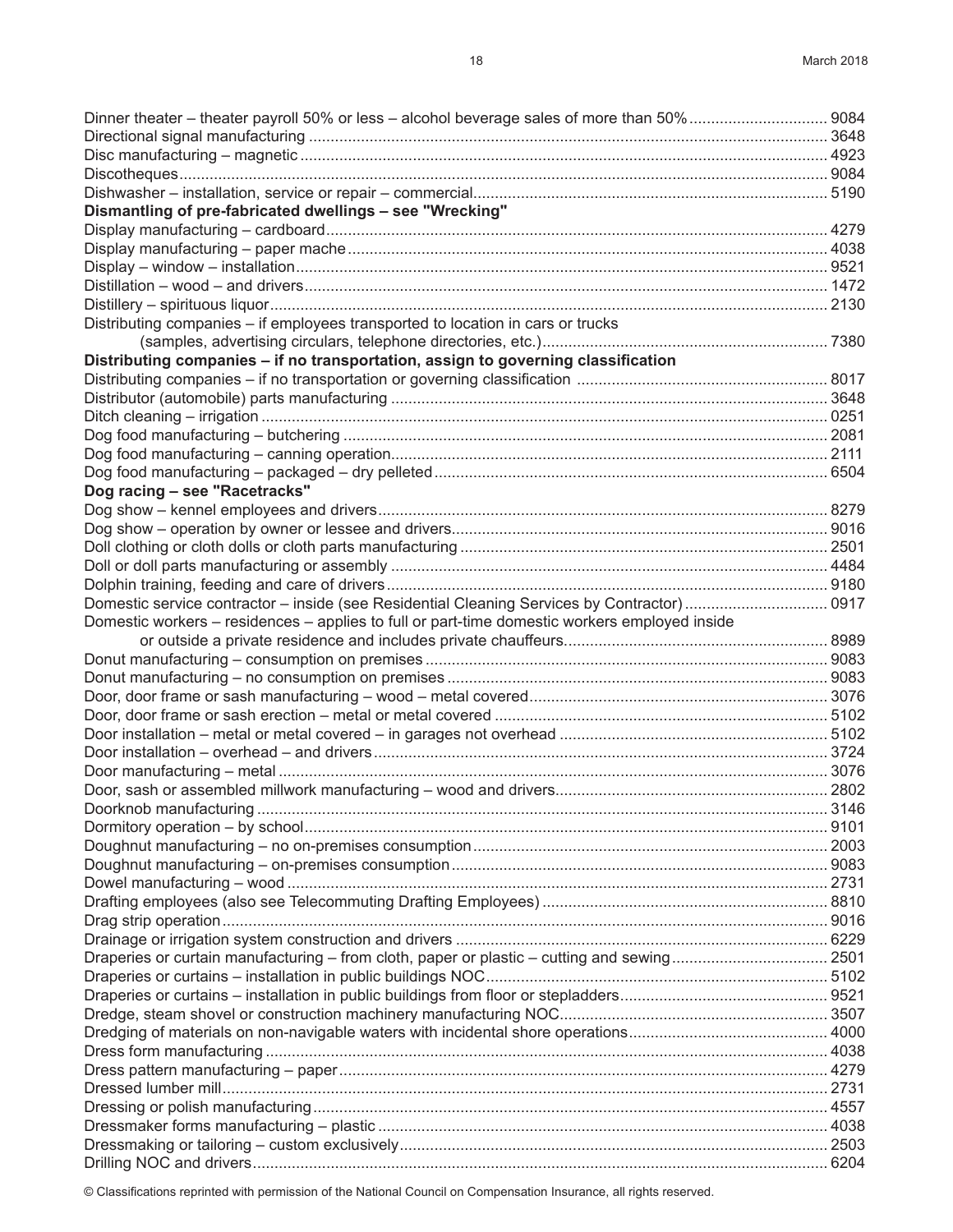| Drug, medicine or pharmaceutical preparation manufacturing and incidental manufacturing of ingredients  4825     |      |
|------------------------------------------------------------------------------------------------------------------|------|
|                                                                                                                  |      |
|                                                                                                                  |      |
|                                                                                                                  |      |
|                                                                                                                  |      |
| Dry dock operation - see "Ship repair or conversion"                                                             |      |
|                                                                                                                  | 8018 |
|                                                                                                                  |      |
|                                                                                                                  |      |
|                                                                                                                  | 5537 |
| Ducts – for heating and air conditioning systems – fiberglass or sheet metal, fabrication and installation  5537 |      |
|                                                                                                                  |      |
|                                                                                                                  |      |
|                                                                                                                  |      |
|                                                                                                                  |      |
|                                                                                                                  |      |
|                                                                                                                  |      |

## **E**

| Electric light or power line clearing of new right-of-ways by line contractor (clearing of right-of-way |  |
|---------------------------------------------------------------------------------------------------------|--|
| performed by contractors also engaged in telephone, telegraph or alarm line construction                |  |
|                                                                                                         |  |
|                                                                                                         |  |
|                                                                                                         |  |
|                                                                                                         |  |
|                                                                                                         |  |
|                                                                                                         |  |
|                                                                                                         |  |
|                                                                                                         |  |
|                                                                                                         |  |
| Electric, telephone or alarm line - tree pruning, spraying or removal - existing right-of-way  0106     |  |
|                                                                                                         |  |
|                                                                                                         |  |
|                                                                                                         |  |
|                                                                                                         |  |
|                                                                                                         |  |
|                                                                                                         |  |
|                                                                                                         |  |
|                                                                                                         |  |
|                                                                                                         |  |
|                                                                                                         |  |
|                                                                                                         |  |
|                                                                                                         |  |
|                                                                                                         |  |
|                                                                                                         |  |
|                                                                                                         |  |
|                                                                                                         |  |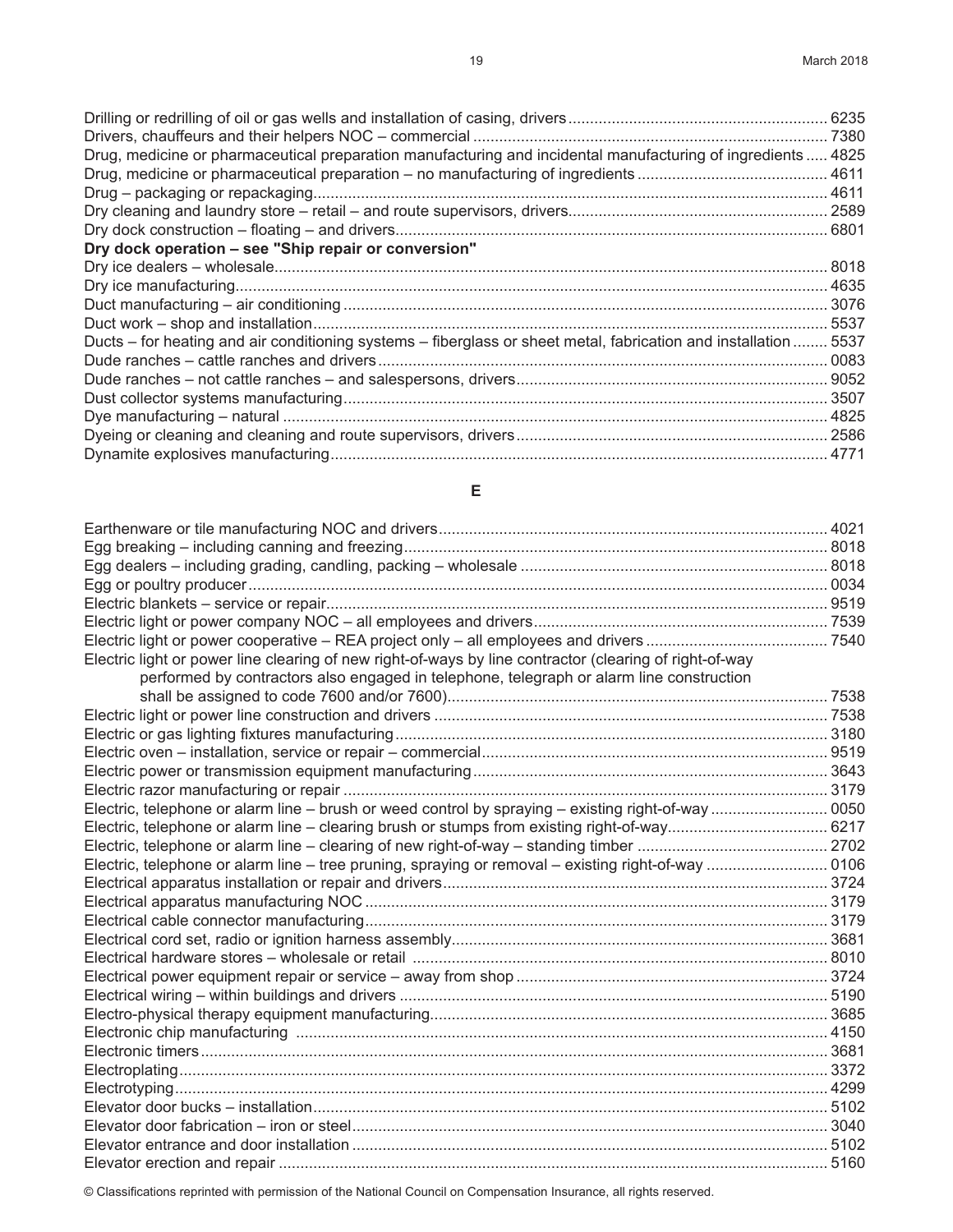| Exhibition - see "Amusement park"                                                                          |  |
|------------------------------------------------------------------------------------------------------------|--|
|                                                                                                            |  |
| Explosives or ammunition manufacturing – bag loading – propellant charges and drivers 4771                 |  |
| Explosives or ammunition manufacturing - black powder manufacturing and drivers 4771                       |  |
| Explosives or ammunition manufacturing – cap, primer, fuse, booster or detonator assembly and drivers 4771 |  |
| Explosives or ammunition manufacturing – cartridge charging or loading and drivers  4771                   |  |
| Explosives or ammunition manufacturing - cartridge manufacturing or assembly                               |  |
| Explosives or ammunition manufacturing – cartridge or shell case manufacturing – metal3315                 |  |
|                                                                                                            |  |
|                                                                                                            |  |
| Explosives or ammunition manufacturing – high explosives manufacturing and drivers  4771                   |  |
| Explosives or ammunition manufacturing – projectile, bomb, mine or grenade loading and drivers 4771        |  |
|                                                                                                            |  |
|                                                                                                            |  |
| Explosives or ammunition manufacturing – smokeless powder manufacturing – single base – and drivers  4771  |  |
| Express co. - see "Trucking"                                                                               |  |
|                                                                                                            |  |
| Exterminators - carpentry and fumigation - see code 9014 scope                                             |  |
|                                                                                                            |  |
|                                                                                                            |  |
|                                                                                                            |  |
|                                                                                                            |  |

**F**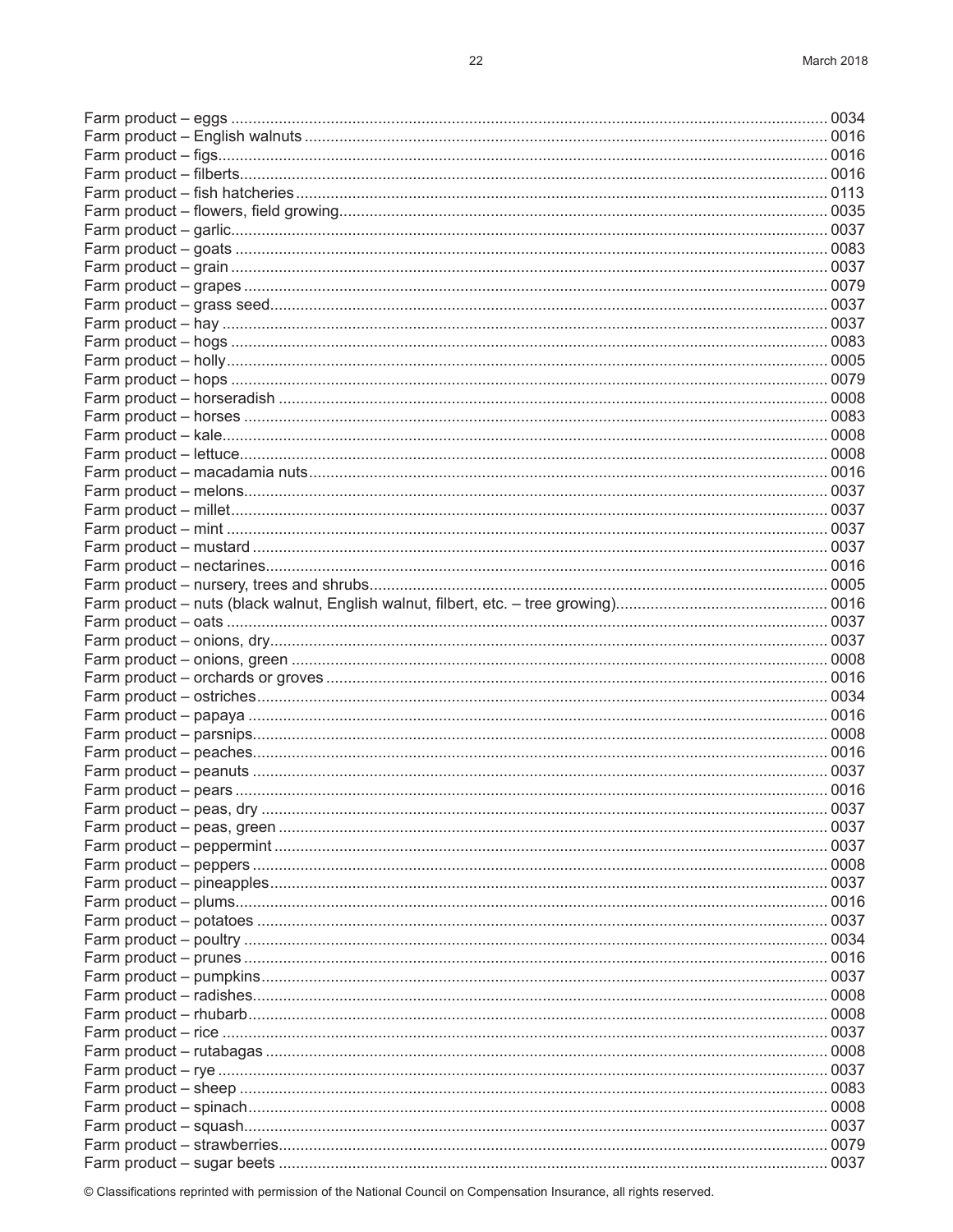| Federal war housing -dismantling or wrecking - see "Wrecking"                                                 |  |
|---------------------------------------------------------------------------------------------------------------|--|
|                                                                                                               |  |
|                                                                                                               |  |
| Feed lots – cattle – not operating farms or ranches, or butchering or packing house operations –              |  |
|                                                                                                               |  |
|                                                                                                               |  |
|                                                                                                               |  |
|                                                                                                               |  |
|                                                                                                               |  |
|                                                                                                               |  |
|                                                                                                               |  |
|                                                                                                               |  |
|                                                                                                               |  |
|                                                                                                               |  |
|                                                                                                               |  |
|                                                                                                               |  |
|                                                                                                               |  |
|                                                                                                               |  |
|                                                                                                               |  |
|                                                                                                               |  |
|                                                                                                               |  |
|                                                                                                               |  |
|                                                                                                               |  |
|                                                                                                               |  |
|                                                                                                               |  |
|                                                                                                               |  |
|                                                                                                               |  |
|                                                                                                               |  |
|                                                                                                               |  |
| Film print shops - developing and printing of films - all employees and clerical, salespersons, drivers  4361 |  |
|                                                                                                               |  |
|                                                                                                               |  |
|                                                                                                               |  |
|                                                                                                               |  |
|                                                                                                               |  |
|                                                                                                               |  |
|                                                                                                               |  |
|                                                                                                               |  |
|                                                                                                               |  |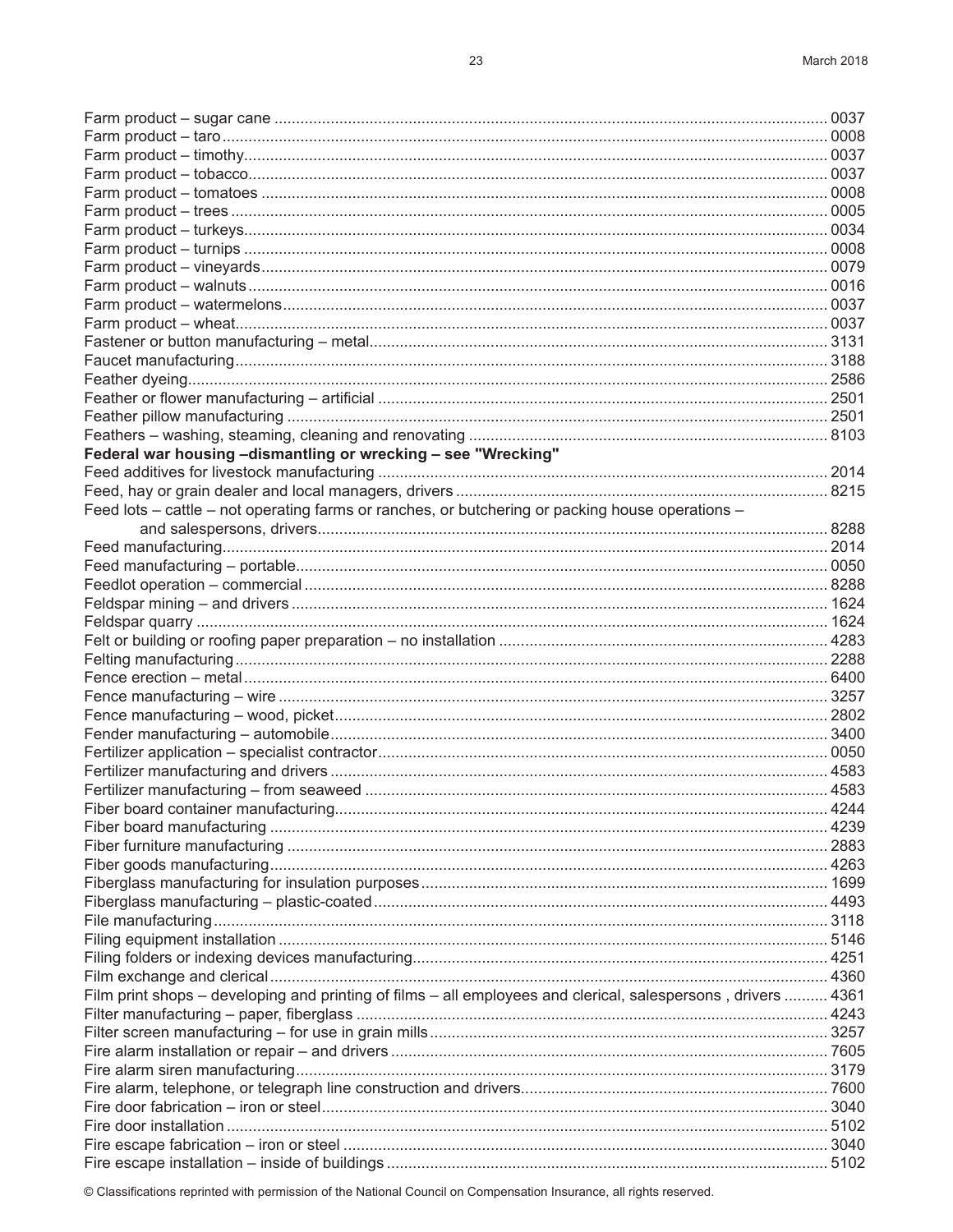| Floor covering - installation of linoleum, asphalt or rubber tiling |  |
|---------------------------------------------------------------------|--|
|                                                                     |  |
|                                                                     |  |
|                                                                     |  |
|                                                                     |  |
|                                                                     |  |
|                                                                     |  |
|                                                                     |  |
|                                                                     |  |
|                                                                     |  |
|                                                                     |  |
|                                                                     |  |
|                                                                     |  |
|                                                                     |  |
|                                                                     |  |
|                                                                     |  |
|                                                                     |  |
|                                                                     |  |
|                                                                     |  |
|                                                                     |  |
|                                                                     |  |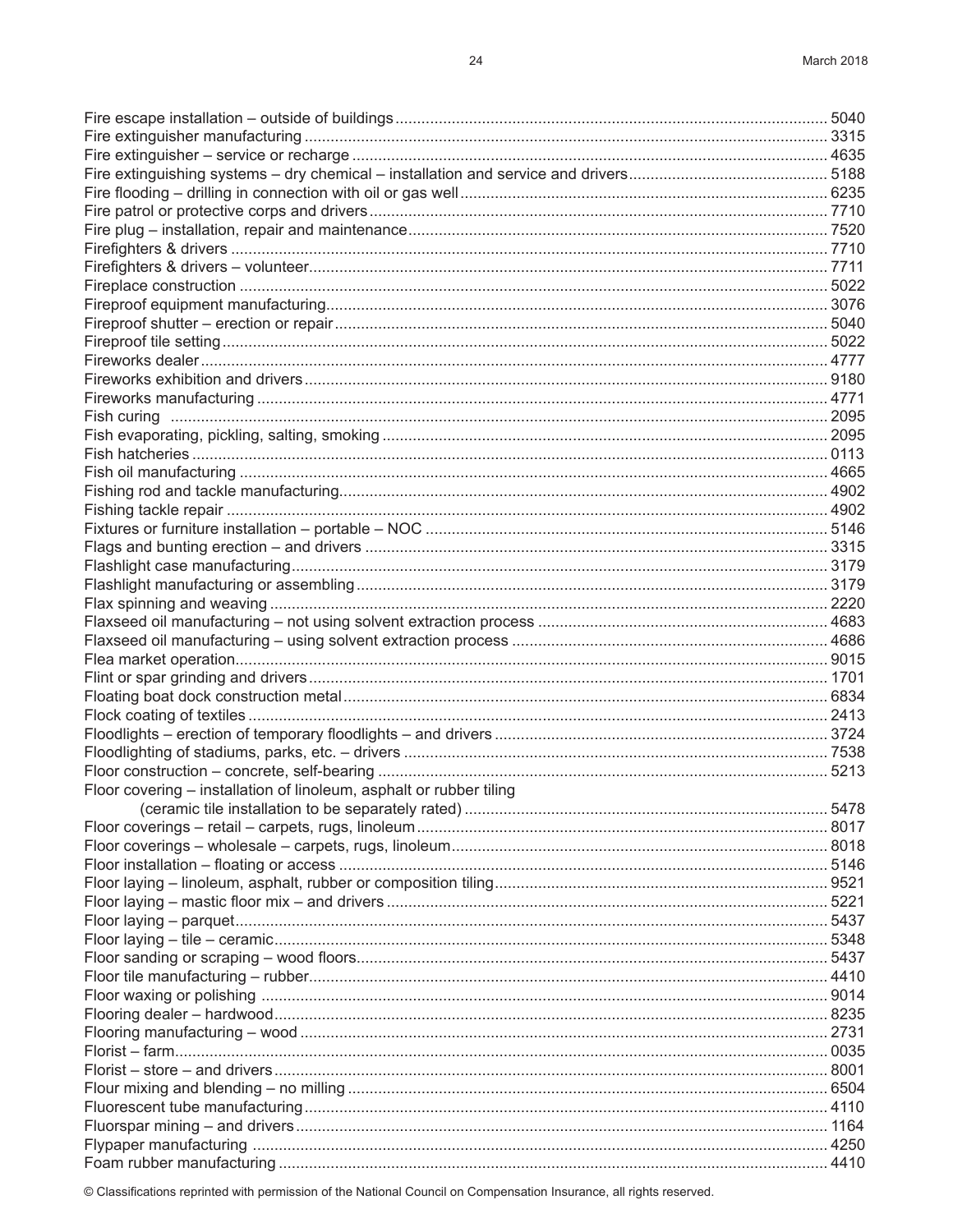| Football and basketball manufacturing - (bladder manufacturing to be separately rated) 2688 |  |
|---------------------------------------------------------------------------------------------|--|
|                                                                                             |  |
|                                                                                             |  |
|                                                                                             |  |
|                                                                                             |  |
|                                                                                             |  |
|                                                                                             |  |
|                                                                                             |  |
|                                                                                             |  |
|                                                                                             |  |
|                                                                                             |  |
|                                                                                             |  |
|                                                                                             |  |
|                                                                                             |  |
|                                                                                             |  |
|                                                                                             |  |
|                                                                                             |  |
|                                                                                             |  |
|                                                                                             |  |
|                                                                                             |  |
| Frozen or frosted food products manufacturing - assign classification                       |  |
| that would be applicable if the product were not frozen                                     |  |
|                                                                                             |  |
|                                                                                             |  |
|                                                                                             |  |
|                                                                                             |  |
|                                                                                             |  |
|                                                                                             |  |
| Fuel and material dealer NOC - no secondhand building materials or lumber -                 |  |
|                                                                                             |  |
|                                                                                             |  |
|                                                                                             |  |
|                                                                                             |  |
|                                                                                             |  |
|                                                                                             |  |
|                                                                                             |  |
|                                                                                             |  |
|                                                                                             |  |
|                                                                                             |  |
|                                                                                             |  |
|                                                                                             |  |
|                                                                                             |  |
|                                                                                             |  |
|                                                                                             |  |
|                                                                                             |  |
|                                                                                             |  |
|                                                                                             |  |
|                                                                                             |  |
|                                                                                             |  |
|                                                                                             |  |
|                                                                                             |  |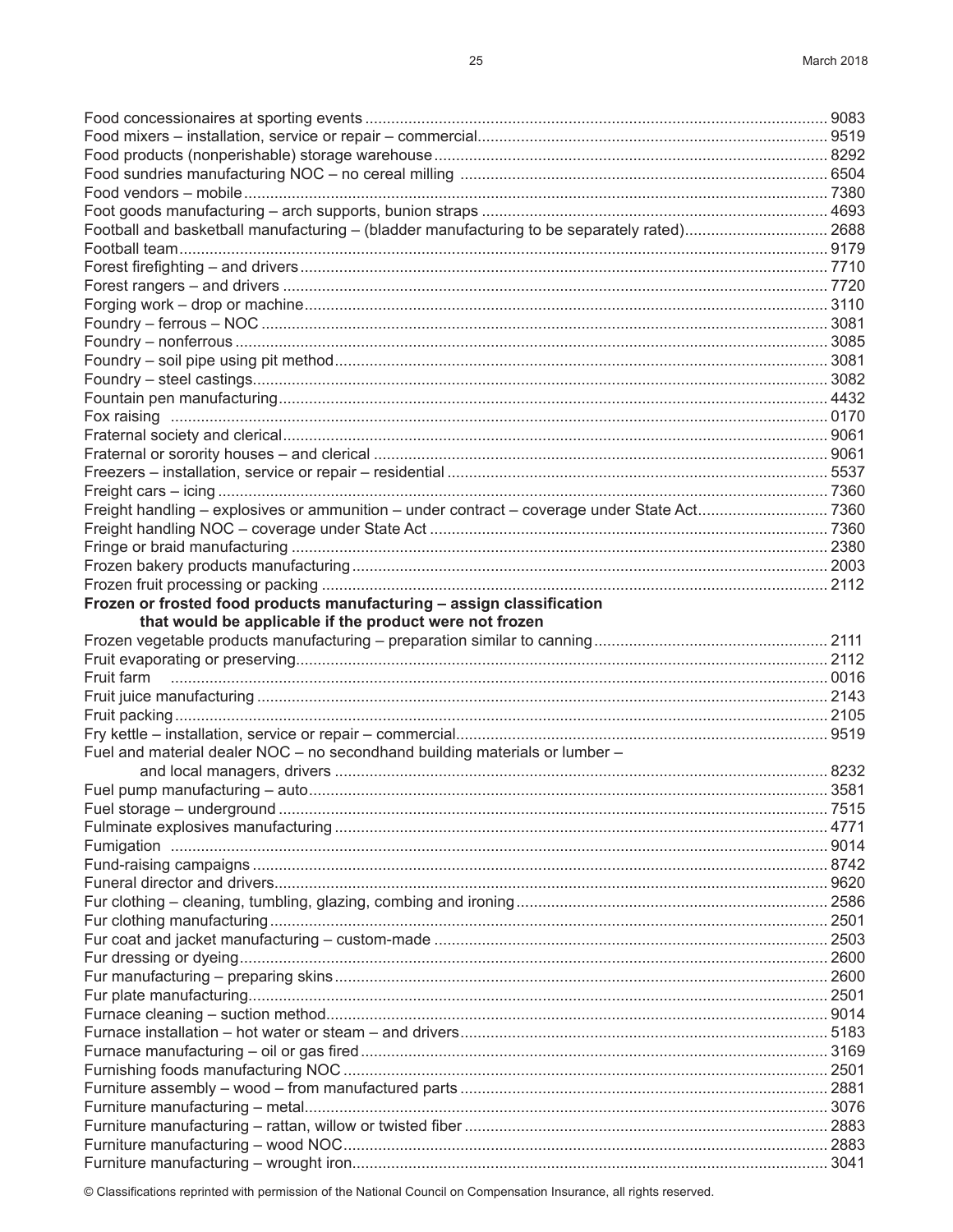### ${\mathsf G}$

| <b>Games - see "Recreational facilities"</b>                   |  |
|----------------------------------------------------------------|--|
|                                                                |  |
|                                                                |  |
|                                                                |  |
|                                                                |  |
|                                                                |  |
| Gardening - see "Farm"                                         |  |
|                                                                |  |
|                                                                |  |
| Gas burner installation - see "Oil or gas burner installation" |  |
|                                                                |  |
|                                                                |  |
|                                                                |  |
|                                                                |  |
|                                                                |  |
|                                                                |  |
|                                                                |  |
|                                                                |  |
|                                                                |  |
|                                                                |  |
| Gas well or pipeline - see "Oil or gas"                        |  |
|                                                                |  |
|                                                                |  |
|                                                                |  |
|                                                                |  |
|                                                                |  |
|                                                                |  |
|                                                                |  |
|                                                                |  |
|                                                                |  |
|                                                                |  |
|                                                                |  |
|                                                                |  |
|                                                                |  |
|                                                                |  |
|                                                                |  |
|                                                                |  |
|                                                                |  |
|                                                                |  |
|                                                                |  |
|                                                                |  |
|                                                                |  |
|                                                                |  |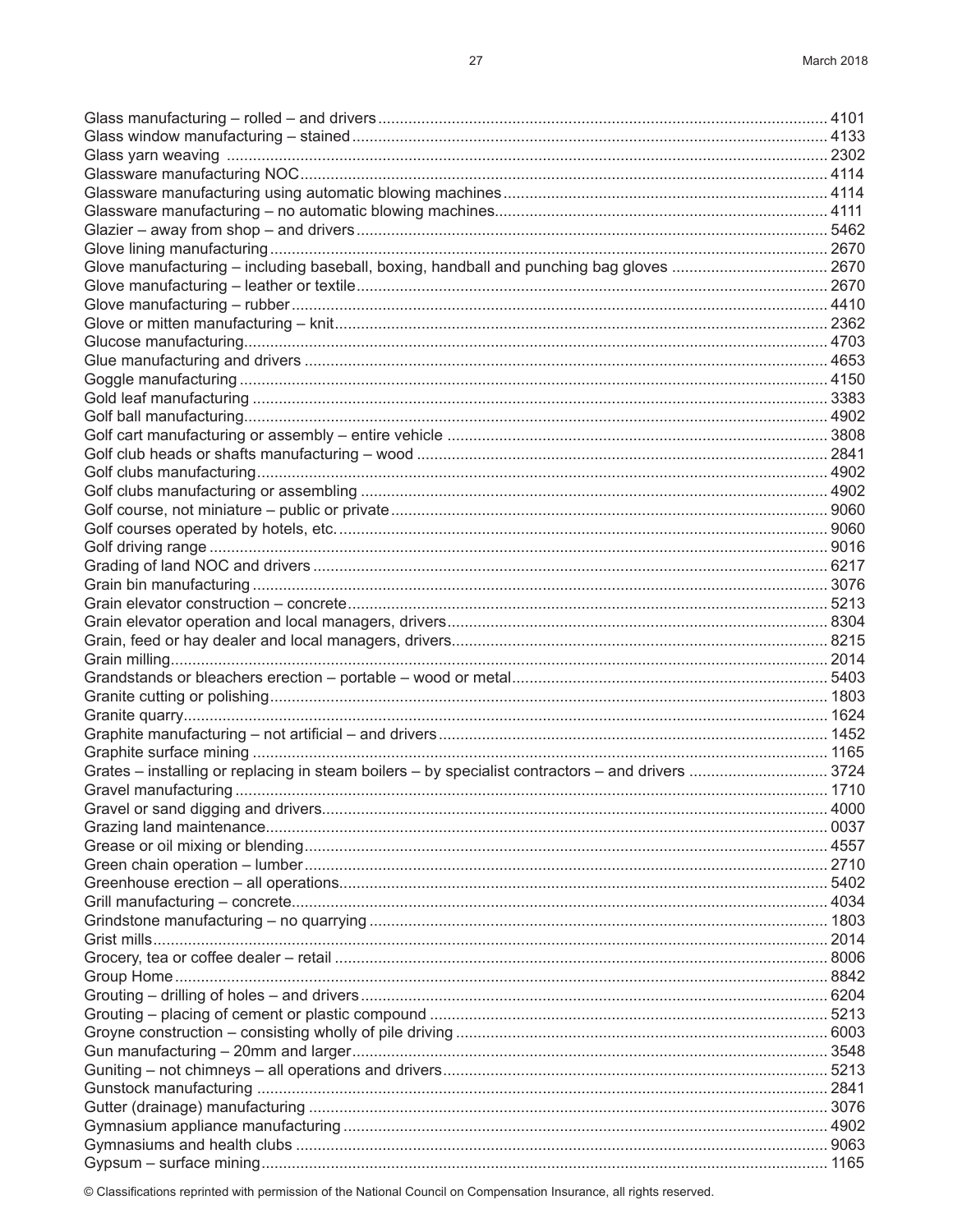| Hand bill distribution - see "Distributing companies"                                      |  |
|--------------------------------------------------------------------------------------------|--|
|                                                                                            |  |
|                                                                                            |  |
|                                                                                            |  |
|                                                                                            |  |
|                                                                                            |  |
|                                                                                            |  |
|                                                                                            |  |
|                                                                                            |  |
|                                                                                            |  |
|                                                                                            |  |
|                                                                                            |  |
|                                                                                            |  |
|                                                                                            |  |
|                                                                                            |  |
|                                                                                            |  |
|                                                                                            |  |
|                                                                                            |  |
|                                                                                            |  |
|                                                                                            |  |
|                                                                                            |  |
|                                                                                            |  |
|                                                                                            |  |
| Heating and air conditioning and refrigeration systems - shop and outside and drivers 5537 |  |
|                                                                                            |  |
|                                                                                            |  |
|                                                                                            |  |
|                                                                                            |  |
|                                                                                            |  |
|                                                                                            |  |
|                                                                                            |  |
| Highway operations - toll roads - building maintenance - assign governing classification   |  |
|                                                                                            |  |
|                                                                                            |  |
|                                                                                            |  |
| Highway operations - toll roads - snow removal performed by                                |  |
|                                                                                            |  |
|                                                                                            |  |
|                                                                                            |  |
|                                                                                            |  |
|                                                                                            |  |
|                                                                                            |  |
|                                                                                            |  |
|                                                                                            |  |
|                                                                                            |  |
|                                                                                            |  |
|                                                                                            |  |
|                                                                                            |  |
|                                                                                            |  |
|                                                                                            |  |
|                                                                                            |  |
|                                                                                            |  |
|                                                                                            |  |
|                                                                                            |  |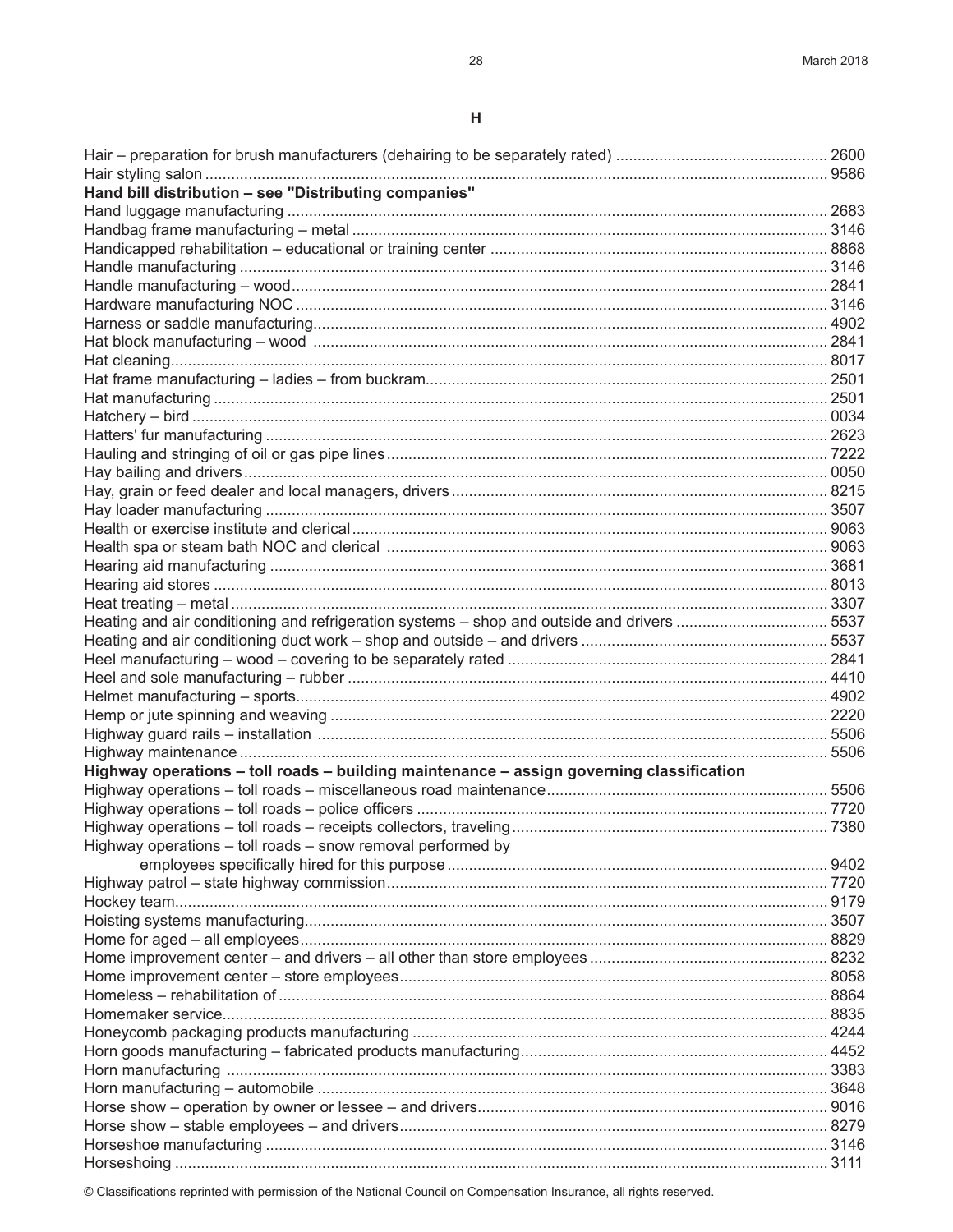$\mathsf I$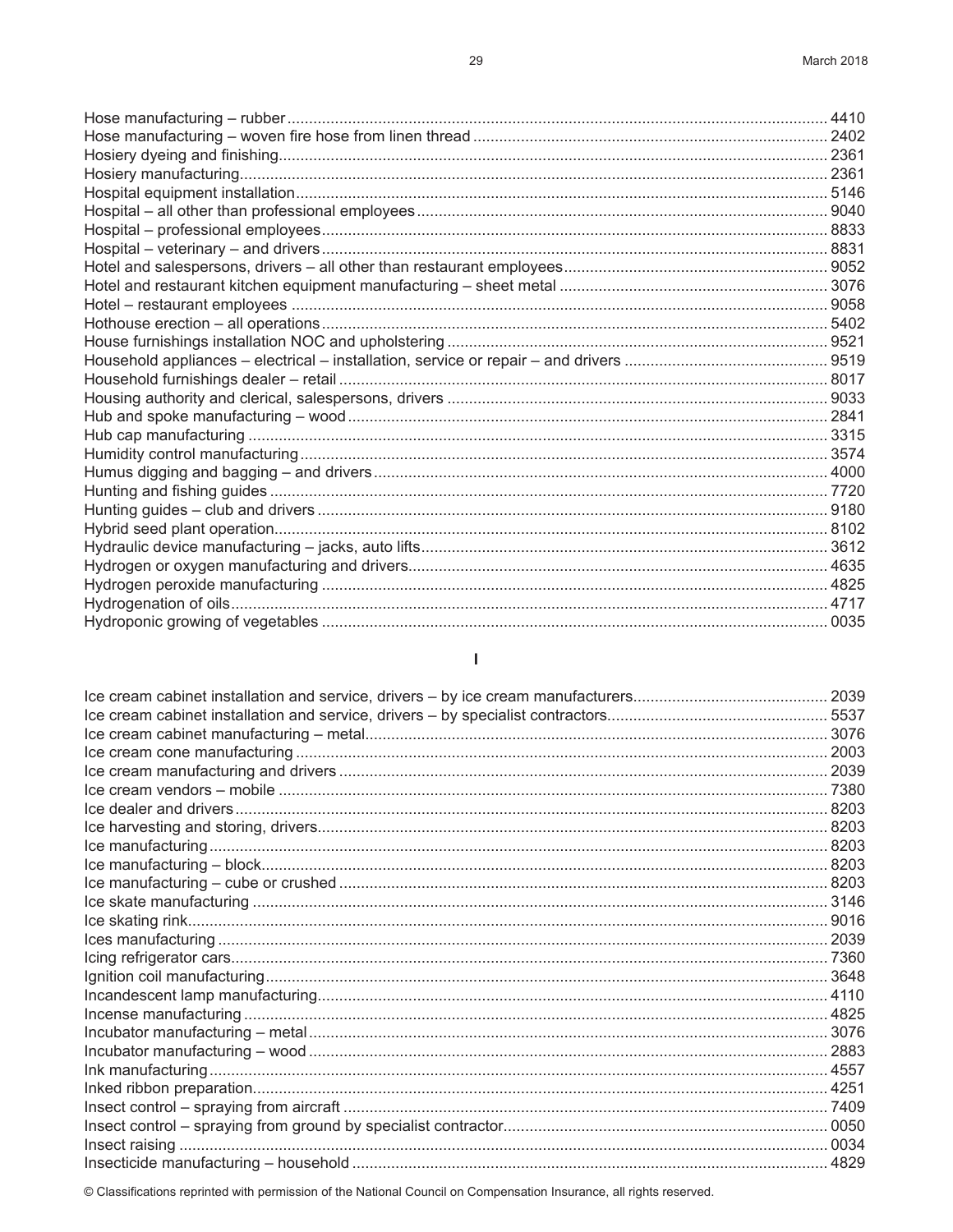#### **J**

| .7720  |
|--------|
|        |
|        |
|        |
|        |
|        |
|        |
|        |
|        |
|        |
|        |
|        |
|        |
| . 2501 |
|        |
|        |
|        |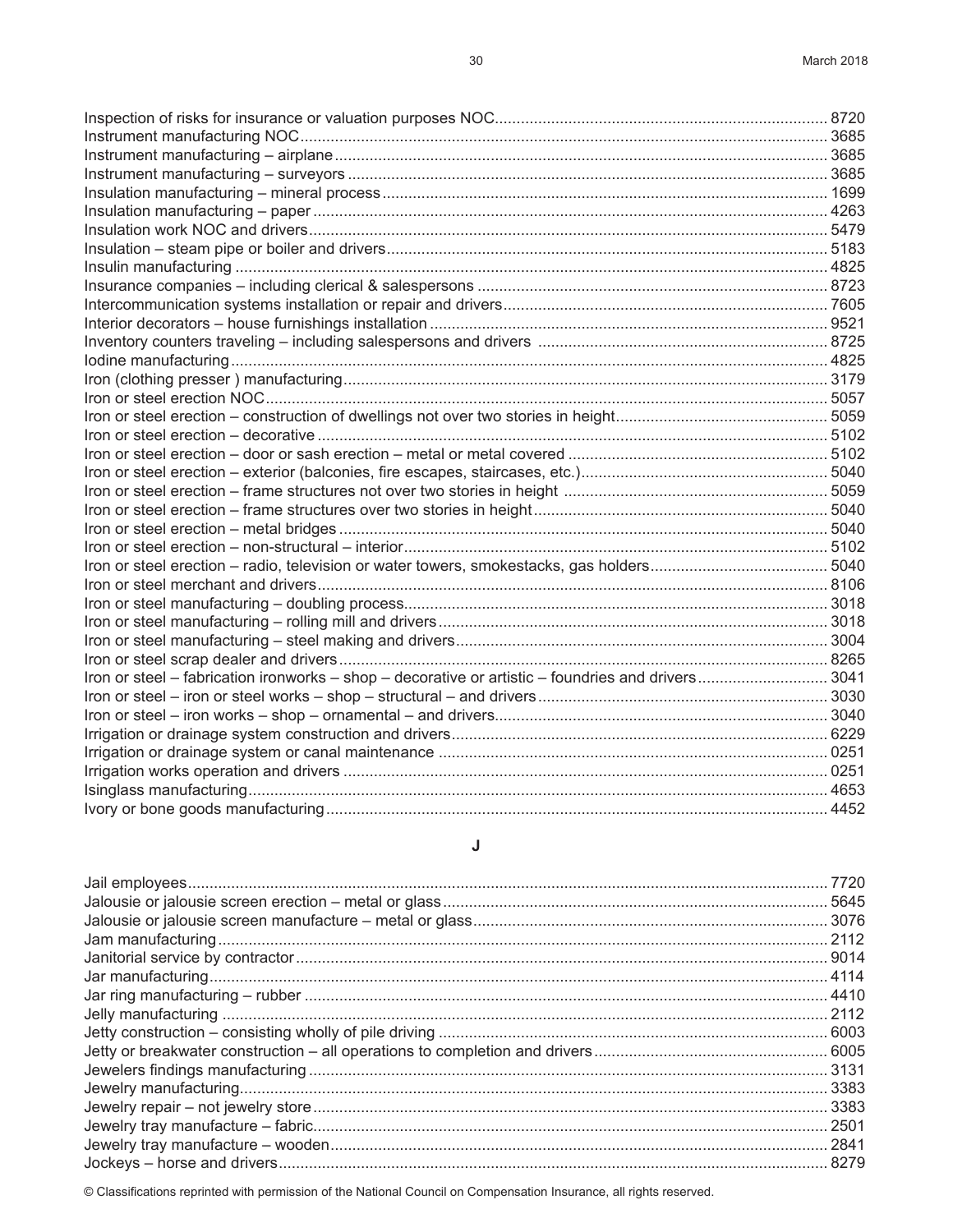#### K

## L

| Lamp shade manufacturing parchment or textile - (frame manufacturing to be separately rated) 2501 |  |
|---------------------------------------------------------------------------------------------------|--|
|                                                                                                   |  |
|                                                                                                   |  |
|                                                                                                   |  |
|                                                                                                   |  |
|                                                                                                   |  |
|                                                                                                   |  |
|                                                                                                   |  |
|                                                                                                   |  |
|                                                                                                   |  |
|                                                                                                   |  |
|                                                                                                   |  |
|                                                                                                   |  |
|                                                                                                   |  |
|                                                                                                   |  |
|                                                                                                   |  |
|                                                                                                   |  |
|                                                                                                   |  |
|                                                                                                   |  |
|                                                                                                   |  |
|                                                                                                   |  |
|                                                                                                   |  |
|                                                                                                   |  |
|                                                                                                   |  |
|                                                                                                   |  |
|                                                                                                   |  |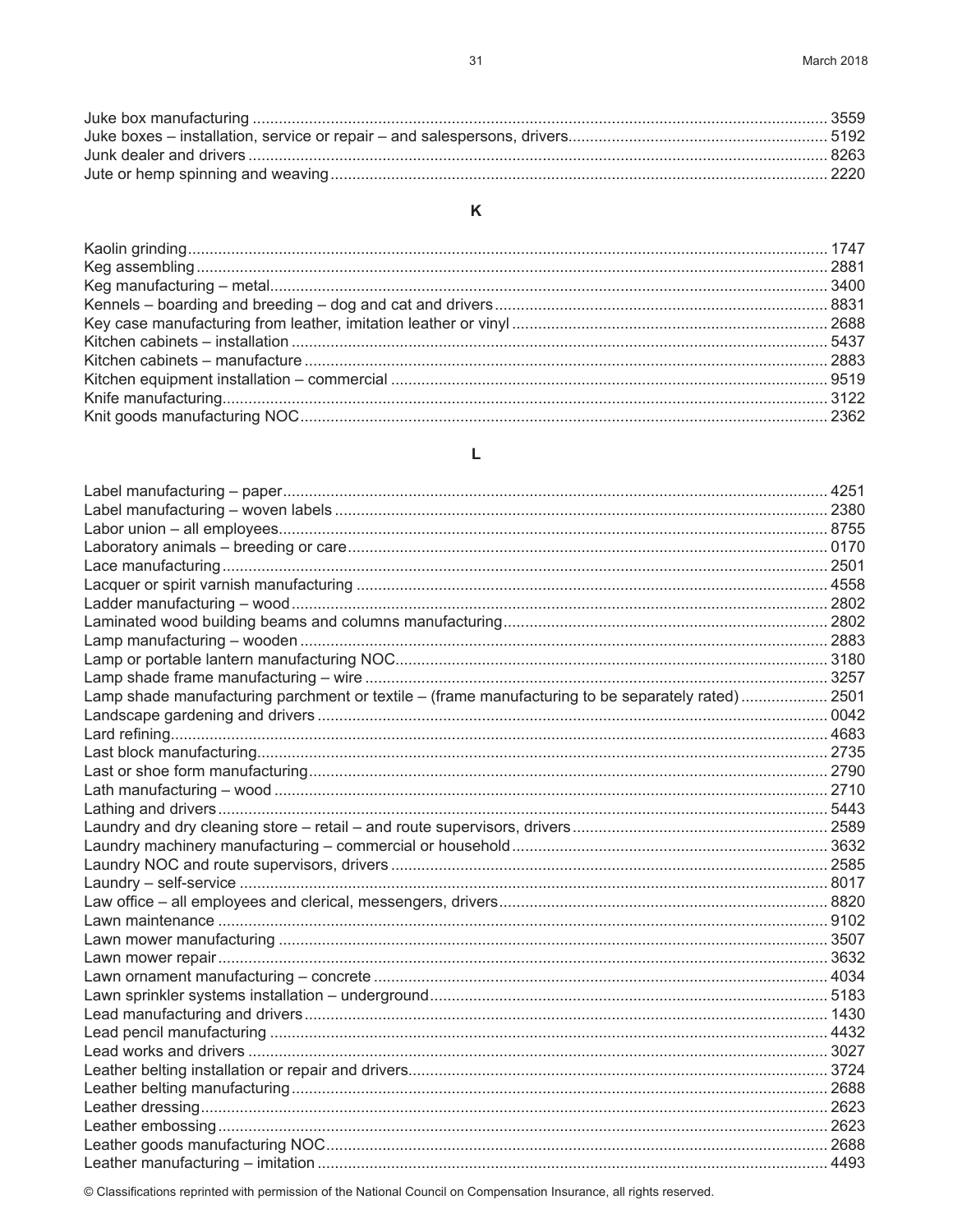| Library - public see "Public library"                                          |  |
|--------------------------------------------------------------------------------|--|
|                                                                                |  |
|                                                                                |  |
|                                                                                |  |
|                                                                                |  |
|                                                                                |  |
|                                                                                |  |
|                                                                                |  |
|                                                                                |  |
|                                                                                |  |
|                                                                                |  |
|                                                                                |  |
|                                                                                |  |
|                                                                                |  |
|                                                                                |  |
|                                                                                |  |
|                                                                                |  |
|                                                                                |  |
|                                                                                |  |
|                                                                                |  |
|                                                                                |  |
|                                                                                |  |
|                                                                                |  |
| Liquefied petroleum gas - see "Gas distributing"                               |  |
|                                                                                |  |
|                                                                                |  |
|                                                                                |  |
|                                                                                |  |
|                                                                                |  |
|                                                                                |  |
|                                                                                |  |
| Livery co. - see "Limousine co."                                               |  |
|                                                                                |  |
|                                                                                |  |
|                                                                                |  |
| Lock or dam construction - see "Dam or lock construction"                      |  |
|                                                                                |  |
|                                                                                |  |
|                                                                                |  |
|                                                                                |  |
|                                                                                |  |
|                                                                                |  |
|                                                                                |  |
|                                                                                |  |
|                                                                                |  |
|                                                                                |  |
|                                                                                |  |
|                                                                                |  |
|                                                                                |  |
| Longshoremen and harbor workers when there is concurrent jurisdiction with the |  |
|                                                                                |  |
|                                                                                |  |
|                                                                                |  |
|                                                                                |  |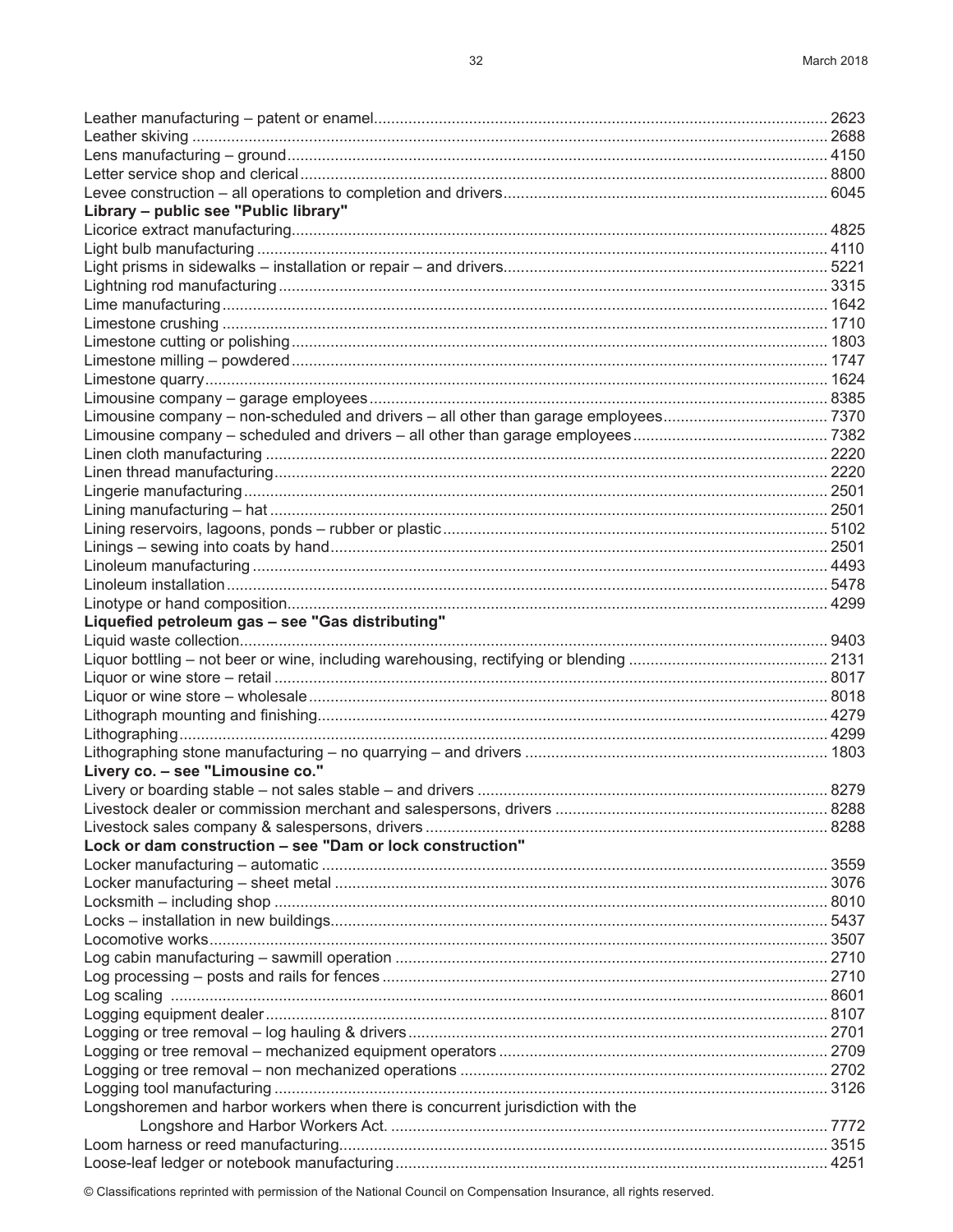### M

| Managers - local - see Interpretation section - classifications                                             |  |
|-------------------------------------------------------------------------------------------------------------|--|
|                                                                                                             |  |
|                                                                                                             |  |
|                                                                                                             |  |
|                                                                                                             |  |
|                                                                                                             |  |
|                                                                                                             |  |
|                                                                                                             |  |
|                                                                                                             |  |
|                                                                                                             |  |
|                                                                                                             |  |
|                                                                                                             |  |
|                                                                                                             |  |
|                                                                                                             |  |
|                                                                                                             |  |
|                                                                                                             |  |
|                                                                                                             |  |
|                                                                                                             |  |
|                                                                                                             |  |
|                                                                                                             |  |
|                                                                                                             |  |
|                                                                                                             |  |
|                                                                                                             |  |
|                                                                                                             |  |
|                                                                                                             |  |
|                                                                                                             |  |
|                                                                                                             |  |
|                                                                                                             |  |
|                                                                                                             |  |
|                                                                                                             |  |
| Medicine, drug or pharmaceutical preparation manufacturing and incidental manufacturing of ingredients 4825 |  |
|                                                                                                             |  |
|                                                                                                             |  |
|                                                                                                             |  |
|                                                                                                             |  |
|                                                                                                             |  |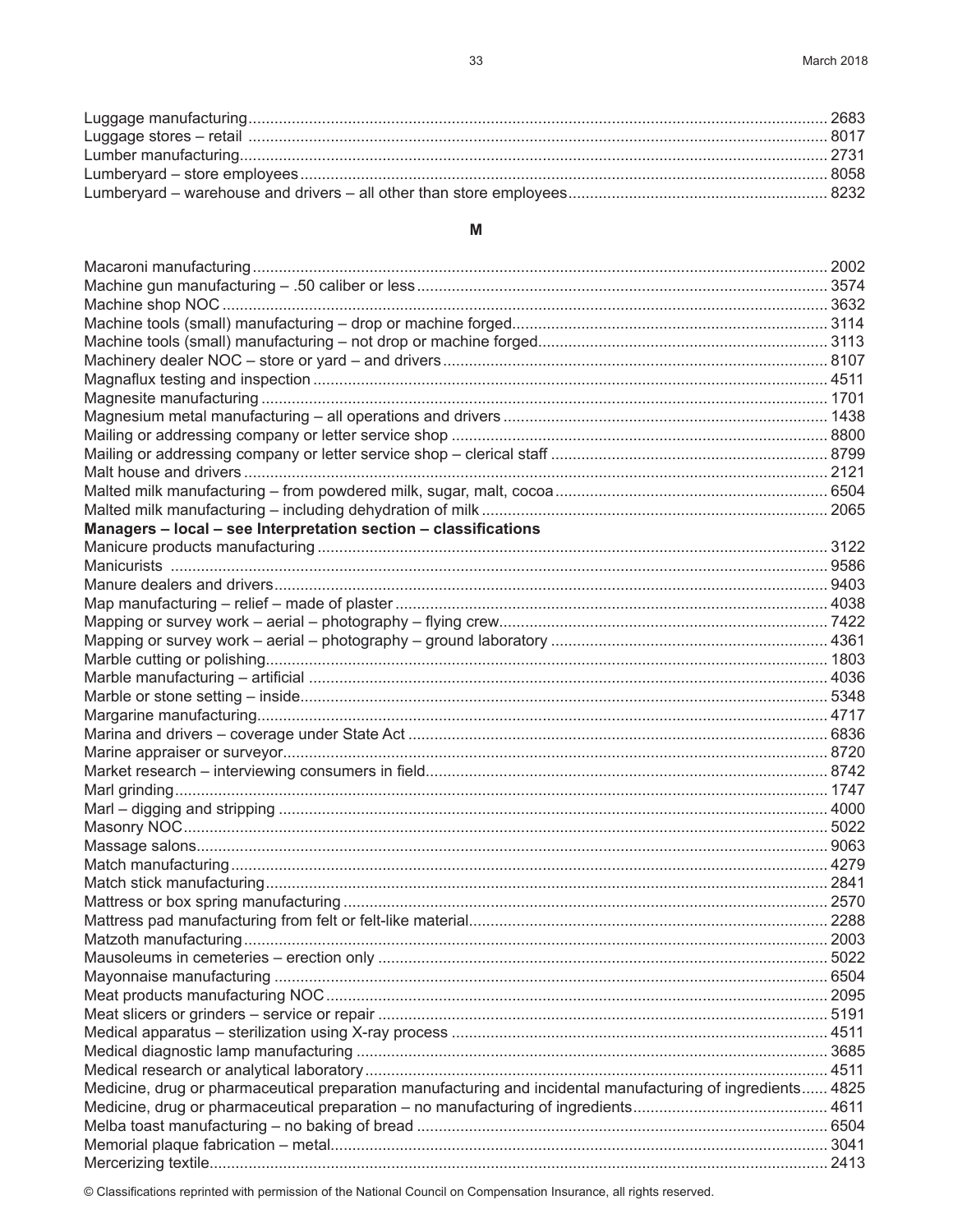| Meter readers for utility company - assign to utility's classification (e.g., 7520)                   |        |
|-------------------------------------------------------------------------------------------------------|--------|
|                                                                                                       |        |
|                                                                                                       |        |
|                                                                                                       |        |
|                                                                                                       |        |
|                                                                                                       |        |
|                                                                                                       |        |
|                                                                                                       |        |
|                                                                                                       |        |
|                                                                                                       |        |
|                                                                                                       |        |
| Military reservation dismantling or wrecking - see "Wrecking"                                         |        |
|                                                                                                       |        |
|                                                                                                       |        |
|                                                                                                       |        |
|                                                                                                       |        |
|                                                                                                       |        |
|                                                                                                       |        |
|                                                                                                       |        |
|                                                                                                       |        |
| Millstone manufacturing                                                                               | . 1803 |
|                                                                                                       |        |
|                                                                                                       |        |
|                                                                                                       |        |
|                                                                                                       |        |
|                                                                                                       |        |
|                                                                                                       |        |
|                                                                                                       |        |
|                                                                                                       |        |
|                                                                                                       |        |
|                                                                                                       |        |
|                                                                                                       |        |
|                                                                                                       |        |
|                                                                                                       |        |
|                                                                                                       |        |
| Mobile crane and hoisting service contractors - NOC - all operations including                        |        |
|                                                                                                       |        |
|                                                                                                       |        |
| Mobile home delivery - by specialist contractor - including placement, hookup of plumbing, electrical |        |
|                                                                                                       |        |
|                                                                                                       |        |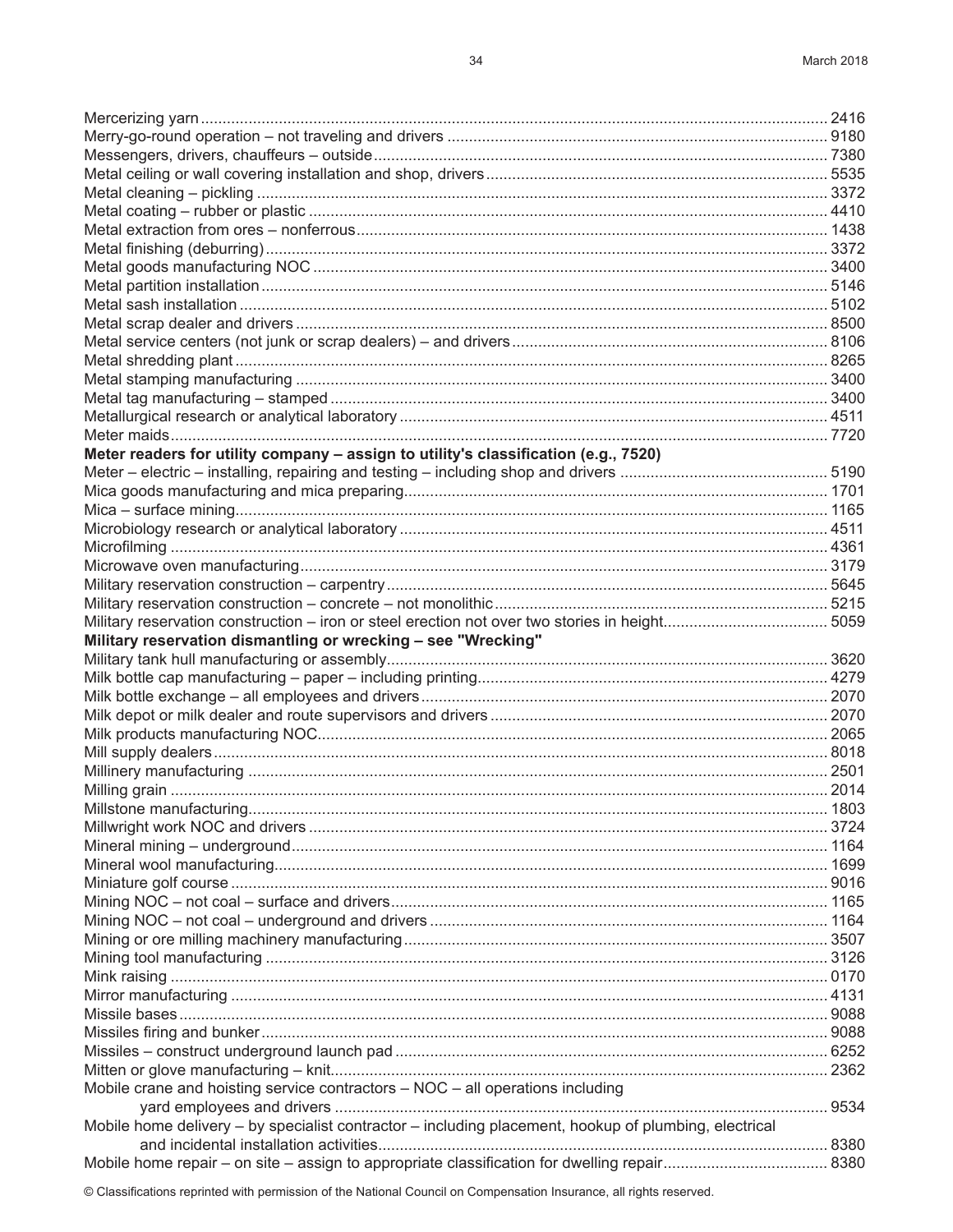| Motion picture production – all operations up to the development of negatives and clerical, drivers 7610 |  |
|----------------------------------------------------------------------------------------------------------|--|
|                                                                                                          |  |
|                                                                                                          |  |
|                                                                                                          |  |
|                                                                                                          |  |
|                                                                                                          |  |
|                                                                                                          |  |
|                                                                                                          |  |
|                                                                                                          |  |
|                                                                                                          |  |
|                                                                                                          |  |
|                                                                                                          |  |
| Museum - public - see "Public library or museum"                                                         |  |
|                                                                                                          |  |
|                                                                                                          |  |
|                                                                                                          |  |
|                                                                                                          |  |
|                                                                                                          |  |

## ${\sf N}$

| News agent or distributor of magazines or other periodicals – not retail dealer |  |
|---------------------------------------------------------------------------------|--|
|                                                                                 |  |
|                                                                                 |  |
|                                                                                 |  |
|                                                                                 |  |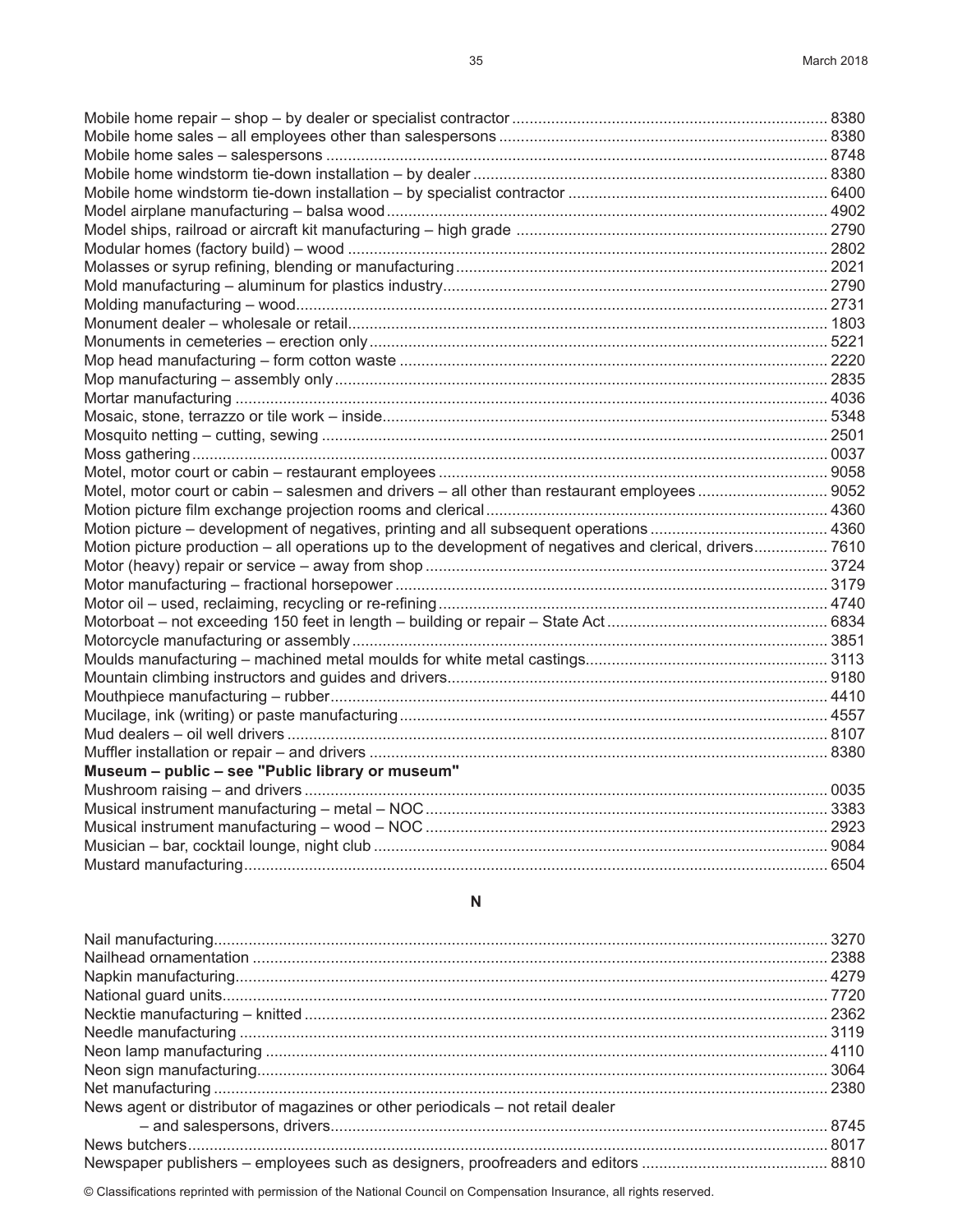| Nursery persons - see "Farm" |
|------------------------------|
|                              |
|                              |
|                              |
|                              |
|                              |
|                              |

# **O**

| Oil manufacturing - cottonseed - see "Cottonseed oil manufacturing"                                       |  |
|-----------------------------------------------------------------------------------------------------------|--|
|                                                                                                           |  |
|                                                                                                           |  |
|                                                                                                           |  |
|                                                                                                           |  |
|                                                                                                           |  |
|                                                                                                           |  |
|                                                                                                           |  |
|                                                                                                           |  |
|                                                                                                           |  |
|                                                                                                           |  |
|                                                                                                           |  |
| Oil or gas well cleaning or swabbing of old wells having previously produced gas or oil - by contractor - |  |
|                                                                                                           |  |
|                                                                                                           |  |
|                                                                                                           |  |
|                                                                                                           |  |
|                                                                                                           |  |
|                                                                                                           |  |
|                                                                                                           |  |
|                                                                                                           |  |
|                                                                                                           |  |
| Oil or gas well - specialty tool operation NOC - by contractor - all employees and drivers  6213          |  |
|                                                                                                           |  |
|                                                                                                           |  |
|                                                                                                           |  |
|                                                                                                           |  |
|                                                                                                           |  |
|                                                                                                           |  |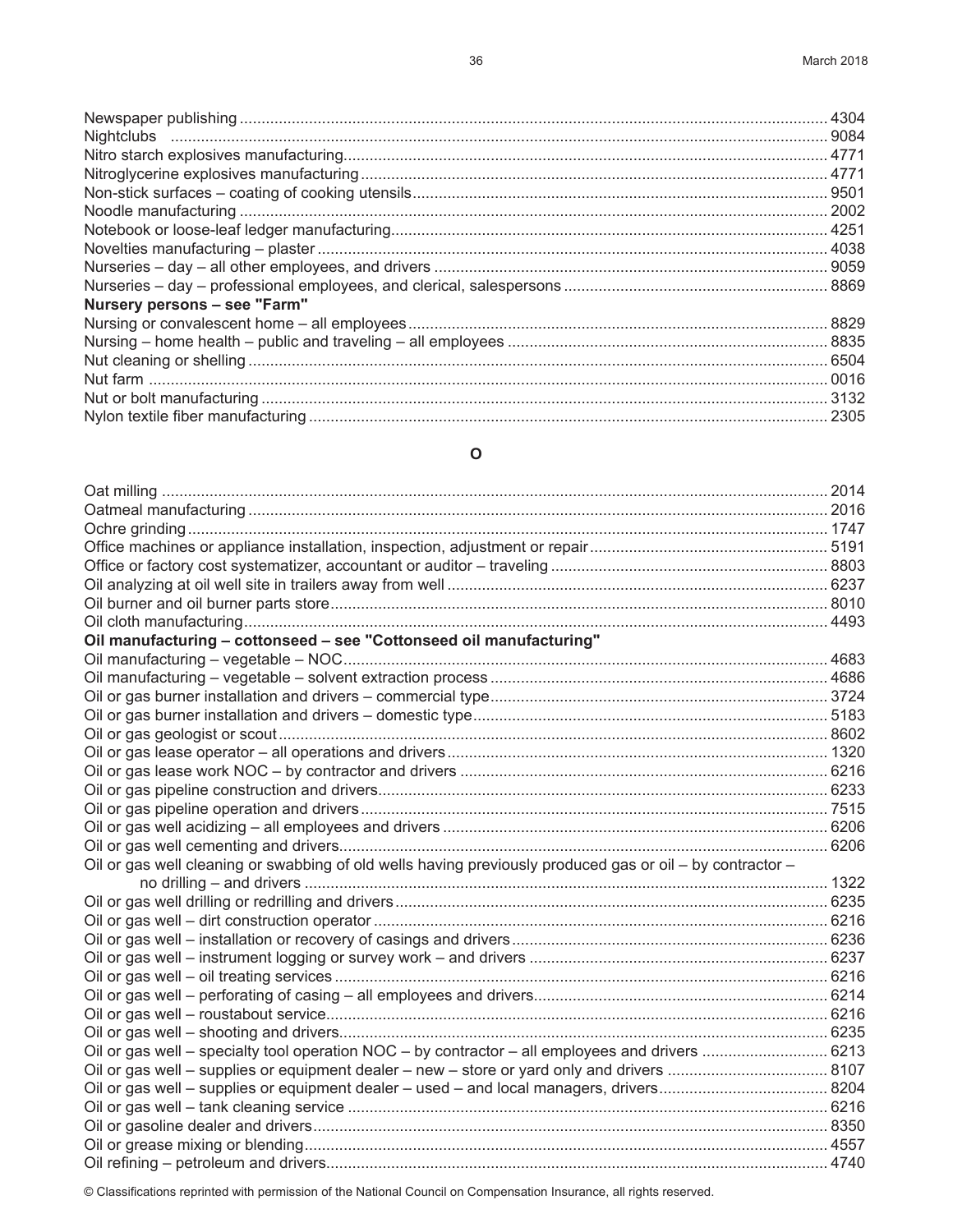| Orphanages - see "Asylums" |  |
|----------------------------|--|
|                            |  |
|                            |  |
|                            |  |
|                            |  |
|                            |  |
|                            |  |
|                            |  |
|                            |  |
|                            |  |

#### $\boldsymbol{\mathsf{P}}$

# Package or parcel delivery - see "Trucking"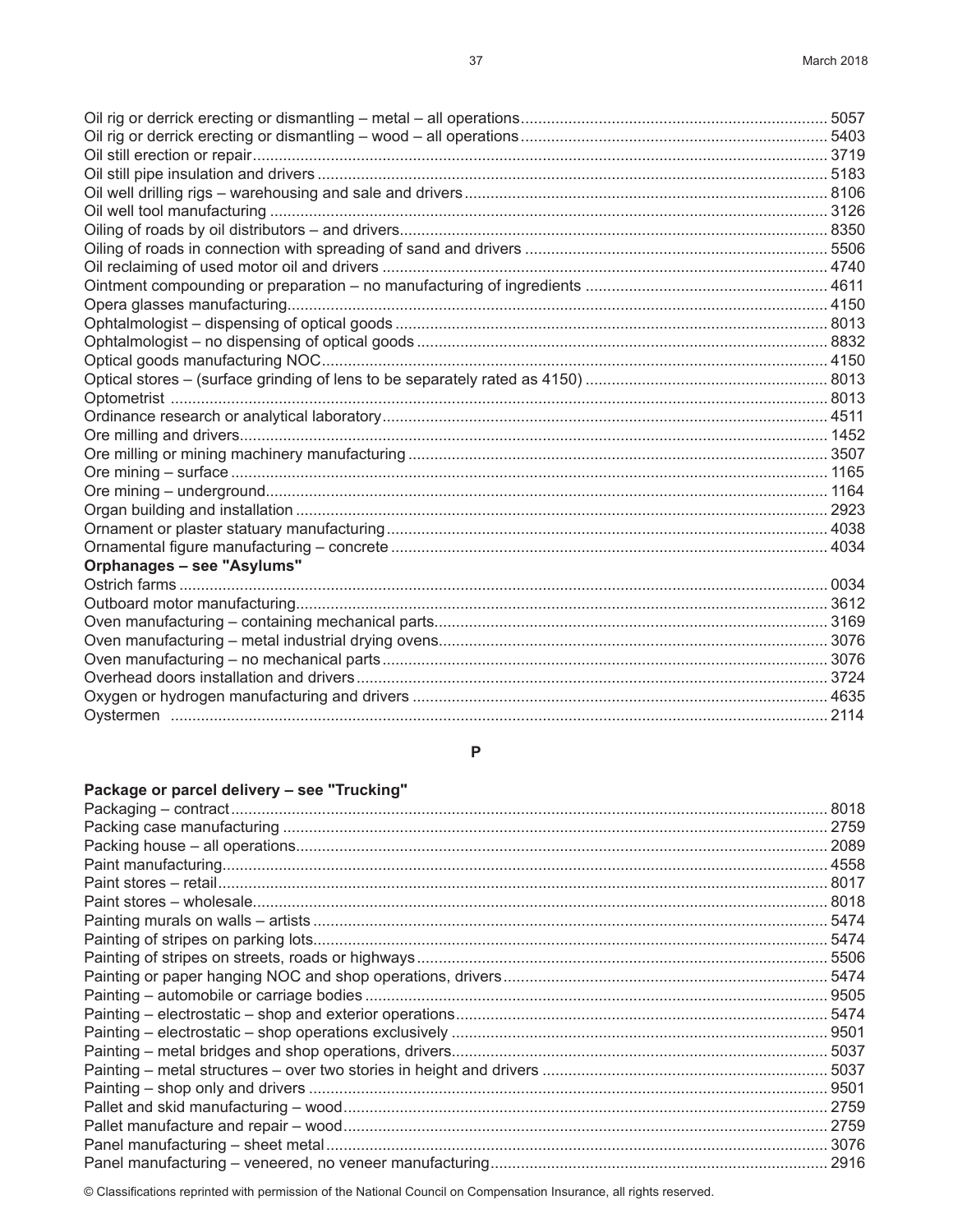| Parcel or package delivery - see "Trucking" |  |
|---------------------------------------------|--|
|                                             |  |
|                                             |  |
|                                             |  |
|                                             |  |
|                                             |  |
|                                             |  |
|                                             |  |
|                                             |  |
|                                             |  |
|                                             |  |
|                                             |  |
|                                             |  |
| Paving - see "Street or road"               |  |
|                                             |  |
|                                             |  |
|                                             |  |
|                                             |  |
|                                             |  |
|                                             |  |
|                                             |  |
|                                             |  |
|                                             |  |
|                                             |  |
|                                             |  |
|                                             |  |
|                                             |  |
|                                             |  |
|                                             |  |
|                                             |  |
|                                             |  |
|                                             |  |
|                                             |  |
|                                             |  |
|                                             |  |
|                                             |  |
|                                             |  |
|                                             |  |
|                                             |  |
|                                             |  |
|                                             |  |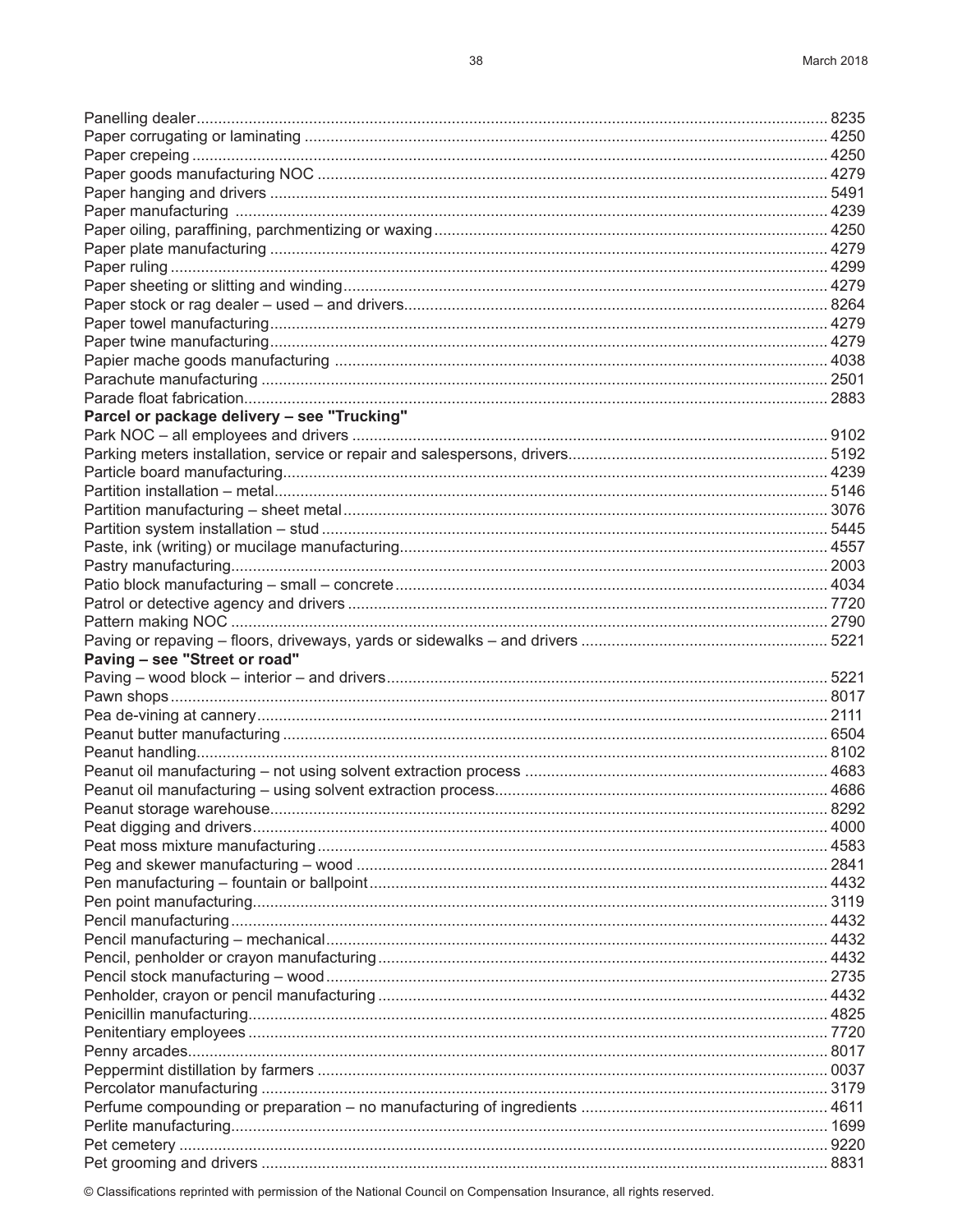| Pharmaceutical, drug or medicine preparation manufacturing and incidental manufacturing of ingredients  4825 |  |
|--------------------------------------------------------------------------------------------------------------|--|
|                                                                                                              |  |
|                                                                                                              |  |
|                                                                                                              |  |
|                                                                                                              |  |
|                                                                                                              |  |
|                                                                                                              |  |
|                                                                                                              |  |
|                                                                                                              |  |
|                                                                                                              |  |
|                                                                                                              |  |
|                                                                                                              |  |
|                                                                                                              |  |
|                                                                                                              |  |
|                                                                                                              |  |
|                                                                                                              |  |
|                                                                                                              |  |
|                                                                                                              |  |
|                                                                                                              |  |
|                                                                                                              |  |
|                                                                                                              |  |
|                                                                                                              |  |
|                                                                                                              |  |
|                                                                                                              |  |
|                                                                                                              |  |
|                                                                                                              |  |
|                                                                                                              |  |
|                                                                                                              |  |
|                                                                                                              |  |
|                                                                                                              |  |
|                                                                                                              |  |
|                                                                                                              |  |
|                                                                                                              |  |
|                                                                                                              |  |
|                                                                                                              |  |
|                                                                                                              |  |
|                                                                                                              |  |
|                                                                                                              |  |
|                                                                                                              |  |
|                                                                                                              |  |
|                                                                                                              |  |
|                                                                                                              |  |
|                                                                                                              |  |
|                                                                                                              |  |
|                                                                                                              |  |
|                                                                                                              |  |
|                                                                                                              |  |
|                                                                                                              |  |
|                                                                                                              |  |
|                                                                                                              |  |
|                                                                                                              |  |
|                                                                                                              |  |
|                                                                                                              |  |
| Pipe testing or inspection – non-destructive – other than radiographic or X-ray processes  8720              |  |
|                                                                                                              |  |
| Pipeline or gas well - see "Oil or gas"                                                                      |  |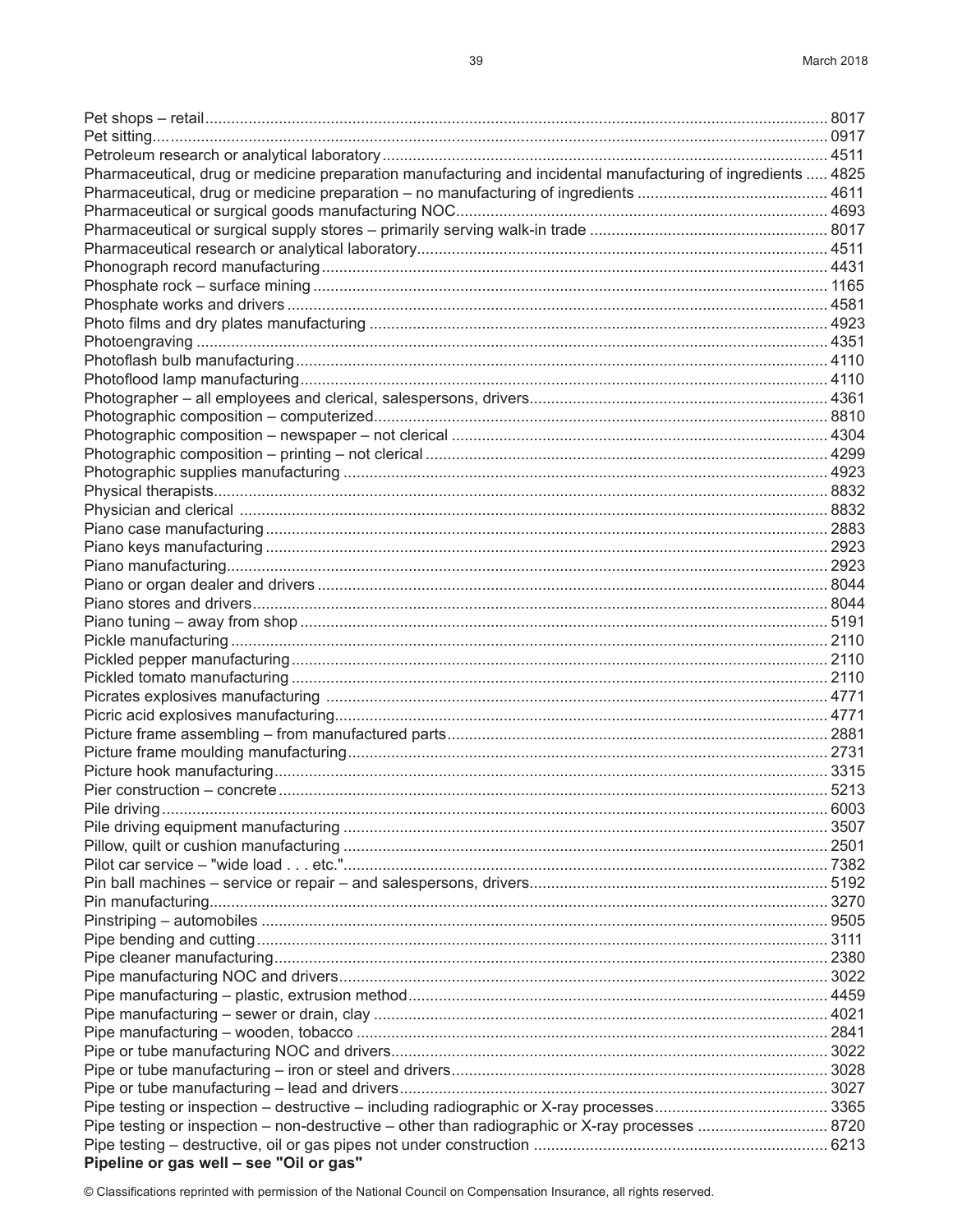| Plant protection - special employees hired for plant protection during strike periods and drivers 7720 |  |
|--------------------------------------------------------------------------------------------------------|--|
|                                                                                                        |  |
|                                                                                                        |  |
|                                                                                                        |  |
|                                                                                                        |  |
|                                                                                                        |  |
|                                                                                                        |  |
|                                                                                                        |  |
|                                                                                                        |  |
|                                                                                                        |  |
|                                                                                                        |  |
|                                                                                                        |  |
| Plastic or vinyl sign manufacturing - computerized - see 4299                                          |  |
|                                                                                                        |  |
|                                                                                                        |  |
|                                                                                                        |  |
|                                                                                                        |  |
|                                                                                                        |  |
|                                                                                                        |  |
|                                                                                                        |  |
| Plastics - laminated molded products manufacturing by laminating liquid plastic                        |  |
| impregnated fibers, with the use of a brush or spray, either in or over a mold or form NOC 4484        |  |
|                                                                                                        |  |
|                                                                                                        |  |
|                                                                                                        |  |
|                                                                                                        |  |
|                                                                                                        |  |
|                                                                                                        |  |
|                                                                                                        |  |
|                                                                                                        |  |
|                                                                                                        |  |
|                                                                                                        |  |
|                                                                                                        |  |
|                                                                                                        |  |
|                                                                                                        |  |
|                                                                                                        |  |
|                                                                                                        |  |
|                                                                                                        |  |
|                                                                                                        |  |
|                                                                                                        |  |
|                                                                                                        |  |
|                                                                                                        |  |
|                                                                                                        |  |
|                                                                                                        |  |
|                                                                                                        |  |
|                                                                                                        |  |
|                                                                                                        |  |
|                                                                                                        |  |
|                                                                                                        |  |
|                                                                                                        |  |
|                                                                                                        |  |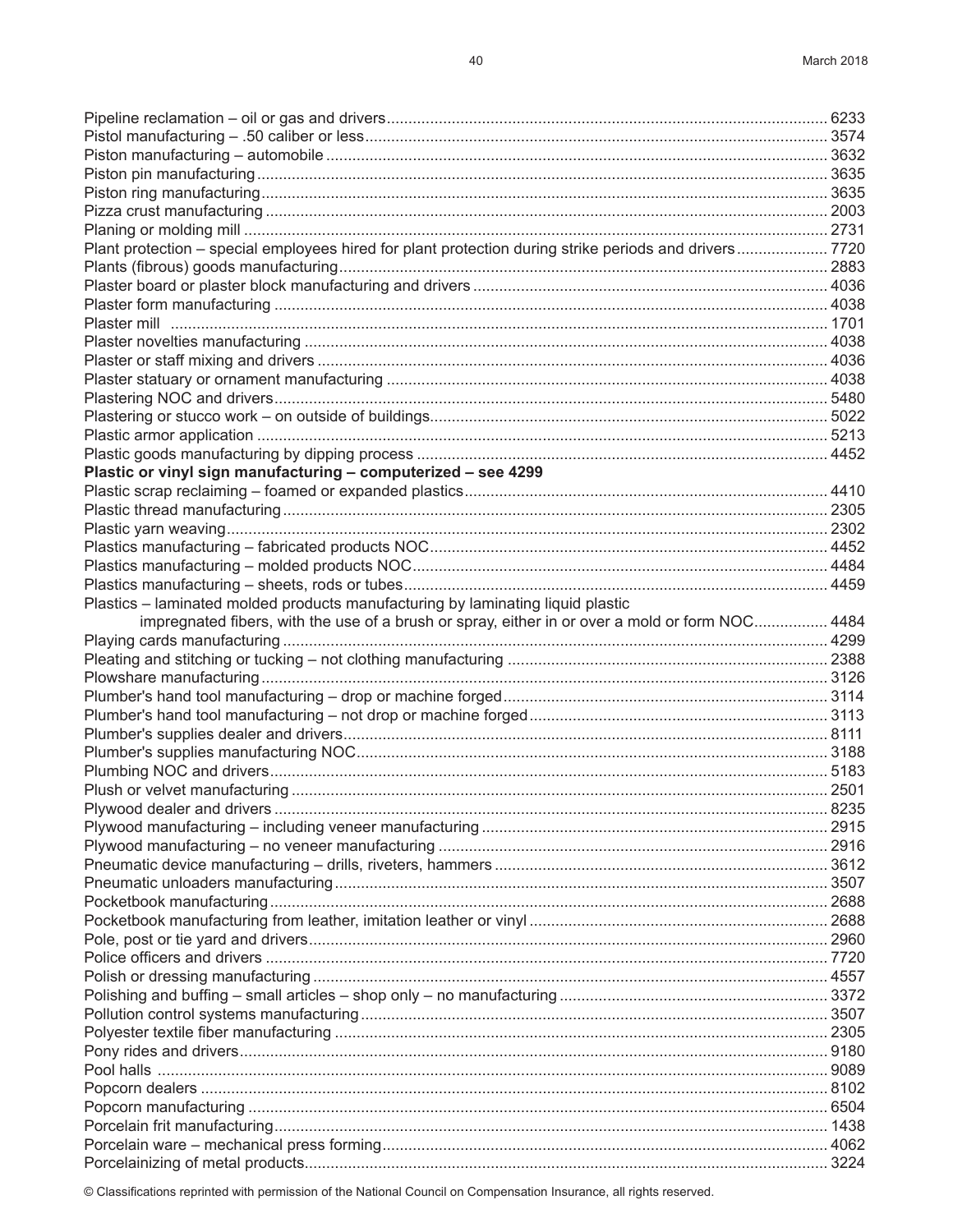## $\pmb{\mathsf{Q}}$

| Quick printing – copying or duplication service – all employees and clerical, salespersons and drivers  8015 |  |
|--------------------------------------------------------------------------------------------------------------|--|
|                                                                                                              |  |
|                                                                                                              |  |
|                                                                                                              |  |

| Pre-cast concrete - see "Concrete precast"           |      |
|------------------------------------------------------|------|
|                                                      |      |
|                                                      |      |
|                                                      |      |
|                                                      |      |
|                                                      |      |
|                                                      |      |
|                                                      |      |
|                                                      |      |
|                                                      |      |
|                                                      |      |
|                                                      |      |
|                                                      |      |
|                                                      |      |
| Projectile or shell manufacturing - see "Explosives" |      |
|                                                      |      |
|                                                      |      |
|                                                      |      |
|                                                      |      |
|                                                      |      |
|                                                      |      |
|                                                      |      |
|                                                      |      |
|                                                      |      |
|                                                      | 3612 |
|                                                      | 3113 |
|                                                      |      |
|                                                      |      |
|                                                      |      |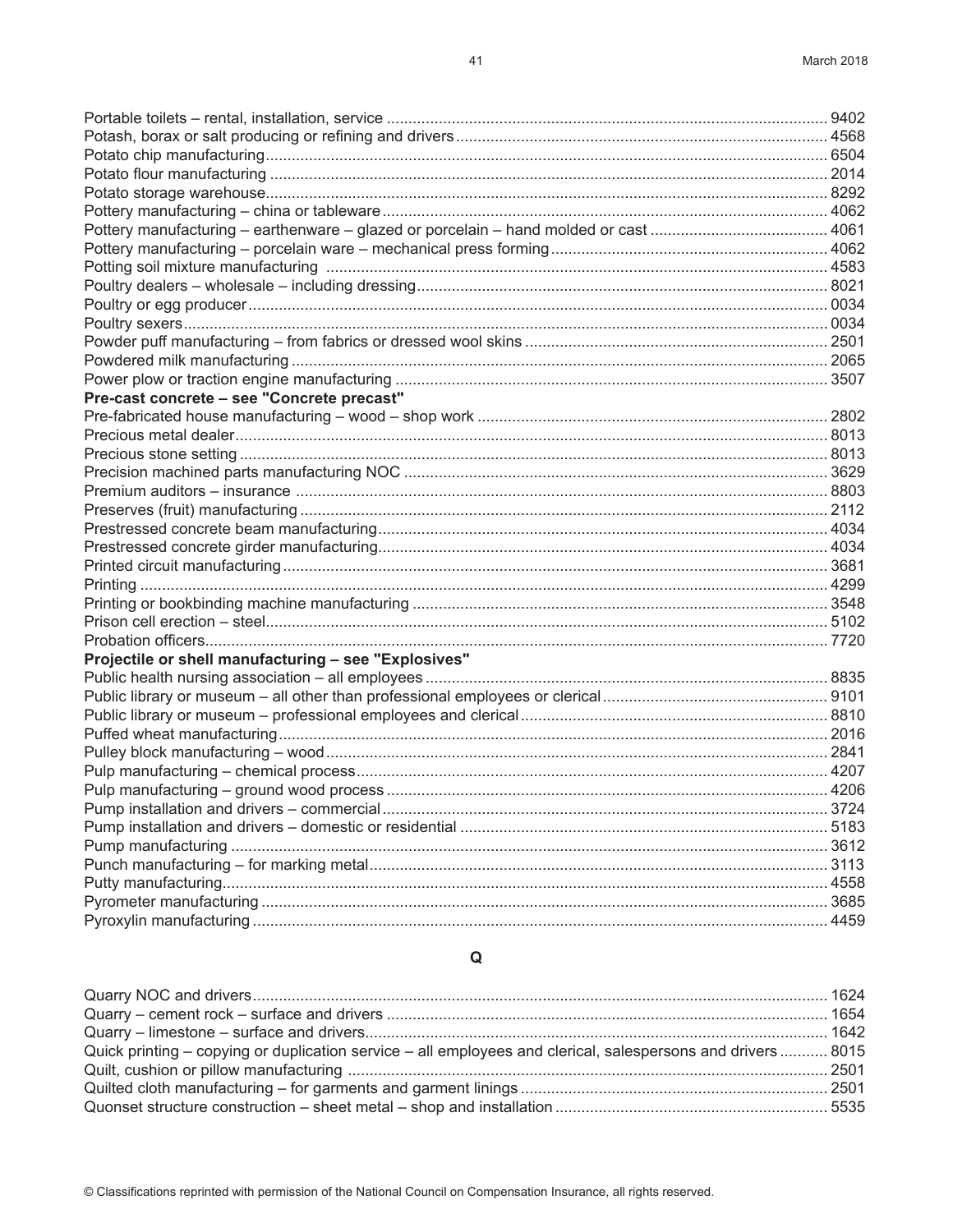**R**

| Racetrack operation – horse or dog – all other employees – including starters and assistants and drivers 9016 |  |
|---------------------------------------------------------------------------------------------------------------|--|
| Racetrack operation – horse or dog – pari-mutuel clerks, cashiers and clerical employees 8810                 |  |
|                                                                                                               |  |
|                                                                                                               |  |
|                                                                                                               |  |
|                                                                                                               |  |
|                                                                                                               |  |
|                                                                                                               |  |
|                                                                                                               |  |
|                                                                                                               |  |
|                                                                                                               |  |
|                                                                                                               |  |
|                                                                                                               |  |
|                                                                                                               |  |
|                                                                                                               |  |
| Radiographers - see "Pipe testing or inspection"                                                              |  |
|                                                                                                               |  |
|                                                                                                               |  |
|                                                                                                               |  |
|                                                                                                               |  |
|                                                                                                               |  |
|                                                                                                               |  |
|                                                                                                               |  |
|                                                                                                               |  |
|                                                                                                               |  |
|                                                                                                               |  |
|                                                                                                               |  |
|                                                                                                               |  |
|                                                                                                               |  |
|                                                                                                               |  |
|                                                                                                               |  |
|                                                                                                               |  |
|                                                                                                               |  |
|                                                                                                               |  |
|                                                                                                               |  |
|                                                                                                               |  |
|                                                                                                               |  |
|                                                                                                               |  |
|                                                                                                               |  |
|                                                                                                               |  |
|                                                                                                               |  |
|                                                                                                               |  |
|                                                                                                               |  |
|                                                                                                               |  |
|                                                                                                               |  |
|                                                                                                               |  |
|                                                                                                               |  |
|                                                                                                               |  |
| Recreational or amusement devices – pony rides and drivers – excluding track maintenance  9180                |  |
|                                                                                                               |  |
|                                                                                                               |  |
|                                                                                                               |  |
|                                                                                                               |  |
|                                                                                                               |  |
|                                                                                                               |  |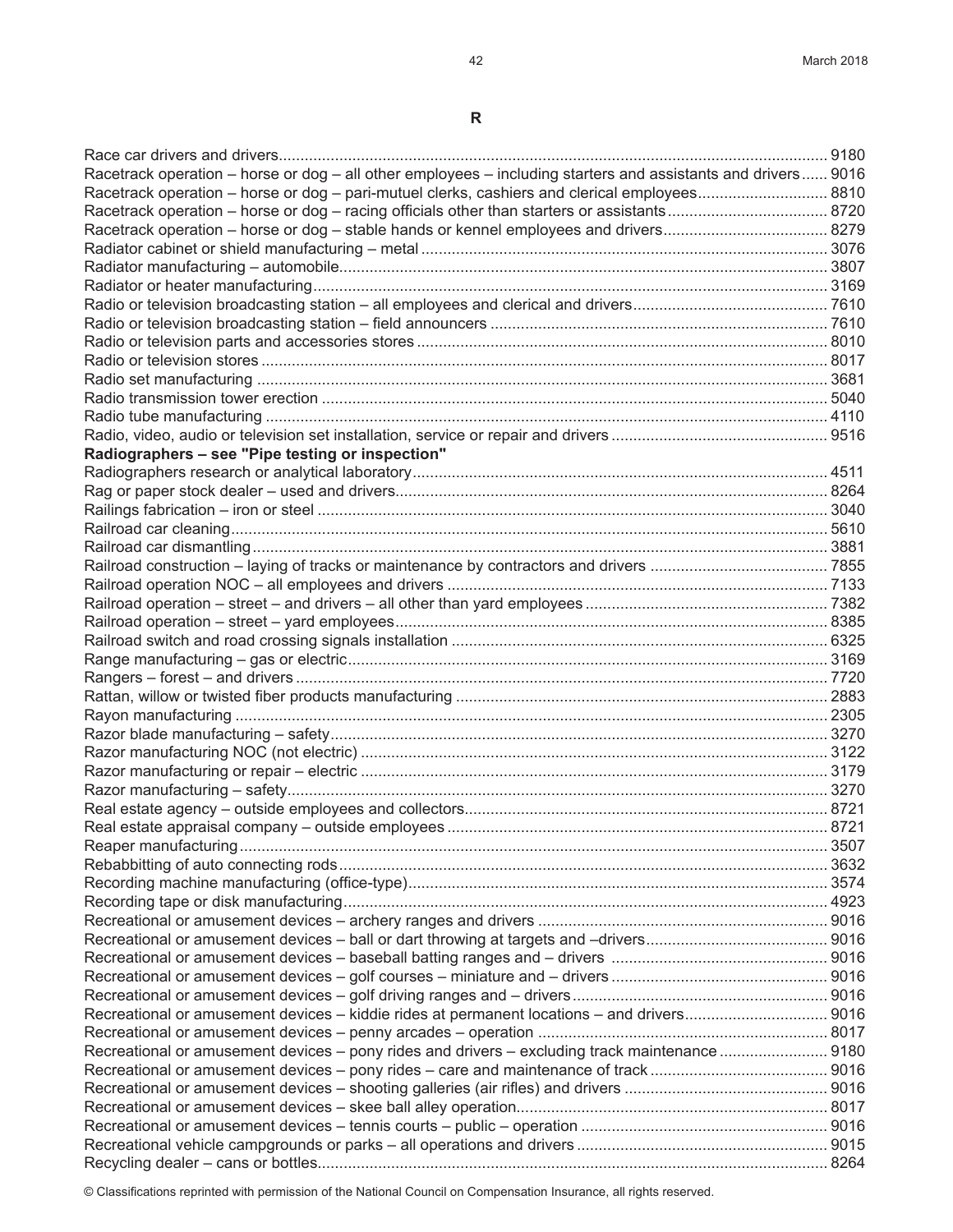| Refrigeration – commercial or domestic – pipe fitting – including the installation of tubing – drivers 5537   |      |
|---------------------------------------------------------------------------------------------------------------|------|
| Refrigeration – commercial – installation or repair of compressors, motors and drivers5537                    |      |
|                                                                                                               |      |
|                                                                                                               |      |
| Refrigerator manufacturing – metal – household or commercial – all other than refrigerating unit 3076         |      |
| Refrigerator manufacturing - metal - household or commercial - manufacturing or                               |      |
|                                                                                                               |      |
|                                                                                                               |      |
|                                                                                                               |      |
| Refrigerator, stove, washing machine, service or repair - including incidental shop operations - drivers 9519 |      |
|                                                                                                               |      |
|                                                                                                               |      |
|                                                                                                               |      |
|                                                                                                               |      |
|                                                                                                               |      |
|                                                                                                               |      |
|                                                                                                               |      |
|                                                                                                               |      |
|                                                                                                               |      |
|                                                                                                               |      |
|                                                                                                               |      |
|                                                                                                               |      |
|                                                                                                               |      |
|                                                                                                               |      |
|                                                                                                               |      |
|                                                                                                               |      |
|                                                                                                               |      |
|                                                                                                               |      |
|                                                                                                               |      |
|                                                                                                               |      |
|                                                                                                               | 8292 |
|                                                                                                               |      |
|                                                                                                               |      |
|                                                                                                               |      |
|                                                                                                               |      |
|                                                                                                               |      |
| Roads – oiling – delivery and spreading of oil in conjunction with spreading of                               |      |
|                                                                                                               |      |
|                                                                                                               |      |
|                                                                                                               |      |
|                                                                                                               |      |
|                                                                                                               |      |
|                                                                                                               |      |
|                                                                                                               |      |
|                                                                                                               |      |
|                                                                                                               |      |
|                                                                                                               |      |
|                                                                                                               |      |
|                                                                                                               |      |
|                                                                                                               |      |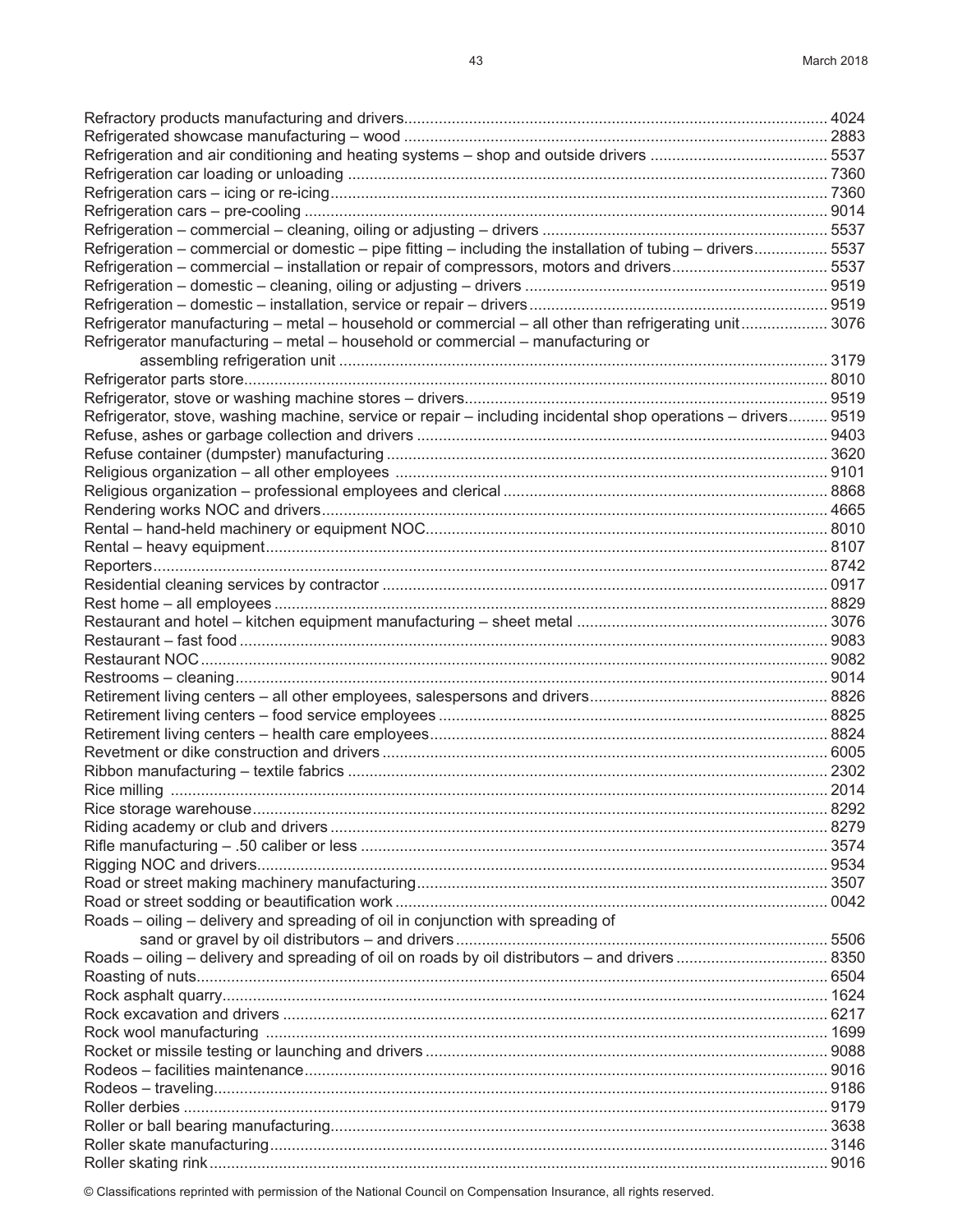#### ${\mathbb S}$

| Salvage operation and incidental wrecking - see "Wrecking" |      |
|------------------------------------------------------------|------|
|                                                            | 5705 |
|                                                            |      |
|                                                            |      |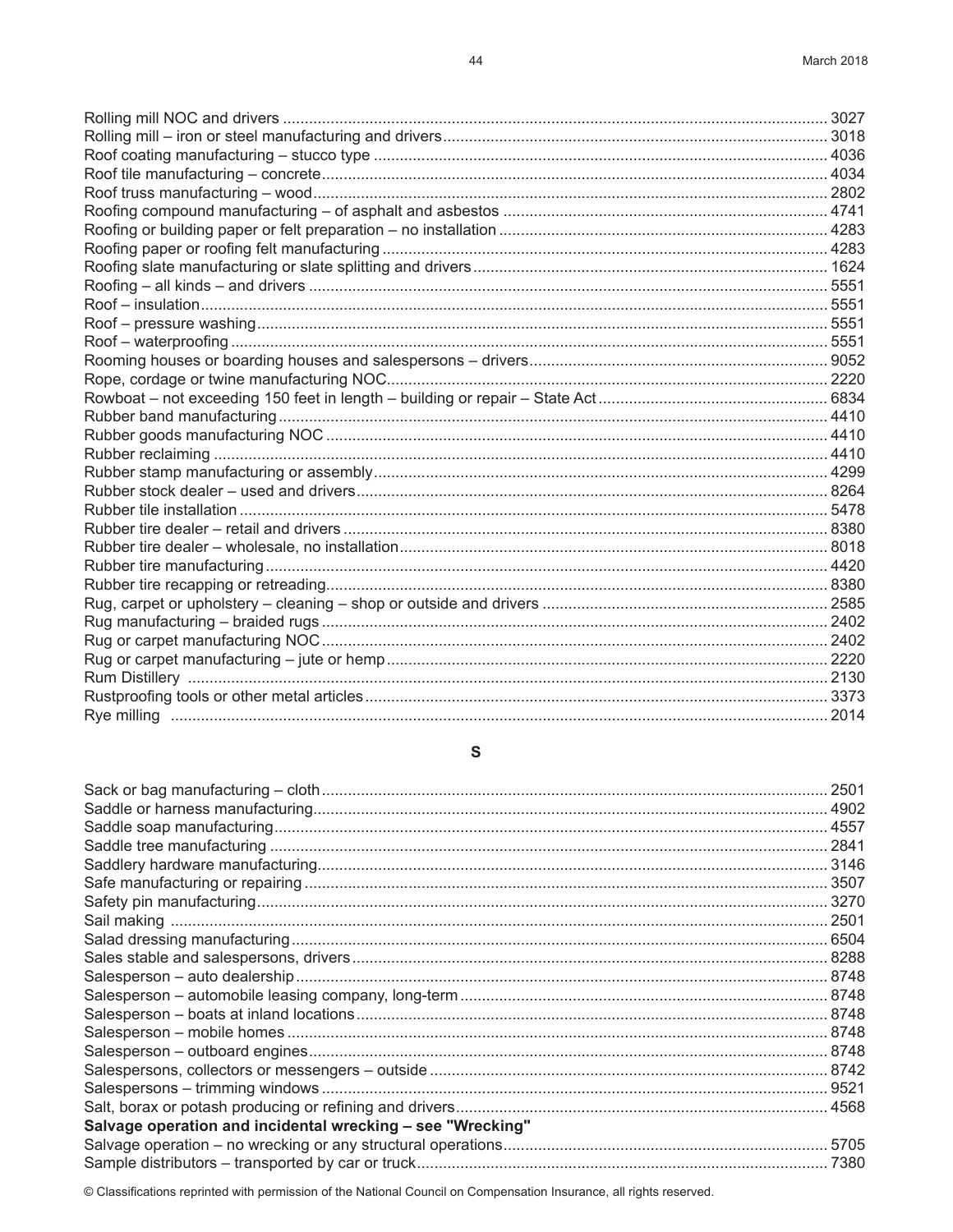| Satellite dish installation - large (concrete work or wiring in building interiors to be separately classified)  3724 |  |
|-----------------------------------------------------------------------------------------------------------------------|--|
|                                                                                                                       |  |
|                                                                                                                       |  |
|                                                                                                                       |  |
|                                                                                                                       |  |
|                                                                                                                       |  |
|                                                                                                                       |  |
|                                                                                                                       |  |
|                                                                                                                       |  |
|                                                                                                                       |  |
|                                                                                                                       |  |
|                                                                                                                       |  |
|                                                                                                                       |  |
|                                                                                                                       |  |
|                                                                                                                       |  |
|                                                                                                                       |  |
|                                                                                                                       |  |
|                                                                                                                       |  |
|                                                                                                                       |  |
|                                                                                                                       |  |
|                                                                                                                       |  |
|                                                                                                                       |  |
|                                                                                                                       |  |
|                                                                                                                       |  |
|                                                                                                                       |  |
|                                                                                                                       |  |
|                                                                                                                       |  |
|                                                                                                                       |  |
|                                                                                                                       |  |
|                                                                                                                       |  |
|                                                                                                                       |  |
|                                                                                                                       |  |
|                                                                                                                       |  |
|                                                                                                                       |  |
|                                                                                                                       |  |
|                                                                                                                       |  |
|                                                                                                                       |  |
|                                                                                                                       |  |
|                                                                                                                       |  |
|                                                                                                                       |  |
|                                                                                                                       |  |
|                                                                                                                       |  |
|                                                                                                                       |  |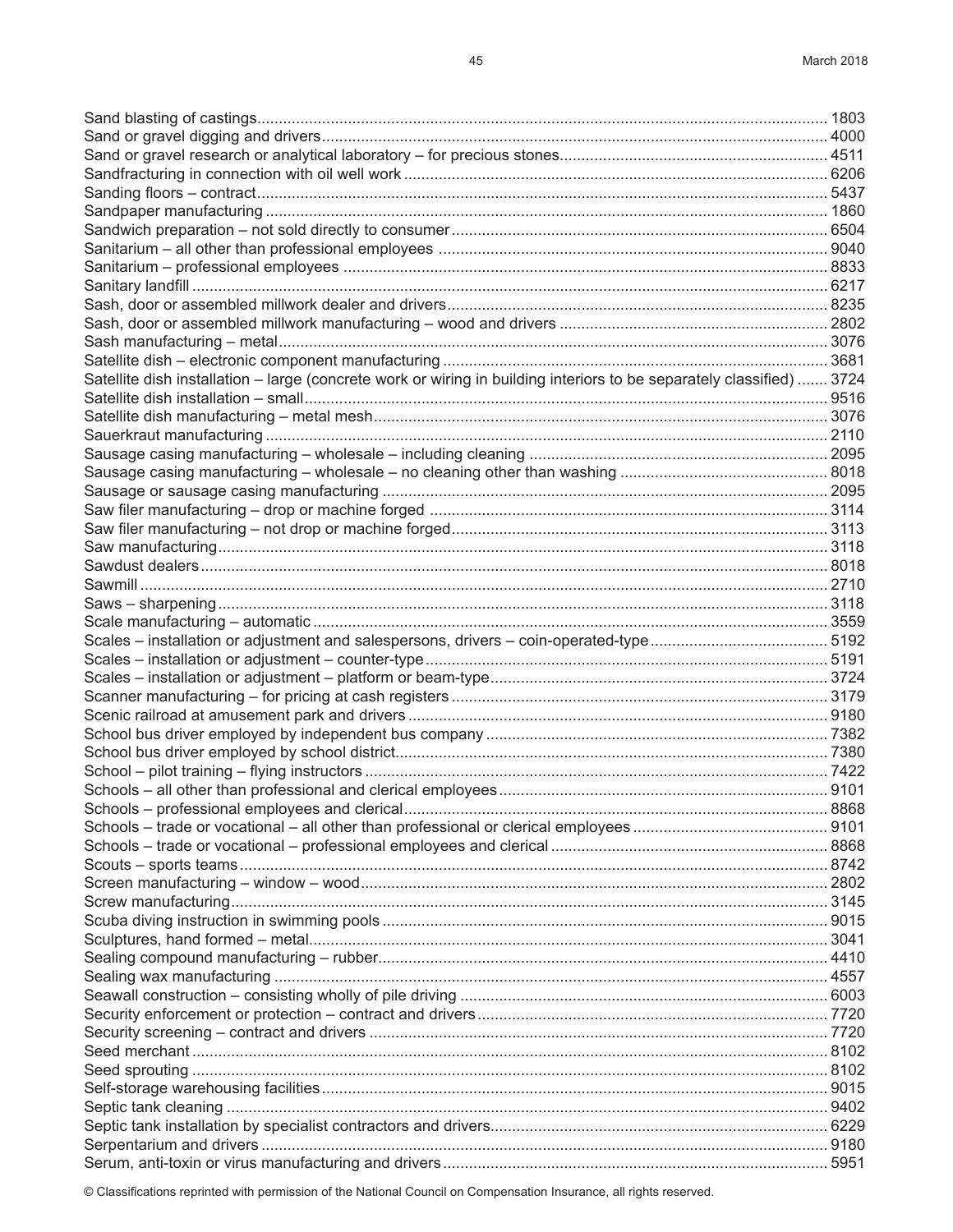| Sewing machines – commercial – repairing, installing and dismantling in sewing plants and drivers  3724 |  |
|---------------------------------------------------------------------------------------------------------|--|
| Sewing machines – commercial – repairing or rebuilding machines, cutters and parts in shop  3574        |  |
|                                                                                                         |  |
|                                                                                                         |  |
|                                                                                                         |  |
|                                                                                                         |  |
|                                                                                                         |  |
|                                                                                                         |  |
|                                                                                                         |  |
|                                                                                                         |  |
| Sheet metal covered steel frame building construction – framework – appropriate iron                    |  |
|                                                                                                         |  |
|                                                                                                         |  |
|                                                                                                         |  |
|                                                                                                         |  |
|                                                                                                         |  |
|                                                                                                         |  |
|                                                                                                         |  |
| Shell or projectile manufacturing - see "Explosives"                                                    |  |
|                                                                                                         |  |
|                                                                                                         |  |
|                                                                                                         |  |
|                                                                                                         |  |
|                                                                                                         |  |
|                                                                                                         |  |
|                                                                                                         |  |
|                                                                                                         |  |
|                                                                                                         |  |
|                                                                                                         |  |
|                                                                                                         |  |
|                                                                                                         |  |
|                                                                                                         |  |
|                                                                                                         |  |
|                                                                                                         |  |
|                                                                                                         |  |
|                                                                                                         |  |
|                                                                                                         |  |
|                                                                                                         |  |
|                                                                                                         |  |
|                                                                                                         |  |
|                                                                                                         |  |
|                                                                                                         |  |
|                                                                                                         |  |
|                                                                                                         |  |
|                                                                                                         |  |
|                                                                                                         |  |
|                                                                                                         |  |
|                                                                                                         |  |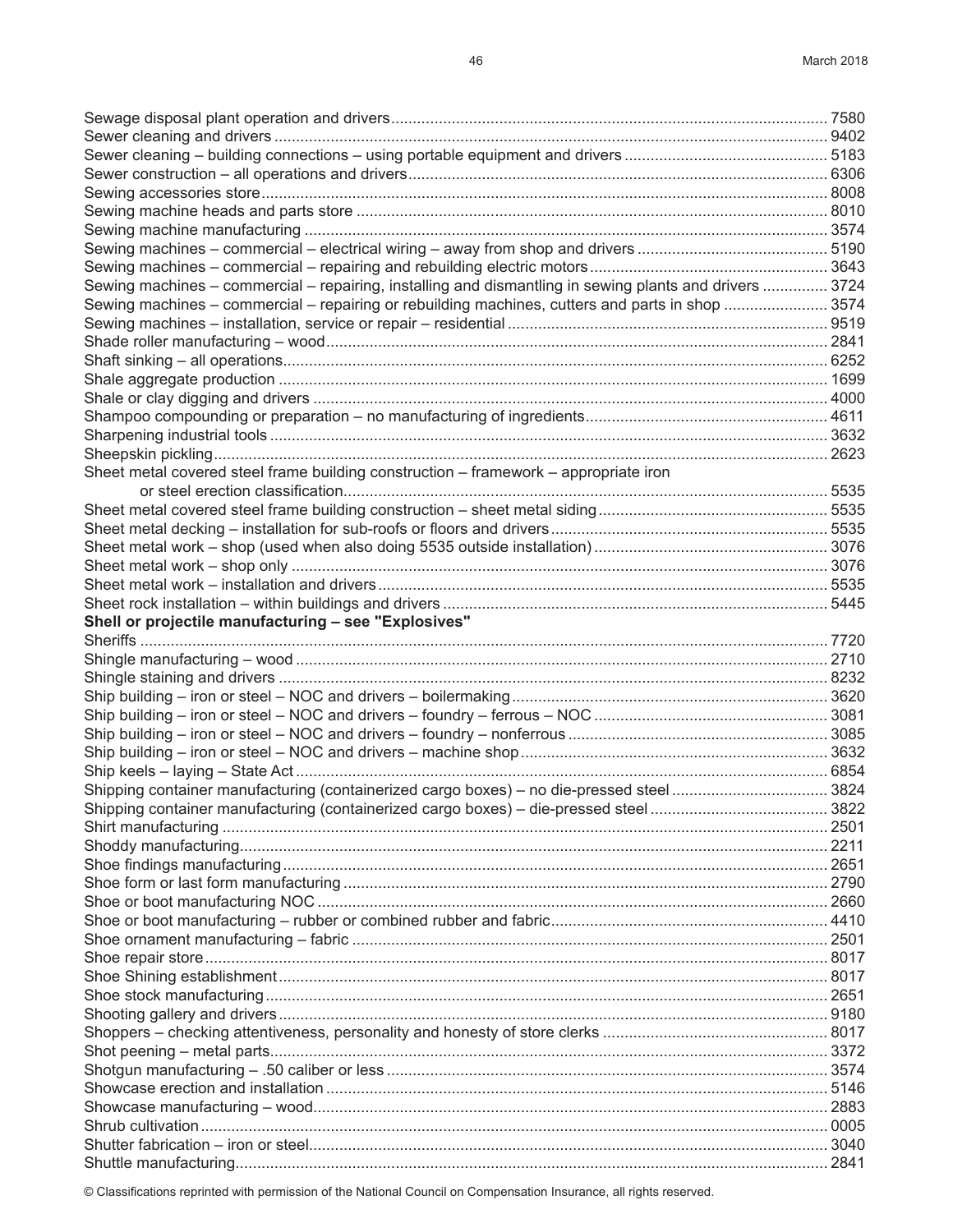| Siding installation - aluminum or vinyl - all buildings or structures other than dwellings for one or |       |
|-------------------------------------------------------------------------------------------------------|-------|
|                                                                                                       |       |
|                                                                                                       |       |
| Sign installation, repair, maintenance, removal or replacement: advertising company – away from shop  |       |
|                                                                                                       |       |
|                                                                                                       | .3064 |
| Sign manufacturing - plastic or vinyl - computer generated letters or graphics - includes manufacture |       |
| 9501                                                                                                  |       |
| Sign manufacturing – plastic or vinyl – computer generated letters or graphics – no manufacture or    |       |
|                                                                                                       |       |
|                                                                                                       |       |
|                                                                                                       |       |
|                                                                                                       |       |
|                                                                                                       |       |
|                                                                                                       |       |
|                                                                                                       |       |
|                                                                                                       |       |
| Sign manufacturing - wood - painting, spraying, sandblasting, with or without power                   |       |
|                                                                                                       |       |
|                                                                                                       |       |
|                                                                                                       |       |
|                                                                                                       |       |
|                                                                                                       |       |
|                                                                                                       |       |
| Silk screen process cloth printing - machinery operations prior to or after hand operations  2413     |       |
|                                                                                                       |       |
|                                                                                                       |       |
|                                                                                                       |       |
|                                                                                                       |       |
|                                                                                                       |       |
|                                                                                                       |       |
|                                                                                                       |       |
|                                                                                                       |       |
|                                                                                                       |       |
|                                                                                                       |       |
|                                                                                                       |       |
|                                                                                                       |       |
|                                                                                                       |       |
|                                                                                                       |       |
|                                                                                                       |       |
|                                                                                                       |       |
|                                                                                                       |       |
|                                                                                                       |       |
| Ski manufacturing - other than wood - use code commensurate with principal manufacturing process      |       |
|                                                                                                       |       |
|                                                                                                       |       |
|                                                                                                       |       |
|                                                                                                       |       |
|                                                                                                       |       |
|                                                                                                       |       |
|                                                                                                       |       |
|                                                                                                       |       |
|                                                                                                       |       |
|                                                                                                       |       |
|                                                                                                       |       |
|                                                                                                       |       |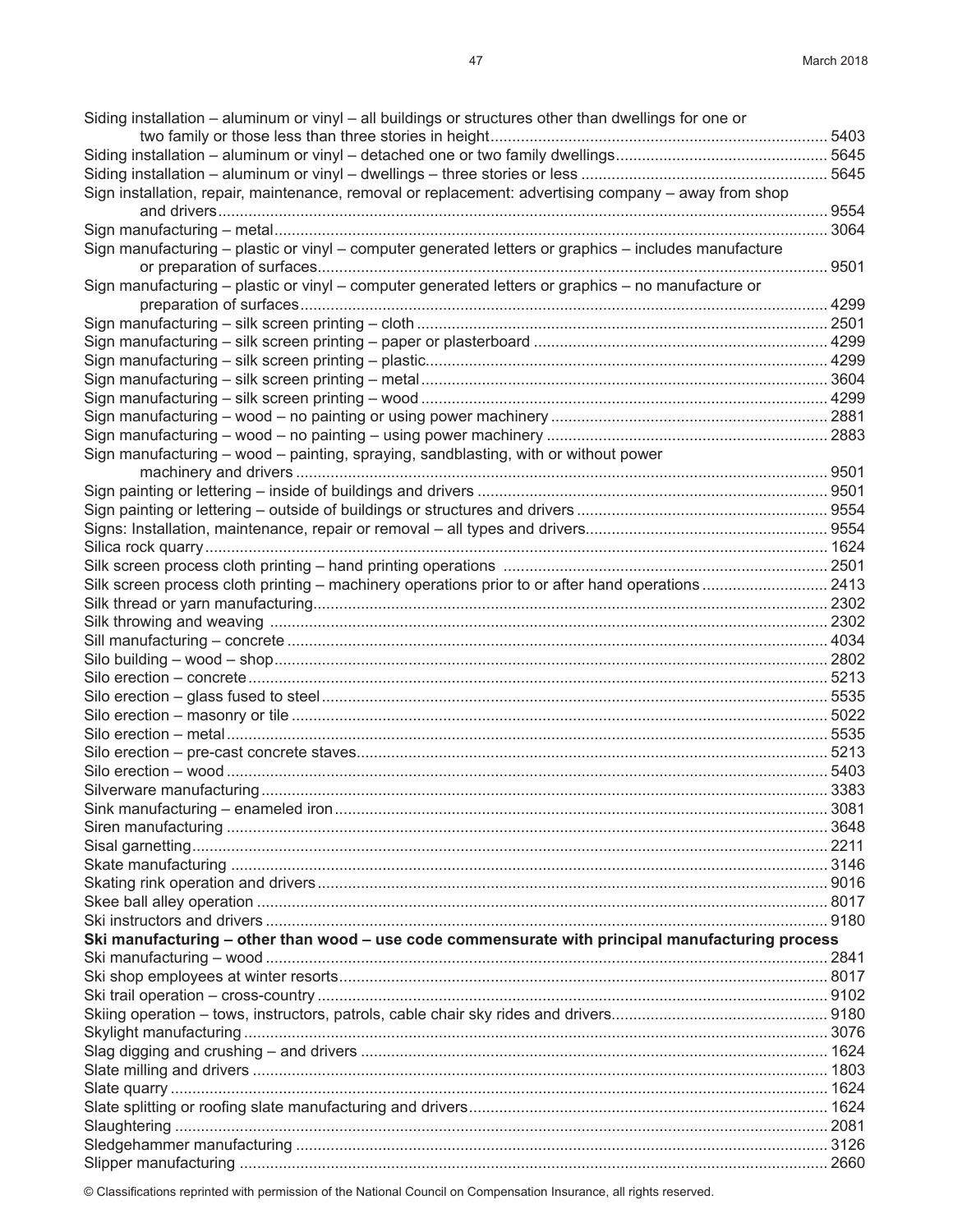| Soundproofing - see "Insulation work NOC" |  |
|-------------------------------------------|--|
|                                           |  |
|                                           |  |
|                                           |  |
|                                           |  |
|                                           |  |
|                                           |  |
|                                           |  |
|                                           |  |
|                                           |  |
|                                           |  |
|                                           |  |
|                                           |  |
|                                           |  |
|                                           |  |
|                                           |  |
|                                           |  |
|                                           |  |
|                                           |  |
|                                           |  |
|                                           |  |
|                                           |  |
|                                           |  |
|                                           |  |
|                                           |  |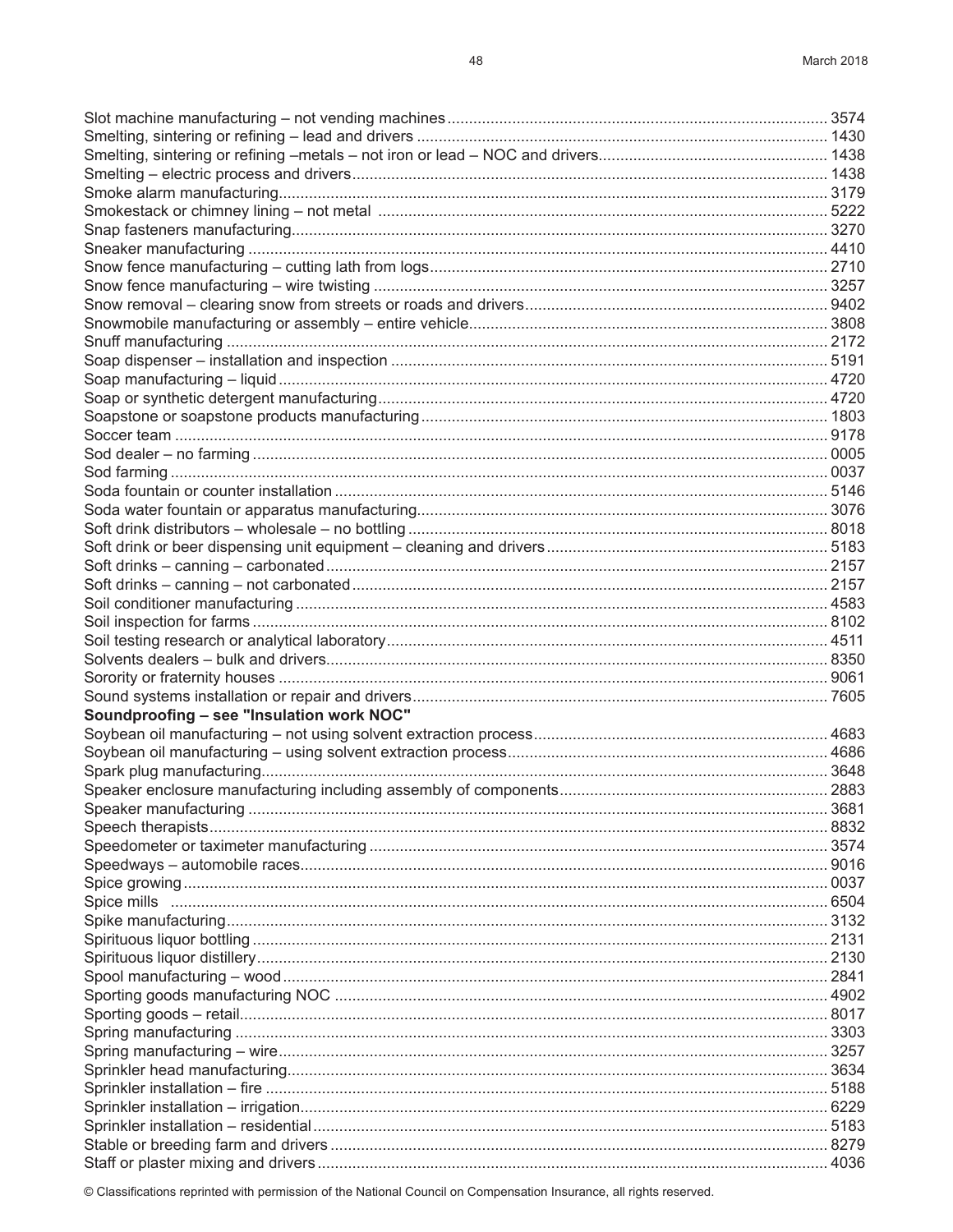| Steel frame erection - interior - by company contractors for one or two family dwellings5645 |      |
|----------------------------------------------------------------------------------------------|------|
|                                                                                              |      |
|                                                                                              |      |
|                                                                                              |      |
|                                                                                              |      |
|                                                                                              |      |
| Steel manufacturing fabrication or erection - see "Iron or steel"                            |      |
|                                                                                              |      |
|                                                                                              |      |
|                                                                                              |      |
|                                                                                              |      |
|                                                                                              |      |
|                                                                                              |      |
| Stoker installation - see "Oil or gas burner installation"                                   |      |
|                                                                                              |      |
|                                                                                              |      |
|                                                                                              |      |
|                                                                                              |      |
|                                                                                              |      |
|                                                                                              |      |
|                                                                                              |      |
|                                                                                              |      |
|                                                                                              |      |
| Storage warehouse NOC                                                                        | 8292 |
|                                                                                              |      |
|                                                                                              |      |
|                                                                                              |      |
|                                                                                              |      |
|                                                                                              |      |
|                                                                                              |      |
|                                                                                              |      |
|                                                                                              |      |
|                                                                                              |      |
|                                                                                              |      |
|                                                                                              |      |
|                                                                                              |      |
|                                                                                              |      |
|                                                                                              |      |
|                                                                                              |      |
|                                                                                              |      |
|                                                                                              |      |
|                                                                                              |      |
|                                                                                              |      |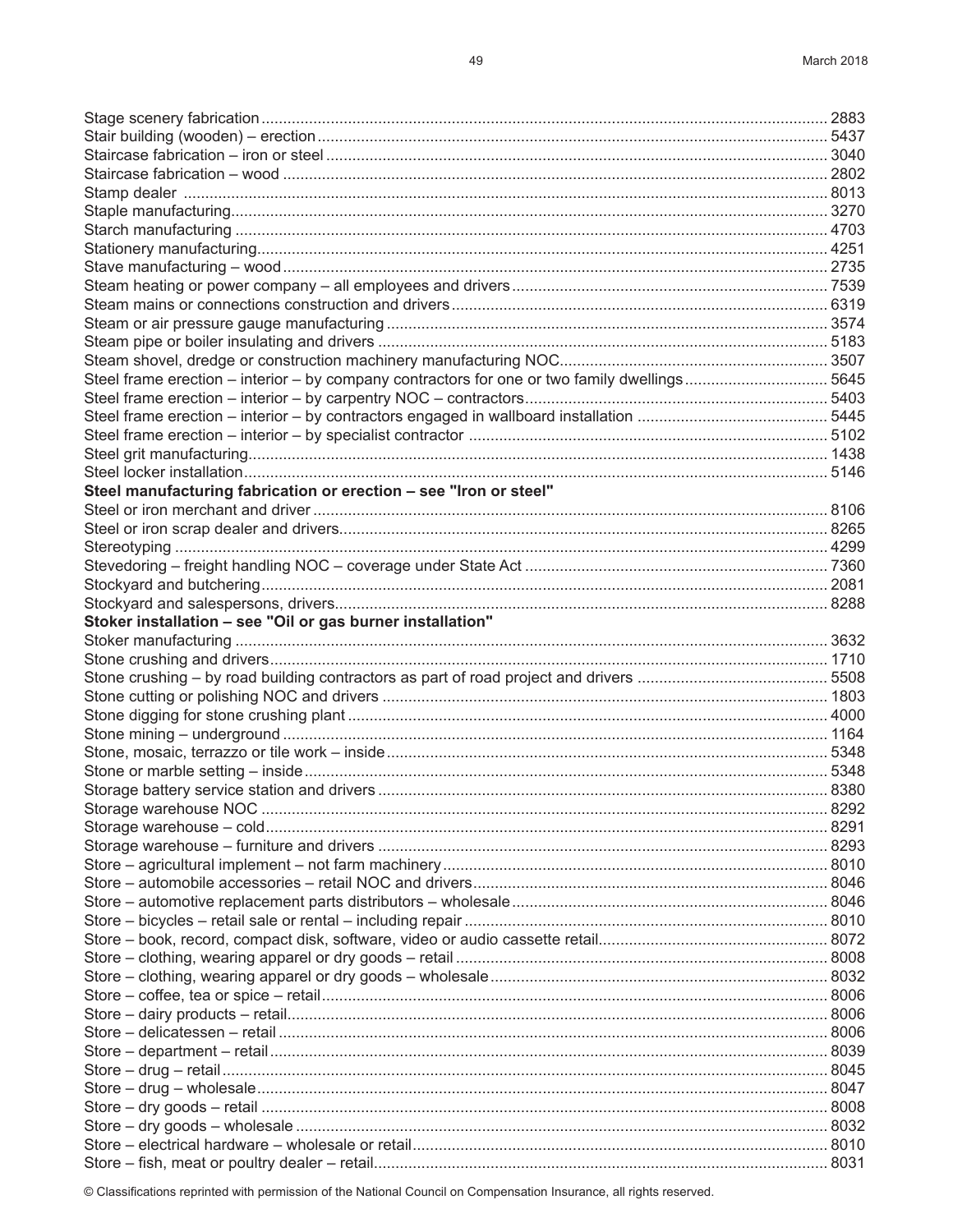|                                                                                               | 5022 |
|-----------------------------------------------------------------------------------------------|------|
|                                                                                               |      |
| Subway construction - assign appropriate construction or erection classifications             |      |
|                                                                                               |      |
|                                                                                               |      |
| Sulphur refining - refer to home office for treatment under Chemical and Dyestuff Rating Plan |      |
|                                                                                               |      |
|                                                                                               |      |
|                                                                                               |      |
|                                                                                               |      |
|                                                                                               |      |
|                                                                                               |      |
|                                                                                               |      |
|                                                                                               |      |
|                                                                                               |      |
|                                                                                               |      |
|                                                                                               |      |
|                                                                                               |      |
|                                                                                               |      |
|                                                                                               |      |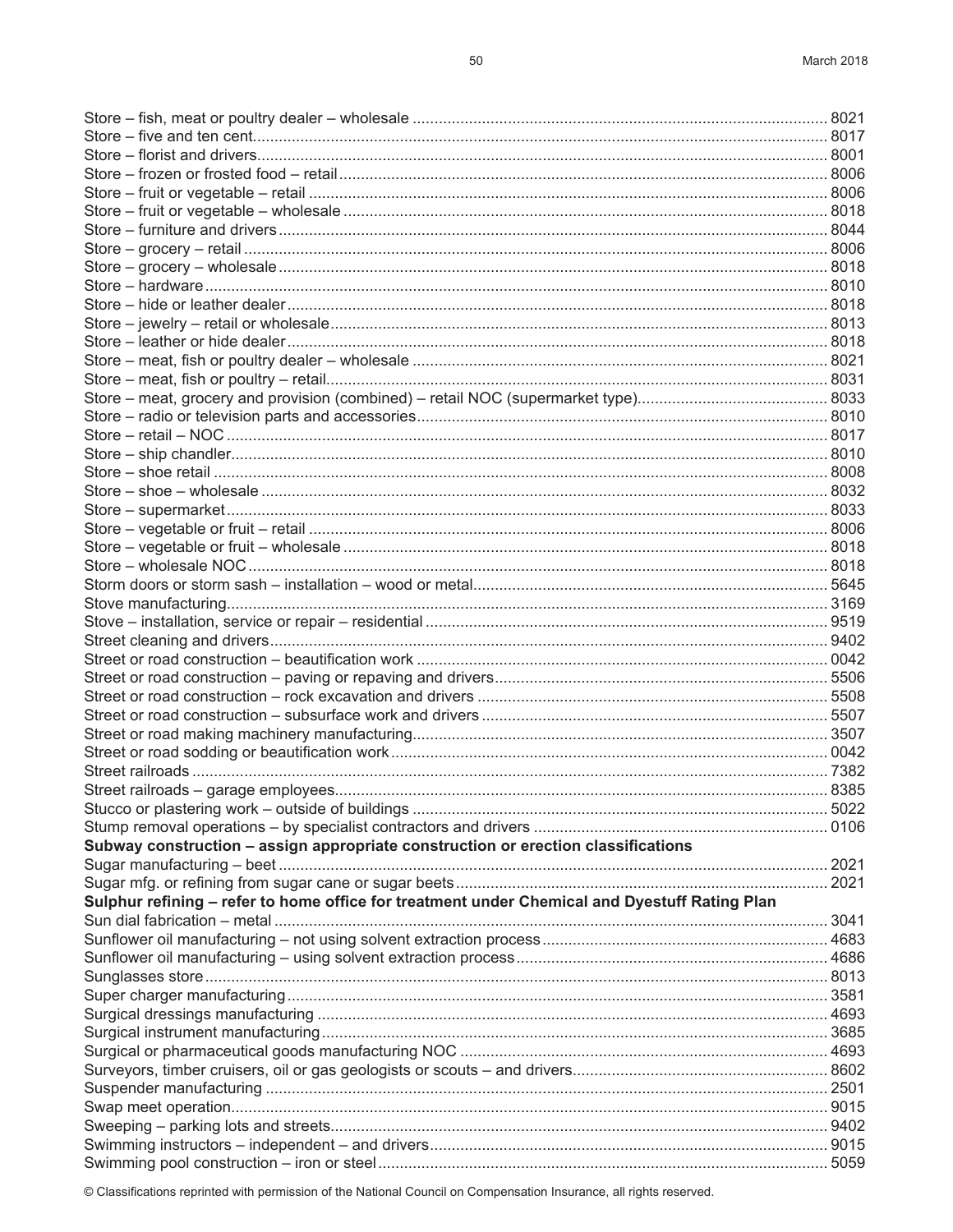# $\mathbf{T} = \{ \mathbf{r}_1, \ldots, \mathbf{r}_N \}$

| Tar - see "Asphalt or tar"                             |  |
|--------------------------------------------------------|--|
|                                                        |  |
|                                                        |  |
|                                                        |  |
|                                                        |  |
|                                                        |  |
|                                                        |  |
|                                                        |  |
|                                                        |  |
|                                                        |  |
|                                                        |  |
| Telephone book delivery - see "Distributing companies" |  |
|                                                        |  |
|                                                        |  |
|                                                        |  |
|                                                        |  |
|                                                        |  |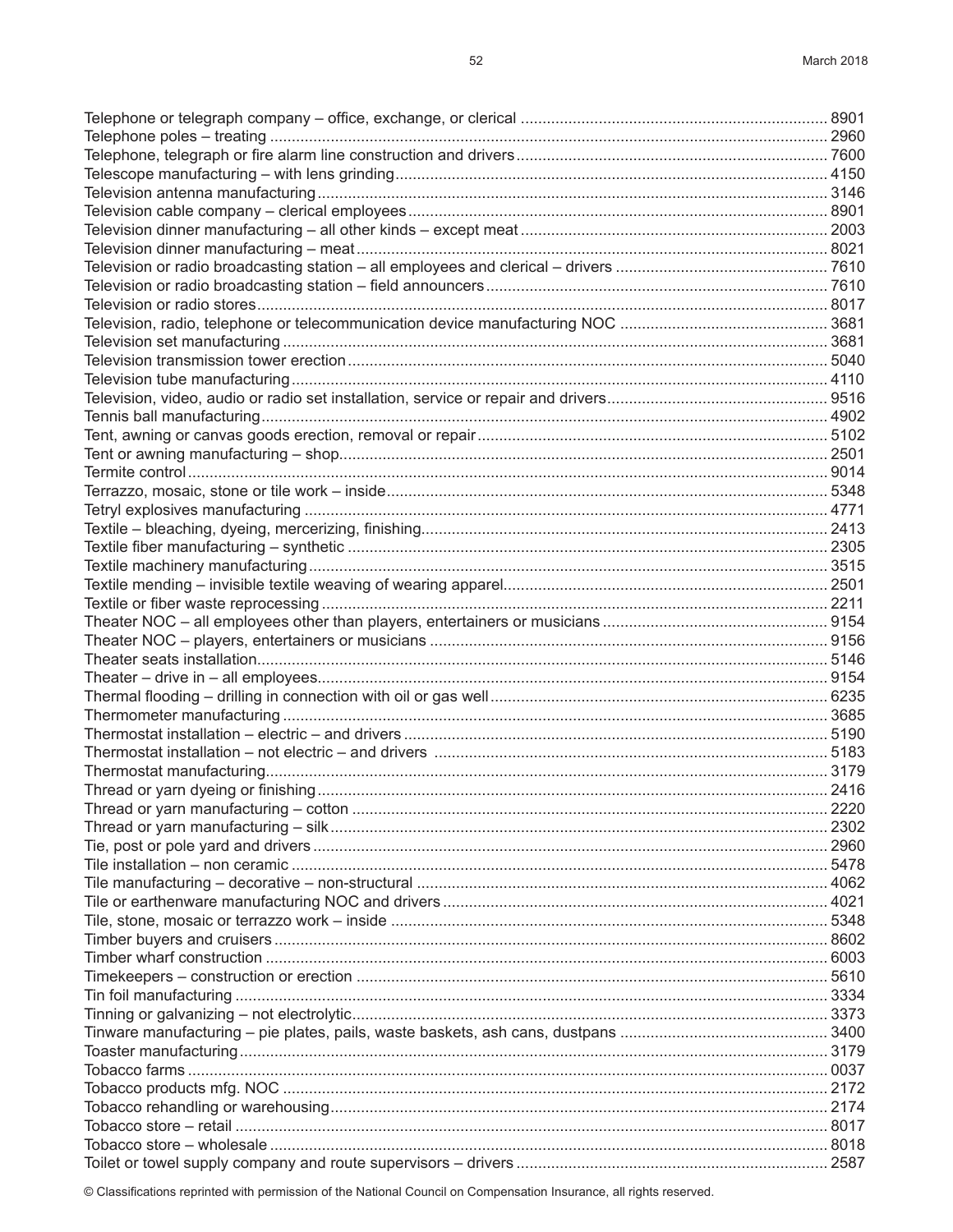| Towing service - see "Auto towing companies"                                                        |  |
|-----------------------------------------------------------------------------------------------------|--|
|                                                                                                     |  |
|                                                                                                     |  |
|                                                                                                     |  |
|                                                                                                     |  |
|                                                                                                     |  |
|                                                                                                     |  |
|                                                                                                     |  |
|                                                                                                     |  |
|                                                                                                     |  |
|                                                                                                     |  |
|                                                                                                     |  |
|                                                                                                     |  |
|                                                                                                     |  |
|                                                                                                     |  |
|                                                                                                     |  |
|                                                                                                     |  |
|                                                                                                     |  |
|                                                                                                     |  |
|                                                                                                     |  |
|                                                                                                     |  |
|                                                                                                     |  |
|                                                                                                     |  |
|                                                                                                     |  |
|                                                                                                     |  |
|                                                                                                     |  |
| Trimmings – manufacturing fancy trimming or piping – not manufacturing binding tape or ribbon  2388 |  |
|                                                                                                     |  |
|                                                                                                     |  |
|                                                                                                     |  |
|                                                                                                     |  |
|                                                                                                     |  |
|                                                                                                     |  |
|                                                                                                     |  |
|                                                                                                     |  |
|                                                                                                     |  |
|                                                                                                     |  |
| Truck trailer refrigeration systems installation or repair away from insured's premises  3724       |  |
|                                                                                                     |  |
|                                                                                                     |  |
|                                                                                                     |  |
|                                                                                                     |  |
| Trucking - mail, parcel or package delivery - under contract with the U.S. Postal Service - all     |  |
|                                                                                                     |  |
|                                                                                                     |  |
|                                                                                                     |  |
|                                                                                                     |  |
|                                                                                                     |  |

Toilet tissue manufacturing................................................................................................................................. 4279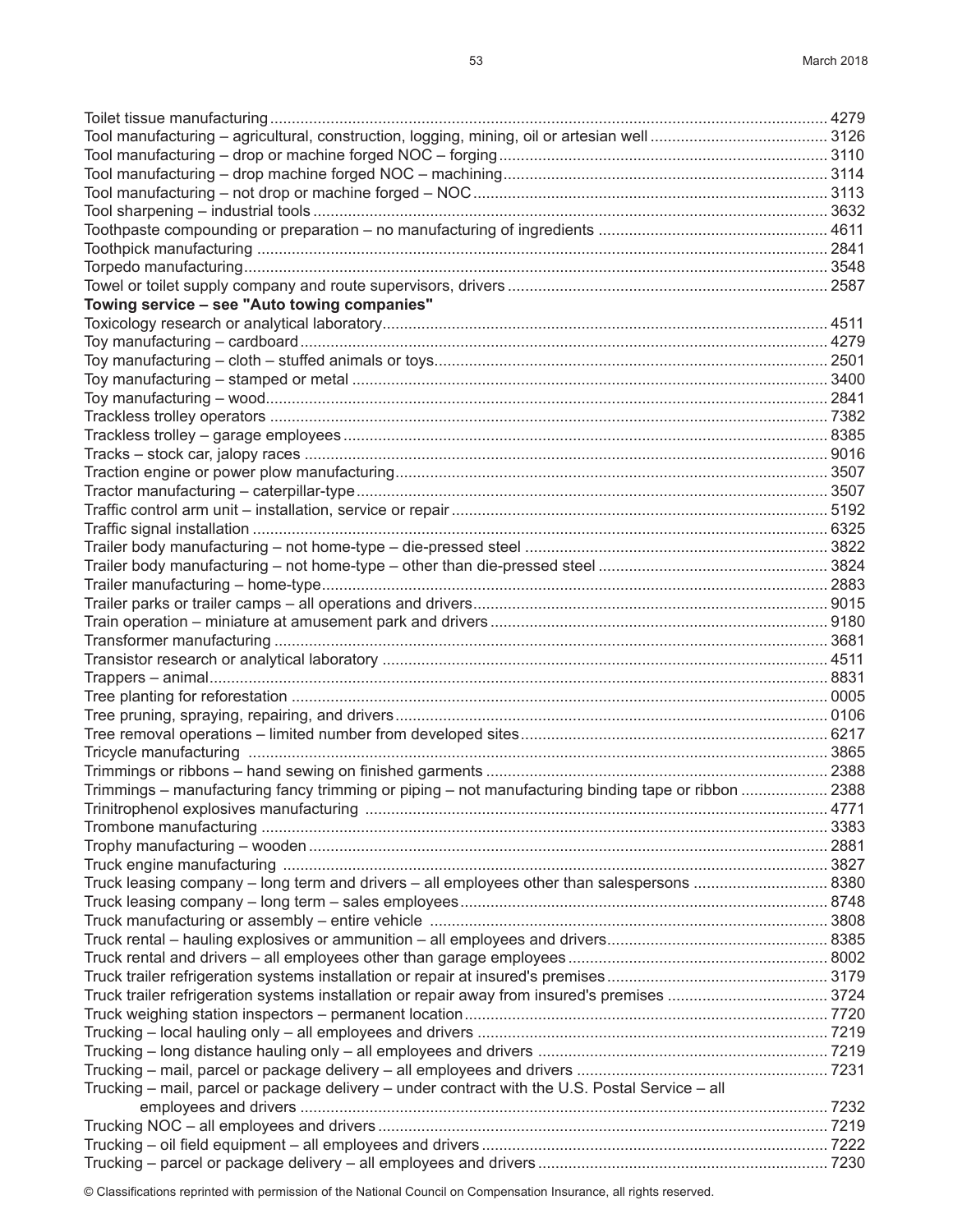| Tube manufacturing - see "Pipe or tube" |      |
|-----------------------------------------|------|
|                                         |      |
|                                         |      |
|                                         |      |
|                                         |      |
|                                         |      |
|                                         |      |
|                                         |      |
|                                         |      |
|                                         |      |
|                                         |      |
|                                         |      |
|                                         |      |
|                                         |      |
|                                         |      |
|                                         |      |
|                                         |      |
|                                         |      |
|                                         | 5191 |

## **U**

| USL & HW Boat construction maintenance and repair or Marina construction                                                                                                                  |  |
|-------------------------------------------------------------------------------------------------------------------------------------------------------------------------------------------|--|
|                                                                                                                                                                                           |  |
| USL & HW Jetty, breakwater, dock and harbor facilities - construction, maintenance and repair<br>- no structural steel erection - including all incidental operations and USL & HW Marine |  |
|                                                                                                                                                                                           |  |
| USL & HW Ship building and repair – iron or steel, including scraping, painting, caulking 6847                                                                                            |  |
| USL & HW Stevedoring – crane operations – crane and containerized                                                                                                                         |  |
| operation – including all incidental operations. Stevedoring of explosive                                                                                                                 |  |
|                                                                                                                                                                                           |  |
| USL & HW Iron and structural steel erection - maintenance, repair or painting - including bridge                                                                                          |  |
|                                                                                                                                                                                           |  |
| USL & HW Stevedoring - hand labor, fork lift or towmotor operations - including all incidental                                                                                            |  |
|                                                                                                                                                                                           |  |
| USL & HW Stevedoring supervisors, shipping line tally workers, and port employees                                                                                                         |  |
|                                                                                                                                                                                           |  |
|                                                                                                                                                                                           |  |
|                                                                                                                                                                                           |  |
|                                                                                                                                                                                           |  |
| U.S.O. activities - refer to 9063 for classification treatment                                                                                                                            |  |
|                                                                                                                                                                                           |  |
|                                                                                                                                                                                           |  |
|                                                                                                                                                                                           |  |
|                                                                                                                                                                                           |  |
|                                                                                                                                                                                           |  |
|                                                                                                                                                                                           |  |
|                                                                                                                                                                                           |  |
|                                                                                                                                                                                           |  |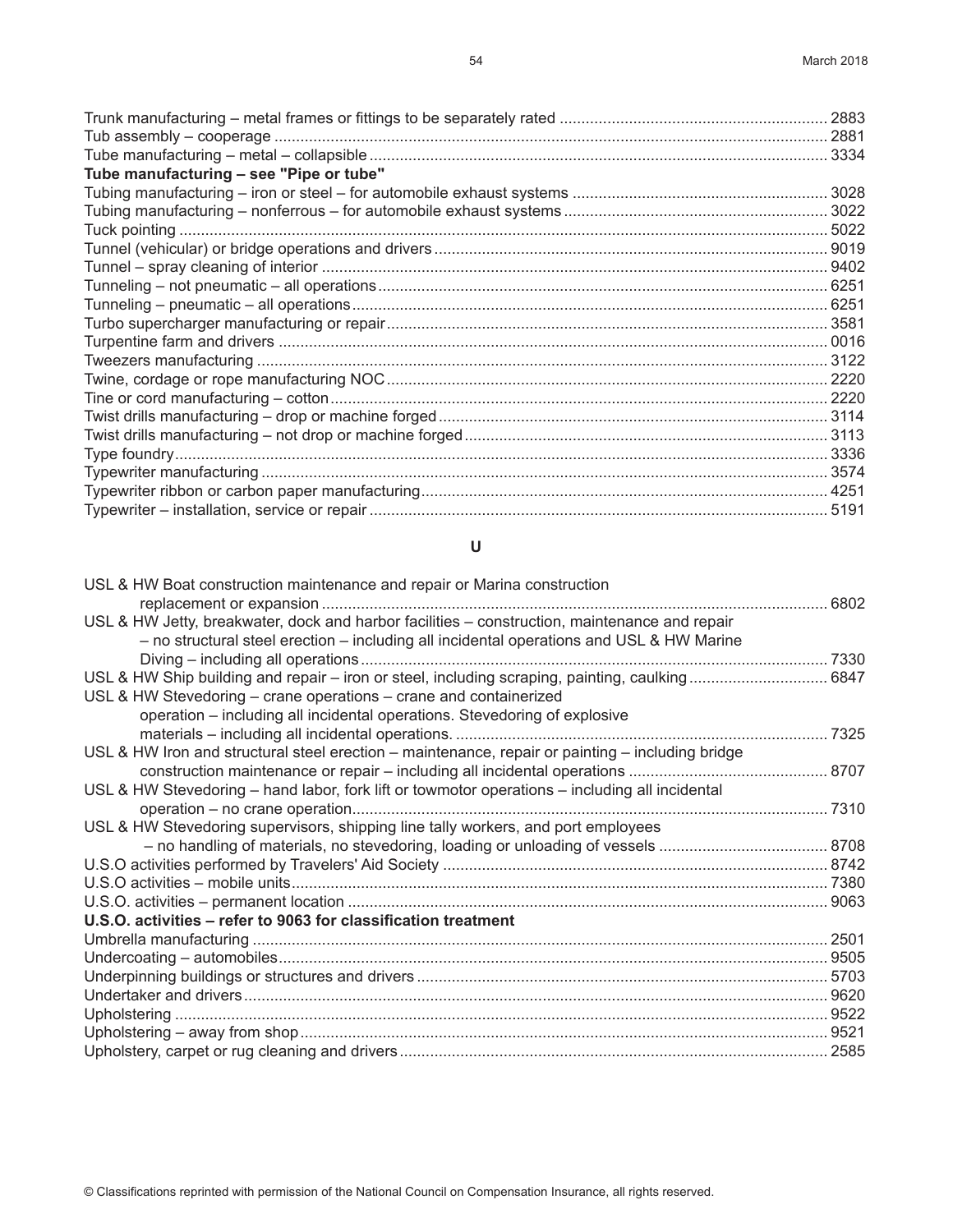# $\mathsf{V}$

| Vegetable oil manufacturing - see "Oil manufacturing - vegetable"                                   |  |
|-----------------------------------------------------------------------------------------------------|--|
|                                                                                                     |  |
|                                                                                                     |  |
|                                                                                                     |  |
| Vending or coin operated machines - installation, service or repair and salespersons, drivers  5192 |  |
|                                                                                                     |  |
|                                                                                                     |  |
|                                                                                                     |  |
|                                                                                                     |  |
|                                                                                                     |  |
|                                                                                                     |  |
| Ventilating system installation - see "Air conditioning"                                            |  |
|                                                                                                     |  |
|                                                                                                     |  |
| Video, audio, radio and television equipment installation, service or repair and drivers  9516      |  |
|                                                                                                     |  |
|                                                                                                     |  |
|                                                                                                     |  |
|                                                                                                     |  |
|                                                                                                     |  |
|                                                                                                     |  |
|                                                                                                     |  |
|                                                                                                     |  |
|                                                                                                     |  |
|                                                                                                     |  |
|                                                                                                     |  |

# W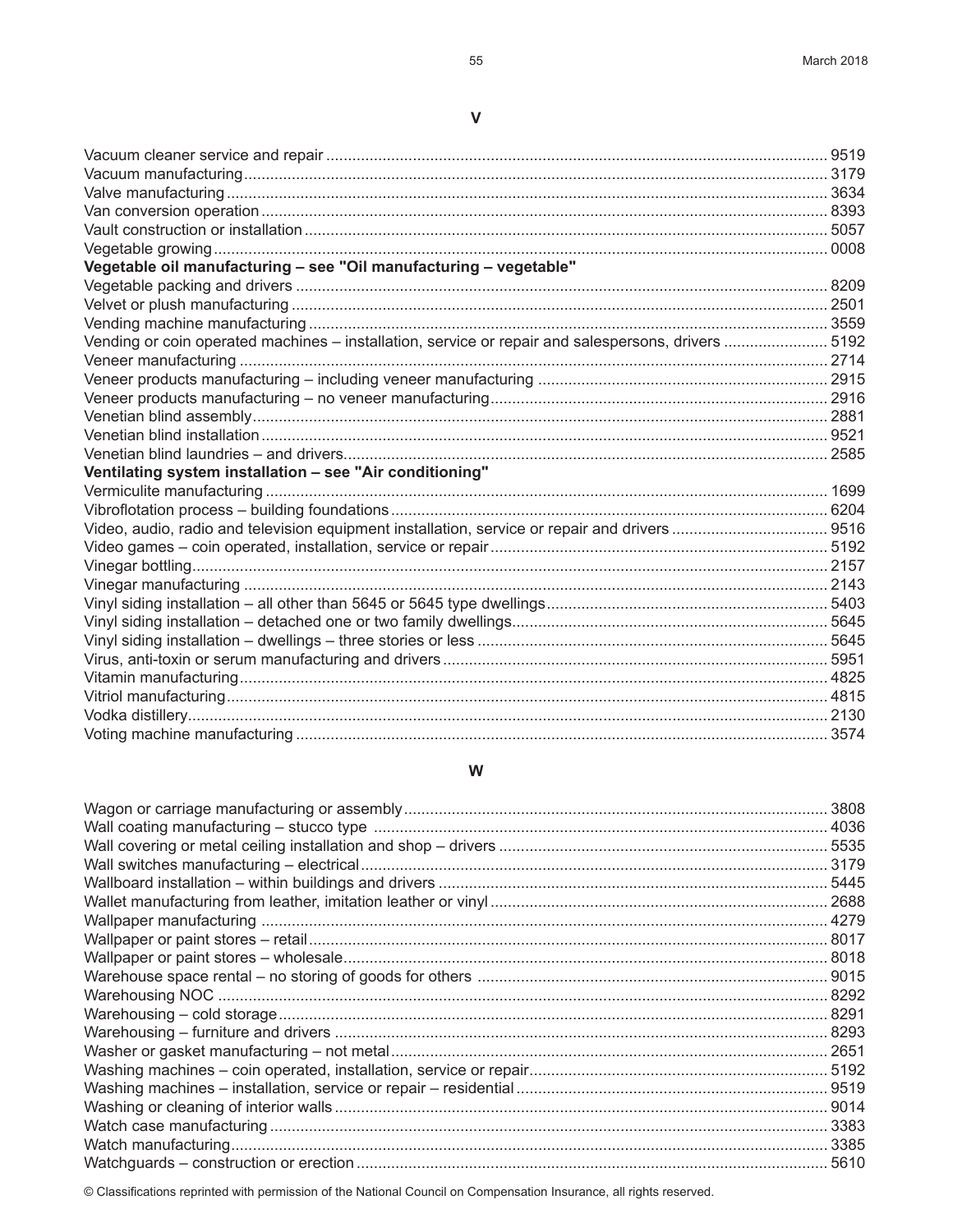| Waterproofing - exterior walls or subterranean structures by apparatus inserted in ground  9014 |  |
|-------------------------------------------------------------------------------------------------|--|
|                                                                                                 |  |
|                                                                                                 |  |
|                                                                                                 |  |
|                                                                                                 |  |
|                                                                                                 |  |
|                                                                                                 |  |
|                                                                                                 |  |
|                                                                                                 |  |
|                                                                                                 |  |
|                                                                                                 |  |
|                                                                                                 |  |
|                                                                                                 |  |
|                                                                                                 |  |
|                                                                                                 |  |
|                                                                                                 |  |
|                                                                                                 |  |
|                                                                                                 |  |
|                                                                                                 |  |
|                                                                                                 |  |
|                                                                                                 |  |
|                                                                                                 |  |
|                                                                                                 |  |
|                                                                                                 |  |
| Well drilling                                                                                   |  |
|                                                                                                 |  |
|                                                                                                 |  |
|                                                                                                 |  |
|                                                                                                 |  |
|                                                                                                 |  |
|                                                                                                 |  |
|                                                                                                 |  |
|                                                                                                 |  |
|                                                                                                 |  |
|                                                                                                 |  |
|                                                                                                 |  |
|                                                                                                 |  |
|                                                                                                 |  |
|                                                                                                 |  |
|                                                                                                 |  |
|                                                                                                 |  |
|                                                                                                 |  |
|                                                                                                 |  |
|                                                                                                 |  |
|                                                                                                 |  |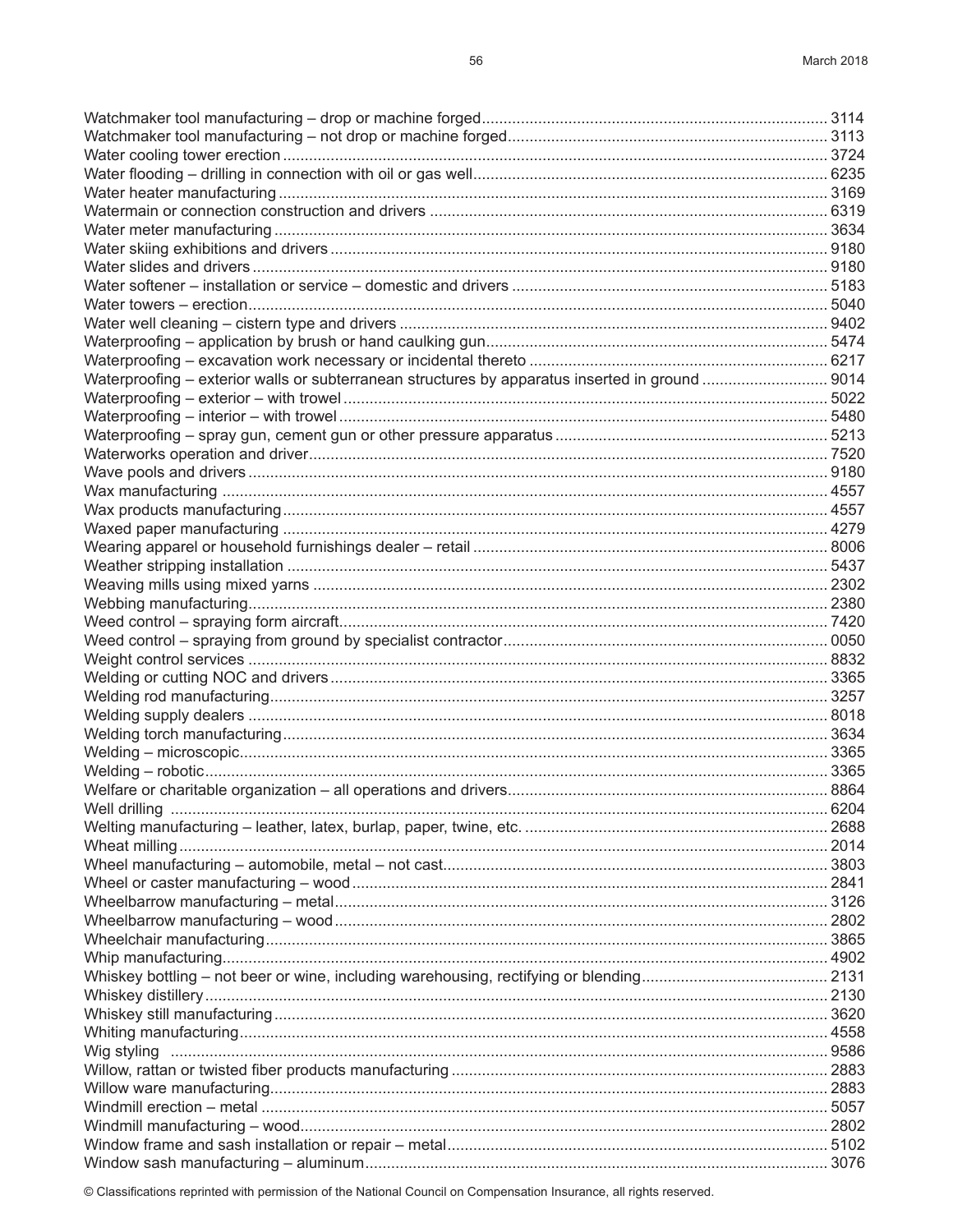| $\mathbf{A} \mathbf{B}$ and $\mathbf{A}$ and $\mathbf{B}$ are according to the set of the set of the set of the set of the set of the set of the set of the set of the set of the set of the set of the set of the set of the set of the set o | $\cap$ |
|------------------------------------------------------------------------------------------------------------------------------------------------------------------------------------------------------------------------------------------------|--------|

#### $\pmb{\mathsf{X}}$

#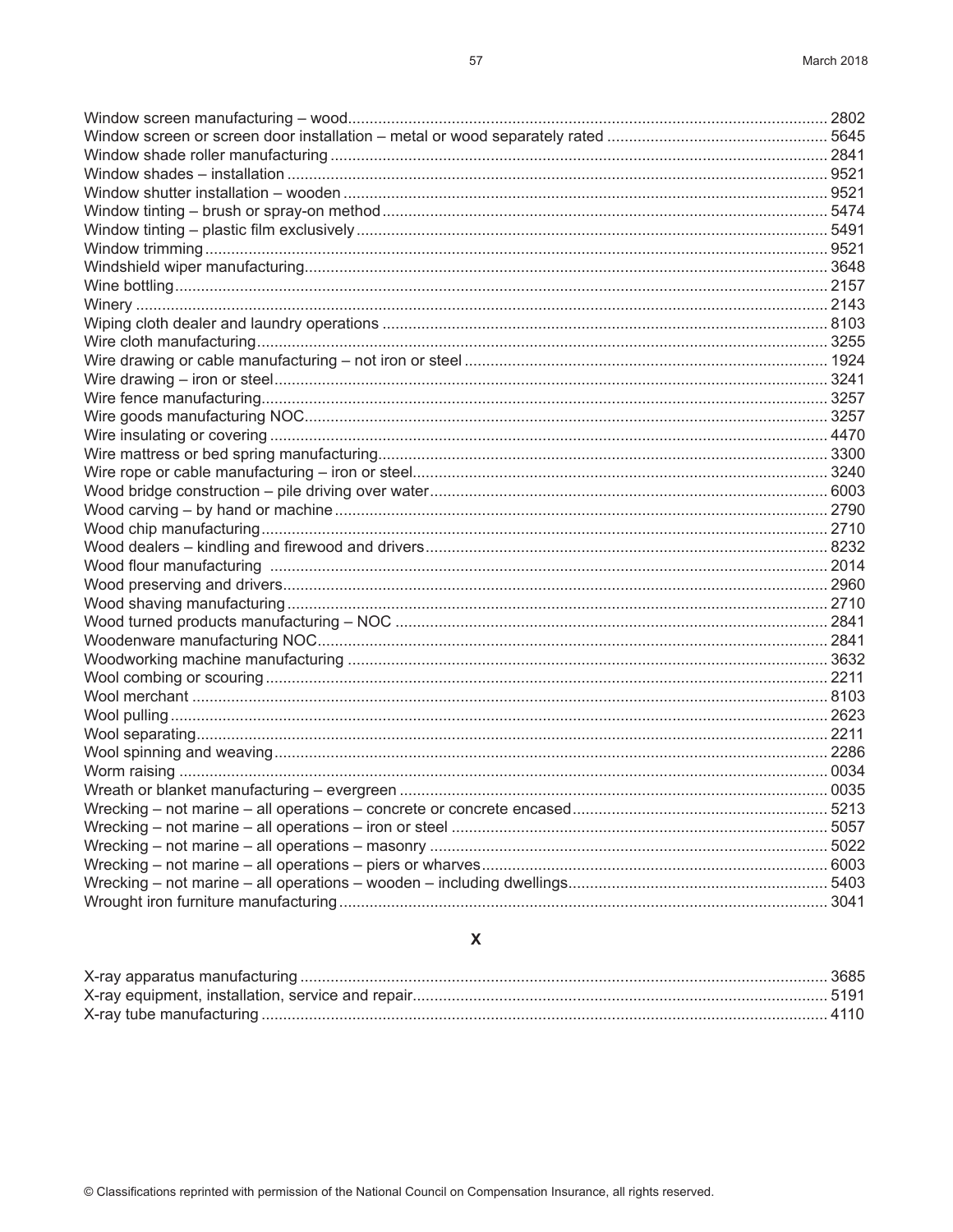#### $\mathsf{Z}% _{M_{1},M_{2}}^{\alpha,\beta}(\mathbb{R})\subset\mathsf{Z}_{M_{1},M_{2}}^{\alpha,\beta}(\mathbb{R})$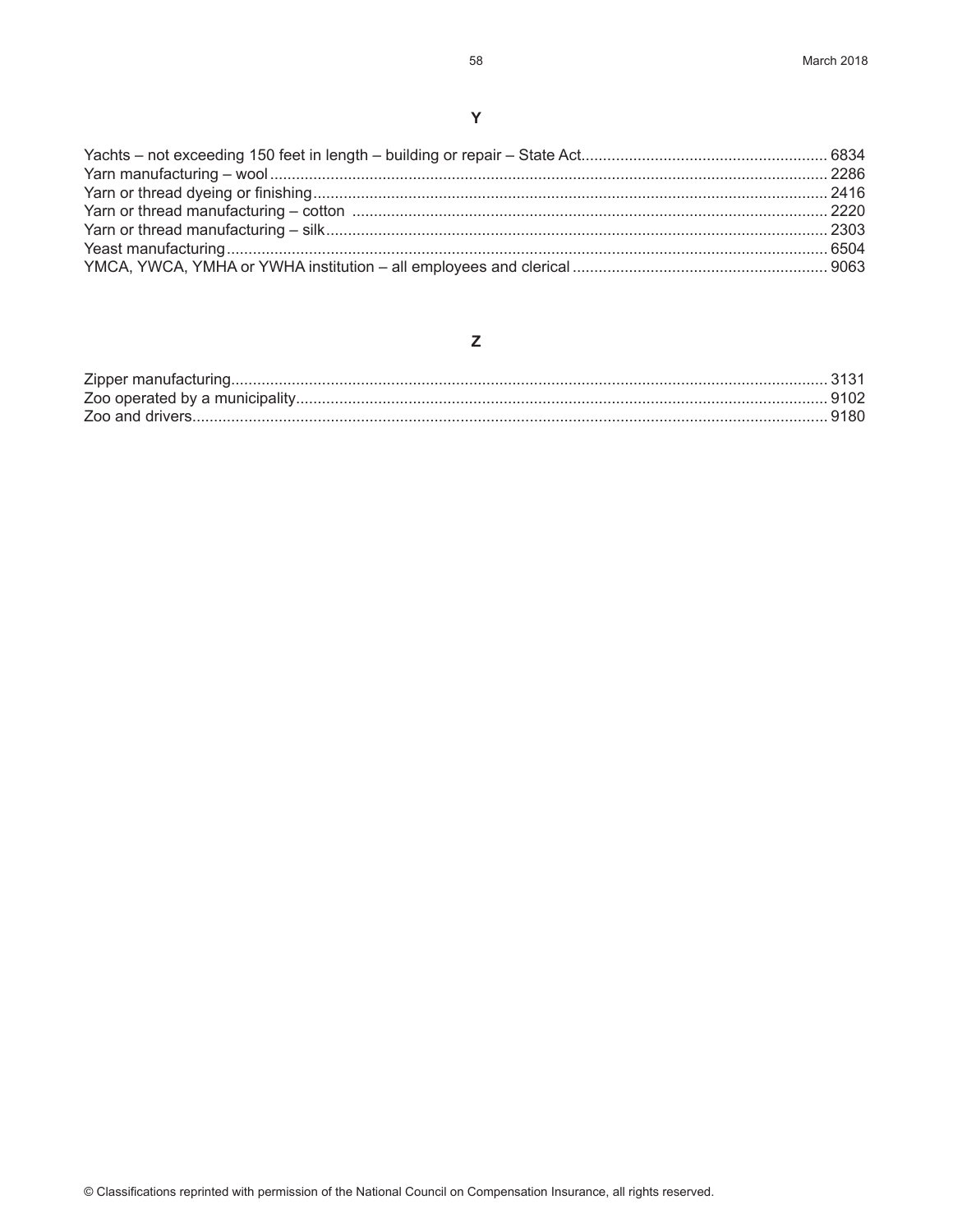#### **NATIONAL COUNCIL ON COMPENSATION INSURANCE (NCCI) NUMERICAL INDEX OF CLASSIFICATIONS**

# **NCCI Code** ■ Construction classification ● Farm classification ◆ Mercantile classification **Phraseology**

#### 0005■ FARM: NURSERY EMPLOYEES AND DRIVERS

**Note:** Applies to all acreage or facilities devoted to the propagation of trees, shrubs, plants, or flowering shrubs or plants not included under Code 0035. Operations involve planting, fertilizing, watering, trimming, potting and repotting plants, and transplanting at the nursery location. Additionally, these insureds may deliver their products to customers and also plant these products at their customers' location(s). Wholesale or retail sales conducted from the nursery location and sod dealers, who do not grow sod, are also assigned to Code 0005. Refer to Code 0037 for sod growing and harvesting operations.

- 0008■ FARM: GARDENING MARKET OR TRUCK AND DRIVERS **CROSS REF**. Farm: Vegetable & Drivers
- 0016■ FARM: ORCHARD OR GROVE AND DRIVERS **Note:** Applies to all acreage or facilities devoted to the raising of fruit, nuts, or avocados. Crops including, but not limited to, apples, apricots, bananas, black walnuts, cherries, coffee, English walnuts, figs, filberts, macadamia nuts, nectarines, nuts, papaya, peaches, pears, plums, prunes, walnuts, and other orchard-

grown crops are also assigned to Code 0016. **CROSS REF.** Turpentine Farm & Drivers – includes the incidental distillation of turpentine or resin from tree gums. Removal of stumps, logging, or lumbering, wood distillation to be separately rated.

- 0034■ FARM: POULTRY OR EGG PRODUCER AND DRIVERS **CROSS REF**. Apiary & Drivers
- 0035■ FARM: FLORIST AND DRIVERS. Applies to cultivating or gardening **Note:** Applies to all acreage or facilities devoted to the raising and cultivating of potted houseplants, freshcut flowers, and flower bulbs; raising and harvesting of annuals, perennials, or other bedding plants used in garden beds or as ground covers; growing, harvesting, and processing of algae; hydroponic vegetable growing and mushroom farming. Wholesale or retail sales conducted from the farm location are also assigned to Code 0035.

**CROSS REF**. Vegetable Growing – Hydroponic & Drivers

- 0036n FARM: DAIRY AND DRIVERS. Processing of raw milk received from others and manufacturing of butter, cheese and ice cream to be separately rated.
- 0037■ FARM: FIELD CROPS AND DRIVERS **CROSS REF.** Farm: NOC and Drivers
- 0042● LANDSCAPE GARDENING AND DRIVERS. Includes laying out grounds, planting trees, shrubs, flowers or lawns. Excavation, filling or backfilling to be separately rated as 6217 – Excavation NOC. Codes 0042 and 9102– Park NOC may be assigned to the same risk.
- 0050● FARM MACHINERY OPERATION BY CONTRACTOR AND DRIVERS. Sales or manufacturing of merchandise, machinery or equipment to be separately rated. **Note:** Sales or manufacturing of merchandise, machinery or equipment to be separately rated. **CROSS REF.** Brush or Weed Control – Chemical & Drivers; Hay Bailing and Drivers.
- 0079■ FARM: BERRY OR VINEYARD AND DRIVERS **Note:** Applies to all acreage devoted to the raising of all berries, grapes (all types), or hops.
- 0083■ FARM: CATTLE OR LIVESTOCK RAISING NOC AND DRIVERS **CROSS REF**. Artificial Insemination of Cattle: All Other Employees & Drivers; Farm: Goat Raising & Drivers; Farm: Sheep Raising & Drivers
- © Classifications reprinted with permission of the National Council on Compensation Insurance, all rights reserved.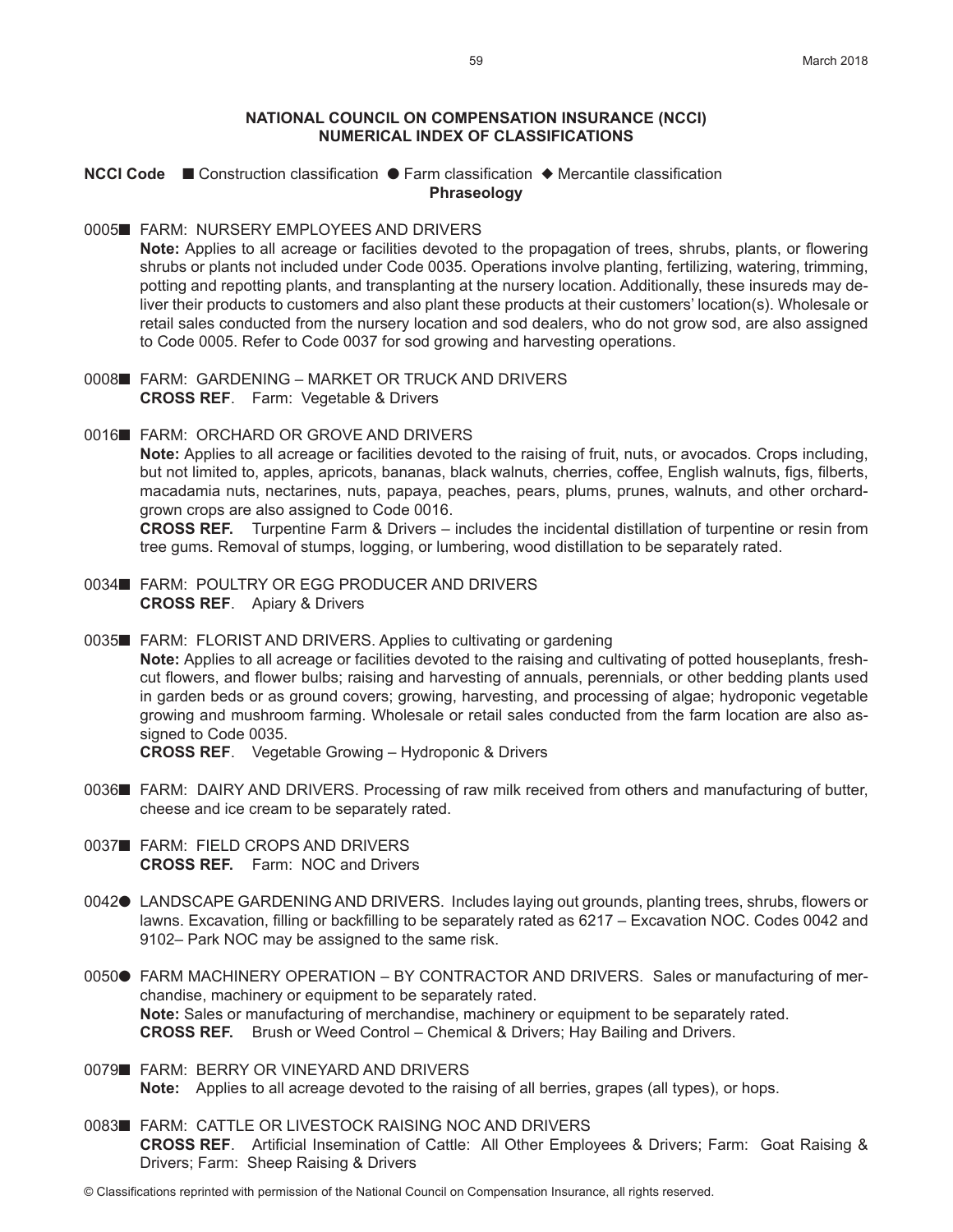- 0106● TREE PRUNING, SPRAYING, REPAIRING ALL OPERATIONS AND DRIVERS **CROSS REF.** Tree Pruning, Trimming, or Spraying-All Operations & Drivers for existing Right-Of-Way-Electric, Power, Telephone, Burglar, or Fire Alarm Lines; Stump Removal Operations-by Specialist Contractor & Drivers; Tree Pruning and Removal-All Operations & Drivers-Natural Catastrophe
- 0113<sup>M</sup> FARM: FISH HATCHERY AND DRIVERS
- 0170 FARM: ANIMAL RAISING AND DRIVERS. Applies to fur bearing animals.
- 0251 IRRIGATION WORKS OPERATION AND DRIVERS. Code 0251 and the farm classifications shall not be assigned to the same risk unless the operations described by these classifications are conducted as separate and distinct businesses. Irrigation system construction to be separately rated as 6229.
- 0401 COTTON GIN OPERATION AND LOCAL MANAGERS, DRIVERS. Applies during both ginning and dormant seasons. Includes installation or repair of equipment; yard workers, weighers, seed or fuel haulers.
- 0917 RESIDENTIAL CLEANING SERVICES BY CONTRACTOR INSIDE. Applicable to businesses engaged in providing residential services performed inside a customer's residence. Refer to Code 9014 for commercial cleaning services and cleaning service contractors who provide clean-up crews to prepare residential properties for future occupants. Domestic workers employed by a business, other than a business described by Code 0917, are classified to the appropriate domestic code. **CROSS REF.** Pet sitting services & drivers
- 1005 COAL MINING SURFACE AND DRIVERS. Includes stripping or other preliminary work; construction, repair or maintenance of all buildings, structures or equipment; installation of machinery.
- 1016 COAL MINING NOC. Including all operations above or below ground; construction, repair or maintenance of all buildings, structures or equipment; installation of machinery; drivers, chauffeurs and their helpers.
- 1112 BLACK LUNG ADDITIONAL COVERAGE UNDERGROUND COAL MINING
- 1115 BLACK LUNG ADDITIONAL COVERAGE COAL MINING SURFACE OR STRIP
- 1116 BLACK LUNG ADDITIONAL COVERAGE NOT INCIDENTAL TO COAL MINING
- 1164 MINING NOC NOT COAL UNDERGROUND AND DRIVERS. Includes construction, repair or maintenance of all buildings, structures or equipment and the installation of machinery. Contemplates mining with shafts, tunnels or drifts.
- 1165 MINING NOC NOT COAL SURFACE AND DRIVERS. Includes construction, repair or maintenance of all buildings, structures or equipment and the installation of machinery. Does not contemplate mining with shafts, tunnels or drifts. Codes 1165 and 1164 – Mining NOC – Underground shall not be assigned to the same risk unless the operations described by these classifications are conducted as separate and distinct businesses.
- 1320 OIL OR GAS LEASE OPERATOR ALL OPERATIONS AND DRIVERS. Separately rate: Erecting or dismantling of derricks, drilling, installation or recovery of casing; well shooting; cementing; tank building; topping operations or gasoline recovery. **CROSS REF.** Gas or Oil Lease Operator – Natural Gas – All Operations and Drivers – this cross reference has the same footnote as Oil or Gas Lease Operator – All Operations and Drivers.
- 1322<sup>o</sup> OIL OR GAS WELL CLEANING OR SWABBING OF OLD WELLS HAVING PREVIOUSLY PRODUCED GAS OR OIL – BY CONTRACTOR – NO DRILLING – AND DRIVERS. Not available to a concern or contractor doing work in connection with a new well which has not yet been completed. Such concern or contractor shall be assigned to 6235 – Oil or Gas Well – Drilling or Redrilling.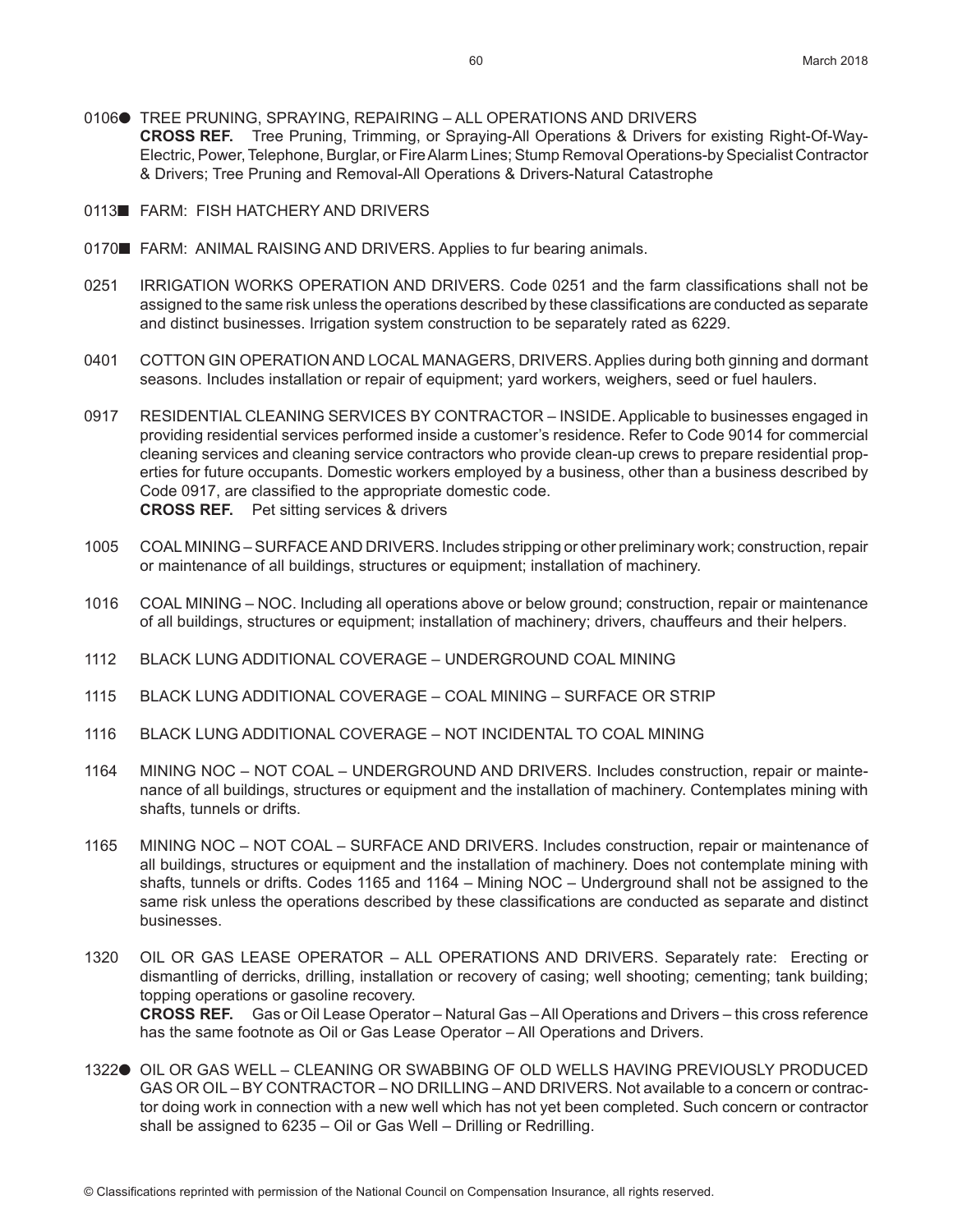- 1430 SMELTING, SINTERING OR REFINING LEAD AND DRIVERS **CROSS REF.** Lead Manufacturing and Drivers – includes red or white lead.
- 1438 SMELTING, SINTERING OR REFINING METALS NOT IRON OR LEAD NOC AND DRIVERS **CROSS REF.** Blast Furnace Operation and Drivers – includes maintenance and repair of furnaces or operations incidental to storage or handling of materials or product. Mining, slag excavation, quarrying, coke manufacturing or the erection of furnaces to be separately rated; Calcium Carbide Manufacturing and Drivers; Magnesium Metal Manufacturing – All Operations and Drivers – milling or grinding of magnesium, metal, mining or quarrying to be separately rated; Smelting-Electric Process and Drivers – includes the manufacturing of artificial abrasives, carbon or graphite. Steel manufacturing to be separately rated.
- 1452 ORE MILLING AND DRIVERS Includes concentration or amalgamation. Codes 1452 and 1430 or 1438 – Smelting, Sintering or Refining shall not be assigned to the same risk unless the operations described by these classifications are conducted as separate and distinct businesses. **CROSS REF.** Graphite Manufacturing – Not Artificial and Drivers – artificial graphite manufacturing to be rated as 1438 – Lead Manufacturing.
- 1463 ASPHALT WORKS AND DRIVERS Operated by Paving Contractors Permanent Location. Includes grinding, pulverizing or mixing asphalt. Digging, mining or quarrying to be separately rated. **CROSS REF.** Coal Billet or Briquet Manufacturing and Drivers – manufacturing of by-products to be separately rated.
- 1472 DISTILLATION WOOD AND DRIVERS Includes distillation of alcohol or manufacturing of creosote or acetates. **CROSS REF.** Alcohol Manufacturing – Wood and Drivers; Charcoal Manufacturing and Drivers – includes distillation; Creosote Manufacturing and Drivers – applies to the manufacturing of creosote from wood tar.
- 1624 QUARRY NOC AND DRIVERS Includes operation of crushers; construction, repair or maintenance of all buildings, structures or equipment; installation of machinery. **CROSS REF.** Roof Slate Manufacturing or Slate Splitting and Drivers – includes quarrying, construction, repair, or maintenance of all buildings, structures or equipment; installation of machinery. Slag Digging and Crushing & Drivers.
- 1642 LIME MANUFACTURING Excavation or digging, mining or quarrying to be separately rated.
- 1654 QUARRY CEMENT ROCK SURFACE AND DRIVERS Includes construction, repair or maintenance of all buildings, structures or equipment, installation of machinery, and is applicable only to surface quarries operated by cement manufacturers, provided that at least 75% of the stone quarried is used in the actual cement manufacturing. If more than 25% of the quarry output is used for other than cement manufacturing, such operations shall then be classified under 1624 – Quarry NOC.
- 1699 ROCK WOOL MANUFACTURING Excavation or digging, dredging, mining, or quarrying to be separately rated.
- 1701 CEMENT MANUFACTURING Excavation or digging, dredging, mining or quarrying to separately rated. **CROSS REF.** Flint or Spar Grinding—digging, mining, or quarrying to be separately rated; Silica Grinding—digging, mining, or quarrying to be separately rated; Mica Goods Mfg. & Mica Preparing—mining to be separately rated; Plaster Mill—quarrying to be separately rated.
- 1710 STONE CRUSHING AND DRIVERS No quarrying. Includes construction, repair or maintenance of all buildings, structures or equipment and the installation of machinery. Shall not be assigned to a risk engaged in operations described by another classification unless the operations subject to 1710 are conducted as a separate and distinct business.
- 1747 EMERY WORKS AND DRIVERS Applies to crushing or grinding. Digging, mining or quarrying to be separately rated. **CROSS REF.** Clay Milling & Drivers – digging, mining, or quarrying to be separately rated; Talc Mill and Drivers – digging, mining or quarrying to be separately rated.
- © Classifications reprinted with permission of the National Council on Compensation Insurance, all rights reserved.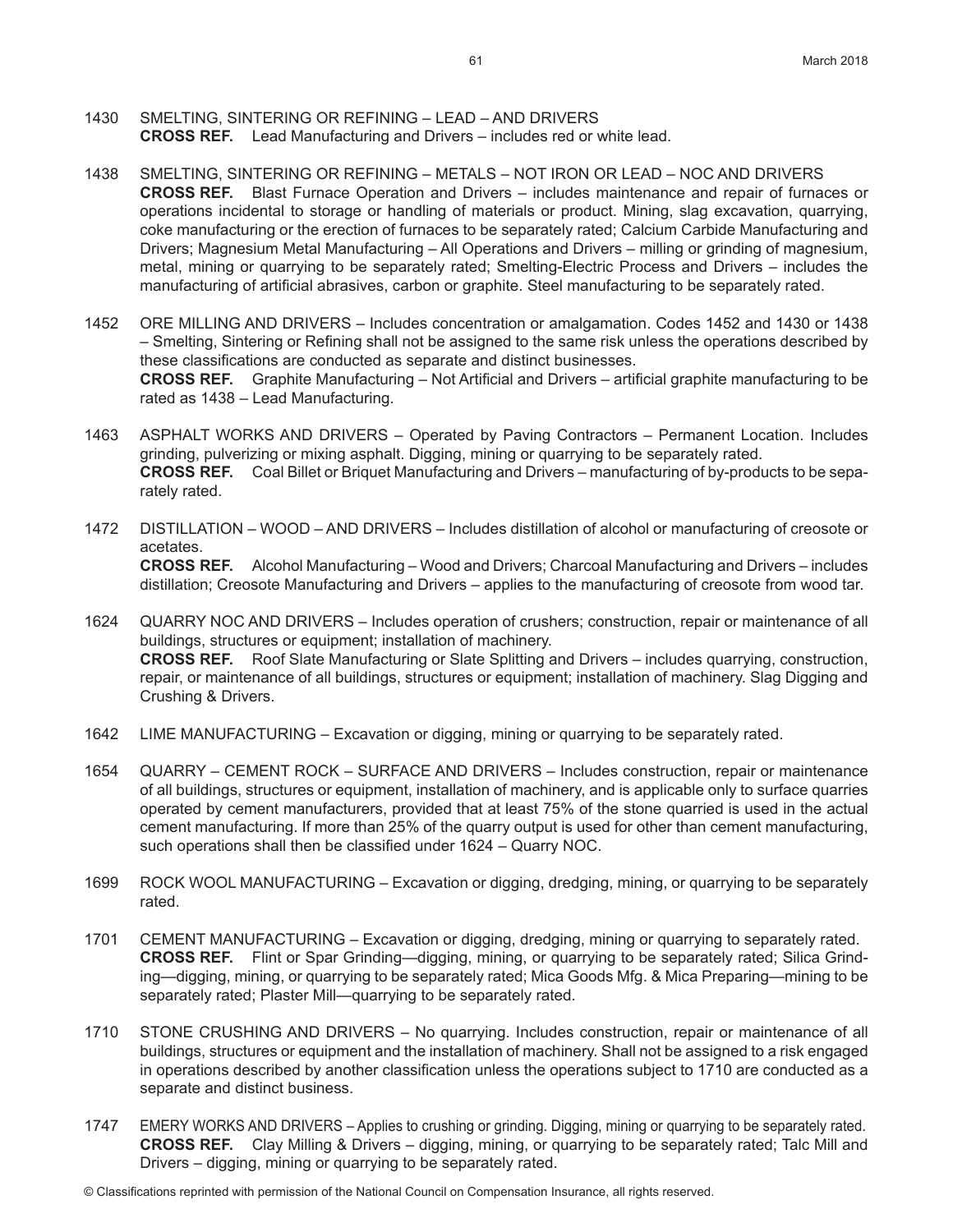- 1748 ABRASIVE WHEEL MANUFACTURING AND DRIVERS Ore milling or the manufacturing of artificial abrasives to be separately rated.
- 1803 STONE CUTTING OR POLISHING NOC AND DRIVERS Quarrying or mining to be separately rated. Stone cutting in quarries shall be rated as 1624 – Quarry. **CROSS REF.** Slate Milling and Drivers – no slate splitting or roofing slate manufacturing. Quarrying or mining to be separately rated. Soapstone Products Manufacturing – quarrying to be separately rated; Hone Stone Manufacturing; Oil Stone Manufacturing – the following footnote is applicable to hone or oil stone manufacturing: Quarrying to be separately rated; Flint Grinding and Drivers, Silica Grinding and Drivers, Spar Grinding and Drivers – the following footnote is applicable to flint, silica or spar grinding: Digging, mining or quarrying to be separately rated.
- 1924 WIRE DRAWING OR CABLE MANUFACTURING NOT IRON OR STEEL
- 1925 DIE CASTING MANUFACTURING Shall not be assigned to a risk engaged in operations described by another classification unless the operations subject to 1925 are conducted as a separate and distinct business.
- 2003 CRACKER MANUFACTURING
- 2002 PHRASEOLOGY PASTA OR NOODLE MFG. **Note:** Code 2002 includes, but is not limited to, spaghetti, macaroni, noodles, and other pasta products whose main ingredients are water and flour. Other ingredients, coloring, fillings, and flavorings may be added to the mix to make a wide range of pasta that comes in many shapes and sizes. Noodles differ from the other pasta products in that eggs are added to the mixture in their production.
- 2003 BAKERY SALESPERSONS & DRIVERS **CROSS REF**. Doughnut: Mfg. & Drivers
- 2014 2014 GRAIN OR FEED MILLING

**Note:** Field crops such as wheat, oats, barley, rye, rice, or corn and the preparation of cereal or compound feeds for livestock is contemplated. Grain storage away from the milling plant or grain storage that is not directly connected to the plant by a piping or conveyor system to be separately rated as Code 8304-Grain Elevator Operation & Local Managers, Drivers.

2016 CEREAL OR BAR MFG.

**Note:** Includes the manufacturing of ready-to-eat or hot cereal from wheat, barley, rice, corn, oats, etc. The manufacturing of breakfast bars, granola bars, power bars, energy bars, diet bars, low carbohydrate (low carb) bars, etc., where the primary ingredients are the grains listed, soy-based ingredients, and naturally or chemically mixed or blended ingredients, is also included. Candy bars or chocolate bars are separately rated to Code 2041-Confection Mfg. Businesses engaged in grain milling exclusively must be separately rated to Code 2014-Grain or Feed Milling.

- 2021 SUGAR MANUFACTURING OR REFINING FROM SUGAR CANE OR SUGAR BEETS **Note:** Includes the manufacturing or blending of molasses or syrup refining and honey processing. Receiving station employees to be separately rated as Code 8209 when performed by others.
- 2039 ICE CREAM MANUFACTURING AND DRIVERS

#### 2041 CANDY, CHOCOLATE AND CONFECTION MFG

**Note:** Products within this classification are defined as a sweet confection rich in sugar, artificial sweeteners and/or other sweeteners. The finished product may be sweet, sour or tart. Includes cocoa manufacturing from beans. Products include but are not limited to candy bars, chocolate bars, chewing gum, taffy, jellybeans, marzipan and mochi.

## 2065 MILK PRODUCTS MANUFACTURING NOC

**CROSS REF**. Condensed Milk Manufacturing; Malted Milk Manufacturing–includes dehydration of milk.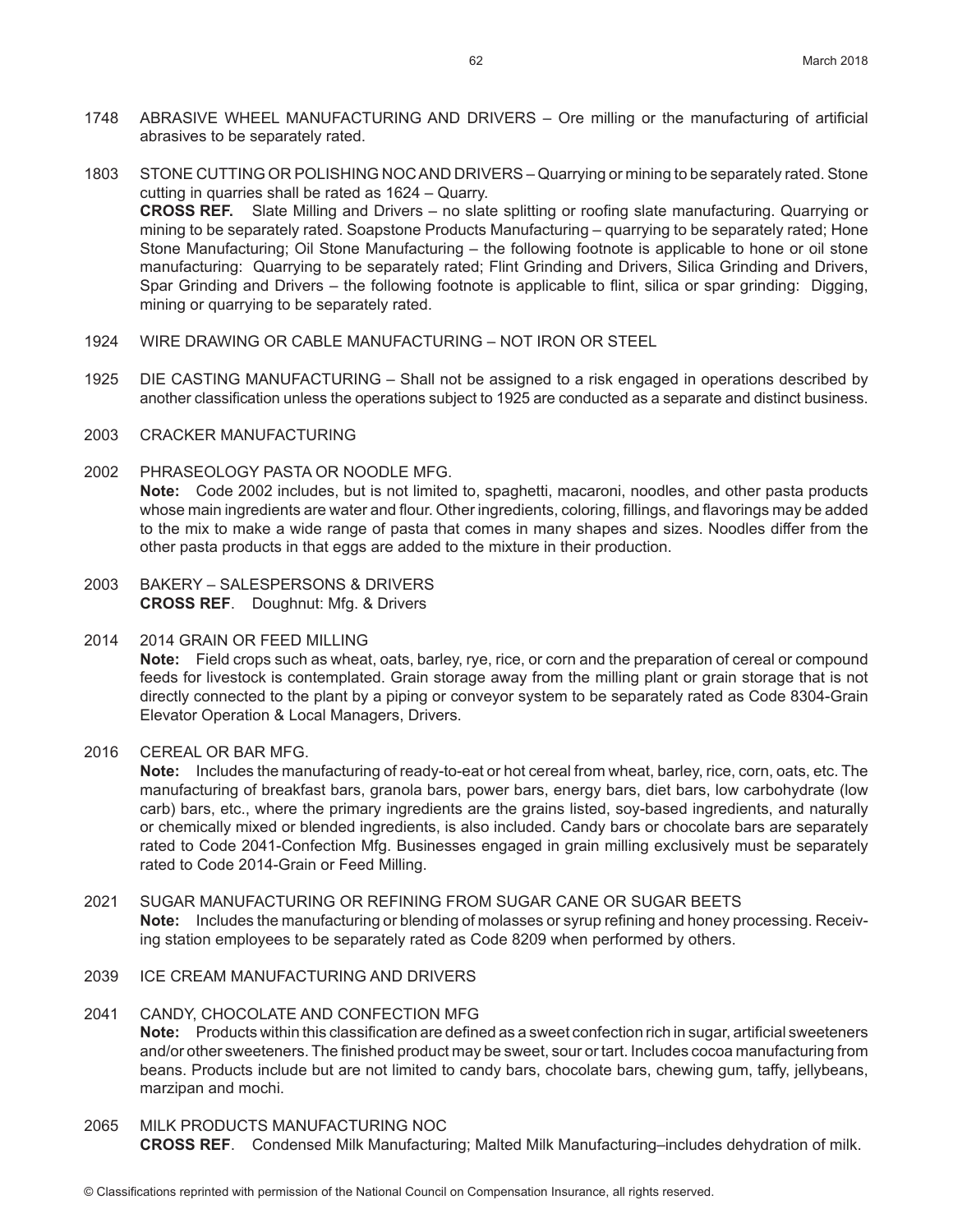- 2070 CREAMERY OR DAIRY AND ROUTE SUPERVISORS, DRIVERS Includes the manufacturing of butter or cheese and the processing of raw milk received from others. Ice cream manufacturing to be separately rated as 2039. Production of raw milk to be rated as Code 0036. **CROSS REF.** Butter or Cheese Manufacturing and Route Supervisors, Drivers; Milk Bottle Exchange – All Employees and Drivers – shall not be assigned to a risk engaged in operations described by another classification unless the operations subject to 2070 are conducted as a separate and distinct business; Milk
- Depot or Milk Dealer and Route Supervisors, Drivers includes preparation of products for distribution. Ice cream manufacturing to be separately rated as 2039. 2081 BUTCHERING – Includes the handling of livestock, preparation of dressed meat, rendering, washing of casings,
- salting of hides or cooking of offal. Codes 2081 and 2089 Packinghouse shall not be assigned to the same risk unless the operations described by the classifications are conducted as separate and distinct businesses. **CROSS REF.** Slaughtering – same footnote as Butchering; Stockyard and Butchering – same footnote as Butchering.
- 2089 PACKING HOUSE ALL OPERATIONS Includes butchering or the handling of livestock. Shall not be assigned to a risk engaged in operations described by another classification unless the operations subject to 2089 are conducted as a separate and distinct business.
- 2095 MEAT PRODUCTS MANUFACTURING NOC Codes 2095 and 2089 Packinghouse shall not be assigned to the same risk unless the operations described by these classifications are conducted as separate and distinct businesses. No butchering or handling of livestock. **CROSS REF.** Fish Curing – applies to shore or dock work only; Sausage or Sausage Casing Manufacturing – this cross reference has the same footnote as Meat Products Manufacturing NOC.
- 2105 FRUIT PACKING Fruit evaporating or preserving to be separately rated as 2112. Canneries to be separately rated as 2111.
- 2110 PICKLE MANUFACTURING
- 2111 CANNERY NOC. Can manufacturing to be separately rated as 3220.
- 2112 FRUIT EVAPORATING OR PRESERVING Includes jam, jelly or cooked fruit syrup manufacturing. No canneries. No fruit juice manufacturing. Can Manufacturing to be separately rated as 3220.
- 2114 OYSTER PROCESSING Applies to shore or dock work only. Includes sorting, shucking, washing or packing. Codes 2114 and 2111 – Cannery shall not be assigned to the same risk unless the operations described by these classifications are conducted as separate and distinct businesses. **CROSS REF.** Clam Digging. This cross reference has the same footnote as Oyster Processing.
- 2121 BREWERY AND DRIVERS Includes distributing stations. **CROSS REF**. Malt House and Drivers.
- 2130 SPIRITUOUS LIQUOR DISTILLERY Includes grain alcohol manufacturing. Warehousing, blending, rectifying or bottling to be separately rated as 2131 – Spirituous Liquor Bottling. **CROSS REF**. Alcohol Manufacturing – Grain – All Operations.
- 2131 SPIRITUOUS LIQUOR BOTTLING Includes warehousing, rectifying or blending. Distilling of spirituous liquor to be separately rated as 2130 – Spirituous Liquor Distillery.
- 2143 FRUIT JUICE MFG. & DRIVERS **Note:** Includes incidental fruit preserving or bottling. Can manufacturing to be separately rated as 3220. **CROSS REF.** Winery **Note:** Applies to all operations including bottling. Distilling to be separately rated as 2130 Spirituous Liquor Distillery.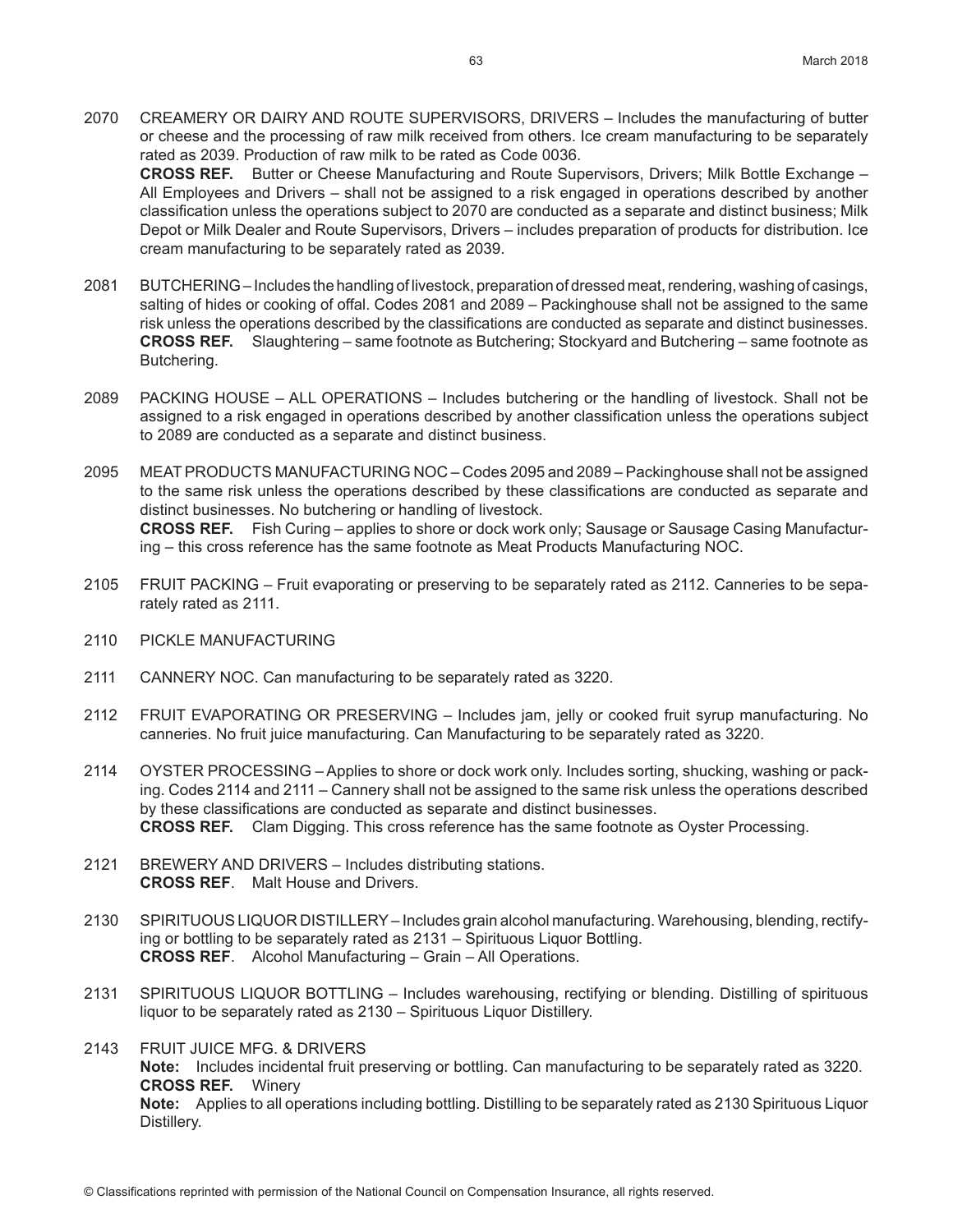- 2157 PHRASEOLOGY BOTTLING ALL OPERATIONS & ROUTE SUPERVISORS, DRIVERS **Note:** Includes sign erection or repair. Shall not be assigned to a risk engaged in operations described by another classification unless the operations subject to Code 2157 are conducted as a separate and distinct business. Refer to Code 2131 for bottling spirituous liquors.
- 2172 TOBACCO PRODUCTS MFG. NOC **Note:** Includes the manufacture of cigarette, cigar, and smokeless tobacco products. Can manufacturing to be separately rated as Code 3220.
- 2174 TOBACCO REHANDLING OR WAREHOUSING **Note:** Applies to tobacco auction houses. Includes the stemming, stripping, bunching, packing, and compressing of green leaf tobacco and the treatment of black leaf tobacco with certain oils and flavoring preparations. Code 2174 also applies to exclusive tobacco warehouses absent of any processing, sorting, grading, or packing operations.
- 2211 COTTON BATTING, WADDING OR WASTE MANUFACTURING **CROSS REF**. Shoddy Manufacturing; Wool Combing or Scouring – shall not be assigned to a risk engaged in operations described by another classification unless the operations subject to 2211 are conducted as a separate and distinct business.
- 2220 YARN OR THREAD MANUFACTURING COTTON **CROSS REF.** Carpet or Rug Manufacturing – Jute or Hemp; Cordage, Rope or Twine Manufacturing NOC; Cord or Twine Manufacturing – Cotton; Cotton Spinning and Weaving; Flax Spinning and Weaving; Hemp Spinning and Weaving; Jute Spinning and Weaving; Linen Cloth Manufacturing; Rope Manufacturing NOC; Rug Manufacturing – Jute or Hemp; Thread Manufacturing – Cotton; Twine Manufacturing – Cotton; Twine Manufacturing NOC.
- 2286 WOOL SPINNING AND WEAVING **CROSS REF.** Yarn Manufacturing – Wool – Codes 2286 and 2220 – Yarn or Thread Manufacturing – Cotton – shall not be assigned to the same risk unless the operations described by these classifications are conducted as separate and distinct businesses.
- 2288 FELTING MANUFACTURING
- 2302 SILK THREAD OR YARN MANUFACTURING **CROSS REF.** Silk Throwing and Weaving; Thread Manufacturing – Silk; Yarn Manufacturing – Silk.
- 2305 TEXTILE FIBER MANUFACTURING SYNTHETIC Applicable to the manufacture of rayon, acetate, nylon, polyester and similar synthetic textile fibers. Pyroxylin manufacturing to be separately rated as 4459. **CROSS REF.** Rayon Manufacturing – Pyroxylin Manufacturing to be separately rated as 4459.
- 2361 HOSIERY MANUFACTURING Yarn Manufacturing to be separately rated
- 2362 KNIT GOODS MANUFACTURING NOC. Yarn Manufacturing to be separately rated. **CROSS REF.** Glove or Mitten Manufacturing – Knit – same footnote as Knit Goods Manufacturing NOC.
- 2380 WEBBING MANUFACTURING Jute Webbing Manufacturing to separately rated as 2220 Jute or Hemp Spinning. **CROSS REF.** Braid or Fringe Manufacturing; Net Manufacturing – not applicable to wire nets. Cordage or twine manufacturing to be separately rated.
- 2388 EMBROIDERY MANUFACTURING
- 2402 CARPET OR RUG MANUFACTURING NOC
- 2413 TEXTILE BLEACHING, DYEING, MERCERIZING, FINISHING Applies to new goods. Not cleaning or dyeing of garments. **CROSS REF**. Cloth Printing: Silk Screen Process: Machinery Operations –applies to operations preliminary to or following the hand printing process.
- © Classifications reprinted with permission of the National Council on Compensation Insurance, all rights reserved.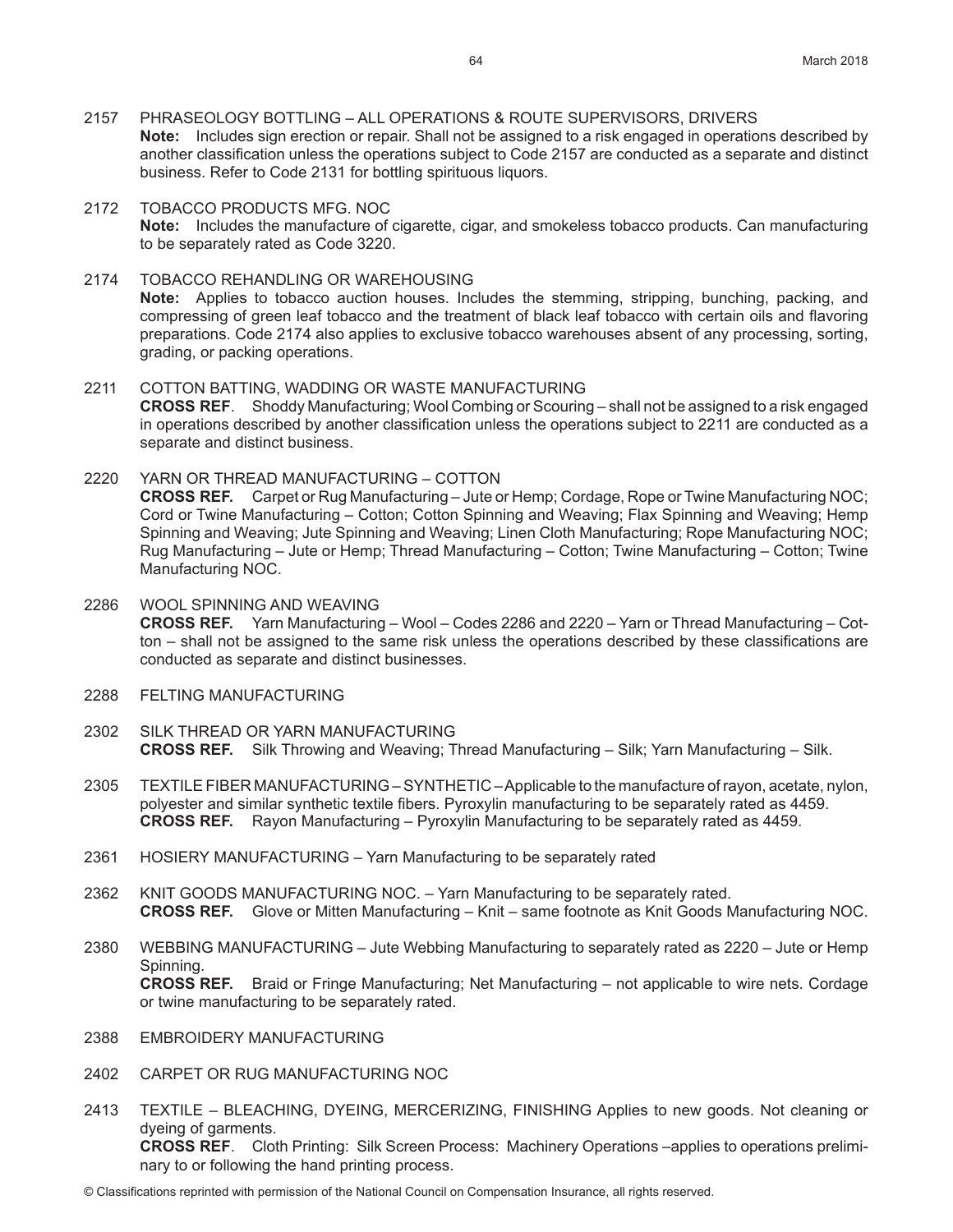2416 YARN DYEING OR FINISHING – No yarn or thread manufacturing. Shall not be assigned to a risk engaged in operations described by another classification unless the operations subject to 2416 are conducted as a separate and distinct business.

**CROSS REF.** Thread Dyeing or Finishing – same footnote as Yarn Dyeing or Finishing.

- 2417 CLOTH PRINTING Shall not be assigned to a risk engaged in operations described by another classification unless the operations subject to 2417 are conducted as a separate and distinct business.
- 2501 CLOTH, CANVAS AND RELATED PRODUCTS MFG. NOC **Note:** The installation, removal, or repair of awnings, tents, or other canvas products away from the shop must be classified to Code 5102. Unless payroll records are accurately maintained, showing the amount of payroll expended for shop work, the entire payroll must be assigned to Code 5102.

**CROSS REF.** AWNING OR TENT MFG.—SHOP

**Note:** The installation, removal, or repair of awnings or tents away from the shop must be classified to Code 5102. Unless payroll records are accurately maintained showing the amount of payroll expended for shop work, the entire payroll must be assigned to 5102.

**CROSS REF.** BAG OR SACK MFG—CLOTH

**Note:** Applies to the mfg. of cotton, burlap or gunny bags or sacks.

**CROSS REF.** BAG RENOVATING

**Note:** Applies to the renovating or repairing of cotton, burlap, or gunny bags or sacks and includes sewing. **CROSS REF.** CLOTH PRINTING—SILK SCREEN PROCESS—HAND PRINTING

**Note:** Includes drying.

**CROSS REF.** COLLAR MFG.

**CROSS REF.** CUSHION, PILLOW, OR QUILT MFG.

**Note:** No mattress or box spring mfg.

**CROSS REF.** DOLL CLOTHING, CLOTH DOLLS, OR CLOTH PARTS MFG.

**Note:** Includes dressing of dolls.

**CROSS REF.** DRAPERIES OR CURTAINS—MFG.—FROM CLOTH, PAPER, OR PLASTIC—CUTTING AND SEWING

**CROSS REF.** FEATHER PILLOW MFG.

**Note:** No mattress or box spring mfg.

**CROSS REF.** FUR CLOTHING MFG.

**Note:** Preparation of skins to be separately rated.

**CROSS REF.** FURNISHING GOODS MFG. NOC

**Note:** Includes wearing apparel, draperies or household furnishings from textile fabrics.

**CROSS REF.** HAT MFG.

**Note:** Includes blowing, starting, or forming of hat shapes. Hatters' fur mfg. to be separately rated as Code 2623.

**CROSS REF.** LINGERIE MFG.

**CROSS REF.** MILLINERY MFG.

**Note:** Applies to ladies' trimmed hats.

2501 PLUSH MANUFACTURING

**CROSS REF.** SAILMAKING **Note:** Applies to shop operations.

**CROSS REF.** SHIRT MFG.

**CROSS REF.** SIGN MANUFACTURING—SILK SCREEN PRINTING—CLOTH

**Note:** Codes 2501, 3064 and 4299 shall not be assigned to the same risk unless the operations described by these classifications are conducted as separate and distinct businesses. Sign installation, maintenance, repair, removal or replacement away from shop to be separately rated as Code 9521 or 9554. **CROSS REF.** SUSPENDER MFG. **Note:** Buckle, webbing or leather parts mfg. to be separately rated.

**CROSS REF.** TEXTILE—MENDING

**Note:** Applies to invisible textile weaving of wearing apparel.

**CROSS REF.** TOY MFG.—CLOTH STUFFED ANIMALS OR TOYS

**CROSS REF.** UMBRELLA MFG.

**Note:** Mfg. of frames, handles, or hardware to be separately rated.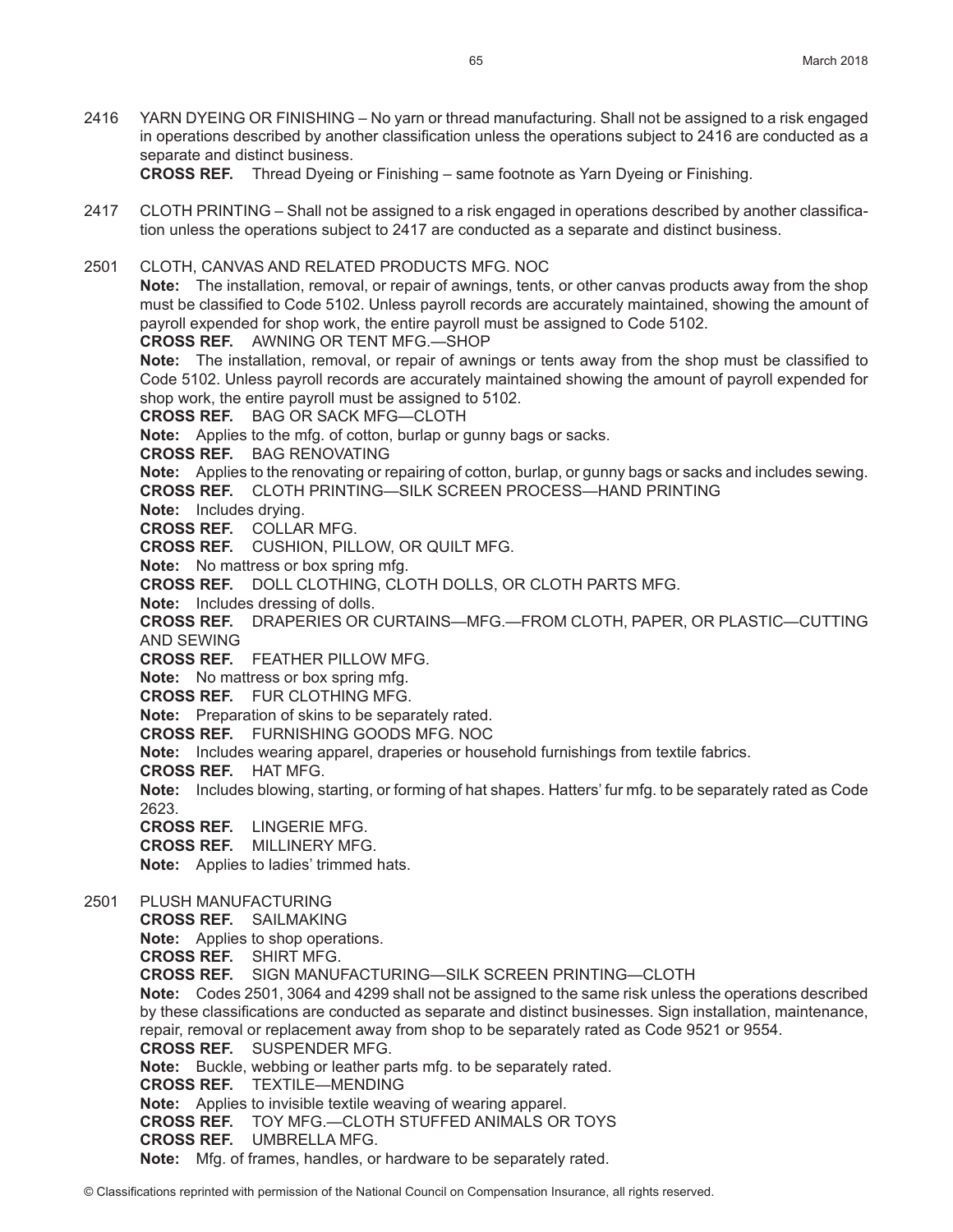**CROSS REF.** WINDOW—SHADE MFG. **Note:** Roller manufacturing to be separately rated. **CROSS REF.** Velvet Manufacturing

- 2503 DRESSMAKING OR TAILORING CUSTOM EXCLUSIVELY Not manufacturing. Shall not be assigned to a risk engaged in operations described by another classification unless the operations subject to Code 2503 are conducted as a separate and distinct business.
- 2570 MATTRESS OR BOX SPRING MANUFACTURING Includes pillow, quilt or cushion manufacturing. Separately rate the manufacturing of wire springs or excelsior.
- 2585 LAUNDRY NOC AND ROUTE SUPERVISORS, DRIVERS Collecting or distributing stores, no laundering at the same location, to be rated as 8017 – Store retail NOC. **CROSS REF.** Carpet Cleaning and Drivers; Diaper Service and Route Supervisors, Drivers – applies to infants' apparel laundry; Rug Cleaning and Drivers; Upholstery Cleaning and Drivers – applies to shop or outside operations.
- 2586 CLEANING OR DYEING AND ROUTE SUPERVISORS, DRIVERS Includes repairing or pressing. Not textile piece goods. Collecting or distributing stores, no cleaning or dyeing at the same location, to be rated as 8017 – Store – Retail NOC
- 2587♦ TOWEL OR TOILET SUPPLY CO AND ROUTE SUPERVISORS, DRIVERS No laundry operations
- 2589 LAUNDRY AND DRY CLEANING STORE RETAIL AND ROUTE SUPERVISORS, DRIVERS Applicable only to neighborhood-type establishments engaged in both laundering and dry cleaning on the premises. Collecting or distributing stores, no laundering or dry cleaning at the same location, to be rated as 8017 – Store – Retail – NOC.
- 2600 FUR PROCESSING PREPARING SKINS
- 2623 **LEATHER MFG. INCLUDING TANNING, LEATHER EMBOSSING, AND WOOL PULLING**  Includes processing of patent or enamel leather.
- 2651 SHOE STOCK MANUFACTURING Includes counter, heel or sole cutting **CROSS REF.** Shoe Findings Manufacturing – applies to the manufacturing of tongues, linings or facings
- 2660 BOOT OR SHOE MANUFACTURING NOC
- 2670 GLOVE MANUFACTURING LEATHER OR TEXTILE Tanning of leather or manufacturing of textile fabric to be separately rated.
- 2683 LUGGAGE MANUFACTURING Applies to the manufacture of traveling bags and hand luggage. Trunk manufacturing to be separately rated as Code 2883.
- 2688 LEATHER GOODS MANUFACTURING NOC **CROSS REF.** Leather Belting Manufacturing; Pocketbook Manufacturing – applies to the manufacturing of leather or fabric pocketbooks.
- 2701 LOGGING OR TREE REMOVAL LOG HAULING & DRIVERS
- 2702 LOGGING OR TREE REMOVAL NON MECHANIZED OPERATIONS Includes transportation of logs to mill, construction, operation, maintenance or extension of logging roads or logging railroads. Mill operations to be separately rated as 2710 – Sawmill. **CROSS REF.** Clearing of Right-of-Way–Electric, Power, Telephone, Burglar, or Fire Alarm Lines: Tree Removal–New Right-of-Way & Drivers; Dam or Lock Construction: Timber Cutting and Removal and Drivers – includes incidental brush cutting and removal.
- © Classifications reprinted with permission of the National Council on Compensation Insurance, all rights reserved. 2709 LOGGING OR TREE REMOVAL – MECHANIZED EQUIPMENT OPERATORS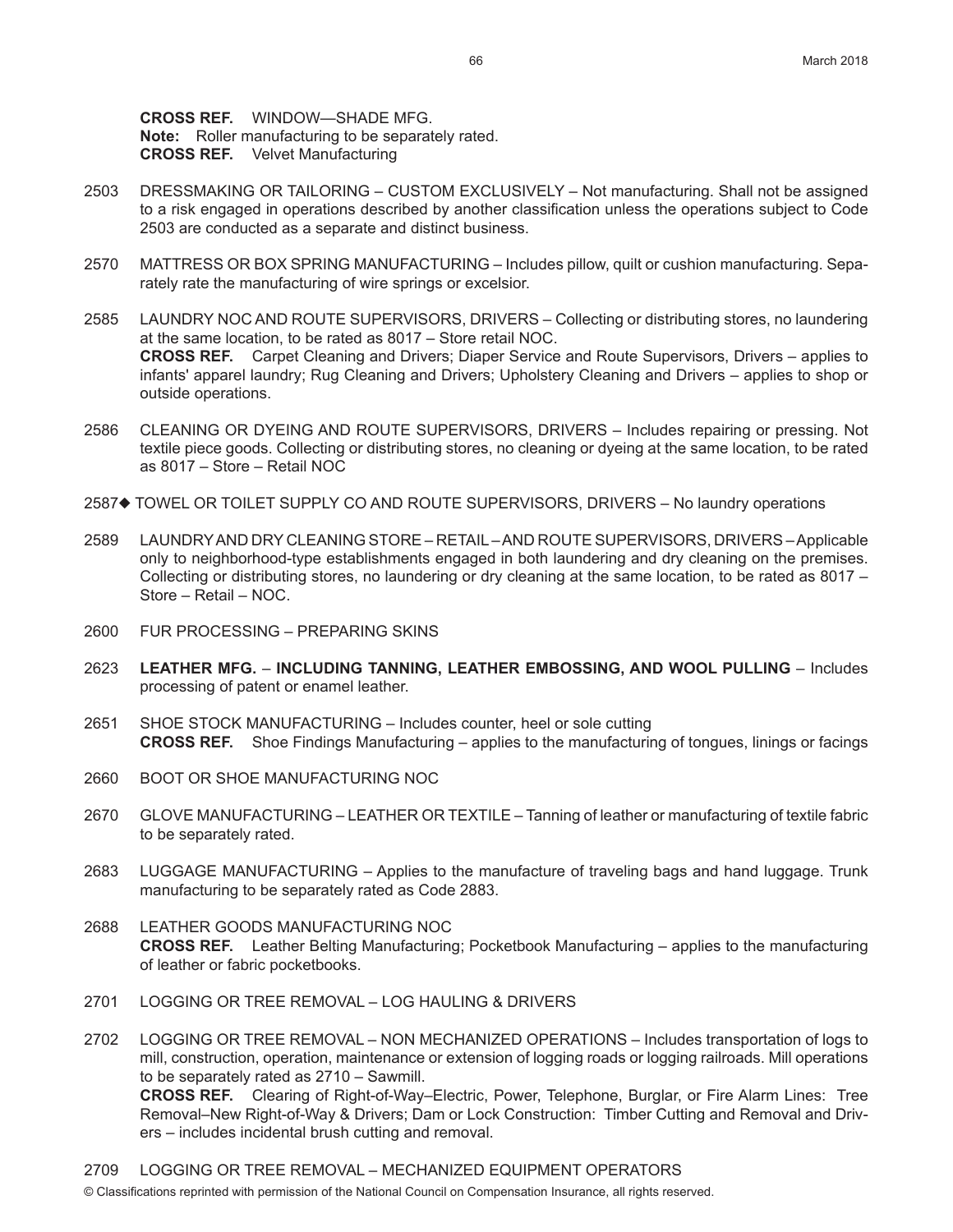- 2710 SAWMILL Storage and subsequent handling of processed lumber to be separately rated as 8232 Lumberyard. **CROSS REF**. Shingle Manufacturing–Wood.
- 2714 VENEER MANUFACTURING
- 2731 PLANING OR MOLDING MILL Applicable to risks whose principal product is dressed lumber, flooring or unassembled millwork. All yard operations including all drivers and their helpers shall be assigned to the appropriate yard classification, 8232. Lumberyards, building material dealers, or fuel and material dealers to be separately rated.
- 2735 FURNITURE STOCK MANUFACTURING **CROSS REF.** Barrel Stock Manufacturing – applies to the manufacture of heads, hoops or staves. Barrel Assembly to be separately rated as 2881 – Cooperage Assembly; Last Block Manufacturing, Cooperage Stock Manufacturing – applies to the manufacture of heads, hoops or staves. Cooperage Assembly to be separately rated as 2881. Pencil Stock Manufacturing – wood.
- 2759 PALLET, BOX OR BOX SHOOK MANUFACTURING WOODEN
- 2790 PATTERN MAKING NOC Manufacturing of metal jigs, fixtures, or dies to be separately rated. Shall not be assigned to a risk engaged in operations described by another classification unless the operations subject to 2790 are conducted as a separate and distinct business. **CROSS REF.** Last or Shoe Form Manufacturing; Wood: Carving–by Hand or Machine.
- 2799 MANUFACTURED, MODULAR, OR PREFABRICATED HOME MANUFACTURING SHOP WORK ALL OPERATIONS & DRIVERS

**Note:** This classification applies to insureds that manufacture or fabricate manufactured, modular, or prefabricated homes at a factory site only. Manufactured homes are also known as mobile homes. Framing can be done with wood or metal studs. Manufacture of masonry or concrete modular building (built in a shop, transported to the site, and set in place) must be separately rated. This classification includes the manufacturing of nonmotorized construction, home-type, medical, and bank trailers, and similar portable buildings; campers that are set on pickup trucks; and truck sleepers that are mounted behind the cab of semitrucks. It includes installation or repair of the before-mentioned products assembled at the factory site only. This classification also includes delivery performed by the manufacturer. Delivery from an outside trucking company must be separately rated to the appropriate trucking classification. Setup, hookup, installation, or finish work at a job site must be separately rated.

2799 MANUFACTURED, MODULAR, OR PREFABRICATED HOME SETUP, HOOKUP, OR INSTALLATION AT BUILDING SITE

**Note:** Code 2799 includes the use of any lifts, jacks, cranes, or dollies to place home sections onto the foundation or foundation walls, bolt the sections together, and remove wheels or axles. It also includes the hookup of any preinstalled utilities in the foundation – such as electrical, plumbing, telephone, water, sewer, or cable television – to the connections on the manufactured or modular home. Covering up or hiding the seams of each section of a manufactured or modular home, installing windstorm tie-downs on a manufactured home, or spiking a modular home through the foundation wall is assigned to this classification if done by a dealer or specialty contractor. Manufactured homes are also known as mobile homes.

# 2802 CARPENTRY – SHOP ONLY – & DRIVERS

**Note:** Includes shop fabrication of wood roof and building trusses, stairs, stair steps, rails, railings, banisters, sash, door or assembled millwork, wood picket fence manufacturing, laminated wood building beams and columns manufacturing. Installation to be separately rated.

Codes 2802 and 2731 must not be assigned to the same risk unless the operations described by these classifications are conducted as separate and distinct businesses. Where a risk deals in any lumber or building materials or in any fuel and materials in addition to performing carpentry shop operations, all yard operations, including all drivers, must be rated in the appropriate yard classification, Code 8232.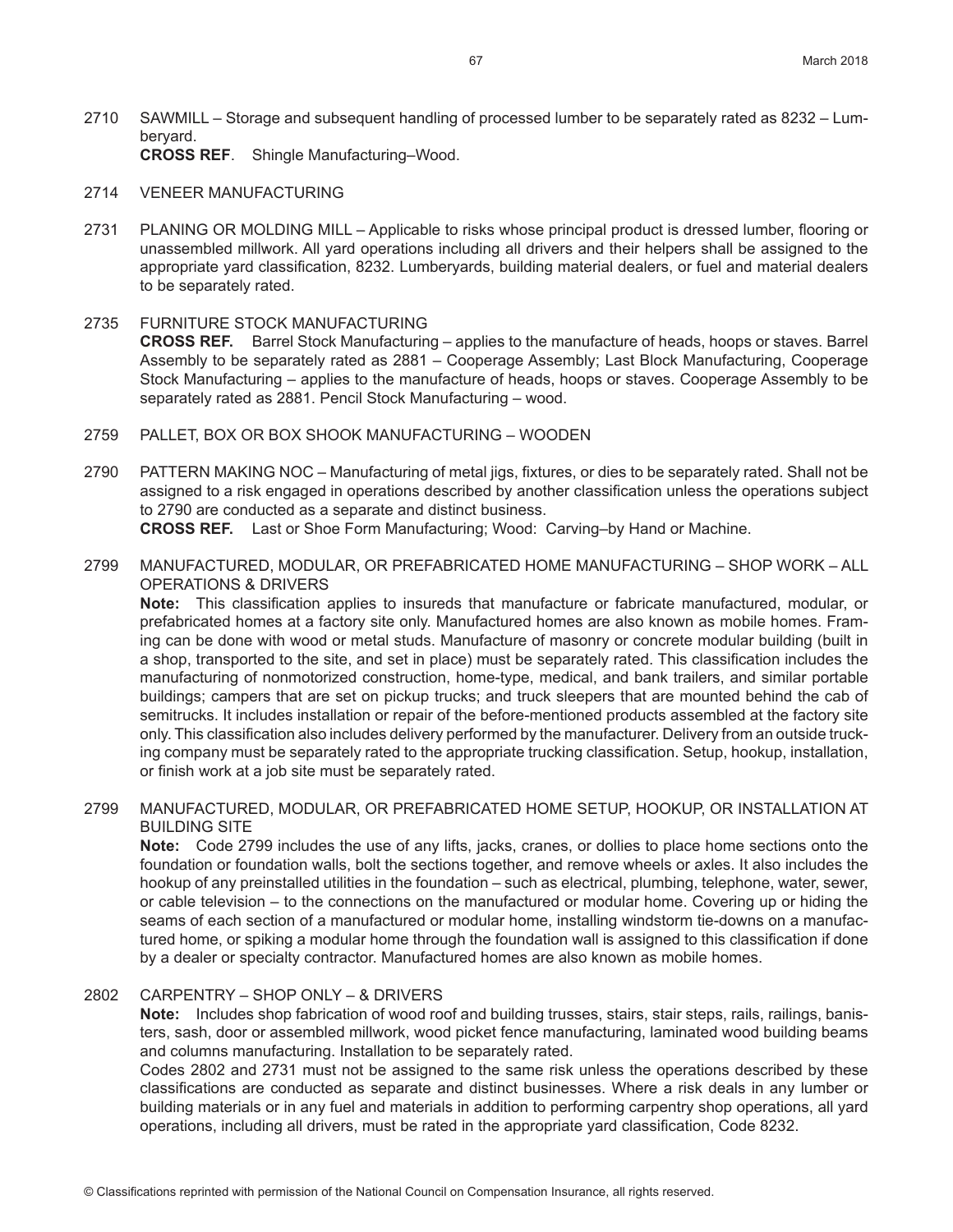- 2835 BRUSH OR BROOM ASSEMBLY Applies to assembly only with no sawing, molding or turning of backs or handles
- 2836 BRUSH OR BROOM MANUFACTURING NOC. Include assembling and sawing, molding or turning of backs and handles.

#### 2841 WOODENWARE MANUFACTURING NOC

**CROSS REF.** Brush or Broom Handle Manufacturing – applies only to the sawing, molding or turning of backs or handles, with no assembling; Cork Products Manufacturing; Pipe Manufacturing – Wooden, Tobacco; Shade Roller Manufacturing – Wood – includes manufacture of metal parts; Shuttle Manufacturing; Toy Manufacturing: Wood; Window: Shade Roller Manufacturing; Wood Turned Products Manufacturing NOC.

# 2881 FURNITURE MANUFACTURING AND CABINET SHOP – ASSEMBLY BY HAND – WOOD

**Note:** Includes hand assembling of parts or signs manufactured by others and finishing. Codes 2881, 2883, and 2735 must not be assigned to the same risk unless the operations described by these classifications are conducted as separate and distinct businesses.

**CROSS REF.** Barrel or Cooperage Assembly – Stock Manufacturing to be separately rated as 2735 – Cooperage Stock Manufacturing; Cabinet Works – no power woodworking machinery. Shall not be assigned to a risk engaged in operations described by another classification unless the operations subject to code 2881 are conducted as a separate and distinct business; Coffin Manufacturing or Assembly – Wood – includes the manufacturing of metal fittings; Casket Manufacturing or Assembly – Wood. This cross reference has the same footnote as Coffin Manufacturing or Assembly – Wood; Picture Frame Assembly–No Manufactur¬ing of Parts; Sign Manufacturing: Wood – No Painting or Using Power Machinery – Codes 2883, 2881, and 9501 shall not be assigned to the same risk unless the operations described by these classifications are conducted as separate and distinct businesses. Sign installation, maintenance, repair, removal or replace¬ment away from shop to be separately rated as Code 9521. Venetian Blind Assembly – applies to assembly from manufactured parts. Includes finishing. Shall not be assigned to a risk engaged in operations described by another classification unless the operations subject to code 2881 are conducted as a separate and distinct business.

## 2883 FURNITURE MANUFACTURING AND CABINET SHOP—WOOD—NOC

**Note:** Includes assembling and finishing with power machinery. Types of materials used in the manufacture of either furniture or cabinets include wood, laminates, engineered wood products, hardy plank, plywood, and formica. Any stain or lacquer that may be applied is also included.

Other operations assigned to this code include: sign manufacturing—wood—no painting, with power machinery; billiard table manufacturing; cabinet manufacturing for audio or visual devices and the installation of components; piano case manufacturing; trunk manufacturing; and cigar box manufacturing.

Codes 2883, 2881, and 2735 must not be assigned to the same risk unless the operations described by these classifications are conducted as separate and distinct businesses.

- 2915 VENEER PRODUCTS MANUFACTURING Includes veneer manufacturing **CROSS REF.** Plywood Manufacturing–includes Veneer Manufacturing.
- 2916 VENEER PRODUCTS MANUFACTURING NO VENEER MANUFACTURING **CROSS REF.** Plywood Manufacturing: No Veneer Manufacturing
- 2923 PIANO MANUFACTURING Includes assembling or finishing operations, and manufacturing of the piano action. Also applies to player pianos. **CROSS REF**. Musical Instrument Manufacturing – Wood – NOC; Organ Building and Installation.
- 2960 WOOD PRESERVING AND DRIVERS Includes yard or incidental woodworking operations. **CROSS REF**. Tie, Post or Pole Yard and Drivers – includes preserving operations. Codes 2960 and 8232 – Lumberyard or 2702 – Logging or Lumbering shall not be assigned to the same risk unless the operations described by these classifications are conducted as separate and distinct businesses.
- 3004 IRON OR STEEL: MANUFACTURING: STEELMAKING AND DRIVERS Applies to electric or open hearth furnaces, Bessemer or crucible processes. Includes blooming mills or forging or rolling mills. Blast furnace operation or coke manufacturing to be separately rated.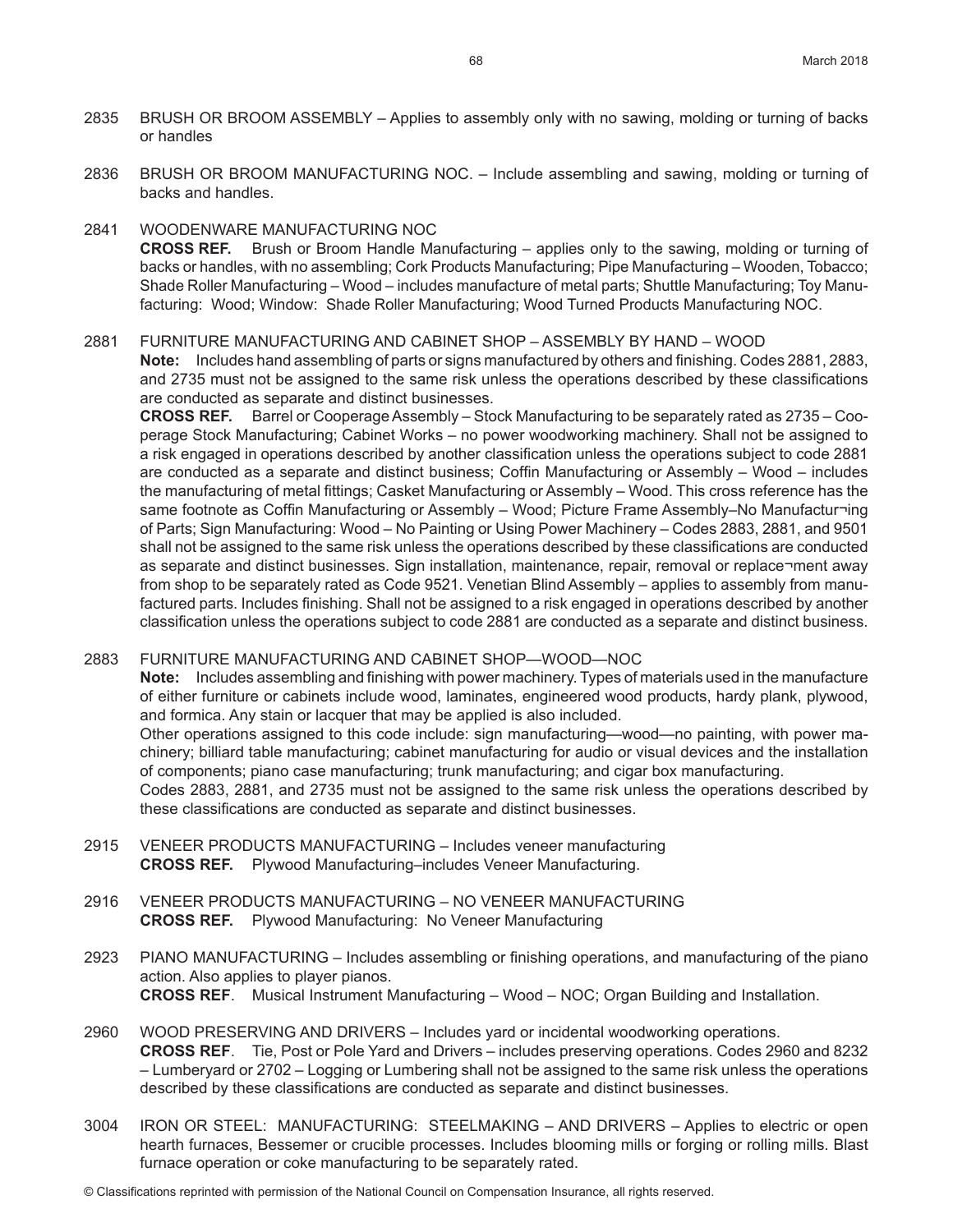- 3018 IRON OR STEEL: MANUFACTURING: ROLLING MILL AND DRIVERS Applies to all iron or steel rolling mills with or without puddling furnaces. Separately rate: steel making, blast furnace operation, coke manufacturing. Not applicable to rolling mills in plants operating open hearth, Bessemer, electric or crucible steel furnaces.
- 3022 PIPE OR TUBE MANUFACTURING NOC AND DRIVERS
- 3027 ROLLING MILL NOC AND DRIVERS Applicable to brass, copper or other soft metals. Not copper-coated steel bars. Wire drawing, steel making or iron or steel rolling to be separately rated. **CROSS REF**. Lead Works & Drivers–includes sheet, pipe or shot. Smelting to be separately rated; Pipe or Tube Manufacturing–Lead & drivers–smelting to be separately rated.
- 3028 PIPE OR TUBE MANUFACTURING IRON OR STEEL AND DRIVERS Iron or steel making to be separately rated. Soil pipe foundries shall be rated as 3081 – Foundry – Ferrous NOC.
- 3030 IRON OR STEEL FABRICATION IRON OR STEEL WORKS SHOP STRUCTURAL AND DRIVERS – Applies to fabricating or assembling structural iron or steel. Blast furnace or convertor operation, casting of steel, or rolling mills to be separately rated.
- 3040 IRON OR STEEL FABRICATION IRON WORKS SHOP ORNAMENTAL AND DRIVERS Not fabricating or assembling structural iron or steel. Includes fabricating, assembling or manufacturing ornamental brass, bronze or iron work, railings, balconies, fire escapes, staircases, iron shutters or other non-structural iron or steel work. Blast furnace or convertor operation, casting of steel, rolling mills to be separately rated.
- 3041 IRON OR STEEL FABRICATION IRON WORKS SHOP DECORATIVE OR ARTISTIC AND FOUND-RIES, DRIVERS – Applies to the manufacturing, fabricating or assembling of decorative or artistic brass, bronze or iron work. Codes 3041 and 3040 – Iron Works shall not be assigned to the same risk unless the operations described by these classifications are conducted as separate and distinct businesses.
- 3042 ELEVATOR OR ESCALATOR MANUFACTURING
- 3064 SIGN MANUFACTURING METAL OR NEON. Sign installation, maintenance, repair, removal or replacement away from shop to be separately rated as Codes 9521, 9545, 9549 or 9552. **CROSS REF.** Silk Screen Printing: Metal – Codes 2501, 3064 and 4299 shall not be assigned to the same risk unless the operations described by these classifications are conducted as separate and distinct businesses. Sign installation, maintenance, repair, removal or replacement away from shop to be separately rated as Codes 9521, 9545, 9549, or 9552.

#### 3076 SHEET METAL PRODUCTS MFG

**Note:** Applies to the manufacturing of various products made from sheet metal, aluminum sheet stock, copper or brass sheet stock, Monel metal, and stainless steel. Includes door, door frame, or sash manufacturing—metal; cabinet, enclosure, or furniture manufacturing—metal; metal bedsteads; and metal caskets or coffins. Erection, installation, or repair operations to be separately rated. Products manufactured from extruded aluminum are classified to Code 3227. Separately rate manufacturing of fireproof doors or shutters that are wood covered with metal. Fabrication of structural or nonstructural iron or steel work to be separately rated. Refer to Code 3400 for insureds whose operations involve extensive stamping, punching, or blanking of sheet metal.

**CROSS REF.** Airplane: Subassemblies Manufacturing–Metal–includes the manufacture of cowling, wings, tabs, and ailerons. Codes 3076 and 3830–Airplane Manufacturing shall not be assigned to the same risk unless the operations described by these classifications are conducted as separate and distinct businesses;Bedstead Manufacturing or Assembly – Metal; Casket or Coffin Manufacturing or Assembly – Metal;Fireproof Equipment Manufacturing; Furniture Manufacturing – Metal; Soda Water Fountain or Apparatus Manufacturing; Jalousie or Jalousie Screen: Manufacturing; Refrigerator Manufacturing – Metal – Domestic or Commercial: 3179 – manufacturing or assembling the refrigerating unit, 3076 – all other operations.

3081 FOUNDRY – FERROUS – NOC **CROSS REF.** Enameled Ironware Manufacturing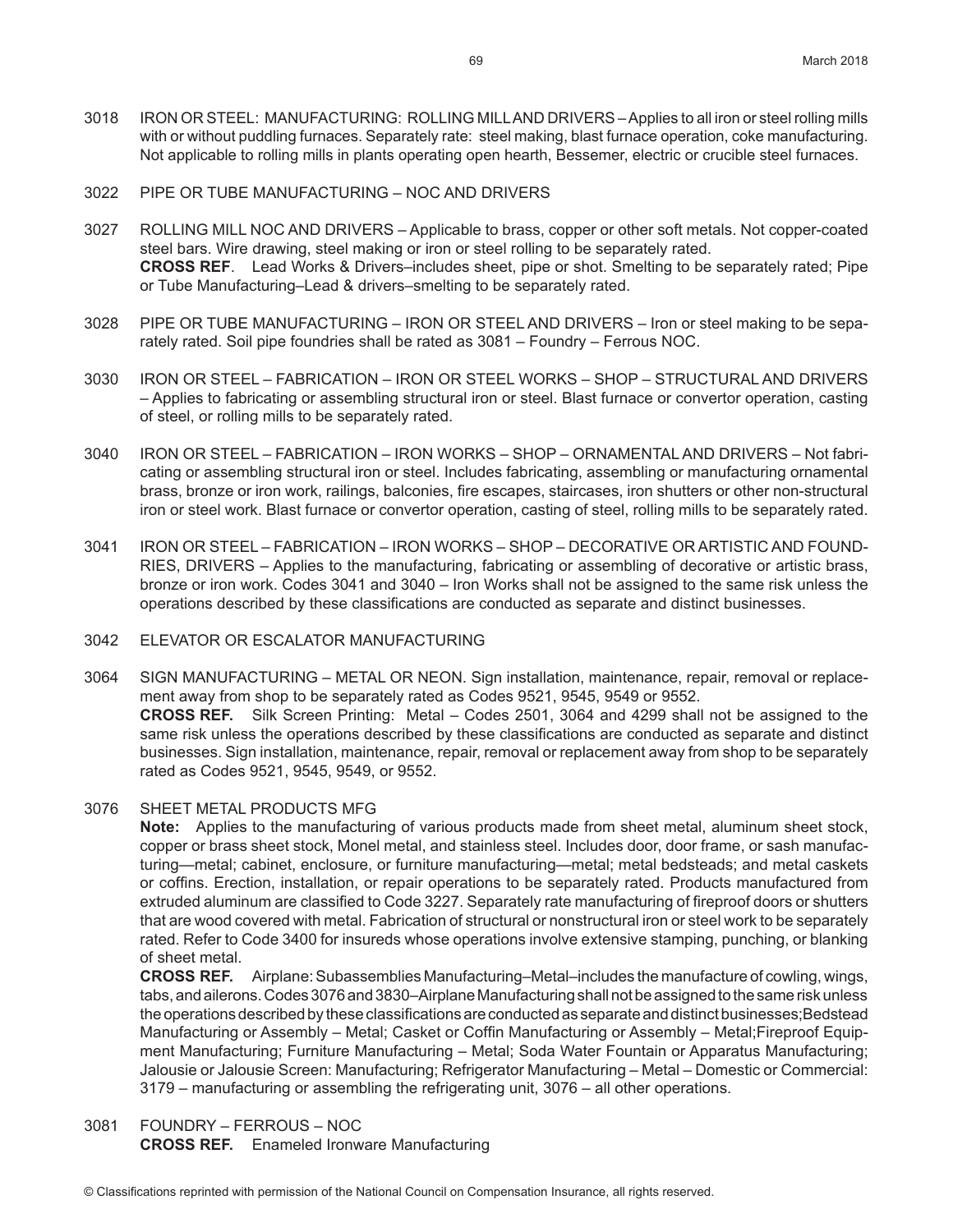- 3082 FOUNDRY STEEL CASTINGS **CROSS REF.** Car Wheel Manufacturing – Railroad
- 3085 FOUNDRY NON-FERROUS
- 3110 FORGING WORK DROP OR MACHINE Includes trimming. The machining of forgings or die making operations shall be assigned to 3632 – Machine shop **CROSS REF.** Chain Manufacturing – Forged; Tool Manufacturing – Drop or Machine Forged – NOC; Forging – includes trimming.
- 3111 BLACKSMITH Shall not be assigned to a risk engaged in operations described by another classification unless the operations subject to 3111 are conducted as a separate and distinct business. **CROSS REF.** Pipe Bending and Cutting – this cross reference has the same footnote as Blacksmith.
- 3113 TOOL MANUFACTURING NOT DROP OR MACHINE FORGED NOC
- 3114 TOOL MANUFACTURING DROP OR MACHINE FORGED NOC MACHINING OR FINISHING OF TOOLS OR DIE MAKING OPERATIONS
- 3118 SAW MANUFACTURING **CROSS REF.** File Manufacturing; Saw–Sharpening.
- 3119 NEEDLE MANUFACTURING **CROSS REF.** Pen Point Manufacturing
- 3122 CUTLERY Manufacturing NOC **CROSS REF.** Razor Manufacturing NOC.
- 3126 TOOL MFG. AGRICULTURAL, CONSTRUCTION, LOGGING, MINING, OIL OR ARTESIAN WELL
- 3131 BUTTON OR FASTENER MANUFACTURING METAL **CROSS REF.** Zipper Manufacturing
- 3132 NUT OR BOLT MANUFACTURING Steel making or rolling mills to be separately rated. **CROSS REF.** Spike Manufacturing – steel making or rolling mills to be separately rated.
- 3145 SCREW MANUFACTURING **CROSS REF.** Automatic Screw Machine Products Manufacturing – shall not be assigned to a risk engaged in operations described by another classification unless the operations subject to 3145 are conducted as a separate and distinct business.
- 3146 HARDWARE MANUFACTURING NOC **CROSS REF.** Horseshoe Manufacturing – steel making or rolling mills to be separately rated; Skate Manufacturing
- 3169 STOVE MANUFACTURING
- 3179 ELECTRICAL APPARATUS MANUFACTURING NOC Includes electrical fixtures or appliances. Codes 3179 and 3643 – Electric Power or Transmission Equipment Manufacturing shall not be assigned to the same risk unless the operations described by these classifications are conducted as separate an distinct businesses. **CROSS REF.** Refrigerator Manufacturing – Metal – Domestic or Commercial: 3179 – manufacturing or assembling the refrigerating unit, 3076 – all other operations.
- 3180 ELECTRIC OR GAS LIGHTING FIXTURES MANUFACTURING Codes 3180 and 3643 Electric Power or Transmission Equipment Manufacturing or 3179 – Electrical Apparatus Manufacturing NOC shall not be assigned to the same risk unless the operations described by these classifications are conducted as separate and distinct businesses.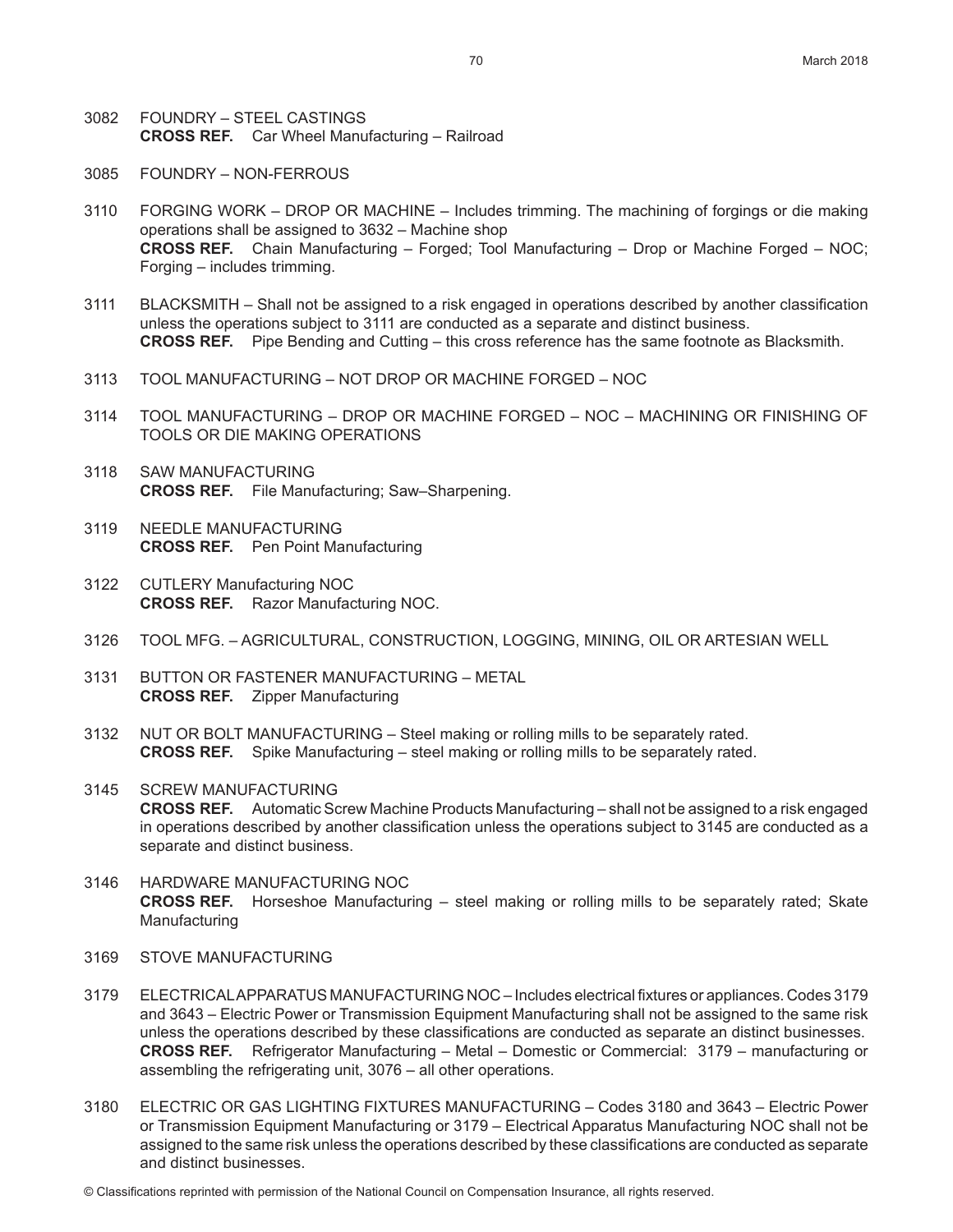- 3188 PLUMBERS' SUPPLIES MANUFACTURING NOC Not applicable to any risk whose operations are substantially described by other classifications in this manual.
- 3220 CAN MANUFACTURING
- 3224 ENAMEL WARE MFG. **CROSS REF.** Agate Ware Manufacturing
- 3227 ALUMINUM WARE MANUFACTURING Applies to goods manufactured from sheet aluminum. Rolling mills or smelting to separately rated.
- 3240 WIRE ROPE MANUFACTURING IRON OR STEEL No wire drawing. **CROSS REF.** Cable Manufacturing – Iron or Steel – no wire drawing. Manufacturing of insulated electrical cable to be separately rated as 4470 – Cable Manufacturing.
- 3241 WIRE DRAWING IRON OR STEEL Includes wire rope or cable manufacturing.
- 3255 WIRE CLOTH MANUFACTURING Wire drawing to be separately rated as 1924 or 3241.
- 3257 WIRE GOODS MANUFACTURING NOC Wire drawing to be separately rated as 1924 or 3241. **CROSS REF.** Chain Manufacturing: Formed or Welded–applies to risks manufacturing chains from wire; Fence Manufacturing – Wire.
- 3270 EYELET MANUFACTURING **CROSS REF.** Nail Manufacturing – steel making or rolling mills to be separately rated; Pin Manufacturing; Razor Manufacturing – Safety; Tack Mfg.
- 3300 BED SPRING OR WIRE MATTRESS MANUFACTURING Box spring manufacturing to be separately rated as 2570.
- 3303 SPRING MANUFACTURING Not wire springs. The manufacturing of wire springs shall be rated as 3257 – Wire Goods Manufacturing.
- 3307 HEAT-TREATING-METAL Shall not be assigned to a risk engaged in operations described by another classification unless the operations subject to 3307 are conducted as a separate and distinct business.
- 3315 BRASS OR COPPER GOODS MANUFACTURING **CROSS REF.** Explosives or Ammunition Manufacturing – Cartridge or Shell Case Manufacturing – Metal – insertion of percussion caps or primers, loading or testing with explosives to be separately rated.
- 3334 TIN FOIL MANUFACTURING
- 3336 TYPE FOUNDRY **CROSS REF.** Castings Manufacturing–Metal–Lost Wax Process.
- 3365● WELDING OR CUTTING NOC AND DRIVERS Applies to both shop and outside work and includes incidental machining operations. Shall not be assigned at a single job or location to a risk engaged in operations described by another classification. An exception exists in that work under air pressure shall be rated as 6252 – Shaft Sinking or 6251 – Tunneling; work in connection with demolition jobs shall be rated as wrecking; work in connection with iron or steel erection shall be so rated; work in connection with oil or gas pipeline construction shall be rated as 6233 – Oil or Gas Pipeline Construction.
- 3372 ELECTROPLATING Shall not be assigned to a risk engaged in operations described by another classification unless the operations subject to 3372 are conducted as a separate and distinct business. **CROSS REF**. Detinning – includes incidental manufacturing of tin or tin compounds; Metal: Finishing.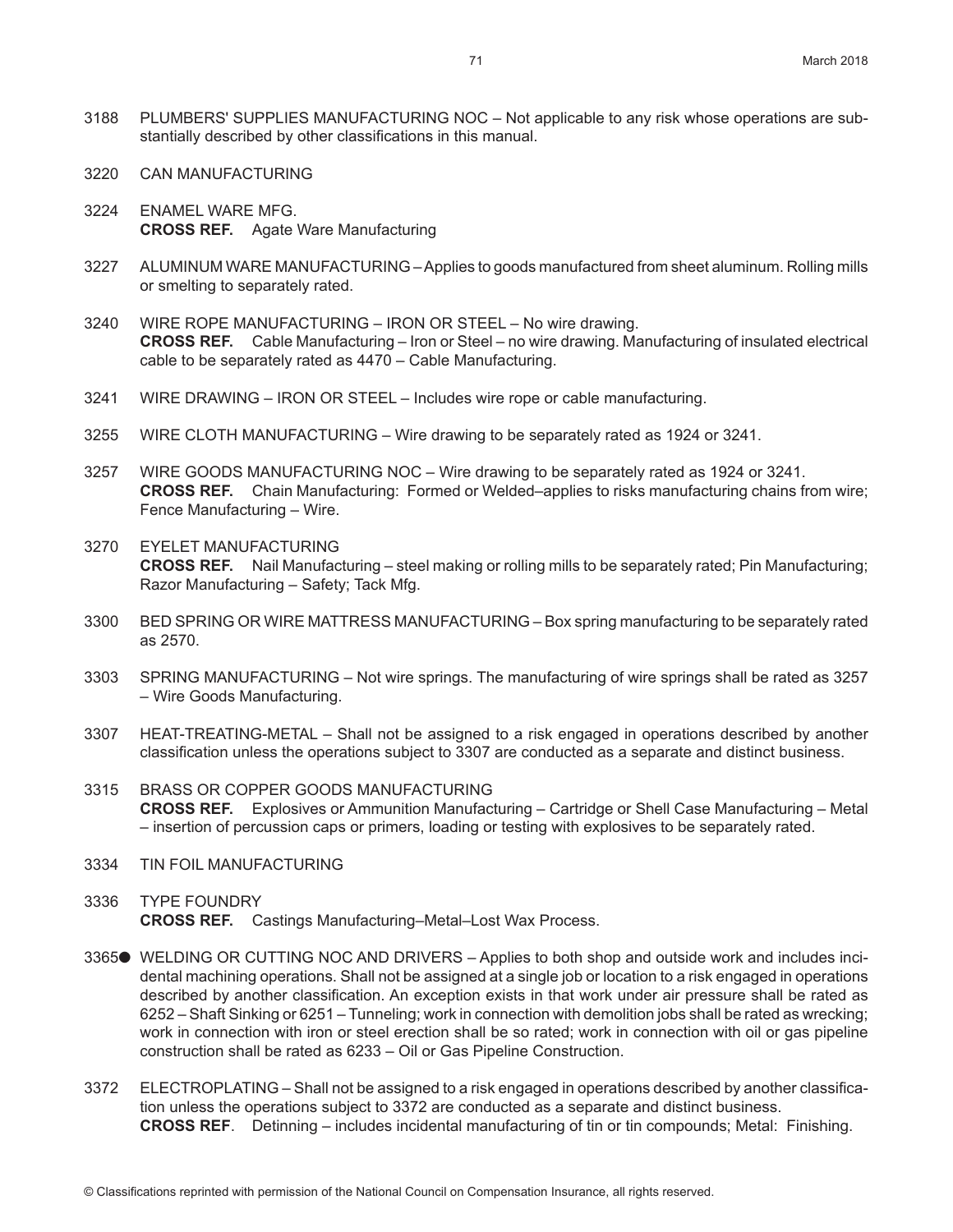- 3373 GALVANIZING OR TINNING NOT ELECTROLYTIC Shall not be assigned to a risk engaged in operations described by another classification unless the operations subject to 3373 are conducted as a separate and distinct business.
- 3383 JEWELRY MANUFACTURING **CROSS REF.** Gold Leaf Manufacturing; Silverware Manufacturing; Watchcase Manufacturing; Musical Instrument Manufacturing – Metal NOC.
- 3385 WATCH MANUFACTURING Watch case manufacturing to be separately rated as 3383. **CROSS REF.** Clock Manufacturing.
- 3400 METAL STAMPED GOODS MANUFACTURING NOC AND METAL STAMPING MFG NOC. **CROSS REF.** Metal Stamping Manufacturing – applicable to mass production manufacturing of stamped metal articles including, but not limited to, license plates, tags, toys, pie plates, buckets and waste baskets.
- 3507 CONSTRUCTION OR AGRICULTURAL MACHINERY MANUFACTURING **CROSS REF.** Cotton Gin Machine Manufacturing; Dredge, Steam Shovel or Construction Machinery Manufacturing NOC; Locomotive Works; Mining or Ore Milling Machinery Manufacturing; Power Plow or Traction Engine Manufacturing; Road or Street Making Machinery Manufacturing; Safe Manufacturing or Repairing; Tractor Manufacturing–Caterpillar Type.
- 3515 TEXTILE MACHINERY MANUFACTURING **CROSS REF**. Loom Harness or Reed Manufacturing
- 3548 PRINTING OR BOOKBINDING MACHINE MANUFACTURING **CROSS REF.** Arms Manufacturing NOC – steel making, forging, shell manufacturing or shell loading to be separately rated.
- 3559 CONFECTION MACHINE MANUFACTURING
- 3574 COMPUTING, RECORDING OR OFFICE MACHINE MANUFACTURING NOC **CROSS REF.** Air pressure or Steam Gauge Manufacturing; Arms Manufacturing – Small-applies to arms .50 caliber or under. Cartridge manufacturing or cartridge loading to be separately rated – see EXPLOSIVES; Cash Register Manufacturing; Explosives or Ammunition Manufacturing: Cartridge Manufacturing or Assembly – Small Arms – includes manufacturing of components, other than cartridge case manufacturing, mixing of fulminate, charging or loading. Explosives or fulminate manufacturing to be separately rated; Gas Meter Manufacturing; Sewing Machine Manufacturing; Sewing Machines–Commercial: Repairing and Rebuilding Sewing Machines, Cutters, and Parts in Shop; Slot Machine Manufacturing–vending machine manufacturing to be separately rated; Speedometer or Taximeter Manufacturing; Typewriter Manufacturing.
- 3581 FUEL INJECTION DEVICE MANUFACTURING Includes the manufacture of devices used in vehicles or other equipment to monitor, meter, or distribute fuel such as but not limited to carburetors, fuel pumps, super chargers, turbor chargers and throttle bodies.
- 3612 PUMP MANUFACTURING Foundry operations to be separately rated. **CROSS REF.** Engine Manufacturing NOC – foundry operations to be separately rated.
- 3620 BOILERMAKING **CROSS REF.** Military Tank Hull Manufacturing or Assembly – includes armor plate cutting, forming or heat-treating. Steel manufacturing or foundries to be separately rated. Tank Building – metal – Shop.
- 3629 MACHINED PARTS MANUFACTURING NOC Applies only to employers that machine single-piece parts for others that meet all of the following conditions:
	- 1. The employer's operations are not described by another classification.
	- 2. The machined parts manufactured by the employer are not described by another classification.
	- 3. The employer does not assemble any single-piece machined parts into end-product components. Assembly operations include, but are not limited to, welding, fastening, inserting, pressing, and the joining of springs, ball bearings, gears, or other parts or components to any other part or component.
	- 4. The employer does not perform casting, forging, stamping, forming, or fabrication.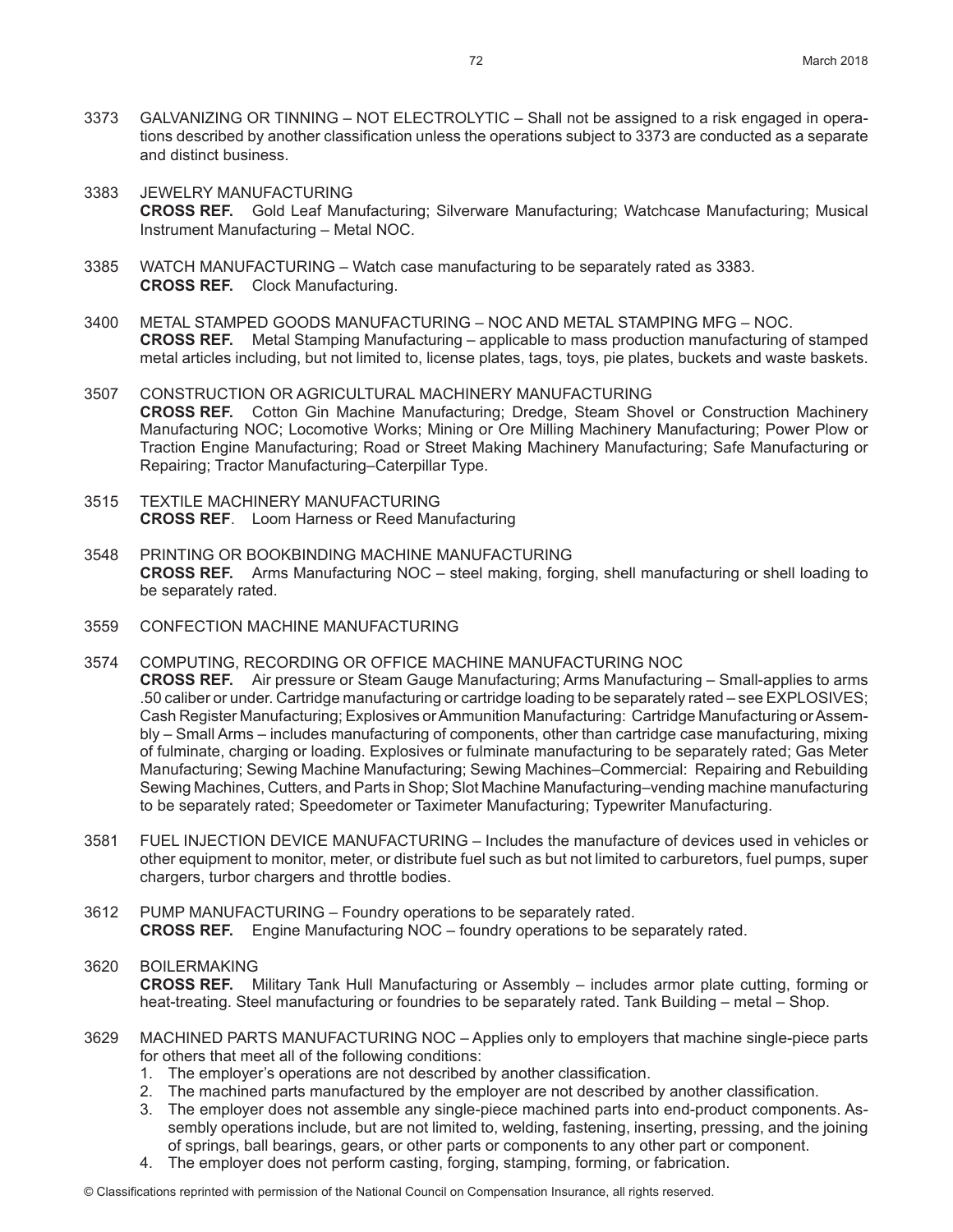**CROSS REF.** Additive Manufacturing NOC—No Assembly (N/A FL, MA, TX)—applies to employers that manufacture single-piece parts for others using 3D printers or similar equipment. Also applies to finished products with multiple parts when the products are manufactured by 3D printers or similar equipment and require no additional assembly. The operations must meet all of the following conditions:

- 1. The employer's operations are not described by another classification.
- 2. The parts or finished products manufactured by the employer are not described by another classification.
- 3. The employer does not perform assembly operations. Assembly operations include, but are not limited to, welding, fastening, inserting, pressing, and the joining of springs, ball bearings, gears, or other parts or components to any other part or component.
- 4. The employer does not perform casting, forging, stamping, forming, or fabrication.
- 3632 MACHINE SHOP NOC. Foundry operations to be separately rated. Code 3632 applies to the manufacture or repair of machines, as well as to general job machining that is not otherwise classified. Applies only to shop operations performed on the premises of the employer.

**CROSS REF.** Automotive—Machine Shop—no work on vehicles. Applies to operations involving the repair of parts or engines that have been removed from the vehicle by others. Must not be assigned to an employer that performs operations described by another classification unless the operations subject to Code 3632 are conducted as a separate and distinct business. Applies only to shop operations performed on the premises of the employer; Explosives or Ammunition Mfg.—Projectile or Shell Mfg.—includes incidental "Nosing In"—not cartridge or shell case manufacturing. Forging or casting of shapes or loading or testing with explosives to be separately rated; Tool Sharpening—Industrial Tools—Shop Only—applies only to shop operations performed on the premises of the employer. Tool sharpening operations performed at the customer's location to be separately rated.

- 3634 VALVE MANUFACTURING **CROSS REF.** Automatic Sprinkler Head Manufacturing; Sprinkler Head Manufacturing – applies to automatic sprinklers; Water Meter Manufacturing.
- 3635 GEAR MANUFACTURING OR GRINDING Shall not be assigned to a risk engaged in operations described by another classification unless the operations subject to 3635 are conducted as a separate and distinct business.
- 3638 BALL OR ROLLER BEARING MANUFACTURING Shall not be assigned to a risk engaged in operations described by another classification unless the operations subject to 3638 are conducted as a separate and distinct business.
- 3642 BATTERY MANUFACTURING DRY
- 3643 ELECTRIC POWER OR TRANSMISSION EQUIPMENT MANUFACTURING Includes the manufacturing or repair of motors, generators, convertors, transformers, switchboards, circuit breakers, switches or switchboard apparatus or incidental equipment. **CROSS REF.** Sewing Machines–Commercial: Repairing and Rebuilding Electric Motors.
- 3647 BATTERY MANUFACTURING STORAGE
- 3648 AUTOMOTIVE LIGHTING, IGNITION OR STARTING APPARATUS MANUFACTURING NOC
- 3681 TELEVISION, RADIO, TELEPHONE OR TELECOMMUNICATION DEVICE MANUFACTURING NOC **CROSS REF.** Electrical Cord Set, Radio or Ignition Harness Assembly.
- 3685 INSTRUMENT MANUFACTURING NOC Applies to professional or scientific instruments. **CROSS REF.** Thermometer Manufacturing
- 3719● OIL STILL ERECTION OR REPAIR Applies to the erection or repair of oil stills and incidental structures or connections which are integral parts of the distillation units such as control, pump and compressor houses. Separately rate the erection or repair of office buildings, warehouses, storage tanks, power plants, or other structures incidental to an oil refinery but not integral parts of the distillation units, chimney construction, and pile driving.

© Classifications reprinted with permission of the National Council on Compensation Insurance, all rights reserved.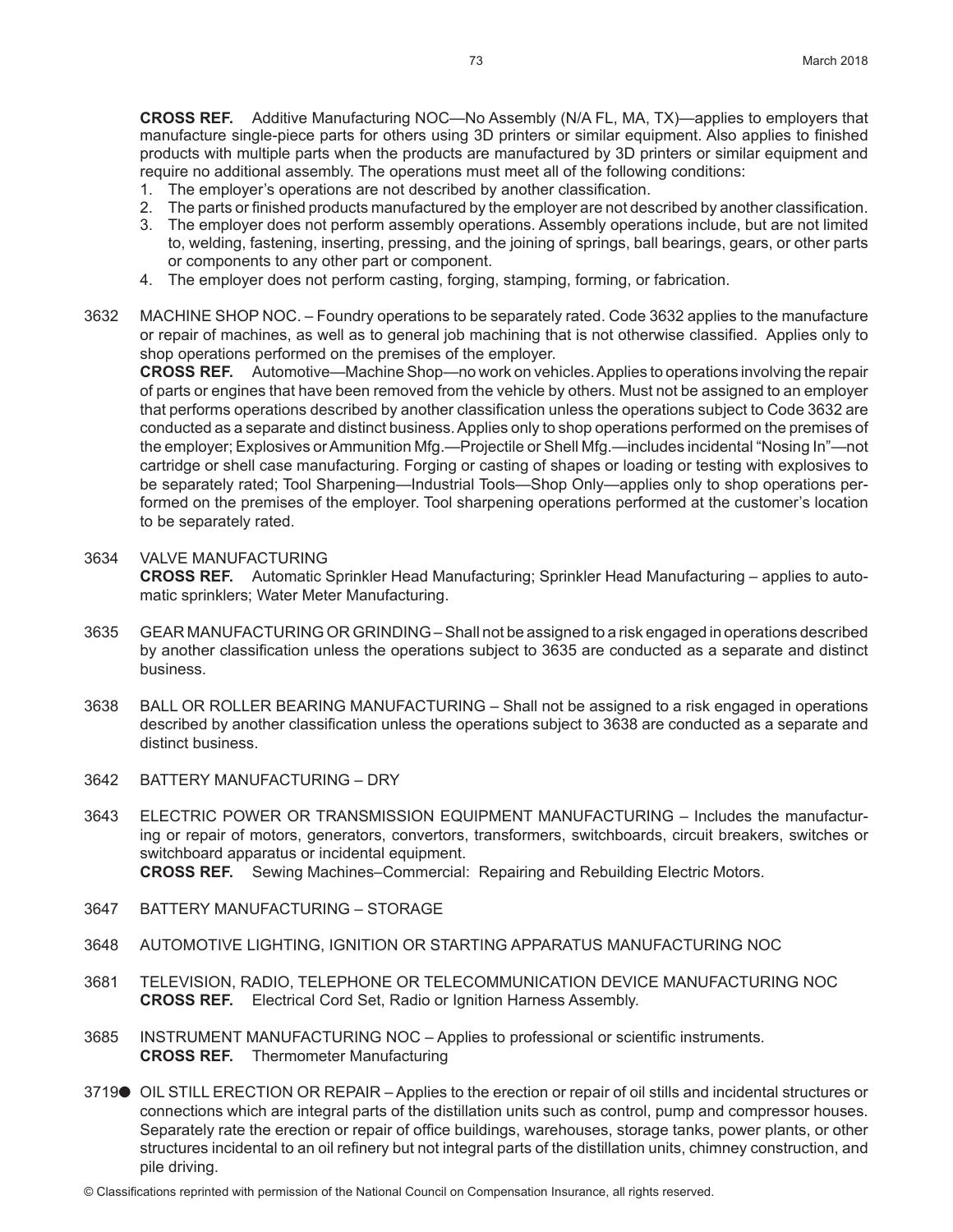3724● MACHINERY OR EQUIPMENT ERECTION OR REPAIR NOC AND DRIVERS - Code 3724 shall not be assigned to employees of insureds engaged in such work on the premises of the insured. Such payroll must be included in the governing classification.

**CROSS REF.** Air-Conditioning Systems: Non-Portable: Machinery Installation or Repair of Compressors, Motors or Other Machinery & Drivers; Door: Installation–Overhead & Drivers; Electrical Apparatus Installation or Repair and Drivers – Code 3724 shall not be assigned to employees of insureds engaged in the installation or repair of electrical apparatus on the premises of the insured. Such payroll must be included in the governing classification. Erection of poles, stringing of wires, installation of service transformers on poles or on the outside of buildings or the making of service connections to be separately rated as Code 7538 –Electric Light or Power Line Construction; Floodlights–Erection of Temporary Floodlights & Drivers; Gas or Oil: Burner Installation NOC & Drivers; Millwright Work NOC and Drivers – applies to the erection or repair of machinery or equipment. Code 3724 shall not be assigned to employees of insureds engaged in millwright work on the premises of the insured. Such payroll must be included in the governing classification. Pump Installation: NOC & Drivers; Refrigeration: Commercial: Installation or Repair of Compressors, Motors, or Other Machinery & Drivers; Satellite Dish Installation: Applies to Ground or Roof Mounted Installations: Erection of Dish and Auxiliary Equipment; Scales–Installation or Adjustment: Platform or Beam Type & Drivers; Sewing Machine Manufacturing: Sewing Machines–Commercial: Repairing, Installing, and Dismantling in Sewing Plants & Drivers; Tank: Installation–Gasoline Service Stations & Drivers.

- 3726● BOILER INSTALLATION OR REPAIR STEAM Includes the construction or repair of foundations. **CROSS REF.** Boiler Scaling – shall not be assigned at a single job or location to a risk engaged in operations described by another classification; Cleaning: Tanks or Tank Cars; Tank Erection or Repair – Metal – Within Buildings Exclusively – includes construction or repair of foundations.
- 3803 AUTOMOBILE WHEEL MANUFACTURING METAL NOT CAST
- 3807 AUTOMOBILE RADIATOR MANUFACTURING Shall not be assigned to a risk engaged in operations described by another classification unless the operations subject to 3807 are conducted as a separate and distinct business.
- 3808 AUTOMOBILE MANUFACTURING OR ASSEMBLY **CROSS REF.** Carriage or Wagon Manufacturing or Assembly – baby carriage manufacturing to be separately rated as 3865.
- 3821♦ AUTOMOBILE RECYCLING AND DRIVERS **Note:** Includes the dismantling, salvaging or junking of parts. Store employees who do not engage in other operations and have no yard exposure are assigned to Code 8046.
- 3822 AUTOMOBILE, BUS, TRUCK OR TRAILER BODY MANUFACTURING DIE-PRESSED STEEL Includes bus, truck or trailer body repair or service. Codes 3822 and 3808 – Automobile Manufacturing shall not be assigned to the same risk unless the operations described by these classifications are conducted as separate and distinct businesses.
- 3824 AUTOMOBILE, BUS, TRUCK OR TRAILER BODY MANUFACTURING NOC Includes bus, truck or trailer body repair or service – Codes 3824 and 3808 – Automobile Manufacturing shall not be assigned to the same risk unless the operations described by these classifications are conducted as separate and distinct businesses.
- 3826 AIRCRAFT ENGINE MANUFACTURING
- 3827 AUTOMOBILE ENGINE MANUFACTURING
- 3830 AIRPLANE MANUFACTURING
- 3851 MOTORCYCLE MANUFACTURING OR ASSEMBLY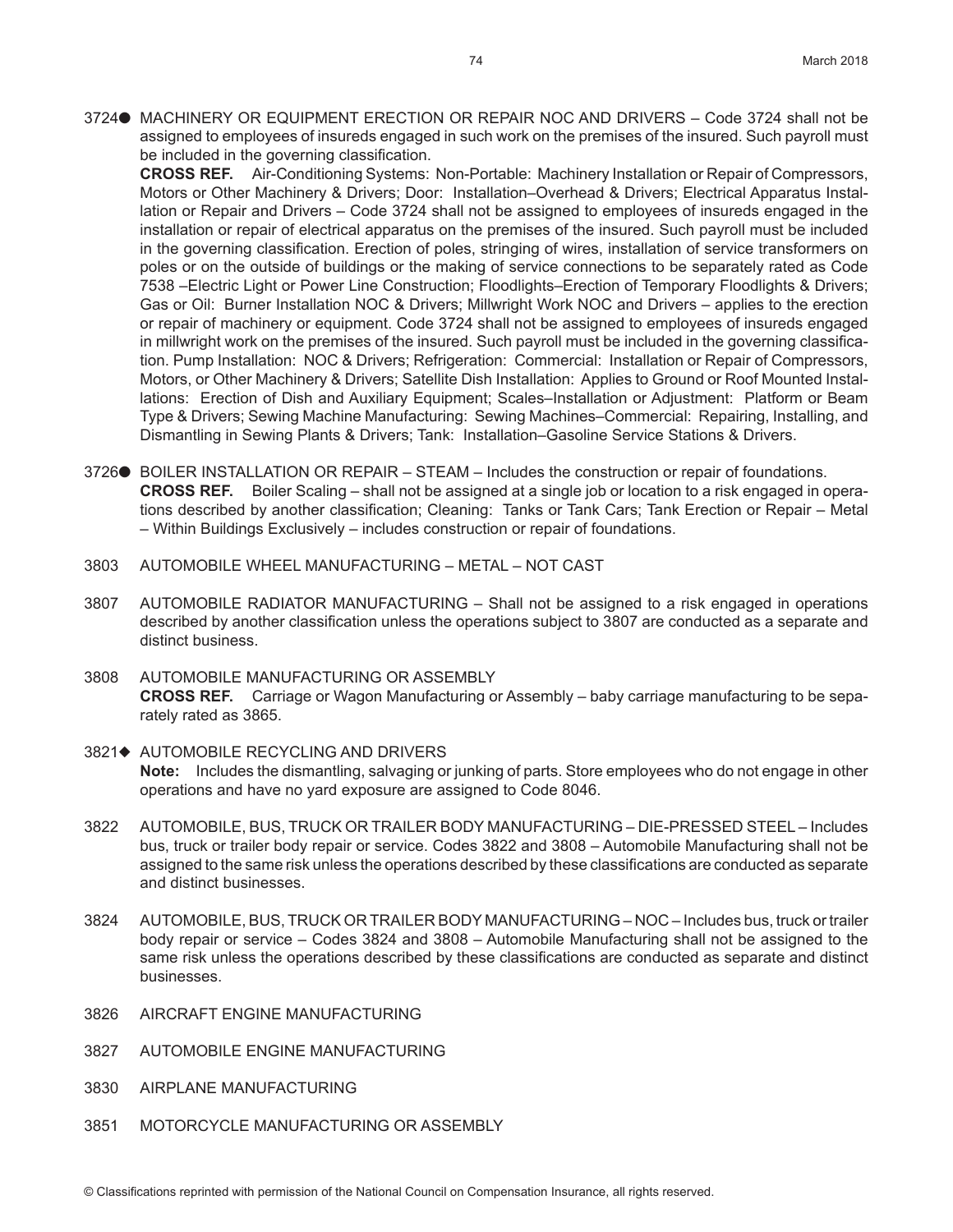#### 3865 BABY CARRIAGE MANUFACTURING **CROSS REF.** Bicycle Manufacturing or Assembly

- 3881 CAR MANUFACTURING RAILROAD AND DRIVERS
- 4000 SAND OR GRAVEL DIGGING AND DRIVERS Includes construction, repair or maintenance of all buildings, structures or equipment and the installation of machinery. No canal, sewer or cellar excavation or underground mining.

**CROSS REF.** Clay or Shale Digging and Drivers has the same footnote as Sand or Gravel Digging and Drivers.

4021 BRICK OR CLAY PRODUCTS MANUFACTURING NOC AND DRIVERS – Includes construction or reconstruction of sheds or kilns; clay, shale or sand digging; the manufacturing of common, face, pressed or repressed building or paving bricks; sand-lime bricks; structural, fireproofing, drainage and roofing tiles; wall copings; glazed or unglazed sewer or drain pipes or conduits; or similar products. Underground mining or quarrying to be separately rated.

**CROSS REF.** The following cross reference has the same footnote as Brick or Clay Products Manufacturing – NOC and Drivers – Earthenware or Tile Manufacturing NOC and Drivers.

4024 REFRACTORY PRODUCTS MANUFACTURING AND DRIVERS – Includes the manufacturing of fire bricks, boiler or stoker tiles, special refractory shapes, enameled bricks, retorts, flue linings, muffles, crucibles and similar products manufactured from refractory clays with or without other refractory materials. Clay digging, mining or quarrying to be separately rated.

**CROSS REF.** Brick Manufacturing – Fire or Enameled and Drivers – applicable only to the manufacturing of bricks from refractory clays with or without other refractory materials. Clay digging, mining or quarrying to be separately rated.

- 4034 CONCRETE PRODUCTS MANUFACTURING AND DRIVERS Applies to shop or yard work only. Includes the manufacturing of concrete blocks, bricks, poles, piles, beams, sewer pipes, tile, or similar products, and may be applied only when the operations described are conducted as a commercial enterprise at a permanent location. Not available at a construction site or for any plant established or operated in connection with construction work.
- 4036 PLASTER BOARD OR PLASTER BLOCK MANUFACTURING AND DRIVERS Quarrying, crushing or grinding to be separately rated as 1624 – Quarry NOC. **CROSS REF.** Plaster Mixing and Drivers – no crushing or grinding. Shall not be assigned to a risk engaged in operations described by another classification unless the operations subject to 4036 are conducted as a separate and distinct business; Staff Mixing and Drivers-this cross reference has the same footnote as plaster mixing and drivers.
- 4038 PLASTER STATUARY OR ORNAMENT MANUFACTURING Applies to papier-mache´ plaster forms. **CROSS REF.** Dress Form Manufacturing – applies to papier-mache´ or plaster forms.
- 4061 POTTERY MANUFACTURING EARTHENWARE-GLAZED OR PORCELAIN-HAND MOLDED OR CAST – Codes 4061 and 4062 – Pottery Manufacturing – Porcelain Ware Press Forming shall not be assigned to the same risk unless the operations described by these classifications are conducted as separate and distinct businesses. Mining, quarrying or clay digging to be separately rated.
- 4062 POTTERY MANUFACTURING PORCELAIN WARE MECHANICAL PRESS FORMING Mining, quarrying or clay digging to be separately rated.
- 4101 GLASS MANUFACTURING AND DRIVERS Includes the manufacturing of blown sheet window, polished plate, ribbed, rolled, colored, figured or wire glass. Digging or quarrying to be separately rated.
- 4109 INTEGRATED CIRCUIT MFG.

**Note:** Includes silicon processes, compound semiconductor manufacturing, or semiconductor manufacturing. Includes refining or growing of the base (wafer) material through adding layer upon layer of the circuit, etching, adding connecting materials for the circuits, testing, quality assurance (QA), and mounting onto modules. This classification also includes adding programming to the chips by the manufacturer or outside contractor.

© Classifications reprinted with permission of the National Council on Compensation Insurance, all rights reserved.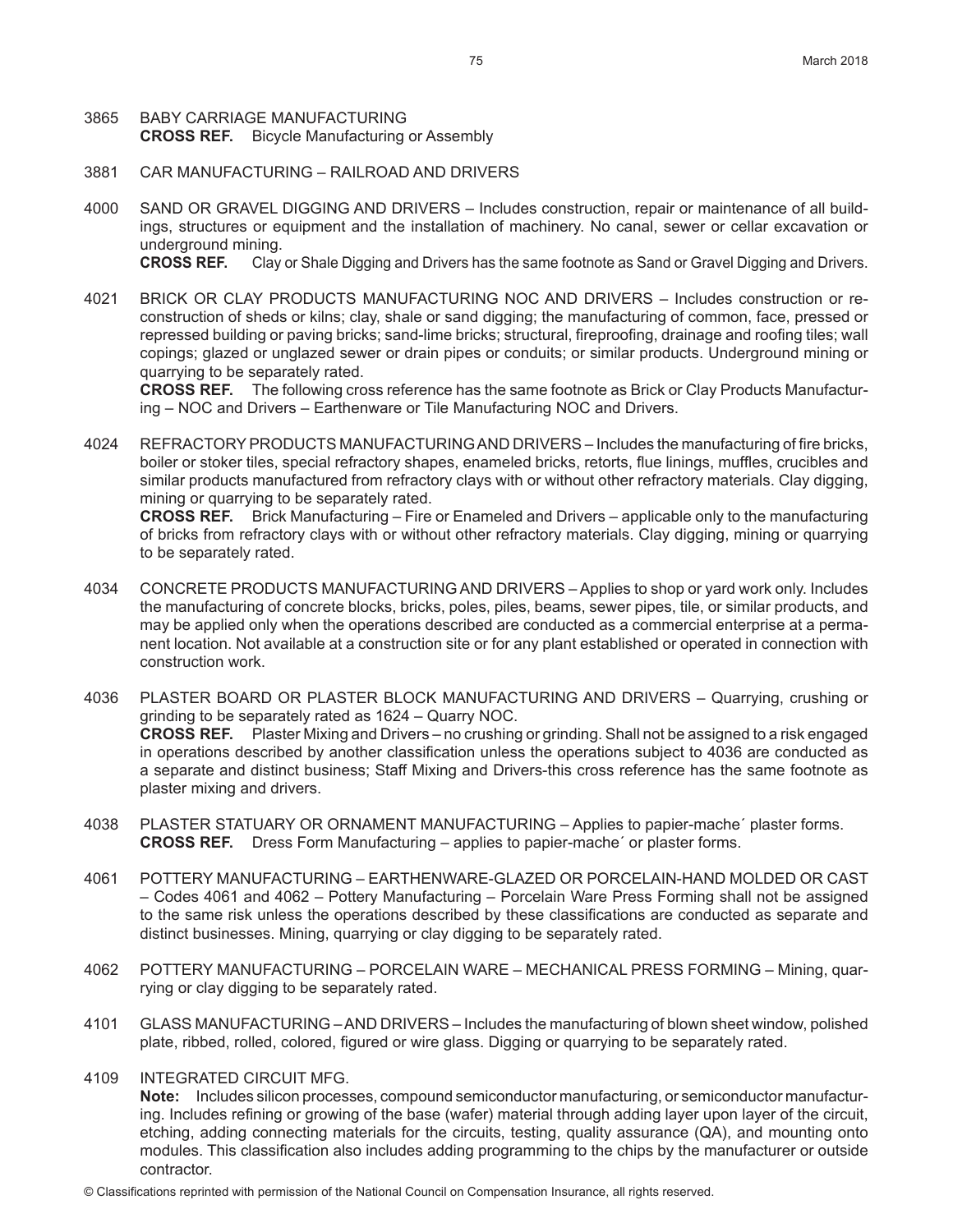4110 ELECTRIC BULB MFG.

**Note:** Applies to insureds that manufacture electric light bulbs of all types including, but not limited to, incandescent, fluorescent, and halogen bulbs; compact fluorescent lamps (CFL's); light-emitting diodes (LEDS); and neon tubes. Code 4110 applies regardless of the size or wattage of the bulb.

- 4111 GLASSWARE MANUFACTURING NO AUTOMATIC BLOWING MACHINES Digging or quarrying to be separately rated.
- 4114 GLASSWARE MANUFACTURING NOC Digging or quarrying to be separately rated.
- 4130 GLASS MERCHANT Includes bending, grinding, beveling or silvering of plate glass.
- 4131 MIRROR MANUFACTURING Codes 4131 and 4130 Glass Merchant shall not be assigned to the same risk unless the operations described by these classifications are conducted as separately and distinct businesses. Manufacturing of glass, frames, backs or handles to be separately rated.
- 4133 CATHEDRAL OR ART GLASS WINDOW MANUFACTURING Includes glass manufacturing **CROSS REF.** Glass Window Manufacturing – Stained – includes glass manufacturing.
- 4149 OPTICAL GOODS MFG. NOC **Note:** Includes ground lens manufacturing, opera and field glasses manufacturing, goggle manufacturing, and telescope manufacturing.
- 4150 OPTICAL GOODS MANUFACTURING NOC **CROSS REF.** Computer Chip Manufacturing; Lens Manufacturing – Ground
- 4206 PULP MANUFACTURING GROUND WOOD PROCESS Logging or lumbering to be separately rated.
- 4207 PULP MANUFACTURING CHEMICAL PROCESS Logging or lumbering to separately rated.
- 4239 PAPER MFG. Includes card, bristol, paper, straw, fiber or leather board. Refer to Code 4206 or 4207 for pulp mfg. **CROSS REF.** Particleboard Manufacturing
- 4240 BOX MANUFACTURING SET UP PAPER Paper or paperboard manufacturing to be separately rated.
- 4243 BOX MANUFACTURING FOLDING PAPER NOC Paper or paperboard manufacturing to be separately rated.
- 4244 CORRUGATED OR FIBERBOARD CONTAINER MANUFACTURING Includes corrugating or laminating of paper. Paper or paperboard manufacturing to be separately rated.
- 4250 PAPER COATING Not building, roofing paper or felt preparation. **CROSS REF.** Paper Corrugating or Laminating . Codes 4250 and 4244 – Corrugated or Fiberboard Container Manufacturing shall not be assigned to the same risk unless the operations described by these classifications are conducted as a separate and distinct business. Paper manufacturing to be separately rated as 4239; Paper Crepeing. Paper Manufacturing to be separately rated as 4239; Paper Oiling, Paraffining, Parchmentizing or Waxing – this cross reference has the same footnote as Paper Crepeing.
- 4251 STATIONERY MANUFACTURING Manufacturing of metal rings, posts, screws, separators or fittings to be separately rated. Shall not be assigned to a risk engaged in operations described by another classification unless the operations subject to 4251 are conducted as a separate and distinct business. **CROSS REF.** Carbon Paper or Typewriter Ribbon Manufacturing – paper manufacturing to be separately rated as 4239; Inked Ribbon Preparation – this cross reference has the same footnote as Carbon Paper or Typewriter Ribbon Manufacturing; Loose Leaf Ledger or Notebook Manufacturing – manufacturing of metal rings, posts, screws, separators or fitting to be separately rated.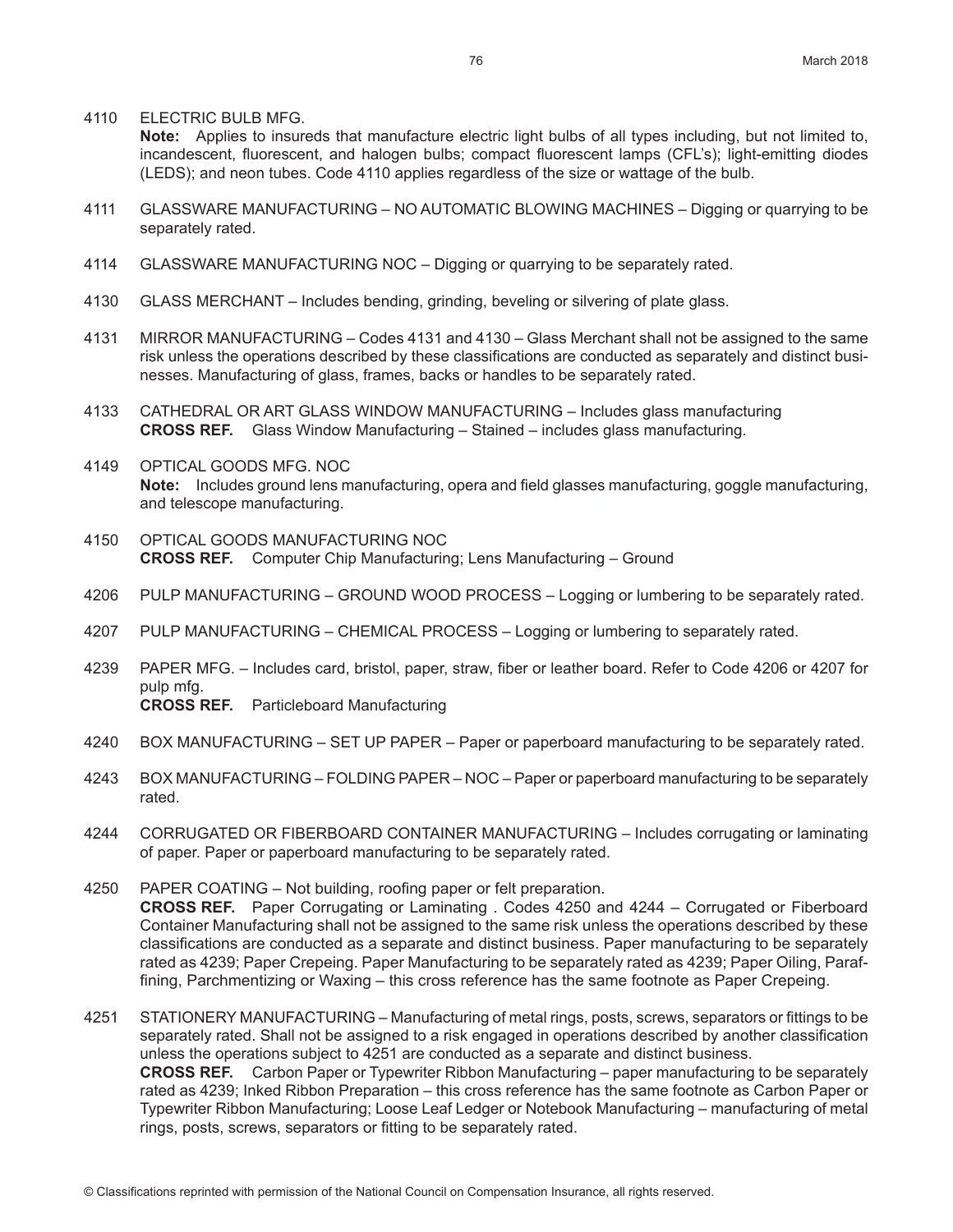- 4263 FIBER GOODS MANUFACTURING Fiberboard manufacturing to be separately rated as 4239 Paper Manufacturing.
- 4273 BAG MANUFACTURING PLASTIC OR PAPER Paper or plastic manufacturing to be separately rated.
- 4279 PAPER GOODS MANUFACTURING NOC Paper manufacturing to be separately rated as 4239. **CROSS REF.** Match Manufacturing – lumbering operations to be separately rated as 2702 – Logging or Lumbering. Wallpaper Manufacturing – includes designing, printing or finishing. Paper Manufacturing to be separately rated as 4239.
- 4283 BUILDING OR ROOFING PAPER OR FELT PREPARATION NO INSTALLATION Not applicable to asphalt or tar distillation or refining plants which include the saturating of paper or felt as part of their operations. Paper or felt manufacturing to be separately rated.
- 4299 PRINTING Includes incidental assembling, stapling or binding of circulars, pamphlets or catalogues. Artists, designers, proofreaders, editors or clerical office employees to be separately rated as 8810 – Clerical; reporters, advertising or circulation solicitors to be separately rated as 8742 – Salespersons. **CROSS REF.** Electrotyping; Lithographing – this cross-reference has the same footnote as Printing; Playing Card Manufacturing – paper or cardboard manufacturing to be separately rated as 4239; Rubber Stamp Manufacturing or Assembly – manufacturing of frames, backs or handles to be separately rated; Sign Manufacturing: Plastic or Vinyl Computer-Generated Letters or Graphics: No Painting or Using Power Machinery –includes designing and cutting letters or graphics and mounting on premanufactured surfaces of fabric, metal, plastic, or wood and the cutting, forming or molding of mounting services. Codes 4299 and 9501 shall not be assigned to the same risk unless the operations described by these classifications are conducted as separate and distinct businesses. Sign installation, maintenance, repair, removal, or replacement away from shop to be separately rated as Codes 9521, 9545, 9549 or 9552; Silk Screen Printing: Paper or Posterboard, Plastic or Wood – Codes 2501, 3064, and 4299 shall not be assigned to the same risk unless the operations described by these classifications are conducted as separate and distinct businesses. Sign installation, maintenance, repair, removal, or replacement away from shop to be separately rated as Codes 9521, 9545, 9549, or 9552.
- 4304 NEWSPAPER PUBLISHING Artists, designers, proofreaders, editors or clerical office employees to be separately rated as 8810 – Clerical. Reporters, advertising or circulation to be separately rated as 8742 – Salespersons. Newscarriers shall be assigned to the governing classification of the risk by which they are employed, except that newscarriers using motor vehicles or bicycles in connection with their operations shall be separately rated as 7380 Drivers.
- 4307 BOOKBINDING
- 4351 PHOTOENGRAVING
- 4352 ENGRAVING **CROSS REF.** China Decorating–By Hand.
- 4360 MOTION PICTURE: DEVELOPMENT OF NEGATIVES, PRINTING AND ALL SUBSEQUENT OPERATIONS **Note:** Digital media processing and editing, as well as marketing through film exchanges, are included under code 4360, whether performed by a contractor or the production company.
- 4361 PHOTOGRAPHER ALL EMPLOYEES AND CLERICAL, SALESPERSONS, DRIVERS Includes incidental retail store and photo processing employees. As respects aerial photography, the payroll of all members of the flying crew and aircraft ground employees shall be assigned to the appropriate aircraft flying and ground classification.

**CROSS REF.** Film Print Shops–All Employees & Clerical, Salespersons, Drivers–includes developing and printing of film.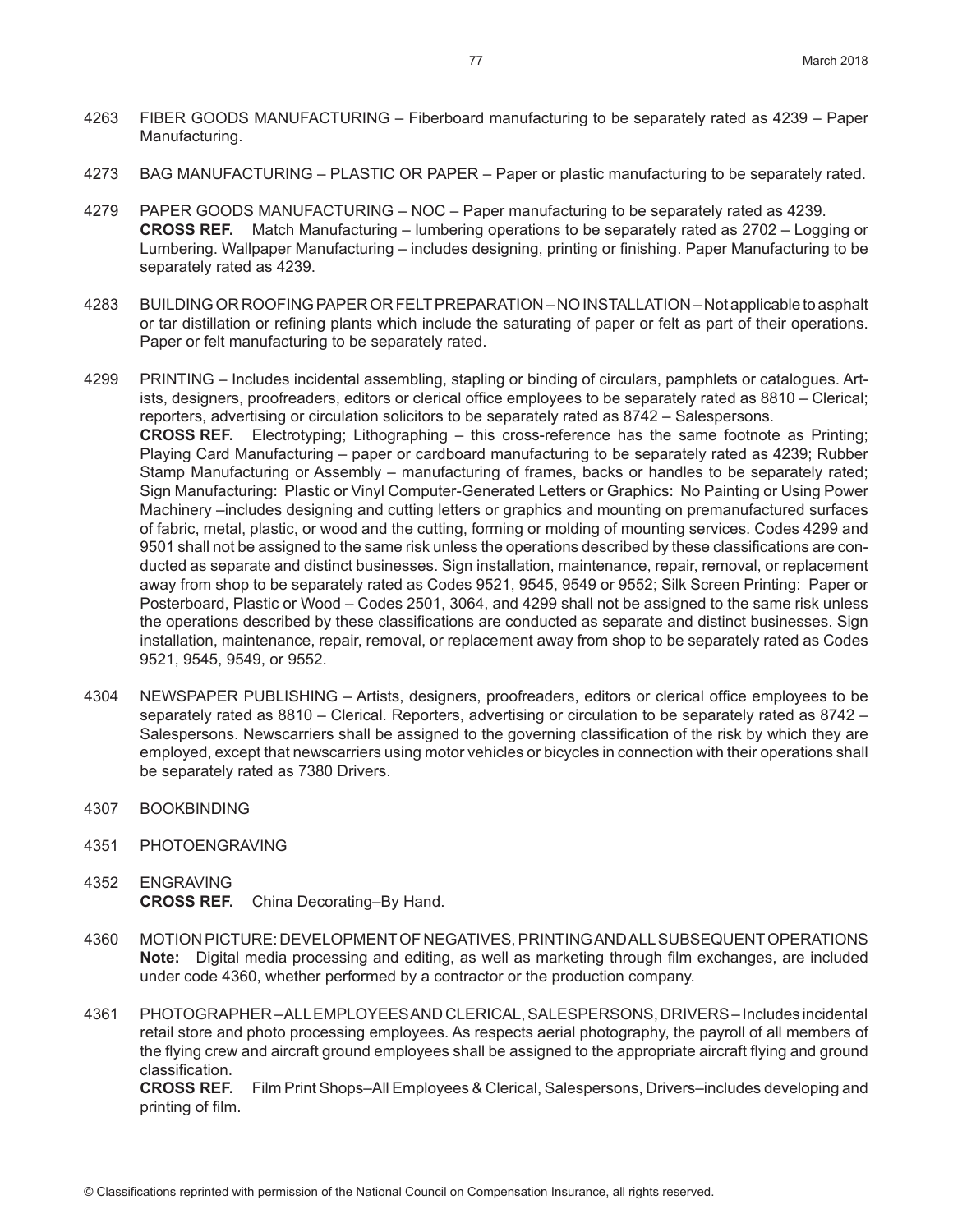- 4360♦ MOTION PICTURE FILM EXCHANGE AND PROJECTION ROOMS, CLERICAL Applies to film exchanges not located at motion picture studios. **CROSS REF.** Film Exchange and Clerical – includes projection rooms. Film exchanges located at motion picture studios to be separately rated as 4360-Motion Picture.
- 4410 RUBBER GOODS MANUFACTURING NOC **CROSS REF.** Boot or Shoe Manufacturing – Rubber – includes combined rubber and fabric boots or shoes; Rubber Reclaiming
- 4420 RUBBER TIRE MANUFACTURING. Tire recapping to be separately rated.
- 4431 MAGNETIC AND OPTICAL MEDIA MFG. Includes audio or visual recording media mfg. and recording tape or disk mfg. **CROSS REF.** Phonograph Record Mfg.
- 4432 PEN MANUFACTURING Includes the manufacture of all types of handwriting implements that use ink or similar fluids. **CROSS REF.** Crayon Mfg.; Pencil Mfg. – Mechanical.
- 4452 PLASTICS MANUFACTURING FABRICATED PRODUCTS NOC Applicable to the manufacturing of plastic goods by such operations as machining, bending, buffing or polishing using raw materials in the form of sheets, rods or tubes. Also applicable to the manufacturing of plastic goods by a dipping process. Not applicable to any operations properly assignable to chemical Codes 4828 or 4829. **CROSS REF.** Bone or Ivory Goods Manufacturing; Horn Goods Manufacturing; Fabricated Products Manufacturing – applies to the manufacturing of horn goods by such operations as machining, bending, buffing or polishing.
- 4558 PAINT MANUFACTURING **Note:** Pigment or lead compound manufacturing to be separately rated.
- 4459 PLASTICS MANUFACTURING SHEETS, RODS, OR TUBES Includes the mixing or grinding of molding materials. Not applicable to the nitration of cellulose or to any operations properly assignable to chemical Codes 4828 or 4829. **CROSS REF.** Pyroxylin Manufacturing – applicable to the nitration of cellulose to produce soluble cotton for the preparation of lacquers or pyroxylin plastics. The nitration of cellulose for the manufacturing of explosives to be separately rated.
- 4470 CABLE MANUFACTURING INSULATED ELECTRICAL Wire drawing to be separately rated as 1924 or 3241. **CROSS REF.** Wire Insulating or Covering – includes incidental wire stranding. Wire drawing to be separately rated as 1924 or 3241.
- 4484 PLASTICS MANUFACTURING MOLDED PRODUCTS NOC Applicable to the manufacturing of plastic goods by injection or compression molding. Includes die making and all machining, finishing, assembling and forming operations in connection with the molded products. Not applicable to any operations properly assignable to chemical Codes 4828 or 4829. **CROSS REF.** Button Manufacturing NOC; Doll or Doll Parts Manufacturing or Assembly – manufacturing of glass, metal or cloth parts, cloth dolls, doll clothing or dressing of dolls to be separately rated.
- 4493 FABRIC COATING OR IMPREGNATING NOC Includes the coating or impregnating of fabrics with oils, varnishes, lacquers, plastics or rubber **CROSS REF.** Leather Manufacturing – Imitation; Linoleum Manufacturing; Oil Cloth Manufacturing
- 4511 ANALYTICAL LABORATORIES OR ASSAYING INCLUDING LABORATORY, OUTSIDE EMPLOYEES, COL-LECTORS OF SAMPLES, & DRIVERS – Includes laboratory and outside employees. Shall not be assigned to risk engaged in operations described by another classification unless the operations subject to Code 4511 are conducted as a separate and distinct business. **Note:** The collection of samples away from the lab and the testing of samples at any location are included.

Operations beyond the collection or testing of samples and preparation of a report of the results must be as-

© Classifications reprinted with permission of the National Council on Compensation Insurance, all rights reserved.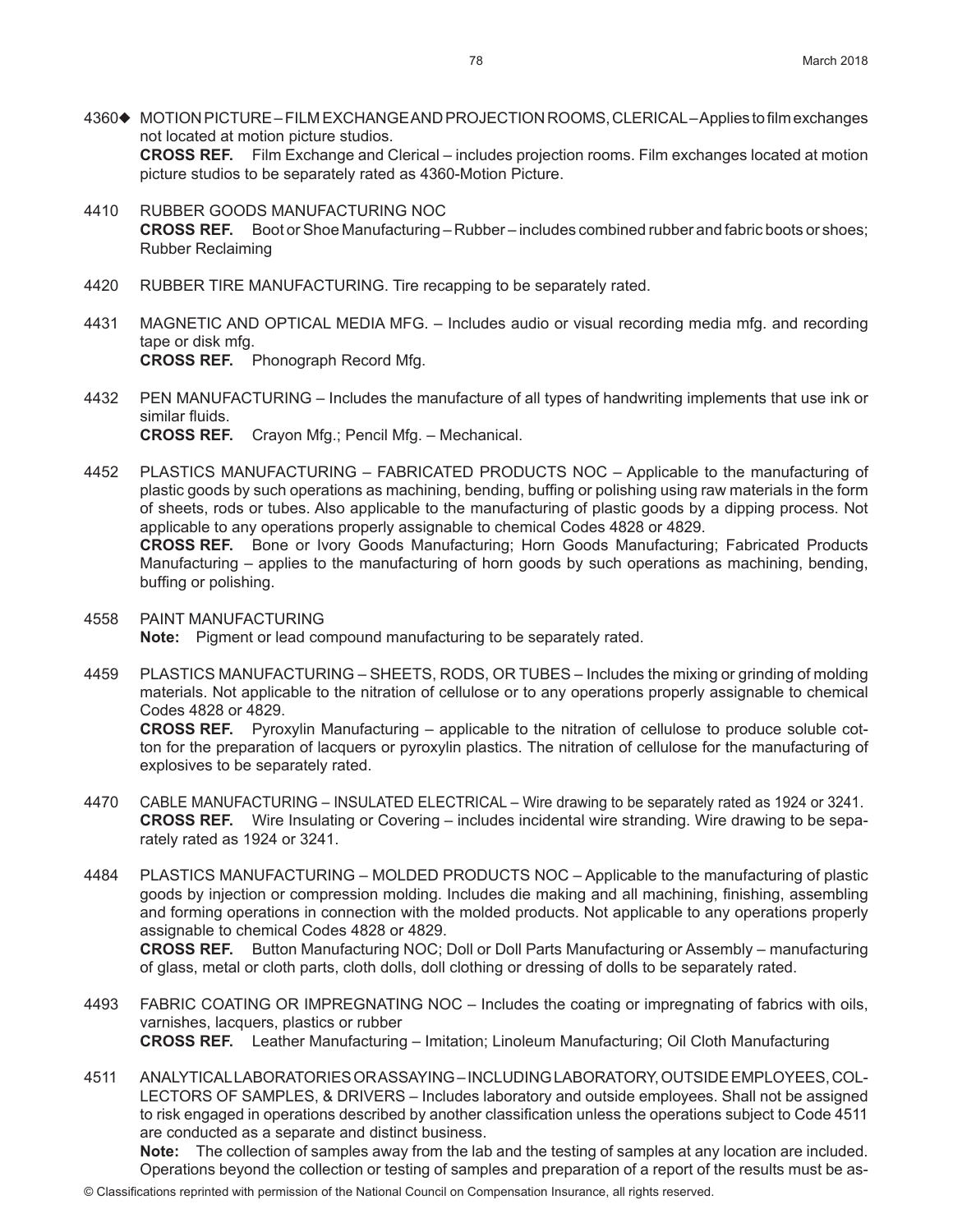signed to Code 8601. Assaying is the qualitative and quantitative analysis of a substance such as an ore or a drug. Operations must be conducted as a separate and distinct business and not in support of an entity's principal business. If the operation is in support of an entity's principal business, such as pharmaceutical research, the operation must be separately rated with the principal business. Independent medical testing labs that analyze medical specimens are assigned to Code 4511. Testing labs that are not independent but part of a hospital, medical facility, or physician's office must be classified to the codes applicable to these risks.

#### 4557 INK MANUFACTURING

**CROSS REF.** Buffing or Polishing Compounds Manufacturing; Candle Manufacturing–shall not be assigned to a risk engaged in operations described by another classification unless the operations subject to 4557 are conducted as a separate and distinct business; Dressing or Polish Manufacturing – applies to shoe, stove, harness, furniture, automobile or metal polish or dressing manufacturing. Can manufacturing to be separately rated as 3220. Grease or Oil Mixing or Blending – Codes 4557 and 4740 – Oil Refining, or 8350–Oil or Gasoline Dealer shall not be assigned to the same risk unless operations described by these classifications are conducted as separate and distinct businesses. No rendering or petroleum refining. Can Manufacturing to be separately rated as 3220; Mucilage or Paste Manufacturing; Wax Manufacturing; Wax Products Manufacturing

- 4558 PAINT MANUFACTURING Pigment or lead compound manufacturing to be separately rated. **CROSS REF.** Color Grinding, Blending or Testing – applies to operations involving dry materials with no handling of flammable, poisonous, caustic, corrosive or oxidizing materials. Not applicable to the manufacturing of ingredients. Shall not be assigned to a risk engaged in operations described by another classification unless the operations subject to 4558 are conducted as a separate and distinct business; Whiting Manufacturing – shall not be assigned to a risk engaged in operations described by another classification unless the operations subject to 4558 are conducted as a separate and distinct business.
- 4568 SALT, BORAX OR POTASH PRODUCING OR REFINING AND DRIVERS Includes driving of wells and pumping. Mining to be separately rated as 1164.
- 4581 PHOSPHATE WORKS AND DRIVERS Mining to be separately rated as either 1164 or 1165.
- 4583 FERTILIZER MANUFACTURING AND DRIVERS Not rendering or garbage works. Includes manufacturing plants solely engaged in the wet or dry mixing of fertilizers. Fertilizer dealer to be separately rated under Code 8215. Codes 4583 and 2089 – Packinghouse shall not be assigned to the same risk unless the operations described by these classifications are conducted as separate and distinct businesses.
- 4611 DRUG, MEDICINE OR PHARMACEUTICAL PREPARATION, COMPOUNDING OR BLENDING NO MANUFACTURING OF INGREDIENTS – Codes 4611 and 4825 – Drug, Medicine or Pharmaceutical Preparation Manufacturing – Includes Manufacturing of Ingredients shall not be assigned to the same risk unless the operations described by these classifications are conducted as separate and distinct businesses. Metal container manufacturing to be separately rated as 3220 – Can Manufacturing. **CROSS REF.** Cosmetics Manufacturing–manufacturing of ingredients to be separately rated.
- 4635 OXYGEN OR HYDROGEN MANUFACTURING AND DRIVERS Includes tank charging. **CROSS REF.** Acetylene Gas Manufacturing and Drivers – includes tank charging; Carbonic Acid Gas Manufacturing and Drivers – includes tank charging.
- 4653 GLUE MANUFACTURING AND DRIVERS Shall not be assigned to a risk engaged in operations described by another classification unless the operations subject to 4653 are conducted as a separate and distinct business.
- 4665 RENDERING WORKS NOC AND DRIVERS No garbage reduction. Codes 4665 and 4583 Fertilizer Manufacturing or 2089 Packinghouse shall not be assigned to the same risk unless the operations described by these classifications are conducted as separate and distinct businesses.
- 4670 COTTONSEED OIL MANUFACTURING MECHANICAL AND DRIVERS Applies during both active and dormant seasons. Includes installation or repair of equipment, yard workers, weighers, seed or fuel haulers. **CROSS REF.** Cottonseed Oil Manufacturing – Solvent and Drivers – this cross reference has the same footnote as Cottonseed Oil Manufacturing – Mechanical and Drivers.
- © Classifications reprinted with permission of the National Council on Compensation Insurance, all rights reserved.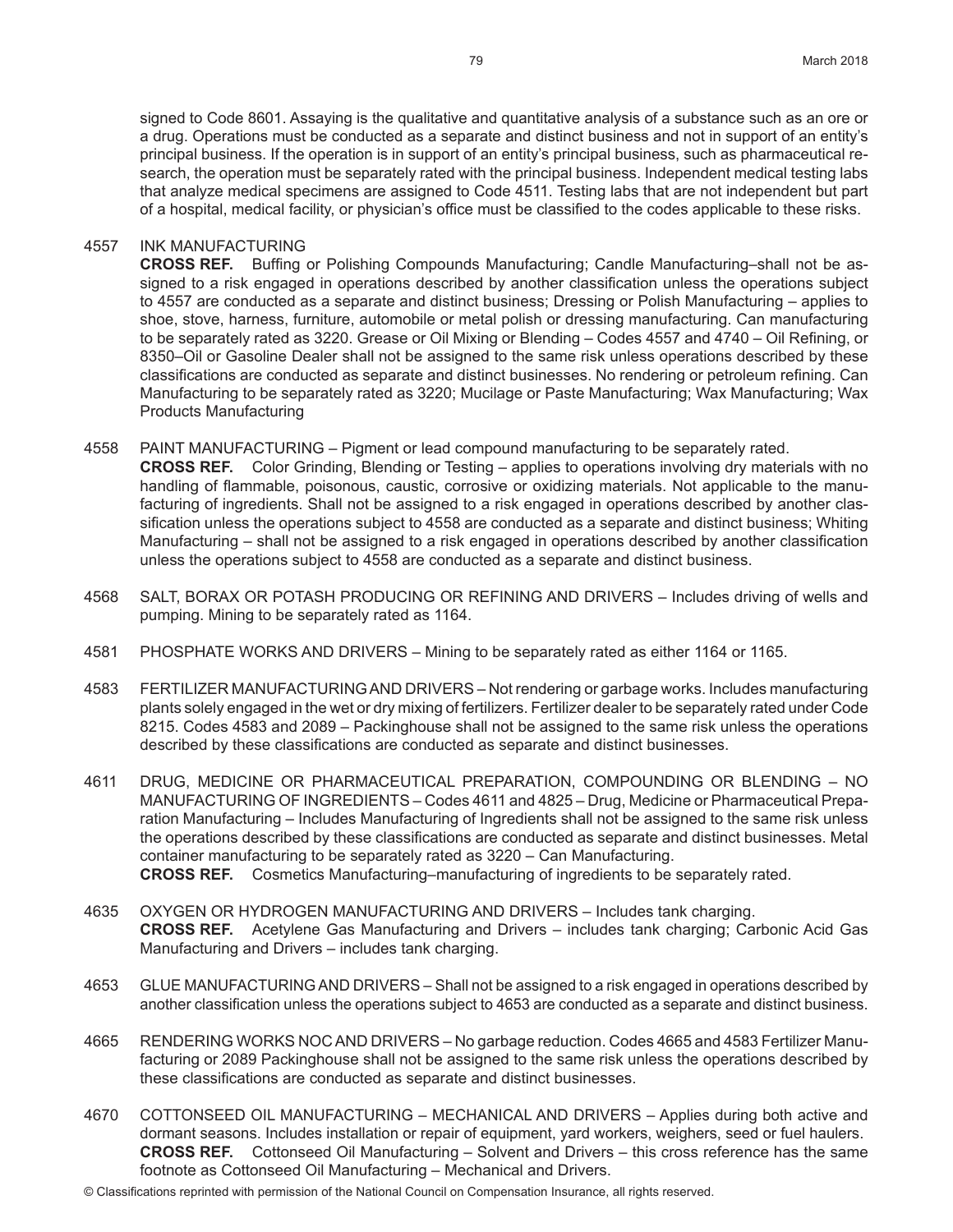4683 OIL MANUFACTURING – VEGETABLE – NOC

**CROSS REF.** Cottonseed Oil Refining – Cottonseed Oil Manufacturing to be separately rated as 4670; Lard Refining – codes 4683 and 2089 – Packinghouse shall not be assigned to the same risk unless the operations described by these classifications are conducted as separate and distinct businesses.

- 4686 OIL MANUFACTURING VEGETABLE SOLVENT EXTRACTION PROCESS. Manufacturing of cottonseed oil to be separately rated as 4670.
- 4692 DENTAL LABORATORY
- 4693 PHARMACEUTICAL OR SURGICAL GOODS MANUFACTURING NOC
- 4703 CORN PRODUCTS MANUFACTURING **CROSS REF.** Dextrine Manufacturing; Starch Manufacturing
- 4717 BUTTER SUBSTITUTE MANUFACTURING codes 4717 and 2089 Packinghouse shall not be assigned to the same risk unless the operations described by these classifications are conducted as separate and distinct businesses.
- 4720 SOAP OR SYNTHETIC DETERGENT MANUFACTURING Contemplates the manufacturing of bar soap, granulated, powdered and sprayed soaps, soap chips and flakes, liquid soap and synthetic detergents which have characteristics and end-uses similar to soap.
- 4740 OIL REFINING PETROLEUM AND DRIVERS Oil producing to be separately rated. **CROSS REF.** Gasoline Recovery and Drivers – applies to recovery from casing head or natural gas.
- 4741 ASPHALT OR TAR DISTILLING OR REFINING AND DRIVERS Includes the manufacturing of products obtained from the distilling or refining of tar or asphalt and the saturation of paper or felt with tar or asphalt. Felt or paper manufacturing or coke burning to be separately rated. Chemical works or manufacturers of dyes or products used as explosives to be separately rated.
- 4751 SYNTHETIC RUBBER MANUFACTURING Synthetic rubber intermediate manufacturing to be separately rated as 4829.
- 4771 EXPLOSIVES OR AMMUNITION MANUFACTURING: NOC & DRIVERS. Includes the following operations whether conducted by individual enterprises or as combined multiple enterprises: bag loading - propellant charges; black powder manufacturing; cap, primer, fuse, booster, or detonator assembly; cartridge charging or loading; fireworks manufacturing; high explosives manufacturing; projectile, bomb, mine, or grenade loading; projectile or shell manufacturing; shell case loading and smokeless powder manufacturing – single base.
- 4777 EXPLOSIVES DISTRIBUTORS AND DRIVERS Includes the preparation of blasting agents and the distribution of high explosives. Blasting operations to be separately rated as 6217. No high explosives manufacturing. **CROSS REF.** Blasting Agents – Preparation or Distribution and Drivers – includes distribution of high explosives. Blasting operations to be separately rated as 6217. No high explosives manufacturing.
- 4825 DRUG, MEDICINE OR PHARMACEUTICAL PREPARATION MANUFACTURING Includes Manufacturing of Ingredients – Codes 4825 and 4611 – Drug, Medicine or Pharmaceutical Preparation – No manufacturing of ingredients – shall not be assigned to the same risk unless the operations described by these classifications are conducted as separate and distinct businesses. Manufacturing of metal containers to be separately rated as 3220-Can manufacturing.

**CROSS REF.** Essential Oils Manufacturing & Distillation; Extract Manufacturing–applies to dyewood, licorice tanning perfumery, medicinal or flavoring extract manufacturing. Includes distillation of essential oils; Licorice Extract Manufacturing

4828 CHEMICAL BLENDING OR MIXING NOC – ALL OPERATIONS AND DRIVERS – shall not be assigned to a risk engaged in the manufacture of chemicals.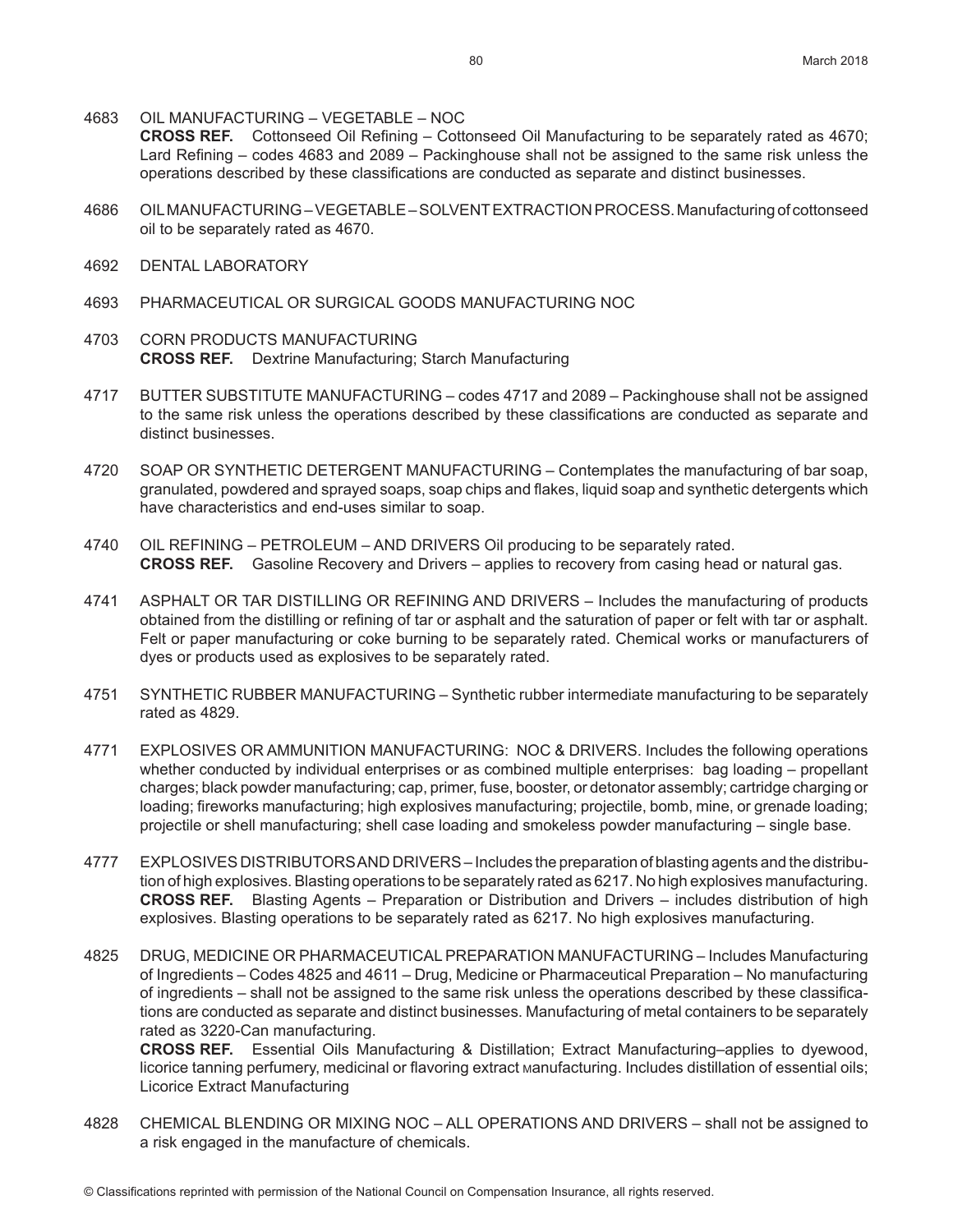4829 CHEMICAL MANUFACTURING NOC – ALL OPERATIONS AND DRIVERS – INCLUDES BLENDING OR MIXING. Shall not be assigned to a risk that is engaged exclusively in the blending or mixing of chemicals. The following is a partial list of chemical manufacturing processes contemplated by Code 4829: alcoholysis; alkylation; amination; calcination; carboxylation; compression of gases; distillation; esterification; halogenation; nitration; oxidation; reduction; sulphonation.

**CROSS REF.** Acid Manufacturing; Ammonia Manufacturing; Ammonium Nitrate Manufacturing – includes dehydration and graining; Synthetic Rubber: Intermediate Manufacturing – oil refining, gasoline recovery, acetylene gas manufacturing, and alcohol manufacturing to be separately rated; Vitriol Manufacturing.

#### 4902 SPORTING GOODS MANUFACTURING NOC

**CROSS REF.** Fishing Rod and Tackle Manufacturing; Golf: Clubs–Manufacturing or Assembling; Harness or Saddle Manufacturing; Whip Manufacturing.

- 4923 PHOTOGRAPHIC SUPPLIES MFG. Chemical manufacturing plants or manufacturers of non–safety film to be separately rated.
- 5020● CEILING INSTALLATION SUSPENDED ACOUSTICAL GRID TYPE Insulation work separately rated.

#### 5022<sup>o</sup> MASONRY NOC

**CROSS REF**. Fireplace Construction; Hod Hoist or Construction Elevator Installation, Repair or Removal & Drivers –

**Note:** The following operations will be classified as:

5213-concrete or concrete encased buildings or structures

5057-iron or steel buildings or structures

5022-masonry buildings or structures

6003-piers or wharfs

5403-wooden buildings or structures including those designed for dwelling occupancy;

Plastering or Stucco Work–On Outside of Buildings; Silo Erection: Masonry or Tile; Wrecking Buildings or Structures – Not Marine – All operations – Masonry Buildings or Structures – includes salespersons and clerical at wrecking site.

5037● PAINTING – METAL STRUCTURES – OVER TWO STORIES IN HEIGHT AND DRIVERS – Includes shop operations. The painting of metal storage tanks, fire escapes, staircases, balconies, shutters, window frames or sash to be separately rated as 5474 – Painting NOC. **CROSS REF.** Painting – Metal Bridges and Shop Operations and Drivers.

- 5040● IRON OR STEEL ERECTION FRAME STRUCTURES **CROSS REF.** Iron or Steel Erection – Metal Bridges; Iron or Sheet Erection – Iron – Exterior – includes work on balconies, fire escapes, staircases, fireproof shutters; Iron or Steel, Erection – Radio, Television or Water Towers, Smokestacks or Gas Holders.
- 5057● IRON OR STEEL ERECTION NOC

**CROSS REF.** Derrick or Oil Rig Erecting or Dismantling – All Operations – Metal – 5057, Wood – 5403. The foregoing two classes include the construction of foundations or structures and the installation of equipment.; Hod Hoist or Construction Elevator Installation, Repair or Removal & Drivers

**Note:** The following operations will be classified as:

5213-concrete or concrete encased buildings or structures

5057-iron or steel buildings or structures

5022-masonry buildings or structures

6003-piers or wharfs

5403-wooden buildings or structures including those designed for dwelling occupancy;

Scaffolding – Scaffold installation, repair or removal –built up from the ground–not suspended or swinging type. Concrete or cement distributing towers installation, repair or removal. Erection, repair or removal of concrete or cement distributing towers by contractors as an incidental part of their construction work shall be included in the classification with which the work is associated.; Vault Construction or Installation – applies to fire or burglarproof vaults; Wrecking Building or Structures – Not Marine – All Operations – Iron or Steel Buildings or Structures – includes salespersons and clerical at wrecking site.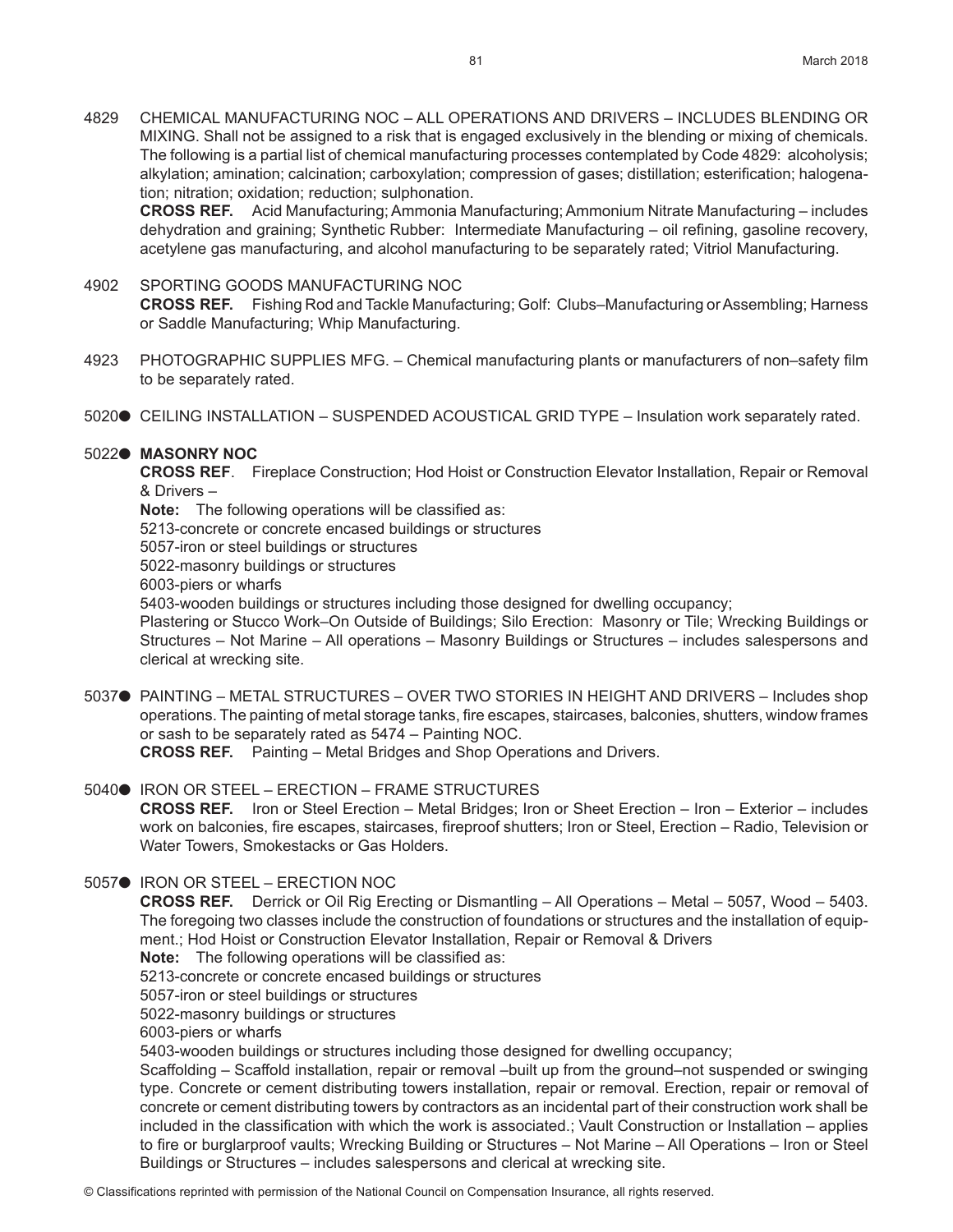5059● IRON OR STEEL—ERECTION—FRAME STRUCTURES NOT OVER TWO STORIES IN HEIGHT. Code 5040—Iron or Steel Erection—Frame Structures shall not be assigned to the same job or location to which Code 5059 applies.

**CROSS-REF.** Iron or Steel—Erection—Construction of Dwellings Not Over Two Stories in Height; Military Reservation—Construction—Iron or Steel Erection—Not Over Two Stories in Height—applies only to the construction or repair of buildings designed for the housing and welfare of personnel. All other operations in the construction or repair of such buildings and all other construction or repair in connection with military reservations must be assigned to the appropriate classifications.

5102<sup>o</sup> DOOR AND WINDOW INSTALLATION – ALL TYPES – RESIDENTIAL AND COMMERCIAL

**Note:** Includes the installation of all types of interior and exterior doors and windows – commercial and residential – including, but not limited to, aluminum, vinyl, wood, composite, fiberglass, and steel. Code 5102 is also assigned to the installation of shower doors and enclosures made from materials other than glass; refer to Code 5462 for the installation of glass shower doors and enclosures. Overhead door installation to be separately rated as Code 3724. The installation of doors and windows in connection with the construction of residential dwellings or commercial buildings to be separately rated.

**CROSS REF.** Awning Tent, or Canvas Goods Installation, Removal, or Repair; Decorating – applies to interior or exterior work, including the hanging of flags or bunting for conventions or celebrations; Draperies or Curtains: Installation in Public Buildings NOC; Iron or Steel – Iron, Brass or Bronze Erection – Decorative or Artistic; Iron or Steel; Iron, Brass or Bronze Erection – Non – Structural – Interior.

- 5146● FURNITURE OR FIXTURES INSTALLATION PORTABLE NOC. Applies to installation in offices or stores. **CROSS REF.** Modular Partition or Workstation Installation: Partition Installation–Metal
- 5160<sup>O</sup> ELEVATOR ERECTION OR REPAIR
- 5183● PLUMBING NOC AND DRIVERS. Applicable to gas, steam, hot water or other types of pipe fitting. Includes house connections and shop operation. Automatic sprinkler installation to be separately rated as 5188. **CROSS REF.** Air-Conditioning Systems: Non-Portable: Plumbing & Drivers; Boiler or Steam Pipe Insulating & Drivers–includes shop. Applies to the application of cork or other nonconducting materials; Carrier System–Pneumatic–Installation or Repair & Drivers–applies to work inside of buildings. Installation of freight carrier systems rated as 3724–Millwright Work; Gas or Oil: Burner Installation–Domestic & Drivers; Lawn: Sprinkler System Installation–Underground & Drivers–irrigation and drainage system construction to be separately rated as Code 6229; Pump Installation: Domestic & Drivers; Refrigeration: Commercial: Pipe Fitting Including the Installation of Tubing & Drivers; Refrigeration: Domestic: Includes Cleaning, Oiling, or Adjusting: Pipe Fitting Including the Installation of Tubing; Sewer: Cleaning of Building Connections Using Portable Equipment & Drivers.

# 5188<sup>.</sup> AUTOMATIC SPRINKLER INSTALLATION AND DRIVERS **CROSS REF.** Sprinkler Installation and Drivers – applies to automatic sprinklers intended for fire extin-

guishing purposes. Lawn sprinkler installation to be separately rated as Code 5183.

5190● ELECTRICAL WIRING – WITHIN BUILDINGS AND DRIVERS – Includes installation or repair of fixtures or appliances. Installation of electrical machinery or auxiliary apparatus to be separately rated as 3724 – Electrical Apparatus Installation.

**CROSS REF.** Air-Conditioning Systems: Non-Portable: Cleaning, Oiling or Adjusting & Drivers – installation, dismantling or overhauling of compressors to be separately rated; Cable Installation & Drivers – applies to cable installation in conduits or subways. Conduit Construction to be separately rated as 6325; Refrigeration: Commercial: Cleaning, Oiling, or Adjusting & Drivers; Satellite Dish Installation: Applies to Ground or Roof Mounted Installations: Auxiliary Wiring Within Buildings & Drivers; Sewing Machine Manufacturing: Sewing Machines–Commercial: Electrical Wiring–Away from Shop & Drivers.

5191 OFFICE MACHINE OR APPLIANCE INSTALLATION, INSPECTION, ADJUSTMENT OR REPAIR. Includes shop. Manufacturing operations to be separately rated. **CROSS REF.** Computer Device Installation, Inspection, Service or Repair – includes shop operations. Computer Manufacturing to be separately rated; Piano Tuning – Away from Shop; Scales: Counter Type –Installation or Adjustment; X-Ray Equipment–Installation, Service & Repair.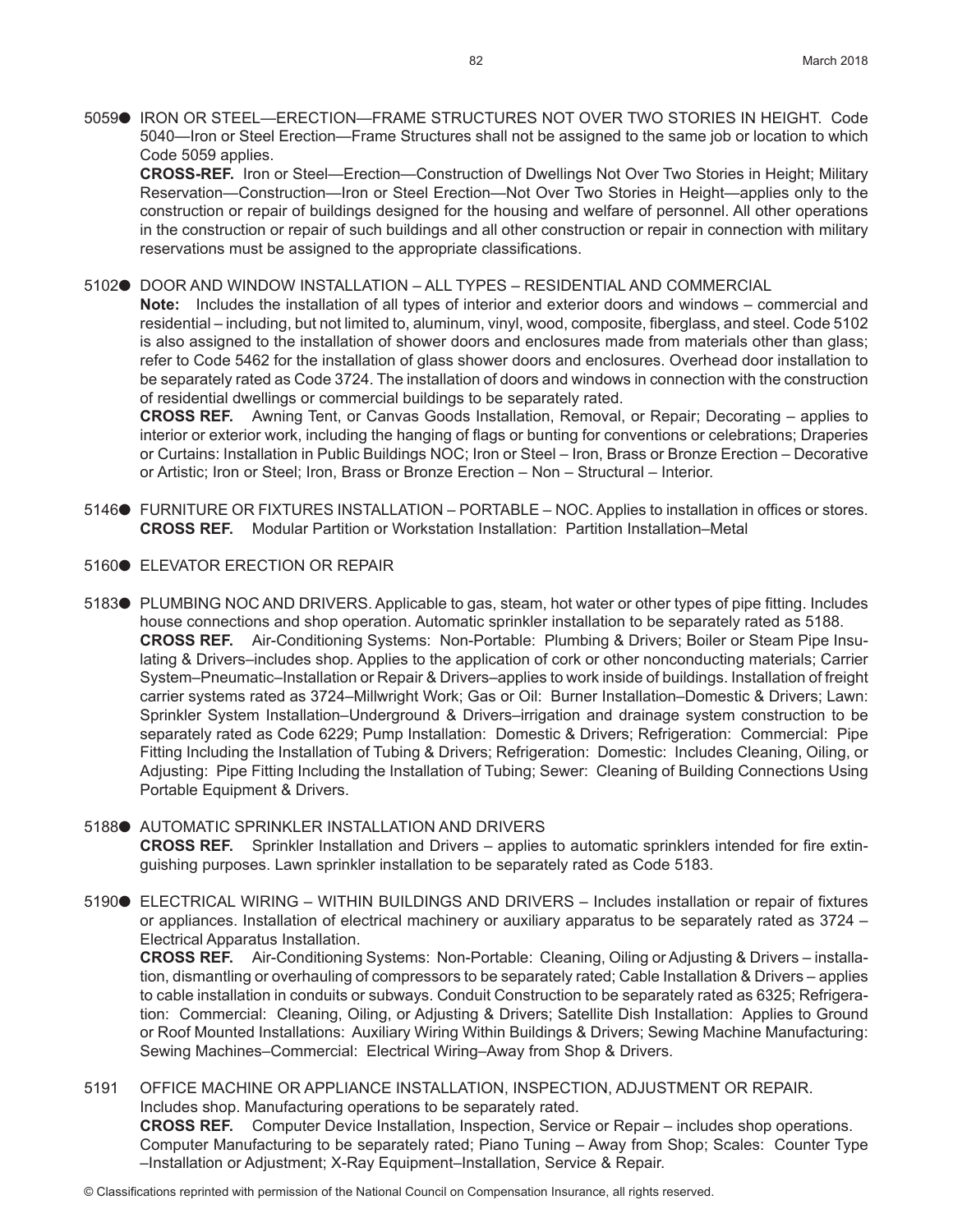- 5192 VENDING OR COIN OPERATED MACHINES INSTALLATION, SERVICE OR REPAIR AND SALESPER-SONS, DRIVERS – Includes storage, shop and outside operations. **CROSS REF.** Coffee: Service Companies–All Operations & Salespersons, Drivers–applies to the sale and delivery of coffee, tea, hot chocolate mixes, dehydrated soups, etc. to business establishments and the installation, service or repair of coffeemakers and similar equipment. Includes storage, shop and outside operations. Catering operations to be separately rated; Parking Meter Installation, Service, or Repair & Salespersons, Drivers; Pinball Machine–Installation, Service, or Repair & Salespersons, Drivers; Scales–Installation or Adjustment: Coin Operated Type & Salespersons, Drivers: Video Game–Installation, Service, or Repair & Salespersons, Drivers.
- 5213● CONCRETE CONSTRUCTION NOC Includes foundations or the making, setting up or taking down of forms, scaffolds, false work or concrete distributing apparatus. Excavation, pile driving, all work in sewers, tunnels, subways, caissons, or cofferdams to be separately rated. Codes 5222 – Concrete Construction in Connection with Bridges and Culverts; and 5506 and 5507 – Street or Road Construction – shall not be assigned at the same job or location to which Code 5213 applies.

**CROSS REF.** Cleaning or Renovating Building Exteriors & Drivers; Concrete: Construction–Private Residences–Monolithic; Guniting – Not Chimneys – All Operations – guniting on chimneys to be separately rated as 5222 – Chimney Construction; Satellite Dish Installation: Applies to Ground or Roof-Mounted Installations: Installation of Concrete Mounting Pad; Silo Erection: Concrete; Silo Erection: Precast Concrete Staves; Wrecking: Building or Structures – Not Marine – All Operations – includes salespersons and clerical at wrecking site. Wrecking of concrete-encase buildings or structures is assigned to 5213.

5215<sup>o</sup> CONCRETE WORK – INCIDENTAL TO THE CONSTRUCTION OF PRIVATE RESIDENCE. Applies only to buildings designed primarily for dwelling occupancy by one or two families and includes garages in connection therewith. No monolithic concrete building construction.

**CROSS REF.** Military Reservation Construction:

- 1. The following classifications are applicable only to the construction or repair of buildings designed for the housing, welfare and keep of personnel – Carpentry – 5645; Concrete Construction – Not monolithic Concrete Building Construction – 5215; Iron or Steel Erection – Not Over Two Stories in Height – 5059.
- 2. All other operations in the construction or repair of such buildings and all other construction or repair in connection with military reservations shall be assigned to appropriate manual classifications.
- 52210 CONCRETE OR CEMENT WORK-FLOORS, DRIVEWAYS, YARDS OR SIDEWALKS AND DRIVERS. Codes 5215 – Concrete Work incidental to the Construction of Private Residence and 5222-Concrete Construction in Connection with Bridges and Culverts shall not be assigned at the same job or location to which Code 5221 applies. Self-bearing floors, airport runways, warming aprons, street or road construction to be separately rated.

**CROSS REF.** Monuments – Cemetery – Erection Exclusively & Drivers: Paving or Repaving – Floors, Driveways, Yards or Sidewalks – & Drivers – this cross reference has the same footnote as Concrete or Cement Work – Floors, Driveways, Yards or Sidewalks & Drivers; Stone and Brick Paver Installation – Outside: Installation of stone and brick pavers to create paths, patios, driveways are also assigned to code 5221.

- 5222<sup>0</sup> CONCRETE CONSTRUCTION IN CONNECTION WITH BRIDGES OR CULVERTS. Applies only when clearance is more than 10 feet at any point or entire distance between terminal abutments exceeds 20 feet. Includes making, setting up or taking down forms, scaffolds, false work or concrete distributing apparatus; the manufacturing of concrete piles at the job location; and the pouring of concrete into hollow steel piles. Excavation, pile driving, all work in tunnels, subways, caissons or cofferdams to be separately rated. **CROSS REF.** Chimney Construction – Not Metal – includes foundation and applies to stone, brick or concrete chimneys. Also includes guniting and lining operations; Smokestack or Chimney Lining – Not Metal.
- 5223● SWIMMING POOL CONSTRUCTION NOT IRON OR STEEL AND DRIVERS. Code 5213-Concrete Construction NOC shall not be assigned at the same job or location to which Code 5223 applies. Excavation to be separately rated as 6217 – Excavation NOC. Construction of iron or steel pools to be separately rated as 5059 – Iron or Steel Erection. Maintenance work to be separately rated as 9014 – Buildings – Operation by Contractors provided the operations described by Codes 5223 and 9014 are conducted by separate crews with no interchange of labor and separate payroll records are maintained.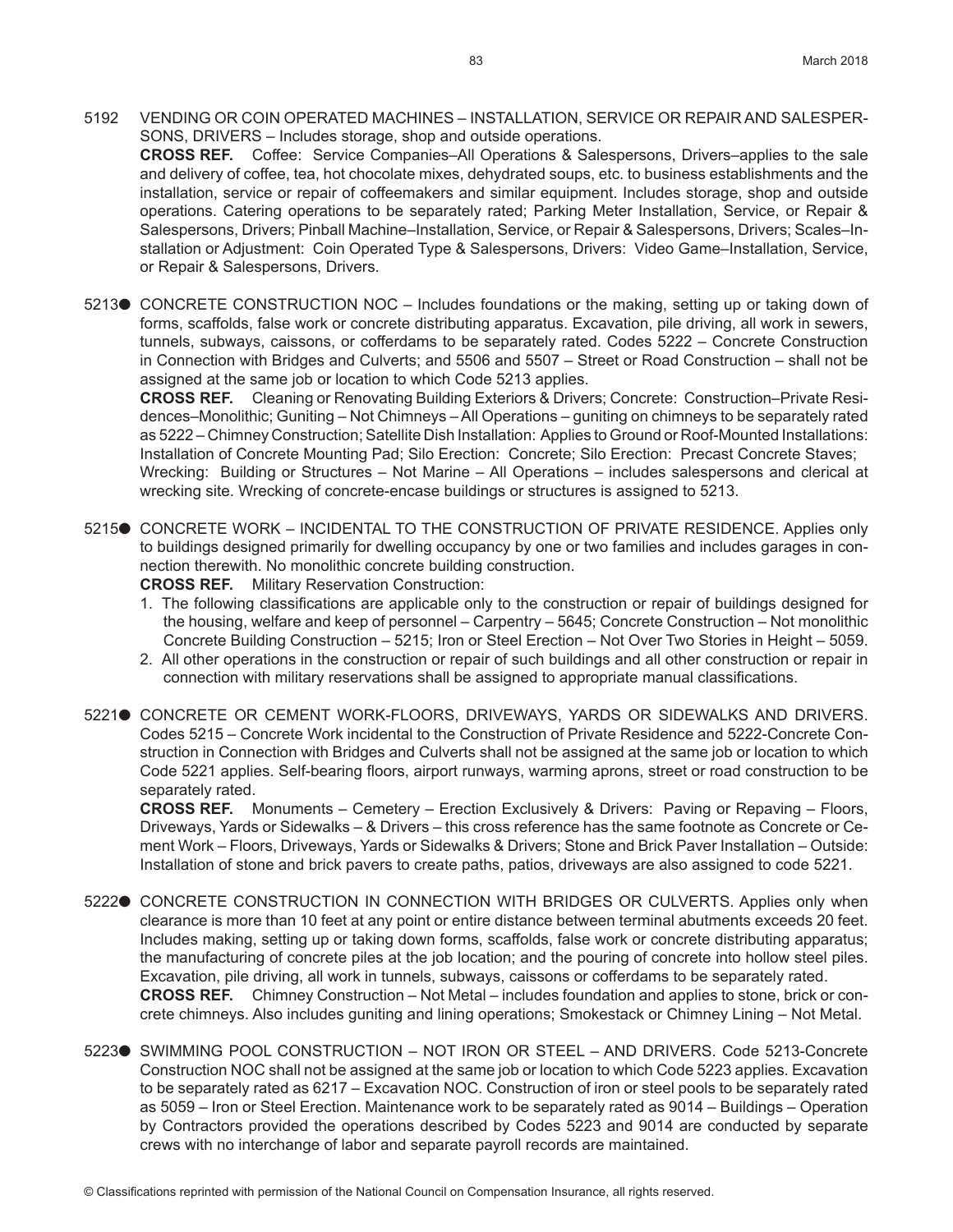5348● CERAMIC TILE, INDOOR STONE, MARBLE OR MOSAIC WORK **Note:** Not fireproof tile construction. Installation of resilient flooring-carpet or laminate-to be separately rated to Code 5478. The installation of ceramic and mosaic tiles outdoors for decorative, artistic and ornamental nature is included in Code 5348. Separately rate tile work performed in conjunction with the construction of structures.

5402● HOTHOUSE ERECTION – ALL OPERATIONS **CROSS REF.** Greenhouse Erection – All Operations.

# 5403<sup>o</sup> CARPENTRY NOC

**CROSS REF.** Derrick or Oil Erection or Dismantling – All Operations – Metal – 5057, Wood – 5403. The foregoing two classes include the construction of foundations or structures and the installation of equipment; Hod Hoist or Construction Elevator Installation, Repair or Removal & Drivers

- **Note:** The following operations will be classified as:
- 5213-concrete or concrete encased buildings or structures

5057-iron or steel buildings or structures

5022-masonry buildings or structures

6003-piers or wharfs

5403-wooden buildings or structures including those designed for dwelling occupancy;

Scaffolding – Sidewalk Bridges not over one story in height; Wrecking – Building or Structures – Not Marine – All Operations – includes salespersons and clerical at wrecking site; Wrecking-Building Or Structures-Not Marine-All Operations-Wooden Buildings or Structure Including those Designed for Dwelling Occupancy **Note:** Includes salespersons and clerical at wrecking site. Where wrecking or demolition involves building or structures of more than one type of construction, the highest rated classification applies.

5437● CARPENTRY – INSTALLATION OF CABINET WORK OR INTERIOR TRIM. Not applicable to contractors who perform any other carpentry operations at the same job or location. **CROSS REF.** FLOOR INSTALLATION, SANDING OR SCRAPING-WOOD FLOORS **Note:** The installation of wood flooring requires cutting, sanding, drilling, and attaching using nails, screws, or pegs. Refer to Code 5478 for laminate wood flooring such as engineered wood flooring installed using glue-down or interlocking methods. Not applicable to contractors who perform any other carpentry operations at the same job or location.

- 5443● LATHING AND DRIVERS. Metal lathing used as reinforcement for concrete shall be assigned to the appropriate concrete construction classification.
- 5445<sup>o</sup> WALLBOARD, SHEETROCK, DRYWALL, PLASTERBOARD, OR CEMENT BOARD INSTALLATION WITHIN BUILDINGS & DRIVERS

**Note:** Includes the taping of seams or joints, application of joint compound and sanding, as well as the installation of light gauge steel by contractors engaged in wallboard installation. This includes specialist contractors that strictly perform drywall framing or finishing operations.

- 5462● GLAZIER AWAY FROM SHOP AND DRIVERS
- 5472<sup>o</sup> ASBESTOS CONTRACTOR PIPE AND BOILER WORK EXCLUSIVELY AND DRIVERS. Applicable to employees engaged in asbestos removal, repair, enclosure or encapsulation.
- 5473● ASBESTOS CONTRACTOR NOC AND DRIVERS. Applicable to employees engaged in asbestos removal, repair, enclosure or encapsulation.
- 5474<sup>.</sup> PAINTING NOC AND SHOP OPERATIONS, DRIVERS. **Note:** Includes the painting of metal storage tanks, fire escapes, staircases, balconies, shutters, window frames or sash. Painting ship hulls, metal structures over two stories in height or bridges to be separately rated.
- 5478● FLOOR COVERING INSTALLATION RESILIENT FLOORING-CARPET AND LAMINATE FLOORING **Note:** Ceramic tile, mosaic, and indoor stone to be separately rated to Code 5348. Refer to Code 5437 for the installation of wood flooring requiring cutting, sanding, drilling, and attaching using nails, screws, or pegs.

© Classifications reprinted with permission of the National Council on Compensation Insurance, all rights reserved.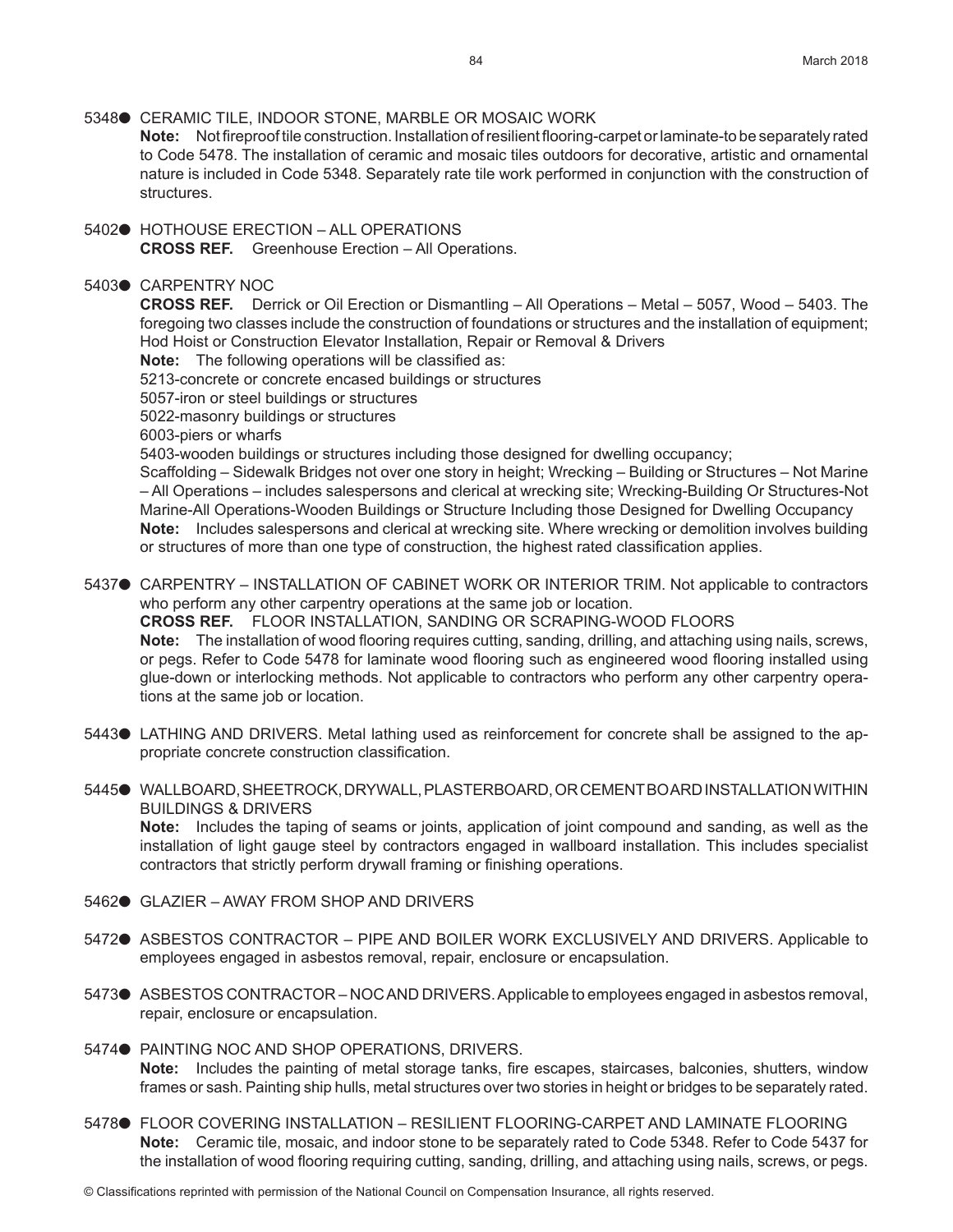- 5479● INSULATION WORK NOC AND DRIVERS. Includes the installation or application of acoustical or thermal insulating materials in buildings or within building walls. Applies only when insulation or acoustical work is performed as a separate operation not part of, or incidental to, any other construction operation performed by the same contractor at the same job or location.
- 5480<sup>.</sup> PLASTERING NOC AND DRIVERS
- 5491● PAPERHANGING & DRIVERS **Note:** Insureds engaged in general painting or interior decorating to be separately rated.
- 5506● STREET OR ROAD CONSTRUCTION PAVING OR REPAVING AND DRIVERS. Applies to all kinds of paving or repaving, surfacing or resurfacing or scraping, including airport runways or warming aprons. Separately rate – clearing of right-of-way, earth or rock excavation, filling or grading, tunneling, bridge or culvert building, quarrying and stone crushing.

**CROSS REF.** Airport Construction & Drivers: Paving; Asphalt Works & Drivers: Operated by Road Paving Contractors–Temporary Location & Drivers–includes grinding, pulverizing, or mixing asphalt. Digging, mining, or quarrying to be separately rated: Oiling of Roads & Drivers: Delivery and Spreading of Oil in Conjunction with the Spreading of Sand or Gravel by Oil Distributors.

5507● STREET OR ROAD CONSTRUCTION: SUBSURFACE WORK AND DRIVERS. **Note:** Applies to clearing of right-of-way, earth excavation, filling or grading. Separately rate – rock excavation, tunneling, bridge or culvert building where clearance is more than 10 feet at any point or the entire distance between terminal abutments exceeds 20 feet; quarrying and stone crushing.

- 5508● STREET OR ROAD CONSTRUCTION: ROCK EXCAVATION AND DRIVERS. Includes incidental quarrying or stone crushing. No tunneling.
- 5535● SHEET METAL WORK INSTALLATION & DRIVERS

**Note:** Applies to erection, installation, or repair operations. The manufacturing of sheet metal products at a shop to be separately rated. The installation of sheet metal roofing to be separately rated as Code 5551. Refer to Code 5537 for insureds that install, service, and repair heating, ventilation, air conditioning, and refrigeration systems.

**CROSS REF.** Awning Erection – Metal – Erection of Metal Awnings Exclusively & Drivers

**Note:** Applies to erection, installation, or repair operations. The manufacturing of these products at a shop to be separately rated.

**CROSS REF.** Metal Ceiling or Wall Covering Installation & Drivers

**Note:** Applies to erection, installation, or repair operations. The manufacturing of these products at a shop to be separately rated.

**CROSS REF.** Silo Erection – Metal Or Glass Fused To Steel & Drivers

Silo erection when the silo is constructed from metal or glass fused to steel is also contemplated by Code 5535.

- 5537● HEATING, VENTILLATION, AIR-CONDITIONING AND REFRIGERATION SYSTEMS INSTALLATION SVC & REPAIR, SHOP, YARD & DRIVERS Applicable to installation, service and repair of both residential and commercial/industrial furnaces and air conditioning systems. Portable units to be separately rated.
- 5551<sup>.</sup> ROOFING ALL KINDS AND DRIVERS.

#### **5605● CONSTRUCTION OR ERECTION ESTIMATORS**

This classification is available only to employees who sell or estimate the costs of construction, erection or rigging activities outside of an office environment with exposure to construction, erection or rigging hazards at the job/construction site. Does not apply to any person who is directly in charge of construction work. Such person shall be assigned to the classification which specifically describes the type of construction or erection operation over which they are exercising direct supervisory control provided separate payroll records are maintained for each operation. Any such operation for which separate payroll records are not maintained shall be assigned to the highest rated classification which applies to the job or location where the operation is performed. Code 5605 is not available for division of a single employee's payroll with any other classification.

© Classifications reprinted with permission of the National Council on Compensation Insurance, all rights reserved.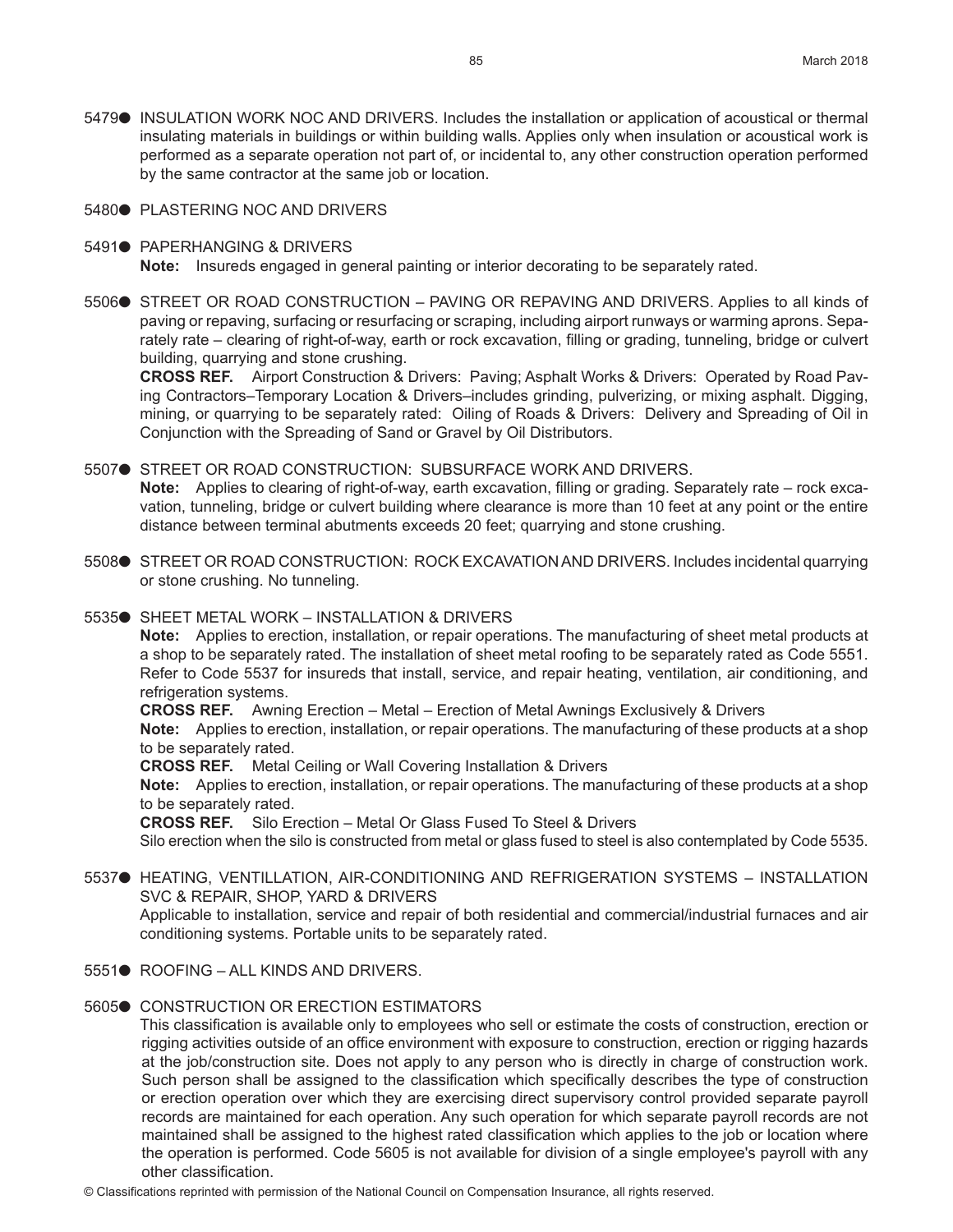# 5606● CONTRACTOR – PROJECT MANAGER, CONSTRUCTION EXECUTIVE, CONSTRUCTION MANAGER OR CONSTRUCTION SUPERINTENDENT

**Note:** This classification is available only to project managers, construction executives, construction managers, or construction superintendents having administrative or managerial responsibility for construction or erection projects. When determining eligibility, it is the job duties, and not the job titles, that are the main consideration.

1. "Project Manager, Construction Executive, Construction Manager, or Construction Superintendent" are defined as those persons exercising operational control indirectly through full-time job supervisors or foremen of the employer.

2. When exercising control through a subcontractor, each subcontractor must have a job supervisor or foreman at the specific job site in order to permit the assignment of this classification. The supervisor or foreman of the subcontractor may manage one site or multiple sites. If any of the subcontractors do not have a job supervisor or foreman at any job site visited by the construction executive, all of the payroll of the construction executive for that policy year is assigned to the highest rated construction class code applicable. A sole proprietor or owner/operator with no employees, working as a subcontractor for the insured, would prevent the assignment of this classification to a construction executive because the subcontractor does not have the required job supervisor or foreman.

3. This code does not apply to any person who is directly in charge of or who is performing any degree of actual construction work. Such person must be assigned to the classification that specifically describes the type of construction or erection operation over which they are exercising direct supervisory control provided separate payroll records are maintained for each operation. Any such operation for which separate payroll records are not maintained must be assigned to the highest rated classification that applies to the job or location where the operation is performed. (REFER TO RULE 4123-17-08)

4. Code 5606 is not available for division of a single employee's payroll with any other classification.

# 5610● CLEANER – DEBRIS REMOVAL – CONSTRUCTION.

**Note:** Does not apply to the payroll for cleaners except when the payroll for cleaners, timekeepers, and watchguards is more than all other payroll of the insured which is subject to construction classifications at the same job or location. Cleaners included in Code 5610 remove debris left by the construction crews after construction has been completed. Refer to Code 9014 for cleaning service contractors who provide clean-up crews to wash windows and sweep and mop floors to prepare a location for its intended use. Refer to the appropriate construction code for laborers who perform work to complete tasks that have been identified as part of a post-construction "punch-out" list.

**CROSS REF.** Cleaning: Railroad Freight Cars–Not Tank; Watchguards – Construction: Not applicable to the payroll for watchguards except when the payroll for watchguards, timekeepers and cleaners is more than all other payroll of the insured that is subject to construction classifications at the same job or location.

## 5645● CARPENTRY – DETACHED ONE OR TWO FAMILY DWELLINGS.

**Note:** Includes garages constructed in connection with the dwellings.

**CROSS REF.** Iron or steel: erection: steel frame – interior – light gauge steel: by carpentry contractors in connection with the construction of detached one – or two-family dwellings; siding installation – aluminum or vinyl: detached one – or two-family dwellings.

5645● CARPENTRY – DWELLINGS – THREE STORIES OR LESS – Applicable only to buildings designed primarily for multiple dwelling occupancy and includes garages constructed in connection therewith. Carpentry in the construction of detached private dwellings for occupancy by one or two families to be separately rated as 5645-Carpentry.

**CROSS REF.** Military Reservation Construction:

- 1. The following classifications are applicable only to the construction or repair of buildings designed for the housing, welfare and keep of personnel: Carpentry – 5645; Concrete Construction – Not Monolithic Concrete Building Construction – 5215; Iron or Steel Erection – Not Over Two Stories in Height – 5059.
- 2. All other operations in the construction or repair of such buildings and all other construction or repair in connection with military reservations shall be assigned to appropriate manual classifications.

Siding Installation–Aluminum or Vinyl: Dwellings–Three Stories or Less; Vinyl Siding Installation: Dwellings Three Stories or Less.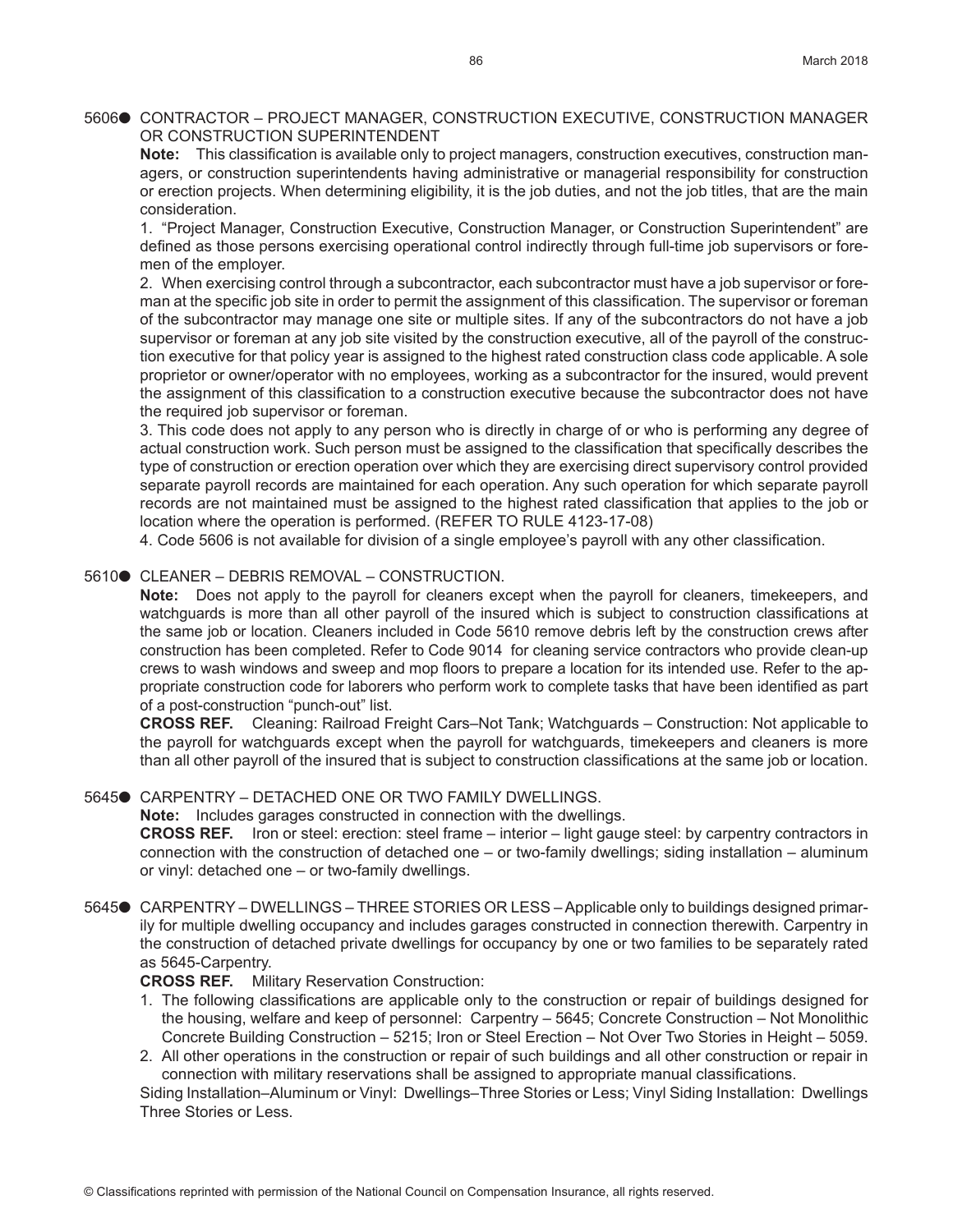#### 5703<sup>O</sup> BUILDING RAISING OR MOVING

**Note:** Applies to the lifting of structures onto transport devices, and transporting and dropping structures at their new locations. Building raising or moving operations should be assigned in the following manner, provided payroll separation is maintained:

5403-carpentry operations on commercial structures

5645-carpentry operations on residential structures

5213-concrete operations on commercial sites

5221-concrete operations on residential structures

5703-drivers who transport the structure on trailers, dollies, bearings, etc.

6217-excavation operations

5057-iron or steel operations

5022-masonry operations

6003-pile driving operations that underpin, raise, or stabilize a foundation

7380-pilot car duties that do not remove or move obstacles

5703-pilot car duties that remove or move obstacles

When no separation of payroll exists, the payroll for the entire operation must be assigned to Code 5703 or the highest rated classification applicable, whichever is greater.

- 5705● SALVAGE OPERATION NO WRECKING OR ANY STRUCTURAL OPERATIONS. Applies to the removing, sorting, reconditioning and distributing of merchandise in damaged buildings, including incidental operations away from such buildings.
- 5951 SERUM, ANTI-TOXIN OR VIRUS MANUFACTURING AND DRIVERS.

#### 6003<sup>.</sup> PILE DRIVING

**Note:** Includes pile driving operations including, but not limited to, hammer driving and water jet driving only in conjunction with pile driving. All other water jet operations are assigned to the appropriate drilling code. This process may be done in conjunction with building foundations, all types of marine docks, boardwalks, piers, boathouses, seawalls, groynes (groins), jetties, breakwater and timber wharfs. The manufacturing of concrete piles at the job location or the pouring of concrete into hollow steel piles must be separately rated under the appropriate concrete construction code. Pile driving operations performed in connection with caisson work to be separately rated as Code 6252. The use of Code 6003 is allowed when pile driving is performed on any marine or non-marine construction. For construction where an employer obtains coverage under the United States Longshore and Harborworkers Act, use the state-approved factor found in the state pages.

**CROSS REF.** Hod Hoist Or Construction Elevator Installation, Repair Or Removal & Drivers

**Note:** The following operations will be classified as:

5213-Concrete or Concrete Encased Buildings or Structures

5057-Iron or Steel Buildings or Structures

5022-Masonry Buildings or Structures

6003-Piers or Wharfs

5403-Wooden Buildings or Structures Including Those Designed for Dwelling Occupancy

**CROSS REF.** Wrecking – Marine

**Note:** Includes salvage operations. Includes marine wrecking or demolition of all types of marine docks, boardwalks, piers, boathouses, seawalls, groynes (groins), jetties, breakwater, and timber wharfs.

- 6005<sup>o</sup> JETTY OR BREAKWATER CONSTRUCTION ALL OPERATIONS TO COMPLETION AND DRIVERS **Note:** Includes the construction of jetties, breakwaters, seawalls, groynes, dikes, revetments, etc. A jetty involves substantially more construction than either a dike or a levee in that it must extend into a body of water. River work is also included in this classification. Pile driving to be separately rated.
- 6018 DAM OR LOCK CONSTRUCTION: EARTH MOVING OR PLACING ALL OPERATIONS AND DRIVERS – Includes excavation, borrowing, filling, backfilling or grading. With respect to non-pneumatic caisson or non-pneumatic cofferdam operations, the appropriate caisson or cofferdam classification shall apply to the construction, maintenance or removal of the caisson or cofferdam. Mass rock excavation, pile driving, shaft sinking, tunneling, caisson or cofferdam work to be separately rated.
- 6045<sup>o</sup> LEVEE CONSTRUCTION ALL OPERATIONS TO COMPLETION AND DRIVERS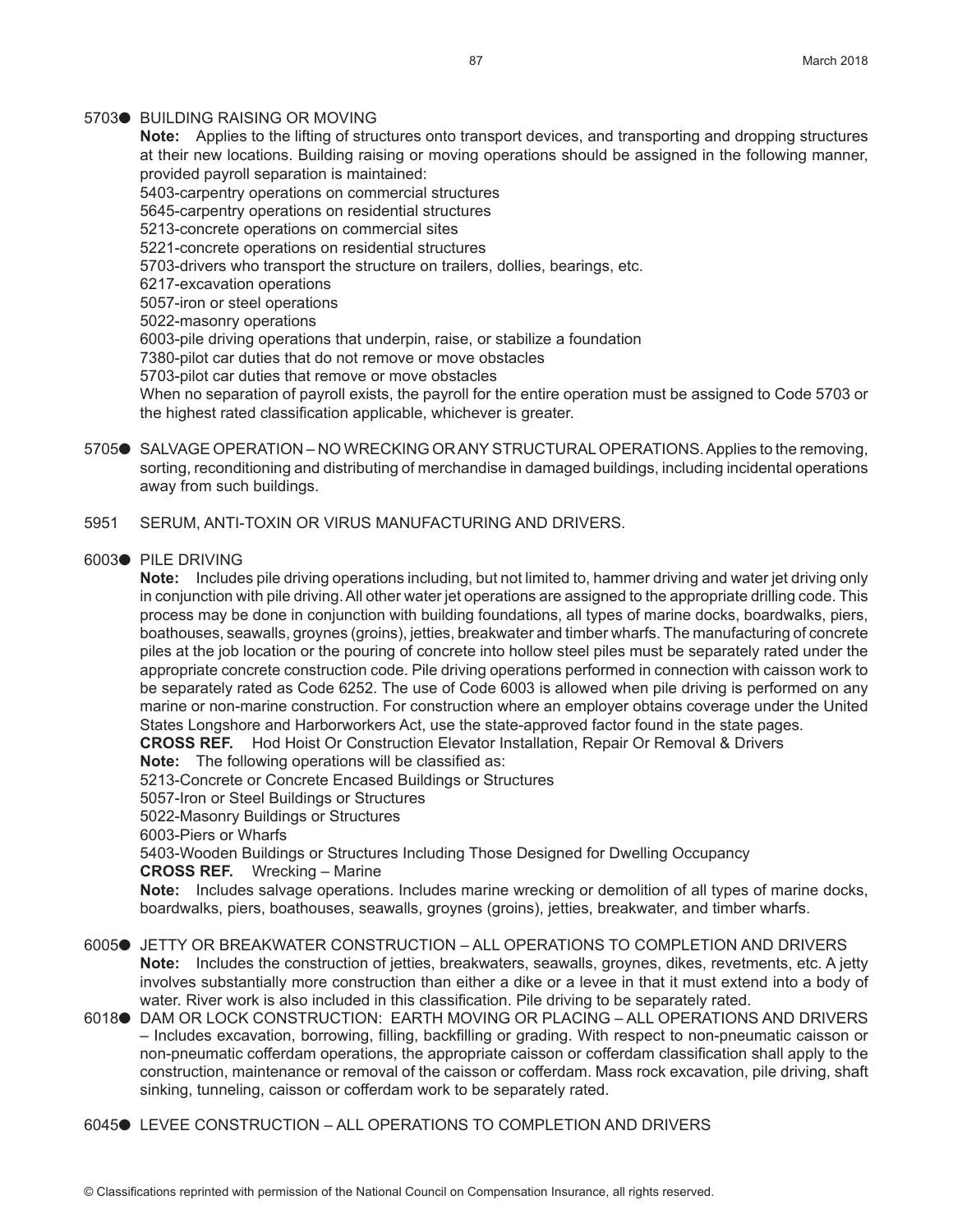- 6204 $\bullet$  DRILLING NOC AND DRIVERS Shall not be assigned at a single job or location to a risk engaged in operations described by another classification. **CROSS REF.** Well Drilling–Water & Drivers.
- 6206● OIL OR GAS WELL CEMENTING AND DRIVERS Code 6235 Oil or Gas Well Drilling or Redrilling shall not be assigned at the same job or location to which Code 6206 applies. **CROSS REF.** Oil or Gas Well. Acidizing – All Employees and Drivers – this cross – reference has the same footnote as Oil or Gas Well-Cementing and Drivers.
- 6213● OIL OR GAS WELL SPECIALTY TOOL OPERATION NOC BY CONTRACTOR ALL EMPLOYEES AND DRIVERS. Applicable to concerns or contractors who lease to drilling contractors, with supervisory employees, special drilling, baling, fishing or casing – cutting tools. Specialty well tool concerns or contractors which furnish complete operating crews with such equipment shall be assigned to 6235 – Oil or Gas Well – Drilling or Redrilling.
- 6214<sup>o</sup> OIL OR GAS WELL PERFORATING OF CASING ALL EMPLOYEES AND DRIVERS
- $6216\bullet$  OIL OR GAS LEASE WORK NOC BY CONTRACTOR AND DRIVERS Includes the clearing of land: building of lease roads, slush pits, levees or fire walls; the laying or taking up of flow lines and water lines; installing of central pumping units and lease beautification work. Separately rate: pipeline construction; tank building; rig or derrick erecting or dismantling; installation or recovery of casing; drilling, cementing, cleaning and swabbing of wells or well shooting. Not lease operation.

**CROSS REF.** Gas or Oil Lease Work–NOC–Natural Gas–By Contractor and Drivers – this cross reference has the same footnote as Oil or Gas Lease Work NOC – by Contractor and Drivers.

6217● EXCAVATION AND DRIVERS

**Note:** Includes borrowing, filling or backfilling. Grading or excavation in connection with street or road construction, dam or lock construction, tunneling, pile driving, shaft sinking, caisson or cofferdam work to be separately rated.

**CROSS REF.** Airport Construction & Drivers: Grading; Blasting Rock & Drivers; Clearing of Right-of-Way–Electric, Power, Telephone, Burglar, or Fire Alarm Lines: Brush Clearing or Removal–New or Existing Right-of-Way & Drivers–applies to the clearing or removal of brush using mechanical equipment; Grading of Land NOC and Drivers – includes borrowing, filling or back – filling. Separately Rate: mass rock excavation, grading or excavation in connection with street or road construction, pile driving, shaft sinking, caisson or cofferdam work; Rock Excavation and Drivers – not tunneling or street or road construction.

- 6229● IRRIGATION OR DRAINAGE SYSTEM CONSTRUCTION AND DRIVERS Pile driving, dredging, tunneling or dam or sewer construction to be separately rated.
- 6233● OIL OR GAS PIPELINE CONSTRUCTION AND DRIVERS Pile driving, dredging or tunneling to be separately rated.
- 6235 $\bullet$  OIL OR GAS WELL DRILLING OR REDRILLING AND DRIVERS Includes installation of casing.
- 6236 OIL OR GAS WELL INSTALLATION OR RECOVERY OF CASING AND DRIVERS.
- 6237● OIL OR GAS WELL INSTRUMENT LOGGING OR SURVEY WORK AND DRIVERS.
- 6251<sup>•</sup> TUNNELING ALL OPERATIONS Includes lining, all employees working under air pressure, and all others working in the tunnel or performing work in connection with equipment. Subway construction to be separately rated.
- 6252<sup>o</sup> SHAFT SINKING ALL OPERATIONS Includes pile driving, excavation, concrete work or lining. **CROSS REF.** – Caisson Work – All Operations to Completion – includes pile driving, excavation, masonry or concrete work. Applies to all employees working under air pressure and all others engaged in or upon the caisson or the apparatus connected therewith; Cofferdam Dam Work – Not Pneumatic – All Operations to Completion – this cross reference has the same footnote as Caisson Work – All Operations.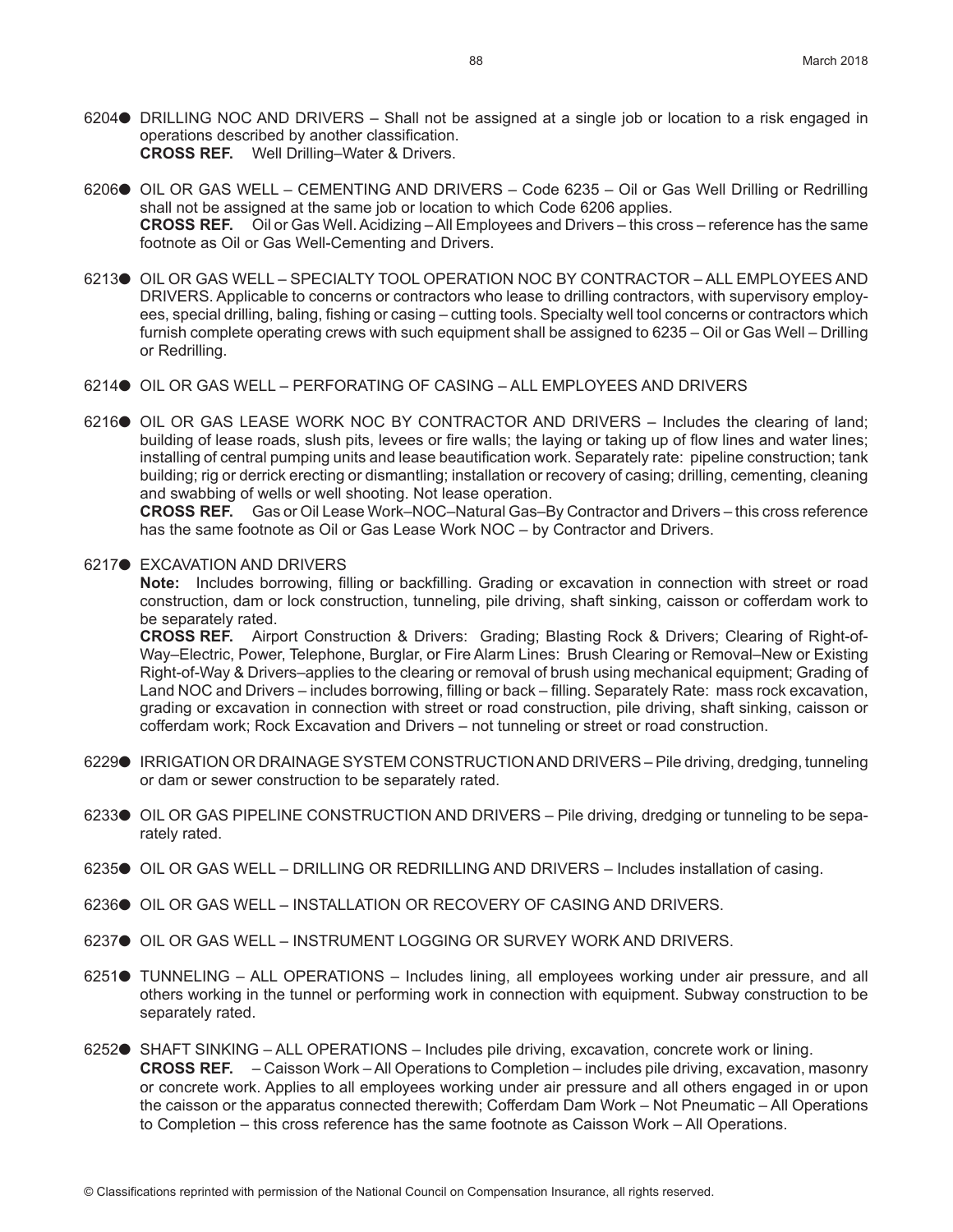- 6306<sup>o</sup> SEWER CONSTRUCTION ALL OPERATIONS AND DRIVERS Includes tunneling at street crossings when not performed under air pressure. All other tunneling to be separately rated as 6251 or 6251. Surface restoration to be separately rated.
- 6319<sup>o</sup> GAS MAIN OR CONNECTION CONSTRUCTION AND DRIVERS Includes tunneling at street crossings when not performed under air pressure. All other tunneling to be separately rated. Separately rate: the construction of pipelines between natural gas-producing fields and points of connection with local distributing systems. Such cross-country pipeline construction shall be rated as 6233 – Oil or Gas Pipeline Construction. Code 7502 – Gas Company shall not be assigned at the same job or location to which Code 6319 applies. **CROSS REF.** Steam Mains or Connection Construction and Drivers – includes tunneling at street crossings when not performed under air pressure. All other tunneling to be separately rated as 6251 or 6251. Code 7539 – Steam Heating or Power Company shall not be assigned at the same job or location to which Code 6319 applies; Water Main or Connection Construction and Drivers – includes tunneling at street crossings when not performed under air pressure. All other tunneling to be separately rated. Code 7520 – Waterworks Operation shall not be assigned at the same job or location to which Code 6319 applies.

# 6325● CONDUIT CONSTRUCTION – FOR CABLES OR WIRES AND DRIVERS The following table indicates the proper classifications applicable to operations performed by cable TV and telephone companies:

| Nature of Installation                      | Television<br>Cable Company | Telephone<br>Company |
|---------------------------------------------|-----------------------------|----------------------|
| Main coaxial cable-<br>Overhead only.       | 7600                        | 7600                 |
| Main coaxial cable-<br>Underground only.    |                             |                      |
| Cable is laid manually.                     | 7600                        | 7600                 |
| Main coaxial cable-<br>Underground only.    |                             |                      |
| Cable is laid with                          |                             |                      |
| automatic equipment.                        | 6325                        | 7600                 |
| Main coaxial cable-<br>Both underground and |                             |                      |
| overhead. Underground                       |                             |                      |
| cable laid manually                         | 7600                        | 7600                 |
| Main coaxial cable-                         |                             |                      |
| Both underground and                        |                             |                      |
| overhead. Underground<br>cable laid with    |                             |                      |
| automatic equipment.                        | 6325/7600*                  | 7600                 |
| Extension                                   | 7600                        | 7600                 |
| Line maintenance                            | 7600                        | 7600                 |
| Service connection                          | 7600                        | 7600                 |
|                                             |                             |                      |

**\***Code 7600 and Code 6325 may be assigned to a television cable company that performs both above – and below-ground cable installation if the television cable company utilizes automatic equipment to install the underground cable. Considering the self-contained nature of the automatic underground cable laying operation, each type of cable installation is viewed as a separate job or location.

#### 6400<sup>o</sup> FENCE ERECTION – METAL

**CROSS REF.** Mobile Home: Windstorm Tie-Down Installation: By Specialist Contractor.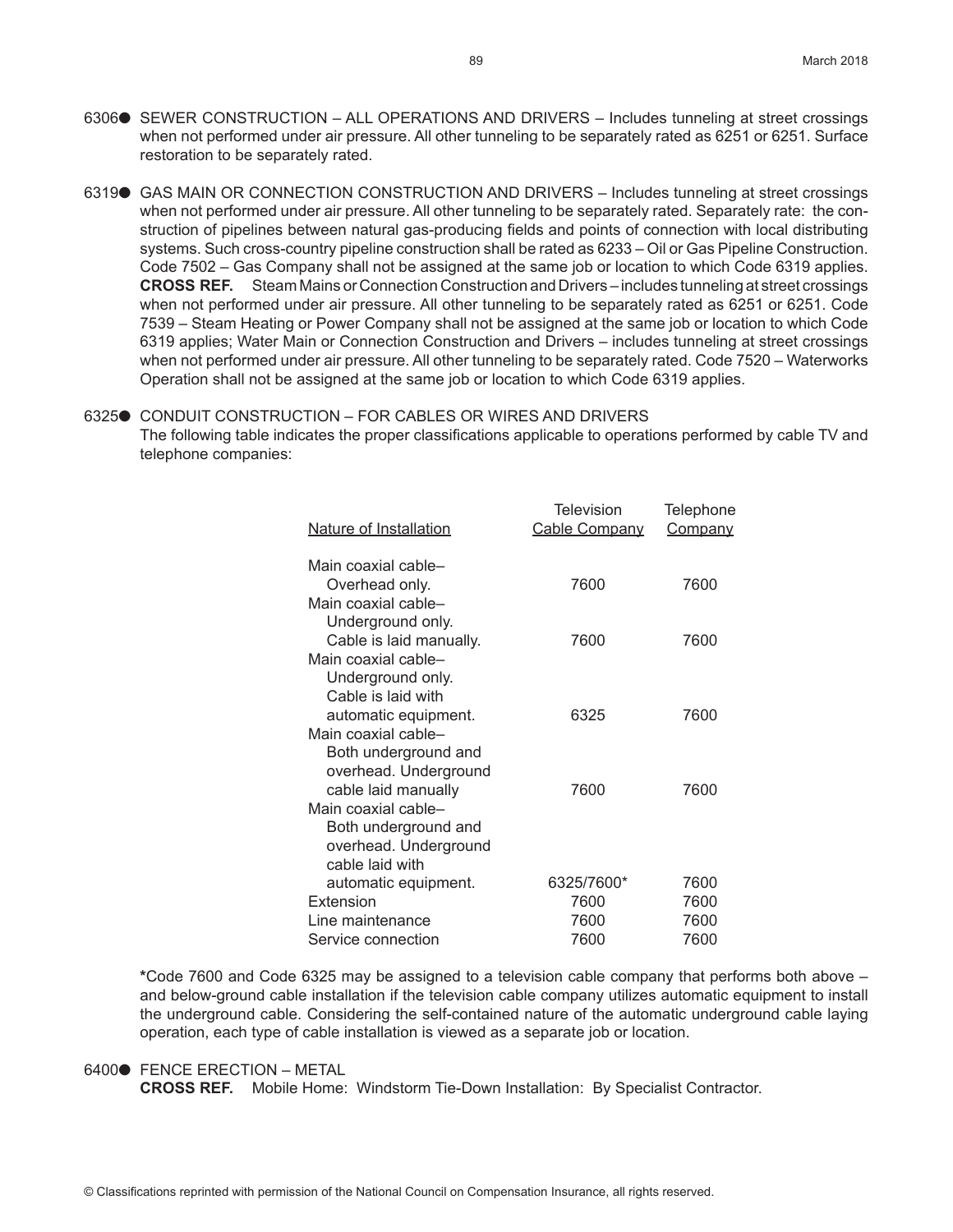#### 6504 FOOD PRODUCTS MFG. NOC

**Note:** All milling must be separately rated. Includes, but is not limited to, cleaning, grinding, sorting, or mixing coffee, sugars, pastry flours, spices, or nuts; baking powder manufacturing; coconut shredding or drying; coffee cleaning, roasting, or grinding; flour mixing and blending (no milling); malted milk manufacturing (from powdered milk, sugar, malt, cocoa); mayonnaise manufacturing; nut cleaning or shelling; peanut butter manufacturing; spice mills; and yeast manufacturing. Miso and poi manufacturing are also included.

- 6704 RAILROAD CONSTRUCTION ALL OPERATIONS INCLUDING CLERICAL, SALESPERSONS AND DRIVERS.
- 6802 USL & HW BOAT CONSTRUCTION, MAINTENANCE AND REPAIR OR MARINA CONSTRUCTION, RE-PLACEMENT OR EXPANSION.
- 6811 BOAT BUILDING WOOD NOC AND DRIVERS Includes shop and yard work.
- 6834 BOAT BUILDING OR REPAIR AND DRIVERS This classification includes shop and yard work and is applicable to the construction or repair of wood, metal, fiberglass or plastic yachts, motorboats, sailboats, or rowboats not exceeding 150 feet in length overall.
- 6836 MARINA AND DRIVERS Applicable to waterfront operations including the operation of boat docks, storage facilities, repair shops or marine railways. Also applicable to the sale or repair of boats and engines, including the sale of parts or accessories, dockside snack bars, and all dockside employees except that the operation of showrooms in towns, motels, restaurants, swimming pools, bowling lanes and other recreational facilities shall be separately rated. Boat building shall be separately rated as Code 6834.
- 6847 USL & HW SHIP BUILDING AND REPAIR IRON OR STEEL, INCLUDING SCRAPING, PAINTING, CAULKING.
- 6854 SHIP BUILDING IRON OR STEEL NOC AND DRIVERS Includes fabrication or assembling of ship plates or frames, all yard operations and shops directly connected with the construction of hulls. Subject to the rules for division of payroll, the following classifications and no others are available for use in connection with Classification Code 6854: Boilermaking – 3620; Foundry – Non-ferrous – 3085; Foundry – Ferrous – NOC – 3081; Machine Shop 3632.
- 6882 SHIP REPAIR CONVERSION ALL OPERATIONS & DRIVERS. Includes shop or yard operations as well as the operation of dry docks and marine railways. Applicable only to concerns engaged in general ship repairing or conversion which are equipped to do various kinds of ship repair or conversion work and which undertake such diversified operations as a usual part of their business. Work performed on ships by other concerns shall be assigned to the manual classifications describing the work. **CROSS REF.** Marine Railway Operation & Drivers; Ship Cleaning–All Operations & Drivers.
	-
- 6884 PAINTING: SHIP HULLS **CROSS REF.** Ship Scaling.
- 7133 RAILROAD OPERATION NOC ALL EMPLOYEES AND DRIVERS All employees connected with the operation or maintenance of automobile bus lines shall be rated as 8385 or 7382 – Bus Co.
- 7219 TRUCKING NOC ALL EMPLOYEES & DRIVERS **Note:** Storage warehouse employees to be separately rated.
- 7222 TRUCKING OIL FIELD EQUIPMENT ALL EMPLOYEES AND DRIVERS
- 7225 AUTOMOBILE TOWING & DRIVERS

**Note:** Includes towing or wrecker companies, road rangers, or freeway patrol companies providing towing, roadside service, or repairs, and automobile recovery or repossession companies. Includes mechanics & operation of an impound lot operated by a towing co. Types of vehicles towed include, but are not limited to, passenger cars, pickup trucks, semi-tractors, medium-duty trucks, recreational vehicles, trailers, boats, and motorcycles.

- 7230 TRUCKING PARCEL OR PACKAGE DELIVERY ALL EMPLOYEES AND DRIVERS Applies to risks engaged exclusively in delivery from retail stores under term contracts.
- © Classifications reprinted with permission of the National Council on Compensation Insurance, all rights reserved.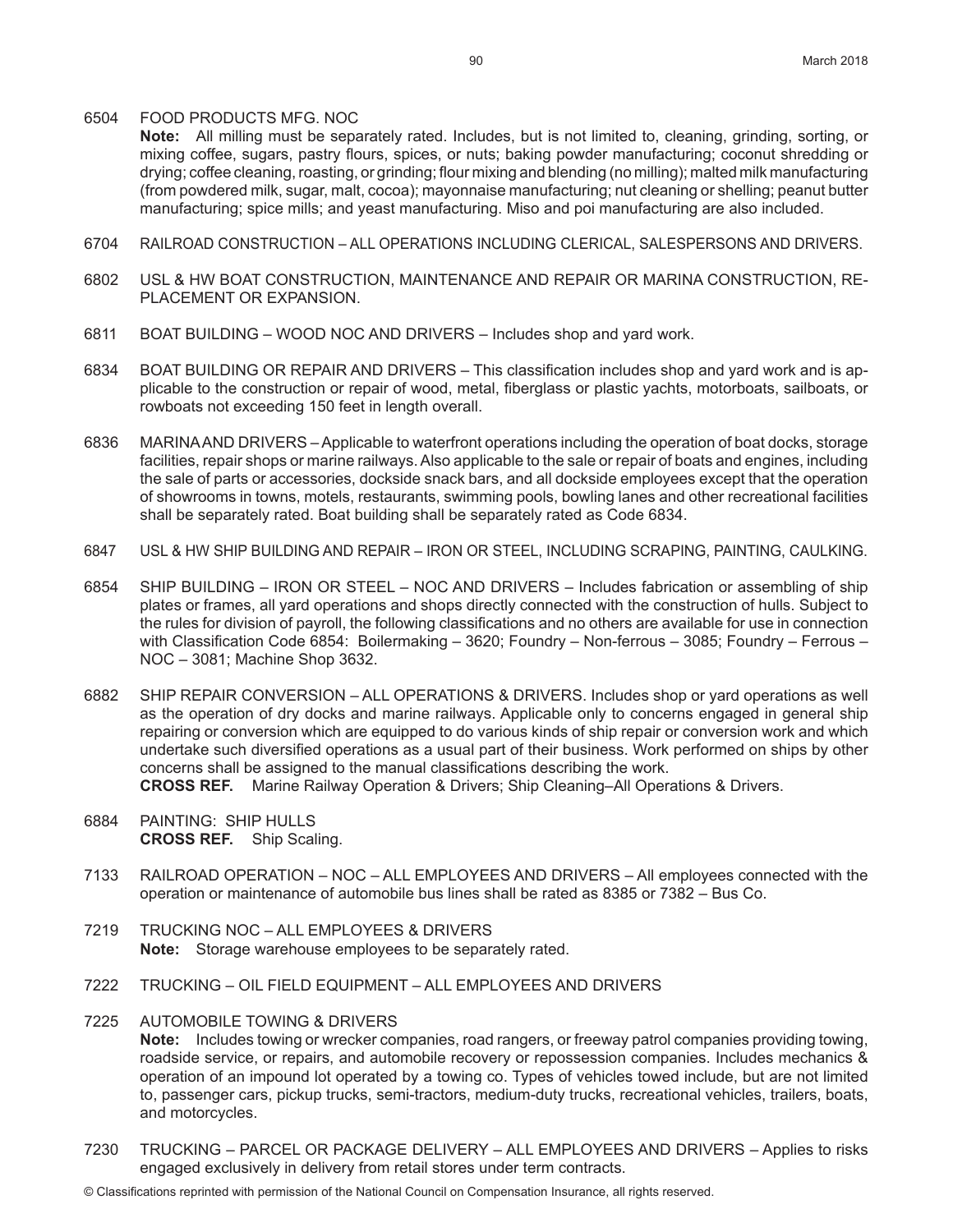7231 MAIL, PARCEL OR PACKAGE DELIVERY AND COURIER OR MESSENGER SERVICE COMPANIES – ALL EMPLOYEES & DRIVERS

**Note:** Applies to couriers, messengers, and others who deliver non-owned envelopes, parcels or packages exclusively for local delivery. Mail, parcels, or packages, as shown in the classification phraseology, refers to those items where the delivery tariff or charge is allocable to the individual envelope, parcel, or package. This classification would not be applicable to truckers hauling packaged goods or merchandise where the haulage or transport charge is based on a truckload or partial truckload, the cumulative weight of the packages and/or parcels being transported or a flat contract price for the consignment. The term "local" is intended to limit the radius of operations to that which would permit a driver to complete the assigned deliveries and return to the point of dispatch within the normal workday.

- 7232 TRUCKING MAIL PARCEL OR PACKAGE DELIVERY UNDER CONTRACT WITH THE U.S. POSTAL SERVICE – ALL EMPLOYEES AND DRIVERS – Applies to risks engaged under contract to the U.S. Postal Service for delivery of mail involving letters, parcels, packages, sacks, pallets and rolling containers. Includes U.S. Postal Service contract mail delivery performed on a bulk basis as well as on an individual letter, parcel or package basis.
- 7310 USL & HW STEVEDORING HAND LABOR, FORK LIFT OR TOWMOTOR OPERATIONS INCLUDING ALL INCIDENTAL OPERATION – NO CRANE OPERATION.
- 7325 USL & HW STEVEDORING CRANE OPERATIONS CRANE AND CONTAINERIZED OPERATION– INCLUDING ALL INCIDENTAL OPERATIONS. STEVEDORING OF EXPLOSIVE MATERIALS–INCLUDING ALL INCIDENTAL OPERATIONS
- 7330 USL &HW JETTY, BREAKWATER, DOCK AND HARBOR FACILITIES CONSTRUCTION, MAINTENANCE AND REPAIR – NO STRUCTURAL STEEL ERECTION – INCLUDING ALL INCIDENTAL OPERATIONS AND USL & HW MARINE DIVING – INCLUDING ALL OPERATIONS.
- 7360 FREIGHT HANDLING NOC These classifications include freight checkers. Stevedoring to be separately rated; drivers to be separately rated as Code 7219. **CROSS REF.** Freight Handling-Packing, Handling or Shipping Explosives or Ammunition-Under Contract – These classifications include freight checkers. Stevedoring of explosives or ammunition to be separately rated as 7325 – Stevedoring of Explosive Materials. Drivers to be separately rated as Codes 7219. Trucking: – Hauling Explosives; Refrigerator Car Loading or Unloading – includes caring for freight in cars during transit. Stevedoring to be separately rated. Drivers to be separately rated as 7219 – Trucking.
- 7370 TAXICAB CO ALL OTHER EMPLOYEES AND DRIVERS The entire remuneration of all taxicab drivers shall be included in computing the premium. **CROSS REF.** Limousine Co. – All Other Employees and Drivers – Nonscheduled
- 7380 DRIVERS, CHAUFFEURS, MESSENGERS AND THEIR HELPERS NOC COMMERCIAL **Note:** Subject to Rule 1-B-2. Messenger and courier deliveries of owned documents or goods made by foot or public transportation are assigned to the governing class code. **CROSS REF.** Bank and Trust Companies: Armored Car Operation & Drivers – Armored car service risks to be separately rated; Distributing Companies & Drivers – applies to house-to-house delivery of samples, advertising circulars, telephone directories and similar products when employees are transported to the delivery location in vehicles. If no transportation, assign to governing classes. If no transportation or governing class, payroll shall be assigned to 8017; Geophysical Exploration NOC – All Employees and Drivers – core drilling to be separately rated as 6204 – Drilling NOC.
- 7382 BUS CO ALL OTHER EMPLOYEES AND DRIVERS **CROSS REF.** Limousine Co. – All Other Employees and Drivers – Scheduled; Railroad Operation – All Other Employees and Drivers.
- 7390 BEER OR ALE DEALER WHOLESALE AND DRIVERS Codes 7390 and 2121 Brewery shall not be assigned to the same risk unless the operations described by these classifications are conducted as separate and distinct businesses.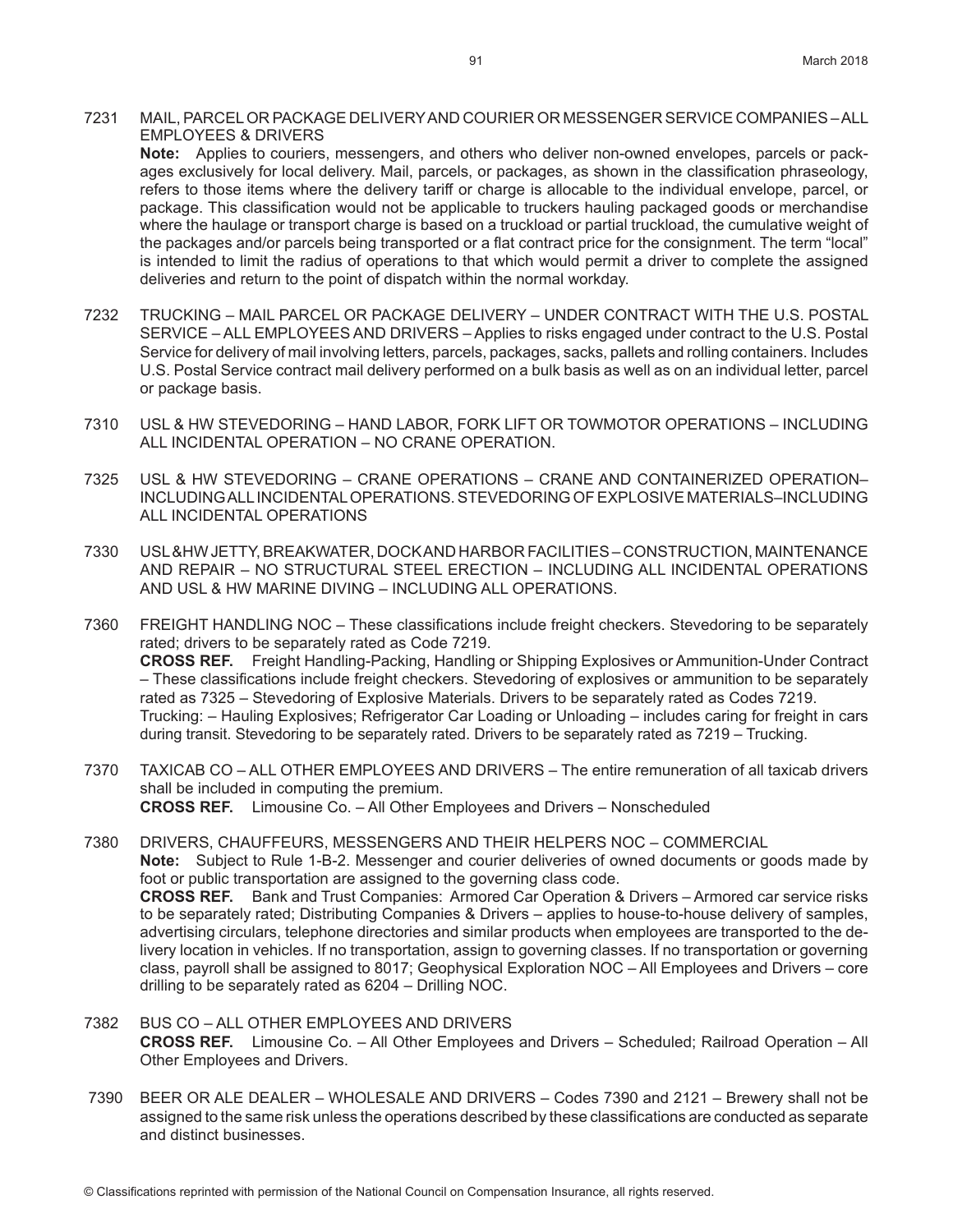7402 AVIATION – AIR TRAFFIC CONTROLLERS UNDER CONTRACT WITH THE FAA **Note:** Code 7402 is applicable to air traffic controllers under contract with the Federal Aviation Administration (FAA).

7403 AVIATION – ALL OTHER EMPLOYEES & DRIVERS

**Note:** Applies to ground personnel such as, but not limited to, maintenance and service personnel, cargo and baggage handlers, ticket sellers or information clerks at airports, and security personnel. The personnel may be employed by scheduled air carriers, commuter air carriers, supplemental air carriers, or any other commercial aviation operators, including helicopter services. Ticket sellers and information clerks away from airport locations to be separately rated as Code 8810 – Clerical. Members of flying crews to be separately rated under the appropriate aviation classification.

**CROSS REF.** AVIATION – AIRPORT OR HELIPORT OPERATOR – ALL EMPLOYEES & DRIVERS **Note:** Applies to ground personnel such as, but not limited to, maintenance and service personnel, information clerks, air traffic controllers, and security personnel. Ticket sellers or information clerks away from airport locations to be separately rated as Code 8810 – Clerical. Members of flying crews to be separately rated under the appropriate aviation classification.

**CROSS REF.** AVIATION – PATROL, PHOTOGRAPHY, MAPPING, OR SURVEY WORK – ALL OTHER EMPLOYEES & DRIVERS

**Note:** With regard to aerial photography, mapping, or survey work, the payroll of the ground laboratory employees is to be assigned to Code 4361 – Photographer. Separately rate flying crew.

**CROSS REF.** AVIATION – TRANSPORTATION OF PERSONNEL IN CONDUCT OF EMPLOYER'S BUSI-NESS – GROUND CREW & DRIVERS

**Note:** Refer to Code 7421 for flying crew.

- 7405 AVIATION AIR CARRIER SCHEDULED, COMMUTER, OR SUPPLEMENTAL FLYING CREW **Note:** Applies to scheduled, commuter, or commercial air carriers, including cargo carriers, that conduct operations with fixed-wing aircraft under Part 121 of the Federal Aviation Regulations. Ticket sellers and information clerks away from airport locations to be separately rated as Code 8810 – Clerical.
- 7420 AVIATION STUNT FLYING, RACING, OR PARACHUTE JUMPING FLYING CREW **Note:** Separately rate helicopter flying crew to Code 7425. Separately rate all other employees and drivers. **CROSS REF.** AVIATION – AERIAL FIREFIGHTING – FLYING CREW **Note:** When firefighting is conducted by helicopter, separately rate to Code 7425. **CROSS REF.** AVIATION – AERIAL APPLICATION, SEEDING, HERDING, OR SCINTILLOMETER SUR-VEYING – FLYING CREW **Note:** Separately rate all other employees and drivers.
- 7421 AVIATION TRANSPORTATION OF PERSONNEL IN CONDUCT OF EMPLOYER'S BUSINESS FLYING CREW **Note:** Applies to the payroll of pilots and all members of the flying crew. Also applies to the payroll of executive officers or other employees who operate fixed-wing aircraft in the conduct of the employer's business. If the records of the employer clearly indicate the weeks in which such employees perform flying: 1. Only the payroll for each week during any part of which the employee has engaged in flight duties is to be assigned to this classification, unless the classification applicable to the employee's nonflying operations carries a higher rate, in which case that classification will apply. 2. The payroll for each week in which no flying has been done is to be assigned to those classifications that would otherwise apply. If the records of the employer do not clearly indicate the weeks in which flying is performed by such employees, the entire payroll for such employees must be assigned to this classification unless the classification applicable to the employee's nonflying operations carries a higher rate, in which case that classification will apply. A per passenger seat surcharge, subject to a maximum surcharge per aircraft, must be charged in addition to the premium otherwise determined under this classification. These surcharges will not be cumulative in the event of substitution of aircraft during the policy period, but these surcharges will be cumulative in the event that more than one aircraft is owned or operated during the same policy period. Commercial aircraft operation to be separately rated. Separately rate all other employees and drivers.
- 7422 AVIATION NOC OTHER THAN HELICOPTERS FLYING CREW **Note:** Separately rate all other employees and drivers. CROSS REF. AVIATION – PATROL, PHOTOGRAPHY, MAPPING, OR SURVEY WORK – FLYING CREW **Note:** Separately rate helicopter flying crew to Code 7425. Separately rate all other employees and drivers.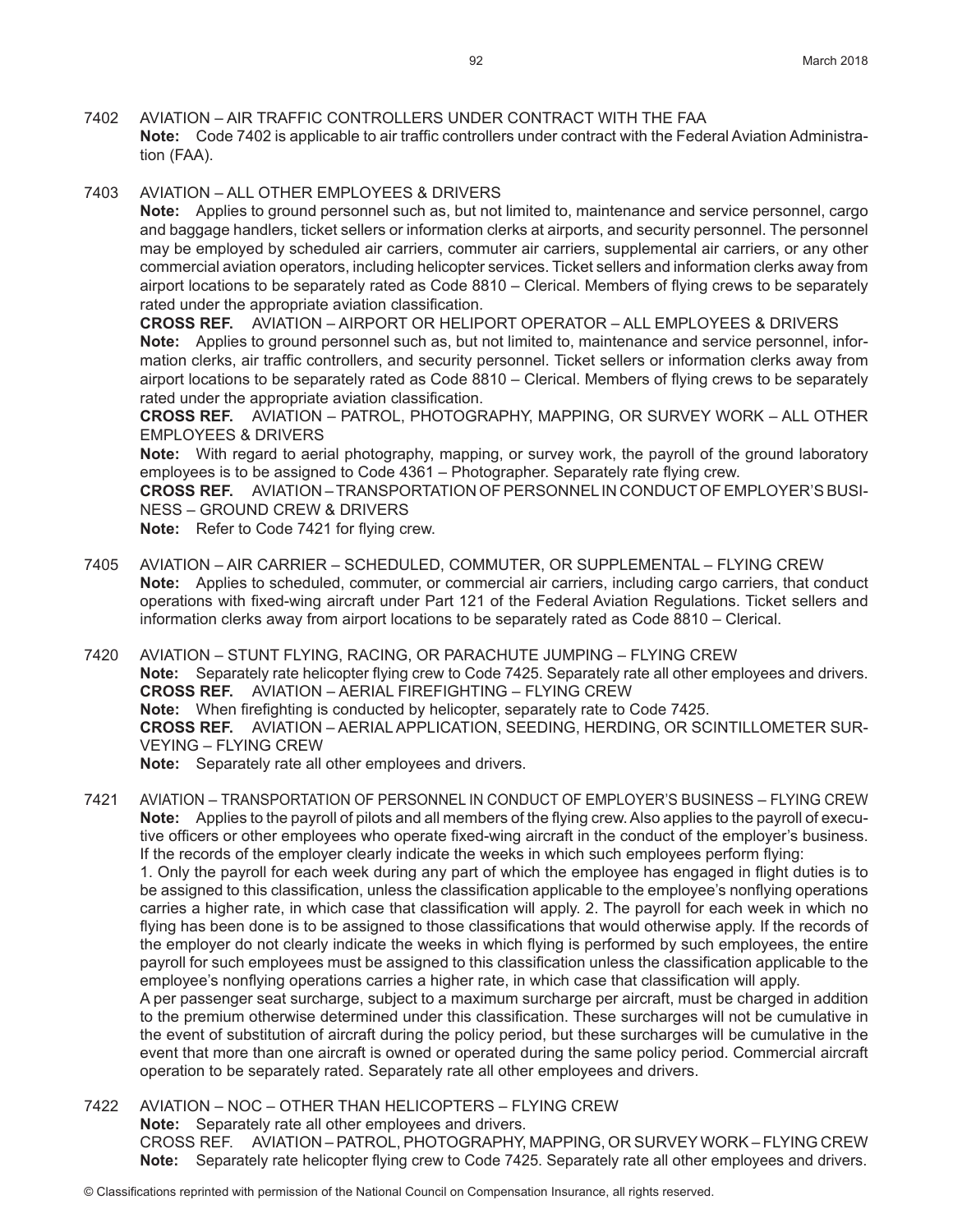**CROSS REF.** AVIATION – SALES OR SERVICE AGENCY OR STUDENT INSTRUCTION – FLYING CREW **Note:** Separately rate helicopter flying crew to Code 7425. Separately rate all other employees and drivers. **CROSS REF.** AVIATION – FLIGHT TESTING – FLYING CREW

**Note:** Code 7422 applies to flight test operations of aircraft other than helicopters. All helicopter operations are assigned to Code 7425. For prototype or experimental aircraft, assign exposure to the one aviation classification that best describes the nature of the aircraft being tested. Separately rate all other employees and drivers.

- 7425 AVIATION HELICOPTERS FLYING CREW **Note:** Code 7425 applies to all helicopter operations, including those normally conducted by fixed-wing aircraft. Separately rate all other employees and drivers.
- 7431 AVIATION AIR CHARTER OR AIR TAXI FLYING CREW **Note:** Applies to air charter, air taxi, and similar operations using fixed-wing aircraft that conduct operations outside of Part 121 of the Federal Aviation Regulations. Ticket sellers and information clerks away from airport locations to be separately rated as Code 8810-Clerical.
- 7502 GAS COMPANY GAS CO. NATURAL GAS LOCAL DISTRIBUTION AND DRIVERS Applies to all operations including store employees and meter readers. Separately rate – drilling or operation of wells, construction or operation of cross-country pipelines or construction of buildings or gas-holders. **CROSS REF.** Gas Distributing – L.P.G. Local and Drivers – applies to all operations including store employees and meter readers. Applies to distribution by means of gas mains or piping from central tanks. Separately rate: construction or operation of cross-country pipelines or construction of buildings or gasholders. Gas Works and Drivers – applies to all operations including store employees and meter readers. Construction of buildings or gasholders to be separately rated.
- 7515 OIL OR GAS PIPELINE OPERATION AND DRIVERS. Construction, operation of wells or oil refining to be separately rated.
- 7520 WATERWORKS OPERATION AND DRIVERS Includes store employes, meter readers. Construction of aqueducts, buildings, dams or reservoirs to be separately rated.
- 7538● ELECTRIC LIGHT OR POWER LINE CONSTRUCTION AND DRIVERS Codes 7539 Electric Light or Power Company and 7540 – Electric Light or Power Cooperative shall not be assigned at the same job or location to which Code 7538 applies. **CROSS REF.** Floodlighting of Stadiums, Parks & Drivers.
- 7539 ELECTRIC LIGHT OR POWER CO. NOC ALL EMPLOYEES AND DRIVERS Includes store employees, meter readers. Construction of buildings, dams or reservoirs to be separately rated. **CROSS REF.** Steam Heating or Power Co. – All Employees and Drivers – includes store employees and meter readers. Construction of buildings to be separately rated.
- 7540 ELECTRIC LIGHT OR POWER COOPERATIVE REA PROJECT ONLY ALL EMPLOYEES AND DRIVERS – Includes store employees, meter readers. Construction of buildings, dams or reservoirs to be separately rated. Superintendents, easement solicitors and project coordinators from the time of project initiation to the energizing of any portion of the system to be assigned to 8742 – Real Estate Agency.
- 7580 SEWAGE DISPOSAL PLANT OPERATION AND DRIVERS
- 7590 GARBAGE WORKS Applies to reduction or incineration. Drivers to be separately rated as 9403 Garbage Collection.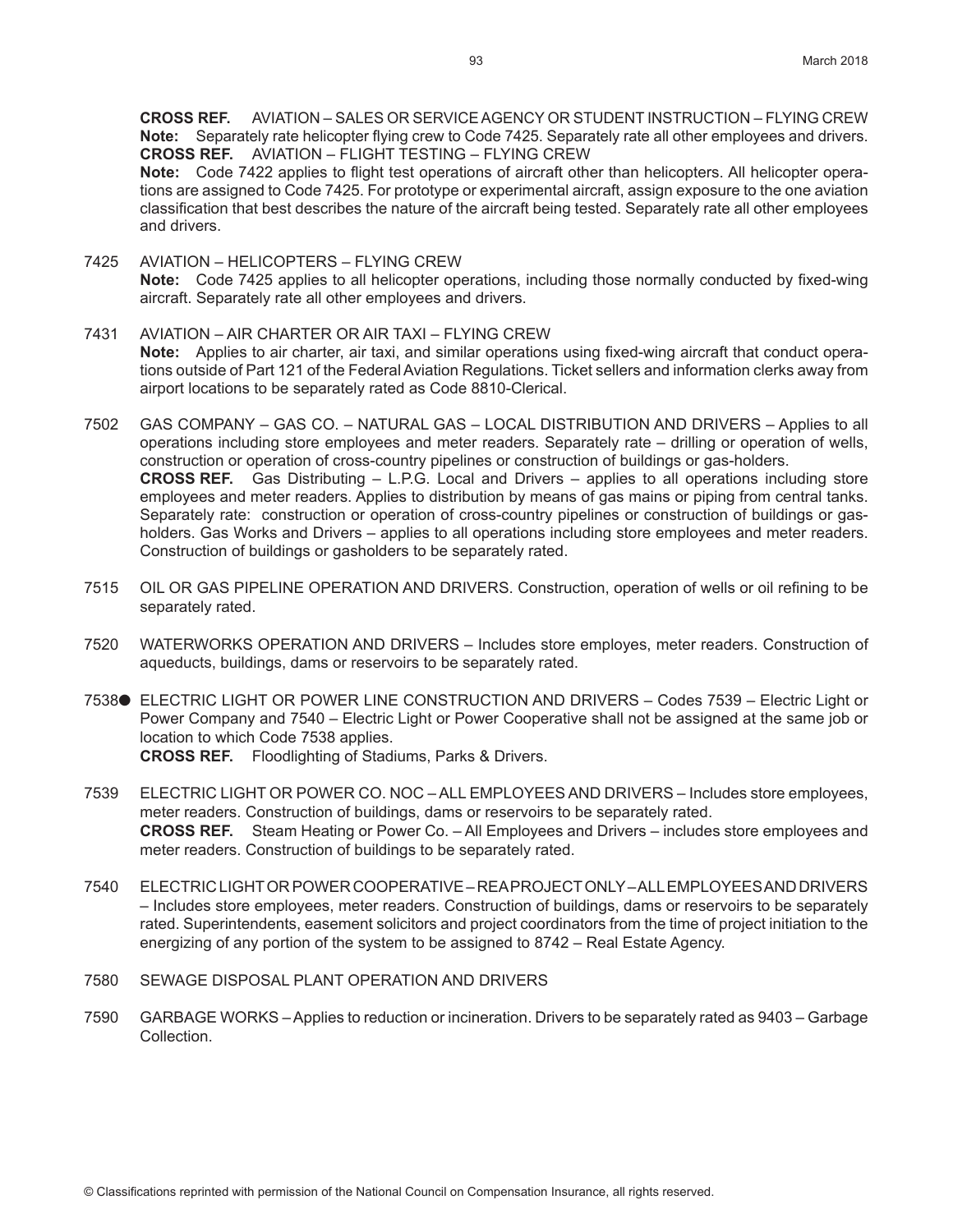7600 TELECOMMUNICATIONS CO. – CABLE TV, OR SATELLITE – ALL OTHER EMPLOYEES & DRIVERS Includes operation, installation, maintenance, and extension of overhead and underground lines and service connections, including line installation within a building. The installation of fiber optic lines requiring specialized connection skills is included in Code 7600. It also includes the clearing of right of ways, the erection of poles, cross-arms, and insulators when performed in conjunction with installing telecommunication lines. Applicable to contractors performing work for telecommunications companies. Conduit construction is to be separately rated. Applies to laying of telephone cable by specialist contractor under contract with a telephone company. The mechanical of fusion splicing of fiber optics strands is also assigned to this code.

| Nature of Installation                            | Television<br>Cable Company | Telephone<br><b>Company</b> |
|---------------------------------------------------|-----------------------------|-----------------------------|
| Main coaxial cable-<br>Overhead only.             | 7600                        | 7600                        |
| Main coaxial cable-                               |                             |                             |
| Underground only.<br>Cable is laid manually.      | 7600                        | 7600                        |
| Main coaxial cable-                               |                             |                             |
| Underground only.<br>Cable is laid with automatic |                             |                             |
| equipment                                         | 6325                        | 7600                        |
| Main coaxial cable-                               |                             |                             |
| Both underground and<br>overhead. Underground     |                             |                             |
| cable laid manually                               | 7600                        | 7600                        |
| Main coaxial cable-                               |                             |                             |
| Both underground and<br>overhead. Underground     |                             |                             |
| cable laid with automatic                         |                             |                             |
| equipment.                                        | 6325/7600*                  | 7600                        |
| Extension                                         | 7600                        | 7600                        |
| Line maintenance                                  | 7600                        | 7600                        |
| Service connection                                | 7600                        | 7600                        |

**\***Code 7600 and Code 6325 may be assigned to a television cable company that performs both above and below ground cable installation, if the television cable company utilizes automatic equipment to install the underground cable. Considering the self-contained nature of the automatic underground cable laying operation, each type of cable installation is viewed as a separate job or location.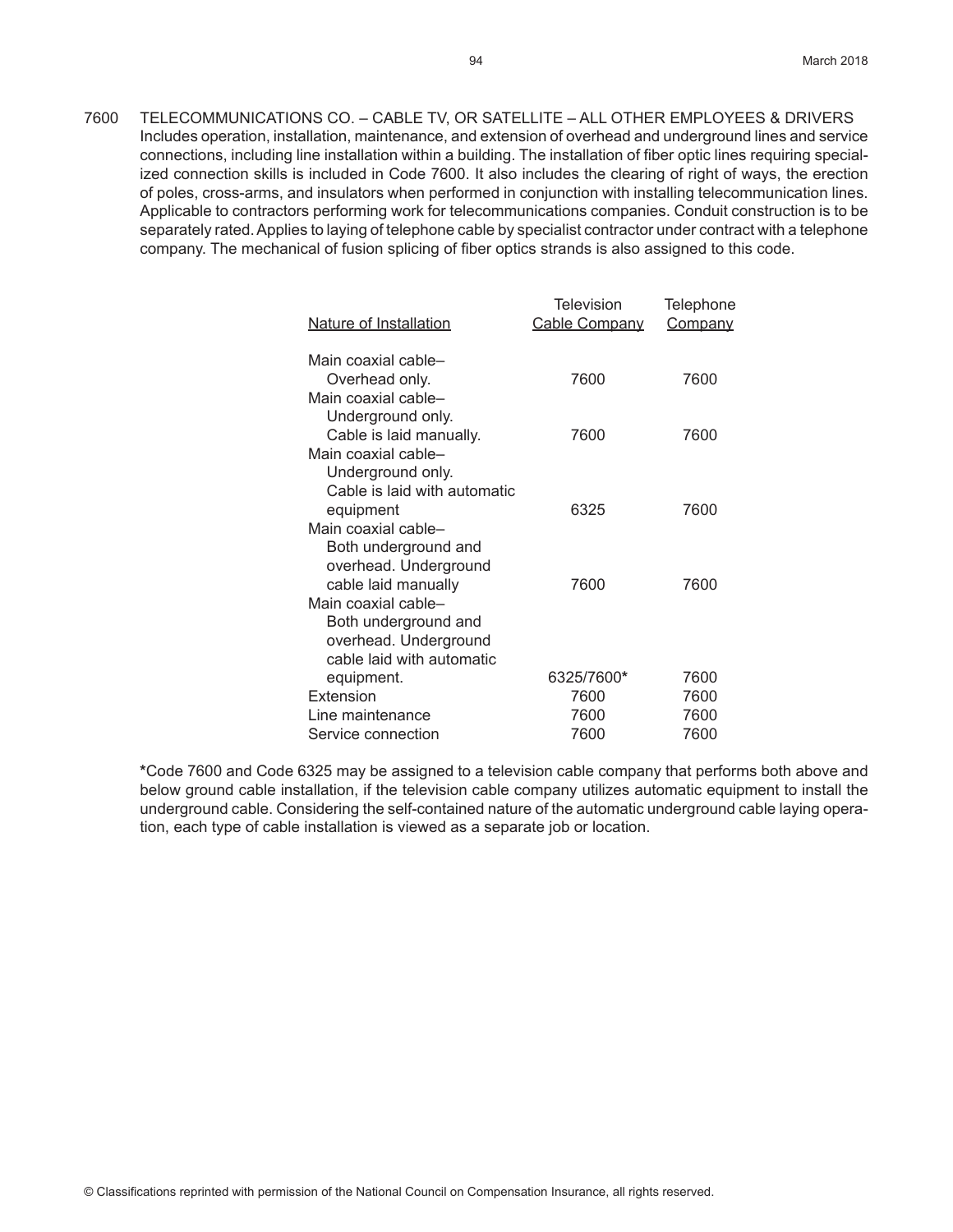7600● TELEPHONE, TELEGRAPH OR FIRE ALARM LINE CONSTRUCTION AND DRIVERS - Code 7600 - Telephone or Telegraph Company shall not be assigned at the same job or location to which Code 7600 applies. The following table indicates the proper classifications applicable to operations performed by cable TV and telephone companies:

| Nature of Installation                                                   | <b>Television</b><br>Cable Company | Telephone<br><b>Company</b> |
|--------------------------------------------------------------------------|------------------------------------|-----------------------------|
| Main coaxial cable-<br>Overhead only.                                    | 7600                               | 7600                        |
| Main coaxial cable-<br>Underground only. Cable is<br>laid manually.      | 7600                               | 7600                        |
| Main coaxial cable-<br>Underground only. Cable<br>is laid with automatic | 6325                               | 7600                        |
| equipment<br>Main coaxial cable-                                         |                                    |                             |
| Both underground and<br>overhead. Underground<br>cable laid manually     | 7600                               | 7600                        |
| Main coaxial cable-<br>Both underground and<br>overhead. Underground     |                                    |                             |
| cable laid with automatic                                                | 6325/                              | 7600                        |
| equipment.                                                               | 7600*                              |                             |
| Extension                                                                | 7600                               | 7600                        |
| Line maintenance                                                         | 7600                               | 7600                        |
| Service connection                                                       | 7600                               | 7600                        |

**\***Code 7600 and Code 6325 may be assigned to a television cable company that performs both above and below ground cable installation, if the television cable company utilizes automatic equipment to install the underground cable. Considering the self-contained nature of the automatic underground cable laying operation, each type of cable installation is viewed as a separate job or location.

- 7600 TELEPHONE OR CABLE TV LINE INSTALLATION CONTRACTORS, UNDERGROUND AND DRIVERS.
- 7600● TELEPHONE OR CABLE TV LINE INSTALLATION CONTRACTORS, OVERHEAD AND DRIVERS.
- 7600 TELEPHONE OR CABLE TV LINE INSTALLATION CONTRACTORS, SERVICE LINES AND CONNEC-TIONS AND DRIVERS.
- 7605<sup>O</sup> BURGLAR AND FIRE ALARM INSTALLATION OR REPAIR & DRIVERS **Note:** Includes the installation of security cameras.
- 7610 RADIO OR TELEVISION BROADCASTING STATION ALL EMPLOYEES AND CLERICAL, DRIVERS Includes players, entertainers or musicians. **CROSS REF.** Motion Picture – Production – In Studio or Outside – All Operations up to the Development of Negatives and Clerical, Drivers
- 7705 AMBULANCE SERVICE & EMS (EMERGENCY MEDICAL SERVICE) PROVIDERS & DRIVERS
- 7710 FIREFIGHTERS & DRIVERS
- 7711 FIREFIGHTERS & DRIVERS VOLUNTEER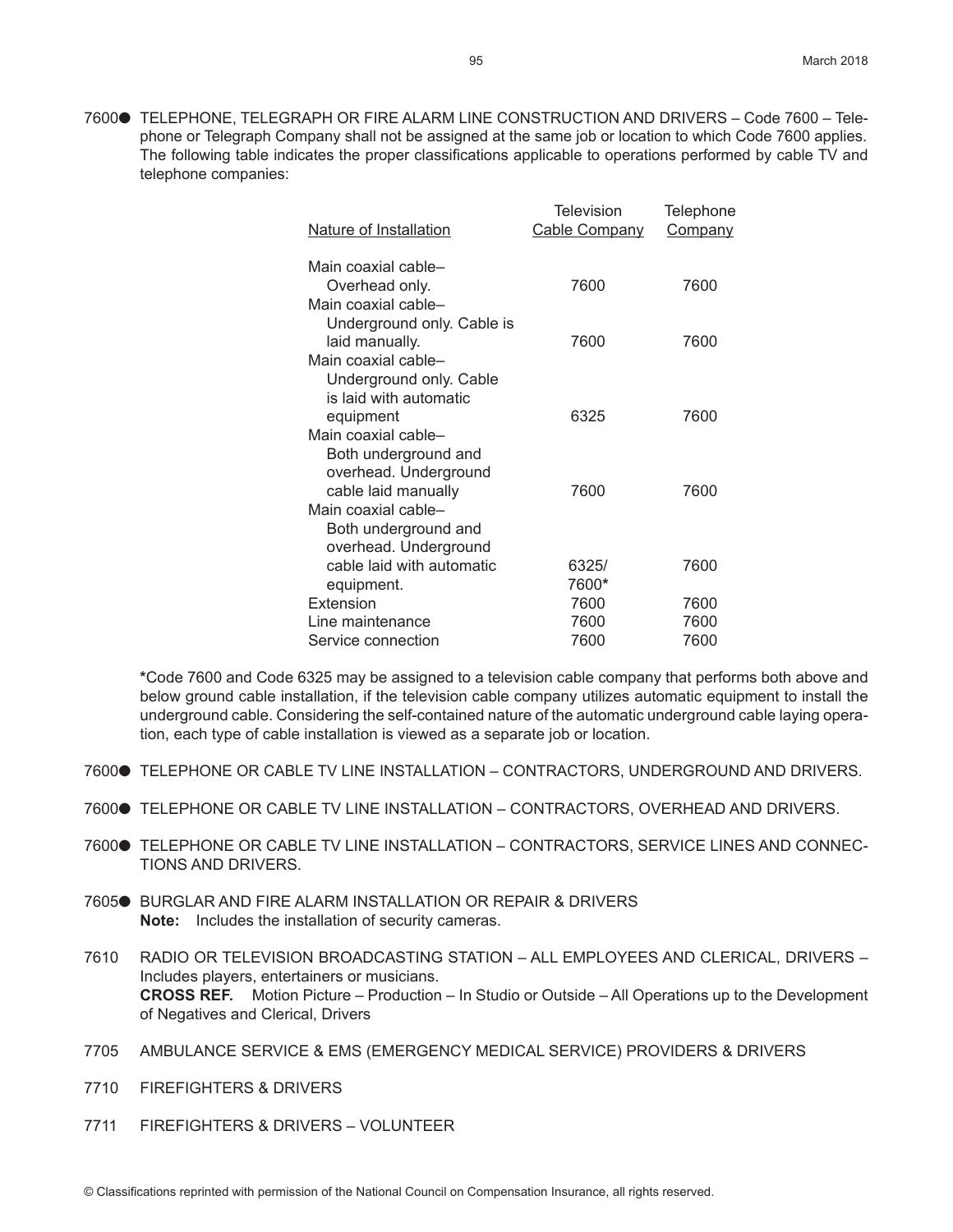#### 7720 PHRASEOLOGY POLICE OFFICERS & DRIVERS

**CROSS REF.** Detective or Patrol Agency & Drivers; Security Enforcement or Protection – Contract & Drivers; Juvenile Detention Center – All Employees & Salespersons, Drivers includes halfway houses, juvenile detention centers, "boot camps," or homes for convicts. Refer to Code 8842 for group homes, group foster homes, halfway houses that provide rehabilitation services, shelters, and independent supportive living homes for mentally, physically or emotionally challenged individuals.

- 7772 LONGSHOREMEN AND HARBOR WORKERS WHEN THERE IS CONCURRENT JURISDICTION WITH THE LONGSHORE AND HARBOR WORKERS ACT.
- 7855<sup>o</sup> RAILROAD CONSTRUCTION LAYING OR RELAYING OF TRACKS OR MAINTENANCE OF WAY BY CONTRACTOR – NO WORK ON ELEVATED RAILROADS AND DRIVERS.
- 8001♦ STORE FLORIST AND DRIVERS Includes service away from store premises. Cultivating or gardening to be separately rated as 0035 Farm – Florist
- 8002◆ AUTOMOBILE RENTAL CO ALL OTHER EMPLOYEES AND COUNTER PERSONNEL DRIVERS **CROSS REF.** Truck: Rental: All Other Employees & Counter Personnel, Drivers.
- 8006 $\blacklozenge$  GASOLINE STATION: SELF-SERVICE AND CONVENIENCE/GROCERY RETAIL. Applies to each separate store location meeting all the following conditions:

1. Selling a variety of items such as, but not limited to, snack foods, cereal, processed packaged foods, canned or frozen foods, fruits, vegetables, dairy products, health or beauty products, canned or bottled beverages, tobacco, publications, videos, flowers, bakery products, candy, coffee, tea, ice, delicatessen foods, flour, condiments, toiletries, sundries, automotive accessories, money orders, check cashing service, and the service of food and beverages.

2. No handling of fresh meats.

3. Receipts from the service of food or beverages constitute less than 50% of total receipts and receipts from gasoline sales constitute less than 90% of total receipts (total receipts exclude receipts from sales of lottery tickets).

Code 8006 and the appropriate restaurant code shall not be assigned to the same risk unless the operations described by these classifications are conducted as separate and distinct businesses. Separately classify automobile service or full service operations.

**CROSS REF.** Grocery, Tea or Coffee Dealer – Retail – Applies to house-to-house sale of coffee, tea or groceries and includes incidental stores or warehouses; Household Furnishings or Wearing Apparel Dealer – Retail – applies to the house-to-house sale of miscellaneous wearing apparel and household furnishings. Includes the collection of installment payments and incidental stores or warehouses. Also applies to the house-to-house sale of jewelry, furniture or appliances. However, if the principal business is the sale of furniture, stoves, ranges, refrigerators, separately rate as 8044 Store-Furniture; Store: Coffee, Tea or Spice Retail; Store: Dairy Products – Retail; Store: Delicatessen – Retail – No Selling of Uncooked Fresh Meats; Store: Frozen or Frosted Food – Retail, Store: Fruit or Vegetable – Retail – No Handling of Fresh Meats; Store-Grocery-Retail-this cross – reference has the same footnote as Gasoline Station: Self-Service and Convenience/Grocery-Retail; Store: Convenience-Retail – this cross-reference has the same footnote as Gasoline Station: Self-Service and Convenience/Grocery-Retail.

8008◆ STORE – CLOTHING, WEARING APPAREL OR DRY GOODS – RETAIL **CROSS REF.** Store: Dry Goods – Retail; Store: Shoe-Retail.

8010 $\blacklozenge$  STORE – HARDWARE – Applies to wholesale or retail stores

**CROSS REF.** Agricultural Implement Stores – Not Farm Machinery; Audio or Video Parts and Accessories Stores; Bicycles – Retail Sale or Rental – Includes Repair; Locksmith – Including Shop; Store: Ship Chandler – No Manufacturing Operations.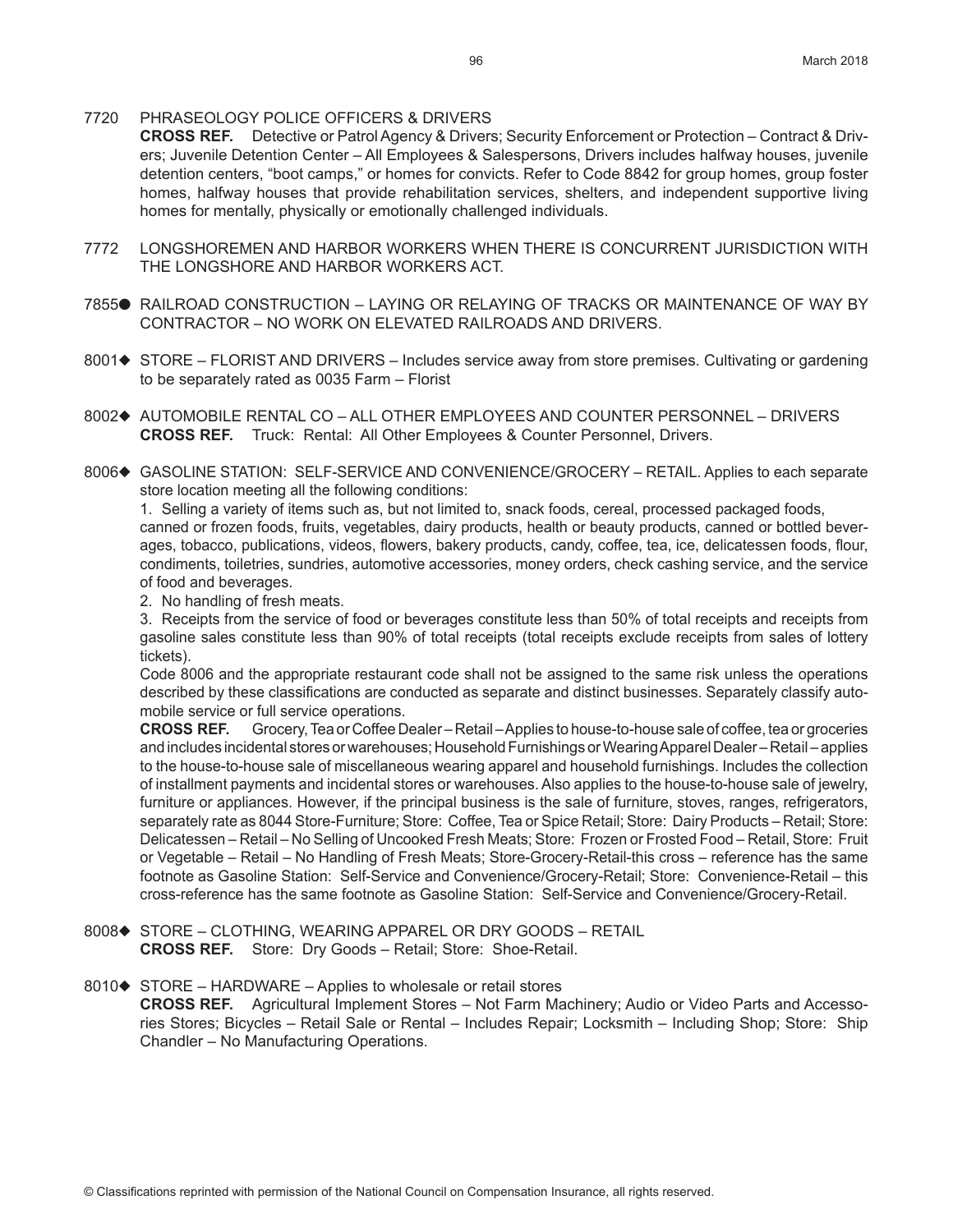#### 8013 $\blacklozenge$  STORE JEWELRY – Applies to wholesale or retail stores

- **CROSS REF.** Diamond Cutting or Polishing—shall not be assigned to a risk engaged in operations described by another classification unless the operations subject to 8013 are conducted as a separate and distinct business; Hearing Aid Stores; Optical Stores –optical stores that perform eye exams, treat eye diseases, and dispense eyewear are classified to Code 8013 when gross receipts from the sale of eyewear are more than 50%. Refer to Code 8832 when gross receipts from the sale of eyewear are 50% or less. Surface grinding of lenses to be separately rated as Code 4149; Precious Stone Setting—includes making of mountings. Shall not be assigned to a risk engaged in operations described by another classification unless the operations subject to 8013 are conducted as a separate and distinct business.
- 8015 $\blacklozenge$  QUICK PRINTING COPYING OR DUPLICATION SERVICE ALL EMPLOYEES AND CLERICAL, SALESPERSONS, DRIVERS – This classification applies to risks that provide reproductions by means of offset-type duplicators on paper sizes less than 18 x 23 inches. The reproduction by means of electrostatic – type devices, digital or non-impact imaging on paper of any size is also included. Additional operations performed by such risks in support of quick printing or copying services such as binding, collating, corner rounding, cutting, distribution, folding, scoring, laminating, mailing, numbering, padding, perforating, foil embossing, shrink-wrapping, stapling, automated platemaking and similar type activities are included in this classification.

Manual platemaking and rubber stamp making on strictly an incidental basis is also included. Any risk engaged in reproduction by means other than as described above or where the principal activity is one of the additional activities noted above and not quick printing or copying services, shall be rated as Code 4299 – Printing. Codes 8015 and 4299 shall not be assigned to the same risk unless the operation subject to Code 8015 is conducted as a separate undertaking or enterprise.

Operations excluded from Code 8015 include box scoring and die making, which are to be separately classified.

# 8017 $\blacklozenge$  STORE – RETAIL NOC

**CROSS REF.** Auctioneers; Bakeries – Retail Store Sales; Beer or Ale Dealers – Retail; Camera or Photograph Supplies Stores – Retail; Five and Ten Cent – Note: Applicable to store locations at which are sold a variety of small wares such as stationary, giftware, toilet articles, light hardware, toys, house wares, confectionery, ready-to-wear clothing and accessories, etc. Sales are usually for cash without delivery service. Stores are sometimes distinguished by advertising price ranges of "\$.05 or \$.10" or "\$.05 to \$1.00"; Floor Coverings – Retail; Hat Cleaning; Laundry – Self-Service; Luggage Stores – Retail; Paint Stores – Retail; Pawn Shops; Store-Pet and Pet Supply – Retail; Shoe Shining Establishment; Sporting Goods – Retail; Tailor Shop; Wallpaper Stores – Retail.

8018 $\blacklozenge$  STORE – HIDE OR LEATHER DEALER

#### 8018♦ STORE – WHOLESALE NOC

**CROSS REF.** Barber or Beauty Parlor Supply Houses; Egg Dealers – Including Grading, Candling, Packing – Wholesale; Floor Coverings – Wholesale; Mill Supply Dealers; Packaging – Contract; Paint Stores – Wholesale; Soft Drink Distributors – Wholesale – No Bottling; Store – Fruit or Vegetable – Wholesale; Store – Grocery – Wholesale; Store – Pet and Pet Supply – Wholesale; Store Vegetable or Fruit – Wholesale; Wallpaper Stores – Wholesale; Welding Supply Dealers.

- 8021♦ STORE MEAT, FISH OR POULTRY DEALER WHOLESALE. Codes 8021 and 2089 Packing House shall not be assigned to the same risk unless the operations described by these classifications are conducted as separate and distinct businesses.
- 8031 $\blacklozenge$  STORE MEAT, FISH OR POULTRY RETAIL **CROSS REF** Cold Storage Locker Operation Frozen Foods – includes the incidental preparation of meats and produce. Slaughtering to be separately rated as 2081.
- 8032◆ STORE CLOTHING, WEARING APPAREL OR DRY GOODS WHOLESALE **CROSS REF.** Store: Shoe – Wholesale.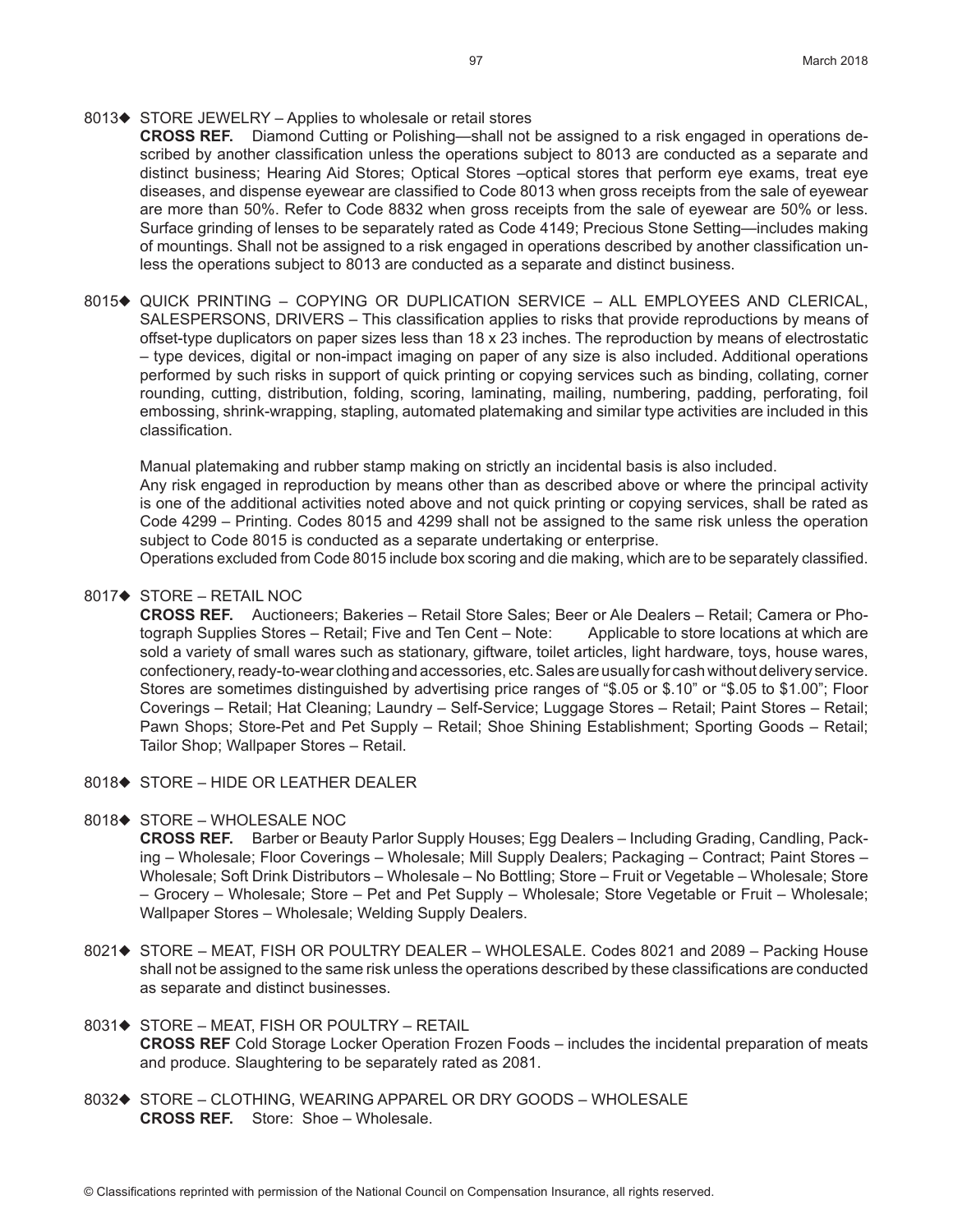8033◆ STORE – MEAT, GROCERY AND PROVISION STORES COMBINED – RETAIL NOC – Applicable to a store where the employer's books of accounts show that the cost of fresh and cured meats, poultry or fish did not exceed 65% of the total cost of all merchandise purchased during the policy period. Where the insured cannot satisfactorily establish that the cost of fresh and cured meats, poultry or fish constitute less than 65% of the total cost of all merchandise purchased during the policy period, the store shall be assigned to 8031 – Store – Meat, Fish or Poultry Retail.

**CROSS REF.** Supermarket – this cross reference has the same footnote as Meat, Grocery and Provision Stores Combined.

8037 STORE – SUPERSTORES AND WAREHOUSE CLUBS

**Note:** Superstores and warehouse clubs are large retail establishments with multiple departments, with each department selling a specific type of merchandise. Warehouse clubs may have a large percentage of business memberships. This does not preclude them from assignment to this classification. Due to the nature of these operations, the principal type of merchandise sold (i.e., more than 50% of gross receipts) may vary from year to year; therefore, superstores and warehouse clubs will not be classified based on the principal type of merchandise sold. A key distinction between superstores and department stores, discount department stores, or other retail operations is that superstores sell groceries such as milk, juices, cereals, crackers, cookies, frozen dinners, frozen desserts, etc., in addition to clothing and their other types of merchandise. Many superstores have full grocery operations with fresh produce, meat, seafood, and baked goods in addition to clothing and their other types of merchandise.

8039 STORE – DEPARTMENT – RETAIL – Includes installation of house furnishings and shall apply to each location of a risk at which all of the following conditions exist:

1. The payroll subject to this classification is at least \$400,000 per annum.

2. The merchandise handled must include: (a) wearing apparel (b) linens/domestics (c) house furnishings (other than furniture) (d) two or more of the following: cosmetics; furniture; giftware, hardware, jewelry; luggage; sporting goods; stationary/greeting cards; toys.

3. The total annual sales of Items (a), (b) and (c) above must exceed 50% of the total annual sales of all merchandise sold. Also, the total annual sales of wearing apparel, jewelry and cosmetics must not exceed 80% of the total annual sales.

Not applicable to store locations which are properly classified as 8017 – Store – Five and Ten Cent.

- 8044 STORE FURNITURE AND DRIVERS Applies to wholesale and retail stores and includes installation of house furnishings **CROSS REF.** Furniture Rental – Chairs, Coat Racks, Dishes & Drivers; Household Appliance – Electrical & Drivers; Piano or Organ Dealer– & Drivers.
- 8045 $\blacklozenge$  STORE: DRUG RETAIL. Applicable to store locations where the employer's books of accounts reflect at least 40% gross receipts in prescription sales and less than 50% gross receipts in the service of food.
- 8046 STORE: AUTOMOBILE PARTS AND ACCESSORIES NOC & DRIVERS. Applies to wholesale or retail stores.
- $8047 \rightarrow$  STORE DRUG WHOLESALE
- 8058◆ BUILDING MATERIAL DEALER NEW MATERIALS ONLY STORE EMPLOYEES **CROSS REF.** Home Improvement Center – New Materials Only – Store Employees; Lumberyard – New Materials Only – Store Employees.
- 8072 $\blacklozenge$  STORE: BOOK, RECORD, COMPACT DISC, SOFTWARE, VIDEO OR AUDIO CASSETTE RETAIL. Not applicable to store locations where more than 50% gross receipts is in the service of food or the sale of musical instruments, computers, or other hardware, or household or electronic equipment.
- 8102 $\blacklozenge$  SEED MERCHANT Includes operation of seed sorting machinery. **CROSS REF** – Bean Sorting or Handling; Peanut Handling – applies to cleaning, grading or shelling – hull grinding or manufacturing of oil to be separately rated.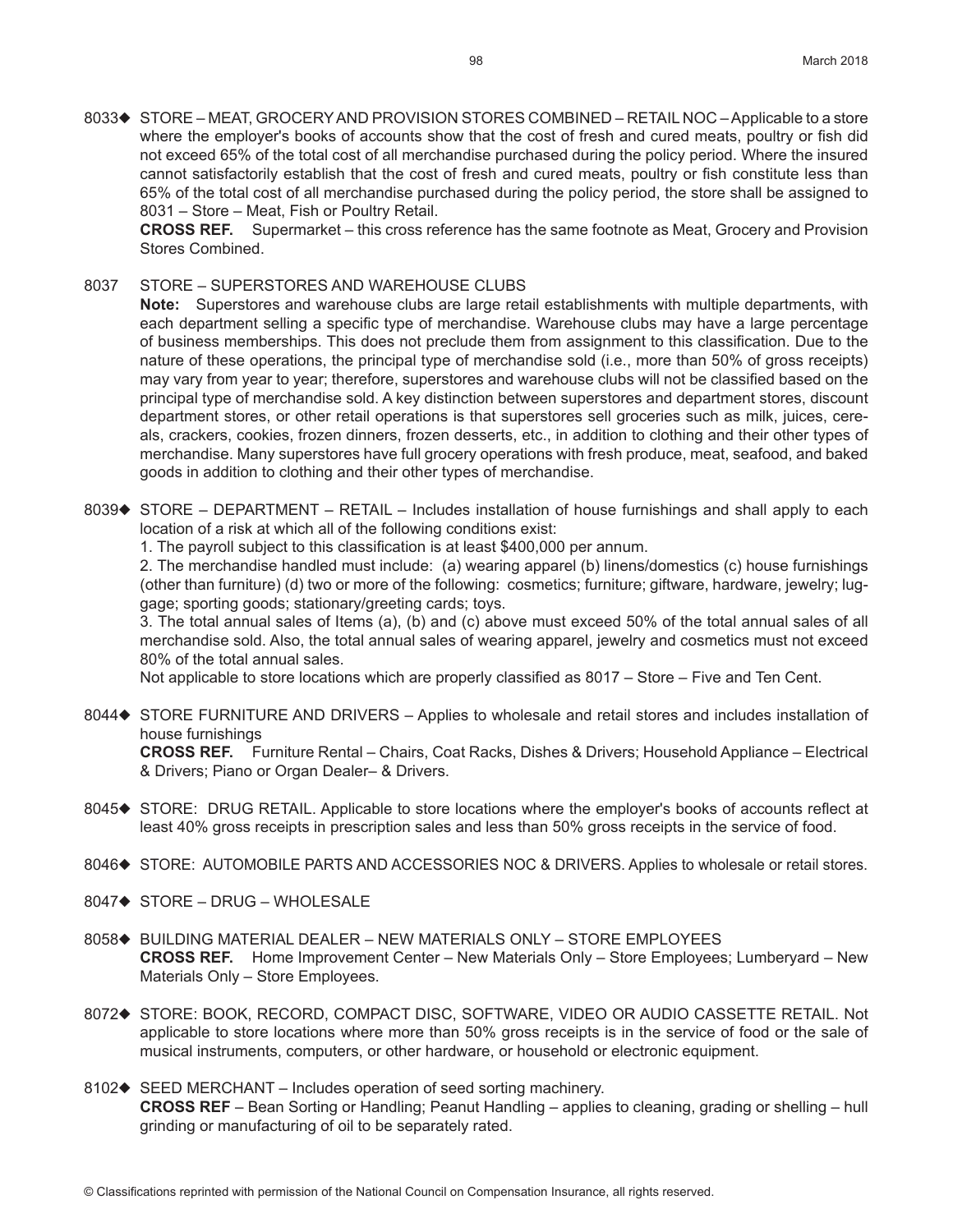#### 8103 $\blacklozenge$  WOOL MERCHANT – Includes warehouse.

**CROSS REF.** Clippings Dealer – applies to a dealer in new textile fabrics only. Not rag or paper stock dealers. Dealers in used fabrics shall be assigned to 8264—Paper Stock or Rag Dealer; Cotton Compressing—includes incidental warehouses. Codes 8103 and 0401 must not be assigned to the same employer unless the operations described by these classifications are conducted as separate and distinct businesses; Cotton Merchant—includes warehouse or yard employees; Cotton Storage—applies to baled cotton. Includes warehouse or yard employees; Wiping Cloth Dealer & Laundry Operations.

- 8106 IRON OR STEEL MERCHANT AND DRIVERS Not applicable to junk dealers or iron and steel scrap dealers. **CROSS REF**. Concrete: Reinforcing Rod or Bar Dealer & Drivers; Oil Well Drilling Rigs – Warehousing and Sales & Drivers.
- 8107 $\blacklozenge$  MACHINERY DEALER NOC STORE OR YARD AND DRIVERS Operations away from premises, other than demonstration or repair, to be separately rated. **CROSS REF**. Contractors: Equipment Rental & Drivers–applies to store and yard operations. Operations away from premises, other than demonstration or repair, to be separately rated. Mobile crane leasing or rental shall be assigned to Code 9534. Contractors Machinery Dealer and Drivers – applies to store or yard operations. Operations away from premises, other than demonstration or repair, to be separately rated; Oil or Gas Well – Supplies or Equipment Dealer – New – Store or Yard Only and Drivers.
- 8111 $\blacklozenge$  PLUMBERS' SUPPLIES DEALER AND DRIVERS. No manufacturing. Applies to wholesale or retail dealers of gas, steam, or hot water equipment. Shall not be assigned to a risk engaged in operations described by another classification unless the operations subject to 8111 are conducted as a separate and distinct business.
- 8116♦ FARM MACHINERY DEALER ALL OPERATIONS AND DRIVERS Includes demonstration
- 8203♦ ICE DEALER AND DRIVERS **CROSS REF.** Ice Harvesting and Storing, Drivers
- 8204♦ BUILDING MATERIAL YARD AND LOCAL MANAGERS, DRIVERS Applies to a dealer in used, or new and used, building materials. Wrecking or salvage operations to be separately rated. **CROSS REF.** Oil or Gas Well – Supplies or Equipment Dealers – Used–and Local Managers, Drivers – includes incidental reconditioning or repairing. Installation, erection, dismantling or salvage operations to be separately rated.
- 8209 VEGETABLE PACKING AND DRIVERS Not canneries. Applies to buying or collecting from growers, sorting, grading, packing or otherwise preparing vegetables for transportation to market and to buyers.
- 8215◆ FEED, FERTILIZER, HAY OR GRAIN DEALER AND LOCAL MANAGERS, DRIVERS NO MANUFAC-TURING. Includes incidental blending. Application of fertilizer by use of farm machinery or equipment to be separately rated under Code 0050. Fertilizer manufacturing to be separately rated under Code 4583.

#### 8227<sup>.</sup> CONSTRUCTION OR ERECTION PERMANENT YARD

**Note:** Applies only to a permanent yard maintained by a construction or erection risk for the storage of material or the storage and maintenance of equipment. Code 8227 includes incidental pickup or delivery of parts. Not available at a construction site. Code 8227 is not available for division of a single employees payroll during a single day. Operations such as loading and unloading materials, equipment, and tools, performing maintenance on equipment or vehicles, and prefabrication work performed by construction site workers is incidental to the overall construction operation and must not be assigned to Code 8227. Mill operations or fabrication to be separately rated.

- 8232◆ LUMBERYARD NEW MATERIALS ONLY ALL OTHER EMPLOYEES AND YARD, WAREHOUSE, DRIVERS **CROSS REF**. Building Material Dealer – New Materials Only. All Other Employees and Yard, Warehouse, Drivers; Concrete: Ready-Mix Dealer & Yard Employees, Drivers– delivery of concrete not owned by the insured either in storage or while in transit including all operations incidental to the loading of trucks and delivery of such concrete shall be assigned to Codes 7219 – Trucking; Fuel and Material Dealer NOC – No Secondhand Building Materials or Lumber –& Local Managers, Drivers – applicable to risks dealing in at least three of the following classifications of materials.
- © Classifications reprinted with permission of the National Council on Compensation Insurance, all rights reserved.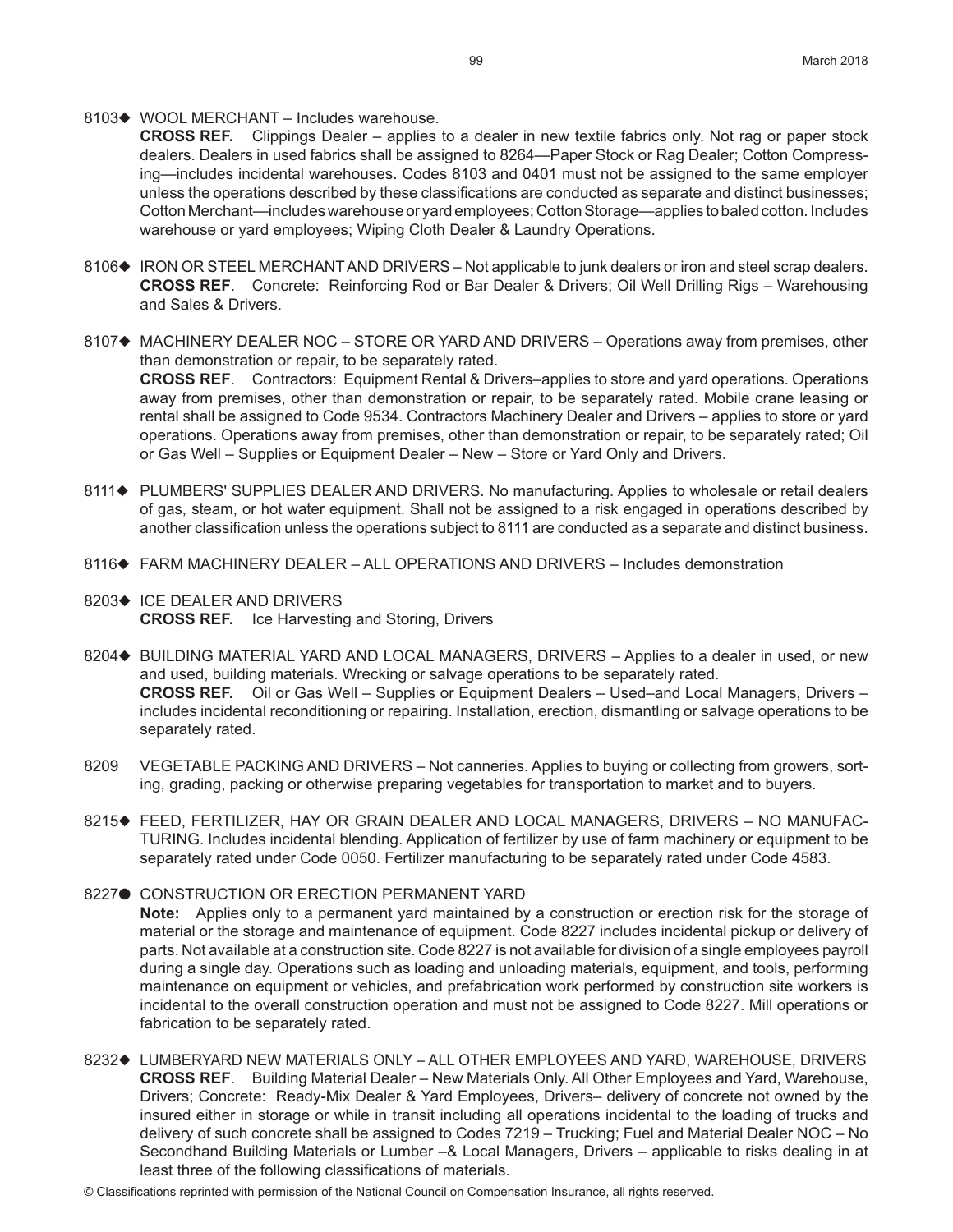- 1. Coal, fuel oil, wood or ice
- 2. New building materials including lumber
- 3. Hay, grain, feed or seed
- 4. Agricultural implements

Grain elevator operation to be separately rated as 8304; Home Improvement Center – New Materials Only: –All Other Employees &Yard, Warehouse, Drivers – home improvement centers are defined as building material dealers characterized by an extensive store operation handling a wide variety of products in addition to normal building materials and related hardware items. A home improvement center contemplates both inside sales and outside yard operations.

- 8233<sup>+</sup> COAL MERCHANT AND LOCAL MANAGERS, DRIVERS.
- 8235 $\bullet$  SASH, DOOR OR ASSEMBLED MILLWORK DEALER AND DRIVERS Includes incidental assembling, glazing or manufacturing of special sizes. Applicable only to concerns which buy and sell finished millwork exclusively (including incidental assembling or glazing or incidental manufacturing of special sizes), such as finished flooring, doors, frames, sash, screens, moldings, baseboards, stair trim, columns, panelling, cupboards, shelving or furniture such as kitchen cabinets, ironing boards, breakfast sets, window seats, mantels, wall cabinets or cases. Codes 8235 and 2802 – Carpentry or 8232 – Building Material Dealer shall not be assigned to the same risk unless the operations described by these classifications are conducted as separate and distinct businesses.
- 8263<sup>+</sup> JUNK DEALER AND DRIVERS. Applicable only to those risks engaged in collecting or handling a miscellaneous line of secondhand materials, such as bottles, rags, paper, bones, rubber, non-ferrous scrap metals, and ferrous scrap metals. When a dealer's principal type of merchandise sold is ferrous scrap metals, the business must be assigned to Code 8265. When a dealer's principal type of merchandise sold is nonferrous scrap metals, the business must be assigned to Code 8500. Wrecking or salvaging to be separately rated. Must not be assigned to a risk engaged in operations described by another classification unless the operations subject to Code 8263 are conducted as a separate and distinct business.
- 8264♦ BOTTLE DEALER USED AND DRIVERS No collecting or handling of scrap iron or steel. Notwithstanding the Basic Manual definition of the word 'no,' this classification includes beverage bottle or can recycling. Shall not be assigned to a risk engaged in operations described by another classification unless the operations subject to Code 8264 are conducted as a separate and distinct business.

**CROSS REF.** Container Recycling–Bottle or Can & Drivers; Paper Stock or Rag Dealer – Used & Drivers – no collecting or handling scrap iron or steel. Laundry operations to be separately rated as 2585 – Laundry NOC. Shall not be assigned to a risk engaged in operations described by another classification unless the operations subject to 8264 are conducted as a separate and distinct business; Rubber Stock Dealer – Used & Drivers–no collection or handling scrap iron or steel. Shall not be assigned to a risk engaged in operations described by another classification unless the operations subject to 8264 are conducted as a separate and distinct business.

- 8265 $\bullet$  IRON OR STEEL SCRAP DEALER AND DRIVERS. Wrecking or salvaging to be separately rated. Shall not be assigned to a risk engaged in operations described by another classification unless the operations subject to 8265 are conducted as a separate and distinct business.
- 8279 STABLE OR BREEDING FARM AND DRIVERS. Applies to the training of race horses, polo ponies and horses for exhibition purposes. Includes jockeys and trainers. **CROSS REF.** Club – Riding and Drivers; Dog Show: Kennel Employees and Drivers; Horse Show: Stable Employees and Drivers; Livery or Boarding Stable – Not Sales Stable –& Drivers; Racetrack Operation: Horse or Dog: Stable Hands or Kennel Employees & Drivers; Riding Academy or Club and Drivers.
- 8288♦ LIVESTOCK DEALER OR COMMISSION MERCHANT AND SALESPERSONS, DRIVERS. Not operating farms or ranches.

**CROSS REF.** Cattle Dealer and Salespersons, Drivers – not operating farms or ranches; Feed Lots – Cattle & Salespersons, Drivers–does not apply to risks operating farms or ranches or engaged in butchering or packing house operations; Livestock Sales Co. – and Salespersons, Drivers; Sales Stable and Salespersons, Drivers; Stockyard and Salespersons, Drivers. Codes 8288 and 2089 – Packing House shall not be assigned to the same risk unless the operations described by these classifications are conducted as separate and distinct businesses. No butchering.

© Classifications reprinted with permission of the National Council on Compensation Insurance, all rights reserved.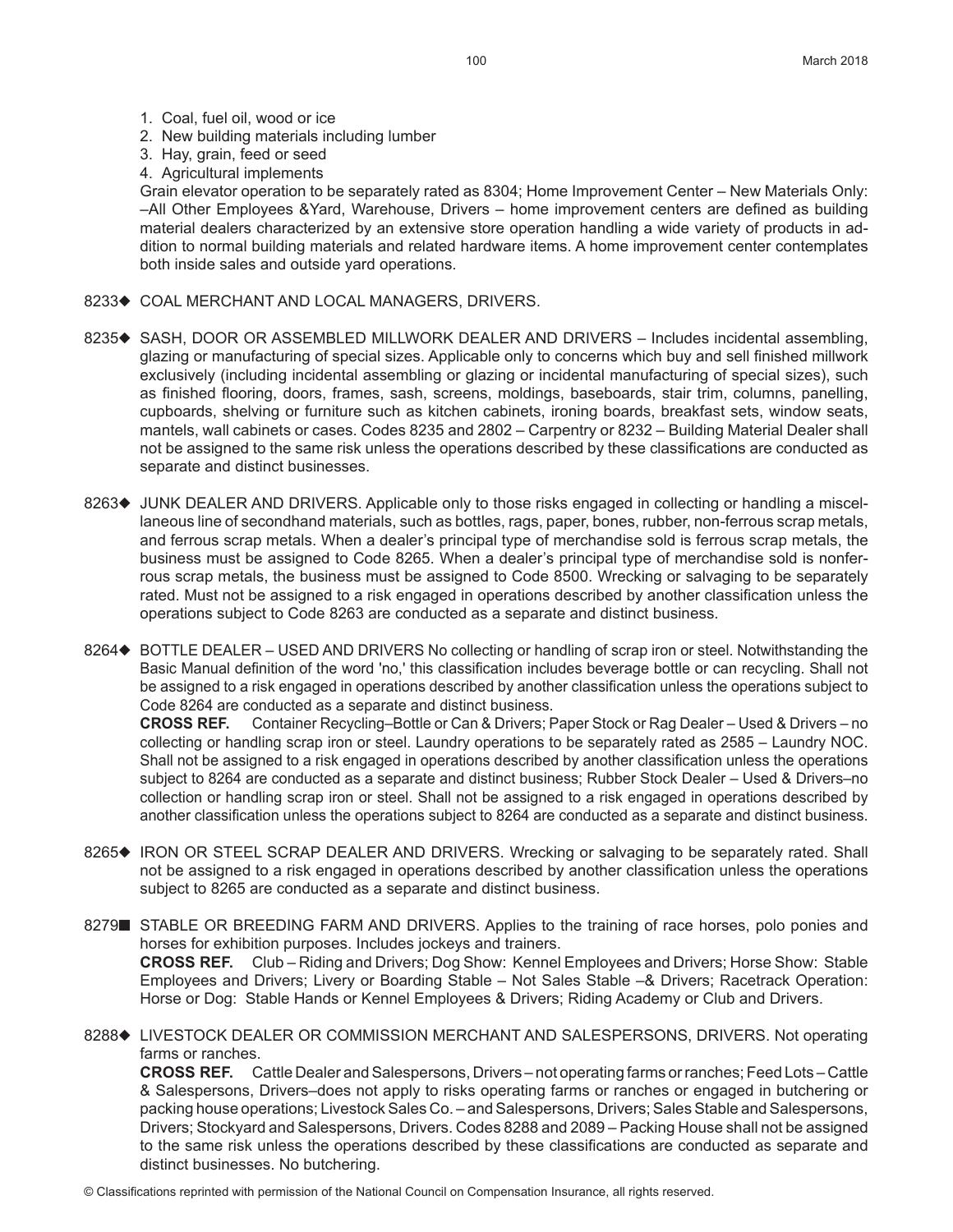- 8291 STORAGE WAREHOUSE COLD **CROSS REF.** Warehousing – Cold Storage.
- 8292 STORAGE WAREHOUSE NOC. Applies to general merchandise. Drivers to be separately rated as Codes 7219 – Trucking.

**CROSS REF.** Warehousing NOC – this cross reference has the same footnote as Storage Warehouse NOC.

- 8293 STORAGE WAREHOUSE FURNITURE AND DRIVERS Includes packing or handling household goods away from insured's premises. **CROSS REF.** Warehousing – Furniture and Drivers – this cross reference has the same footnote as Storage Warehouse Furniture and Drivers; Furniture Moving and Storage, Drivers.
- 8304 GRAIN ELEVATOR OPERATION AND LOCAL MANAGERS, DRIVERS.
- 8350 $\blacklozenge$  GASOLINE DEALER AND DRIVERS. Retail gasoline stations to be separately rated as 8381 or 8380 Automobile Service or Repair Center.

**CROSS REF.** Gas Dealer – L.P.G. and Drivers – applies to all operations including store employees; installation, servicing or repair of customers' equipment or appliances. Distribution by gas mains or piping from central tanks to be separately rated as 7502 – Gas Distributing; Oil Dealer and Drivers – operation of retail gasoline stations to be separately rated as 8381 – Gasoline Station – Retail – Self Service or 8380 Automobile Service or Repair Center; Oiling of Roads & Drivers: Solvent Dealers–Bulk & Drivers.

8380 AUTOMOBILE SERVICE OR REPAIR CENTER & DRIVERS

**Note:** Includes parts department employees. Automobile salespersons to be separately rated as 8748. Codes 8380 and 8392 – Automobile Storage Garage shall not be assigned to the same risk unless the operations described by these classifications are conducted as separate and distinct businesses.

**CROSS REF.** Air-Conditioning Systems: Automobile –Installation, Service or Repair & Drivers ; Automobile: Leasing Company – Long-Term: All Other Employees & Drivers.

#### **CROSS REF.** Automobile Car Wash & Drivers

**Note:** Includes incidental greasing, polishing and servicing. Codes 8380 and 8392 – Automobile Storage Garage shall not be assigned to the same risk unless the operations described by these classifications are conducted as separate and distinct businesses.

**CROSS REF.** Automobile: Leasing Company – long-term: All Other Employees & Drivers

**Note:** All of the following cross-references except Automobile Sales or Service Agency have the same footnote reference to Codes 8380 and 8392 as Automobile Service or Repair Center & Drivers above. **CROSS REF.** Automobile Sales or Service Agency & Parts Department Employees, Drivers

**Note:** Automobile salespersons to be separately rated as Code 8748.

**CROSS REF.** Gasoline Station Noc – Retail & Drivers

**Note:** Includes retail diesel stations and gasoline stations providing full services such as, but not limited to, pumping gasoline, checking fluid levels, attended car washing service, automobile maintenance or repair, or towing services. Codes 8380 and 8392 – Automobile Storage Garage shall not be assigned to the same risk unless the operations described by these classifications are conducted as separate and distinct businesses. **CROSS REF.** Mobile, Manufactured, Modular, or Prefabricated Home Dealers – all other Employees and Drivers

**Note:** Setup or installation work of mobile, manufactured, modular, or prefabricated homes must be separately rated to Code 2799.

**CROSS REF.** Rubber Tire Dealer & Drivers

**Note:** Includes repairing, vulcanizing, the adjustment of tires to vehicles away from the premises of insured. **CROSS REF.** Storage Battery Service Station & Drivers

8381<sup>+</sup> GASOLINE STATION – SELF-SERVICE ONLY – RETAIL. Applies to each retail gasoline station where the insured does not pump gasoline or provide any automobile maintenance, repair, or towing services; and receipts from gasoline sales equal 90% or more of total receipts (total receipts exclude receipts from sales of lottery tickets). Gasoline stations that provide both full-service and self-service operations shall be assigned to code 8380. Codes 8381 and 8380 – Gasoline Station NOC, Automobile Service or Repair Center or 8392 – Automobile Storage Garage shall not be assigned to the same risk unless the operations described by these classifications are conducted as separate and distinct businesses.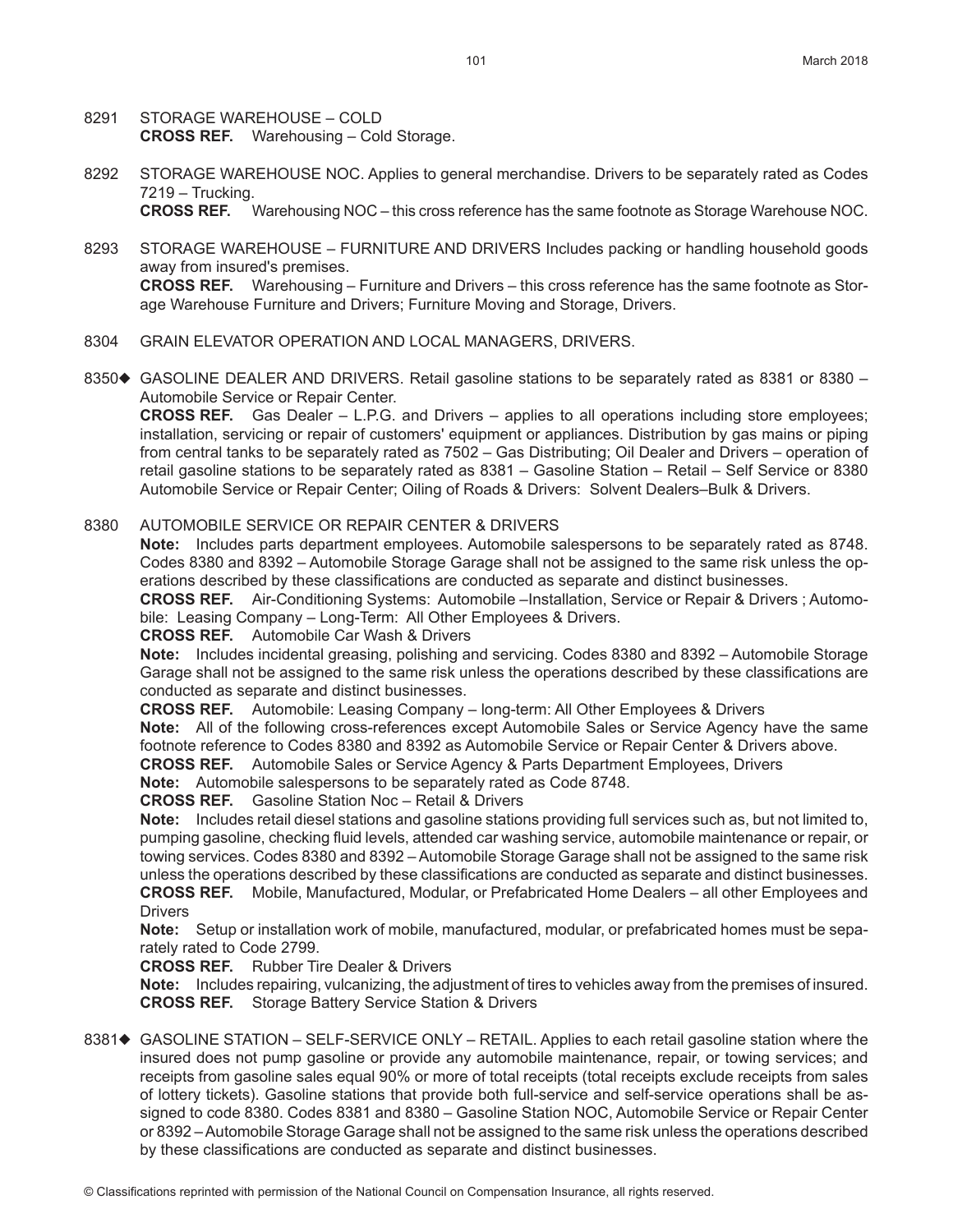#### 8385 BUS CO. – GARAGE EMPLOYEES

**CROSS REF.** Ambulance Service Companies: Garage Employees; Automobile Rental Co. – Garage Employees – includes employees who check or change fluids, batteries, tires and clean or otherwise service automobile or garage equipment; Limousine Co. – Garage Employees; Taxicab Co. – Garage Employees; Railroad Operation – Street – Yard Employees; Truck: Rental: Garage Employees.

- 8392 AUTOMOBILE STORAGE GARAGE, PARKING LOT OR PARKING STATION, VALET SERVICE, CASHIERS OR COUNTER PERSONNEL AND DRIVERS
- 8393 AUTOMOBILE BODY REPAIR Applies to the repair of metal, fiberglass and plastic automobile bodies and includes upholstering and painting. Codes 8393 and 3822 and 3824 – Automobile Body Manufacturing and 3808 – Automobile Manufacturing and 8380 – Automobile Service or Repair Center and Drivers shall not be assigned to the same risk unless the operations described by these classifications are conducted as separate and distinct businesses.
- 8500 $\blacklozenge$  METAL SCRAP DEALER AND DRIVERS Includes the collection and reduction of nonferrous scrap metals. Must not be assigned to a risk engaged in operations described by another classification unless the operations subject to Code 8500 are conducted as a separate and distinct business.
- 8601 ARCHITECTURAL OR ENGINEERING FIRM INCLUDING SALESPERSONS & DRIVERS Does not apply when engaged in actual construction. Shall not be assigned to a risk engaged in operations described by another classification unless the operations subject to Code 8601 are conducted as a separate and distinct business. **Note:** Does not apply when performing actual construction. Code 8601 is applicable to insureds engaged in the architectural or engineering profession as a separate and distinct business and not in support of an entity's principal business. Architectural and engineering personnel in support of an entity's principal business, including but not limited to vehicle manufacturers, chemical manufacturers, or power and light companies, must be separately rated to the governing classification of that business. Drafting performed by architects and engineers, licensed or unlicensed, is considered incidental to the overall job function when performed in conjunction with other duties outside the office. Division of payroll between Code 8601 and 8603 is not permitted. Refer to Code 8603 for those employees solely performing drafting and clerical work confined to an office setting. Code 8601 is differentiated from Code 4511 because Code 8601 includes operations beyond the collection or testing of samples and the preparation of a report.
- 8602 SURVEYORS, TIMBER CRUISERS, OIL OR GAS GEOLOGISTS OR SCOUTS, & DRIVERS **Note:** Operations must be conducted as a separate and distinct business and not in support of an entity's principal business. If the operation is in support of an entity's principal business, such as schools, timber, chemical, power or light, and oil and gas companies, the operation must be separately rated to the principal business. Archeological contractors who survey or evaluate sites are also contemplated by Code 8602.
- 8603 ARCHITECTURAL OR ENGINEERING FIRM CLERICAL **Note:** Drafting performed by personnel of these firms confined to an office setting are classified to Code 8603. Refer to Code 8601 when drafting is performed by architects and engineers, licensed or unlicensed, in conjunction with other duties outside the office. Division of payroll between Code 8601 and 8603 is not permitted.
- 8606 GEOPHYSICAL EXPLORATION–SEISMIC ALL EMPLOYEES AND DRIVERS
- 8707 USL & HW IRON AND STRUCTURAL STEEL ERECTION MAINTENANCE, REPAIR OR PAINTING INCLUDING BRIDGE CONSTRUCTION MAINTENANCE OR REPAIR – INCLUDING ALL INCIDENTAL OPERATIONS.
- 8708 USL & HW STEVEDORING SUPERVISORS, SHIPPING LINE TALLY WORKERS, AND PORT EMPLOYEES – NO HANDLING OF MATERIALS, NO STEVEDORING, LOADING OR UNLOADING OF VESSELS.
- 8720 INSPECTION OF RISKS FOR INSURANCE OR VALUATION PURPOSES NOC **Note:** Includes boiler or elevator inspecting and, marine appraiser or surveyor. **CROSS REF.** Racetrack Operation: Horse or Dog: Racing Officials Other Than Starters or Their Assistants.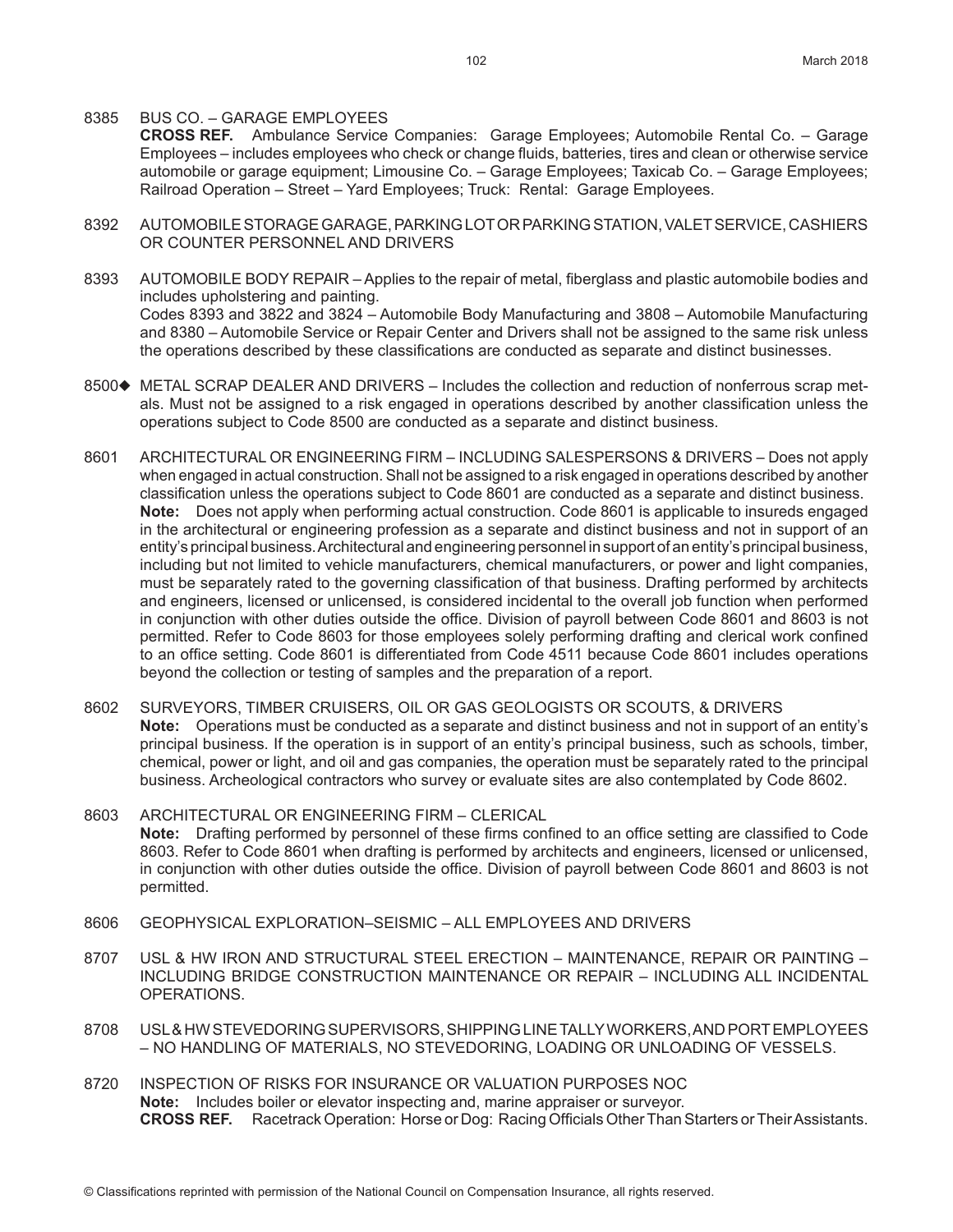#### 8721 REAL ESTATE APPRAISAL COMPANY – OUTSIDE EMPLOYEES **CROSS REF.** Real Estate Agency-Outside Employees

# 8723 INSURANCE COMPANIES – INCLUDING CLERICAL & SALESPERSONS Code 8723 applies to employees of insurance companies including clerical office employees, outside salespersons, and company premium auditors. Insurance companies include carriers or providers, both exclusive and independent agents, brokers, and ratemaking organizations. These businesses may provide coverage for individuals, businesses, or property in exchange for premium. These businesses may also bind coverage, sell policies or place coverage, develop rates, process claims, and collect data. Insurance inspectors, outside claims adjusters, examiners, appraisers, and detectives or investigators are separately assigned to Code 8720.

- 8725 INVENTORY COUNTERS TRAVELING INCLUDING SALESPERSONS & CLERICAL **Note:** Code 8725 is assigned to insureds conducting inventory counts for others. When conducting inventory counts of a company's own stock (store, warehouse, etc.), the governing code for the company must be applied.
- 8742 SALESPERSONS OR COLLECTORS OUTSIDE. Subject to the Rule 1-B-2 **CROSS REF.** Claim Adjuster or Special Agents – Insurance Co.; Banks and Trust Companies-Special Officers and Armed and Unarmed Attendants, Ushers, Door Attendants, Appraisers, Or Field Auditors; U.S.O. Operations: Travelers Aid Society.
- 8745◆ NEWS AGENT OR DISTRIBUTOR OF MAGAZINES OR OTHER PERIODICALS NOT RETAIL DEALER AND SALESPERSONS, DRIVERS.
- 8748 AUTOMOBILE SALESPERSON. Subject to the Standard Exception manual rule, except as respects delivery of automobiles.

**CROSS REF.** Automobile: Leasing Company–Long-Term: Salespersons; Mobile Home: Dealers: Salespersons; Truck: Leasing–Long-Term: Sales Employees–subject to the Standard Exception Manual Rule, except as respects delivery of automobiles.

- 8755 LABOR UNION ALL EMPLOYEES Includes business agents and organizers.
- 8799 MAILING OR ADDRESSING COMPANY OR LETTER SERVICE SHOP CLERICAL STAFF
- 8800 MAILING OR ADDRESSING CO OR LETTER SERVICE SHOP Shall not be assigned to a risk engaged in operations described by another classification unless the operations subject to 8800 are conducted as a separate and distinct business. **CROSS REF**. Letter Service Shop – has the same footnote as Mailing or Addressing Co. & Clerical.

8803 AUDITORS, ACCOUNTANT, OR COMPUTER SYSTEM DESIGNERS OR PROGRAMMER – TRAVELING Includes insurance company premium auditors. **Note:** Includes insurance company premium auditors, traveling computer system designers or programmers. Code 8803 is applicable to traveling clerical-type employees who augment the staff of risks that provide accounting, auditing, computer programming, or related clerical services for their clients. Employees assigned to Code 8803 perform clerical work when they arrive at a client's location, but because of the combined exposure of traveling and clerical work, Code 8803 is assigned to their payrolls in lieu of the available clerical classifications. Once at the location, their work must be of a clerical nature and be physically separated from the main operation of the site visited. Employees not meeting these criteria must be separately rated.

- 8810 CLERICAL OFFICE EMPLOYEES NOC Subject to the Standard Exception manual rule. **CROSS REF.** Computer System Designers or Programmers: Exclusively Office; Drafting Employees – subject to the Standard Exception manual rule; Public Library or Museum – Professional Employees and Clerical; Racetrack Operation: Horse or Dog: Pari-Mutuel Clerks, Cashiers, and Clerical Office Employees.
- 8820 ATTORNEY ALL EMPLOYEES AND CLERICAL, MESSENGERS, DRIVERS. Shall not be assigned to a risk engaged in operations described by another classification unless the operations subject to 8820 are conducted as a separate and distinct business. **CROSS REF.** Law Office – All Employees and Clerical, Messengers, Drivers. This cross reference has the same footnote as Attorney – All Employees and Clerical, Messengers, Drivers.
- © Classifications reprinted with permission of the National Council on Compensation Insurance, all rights reserved.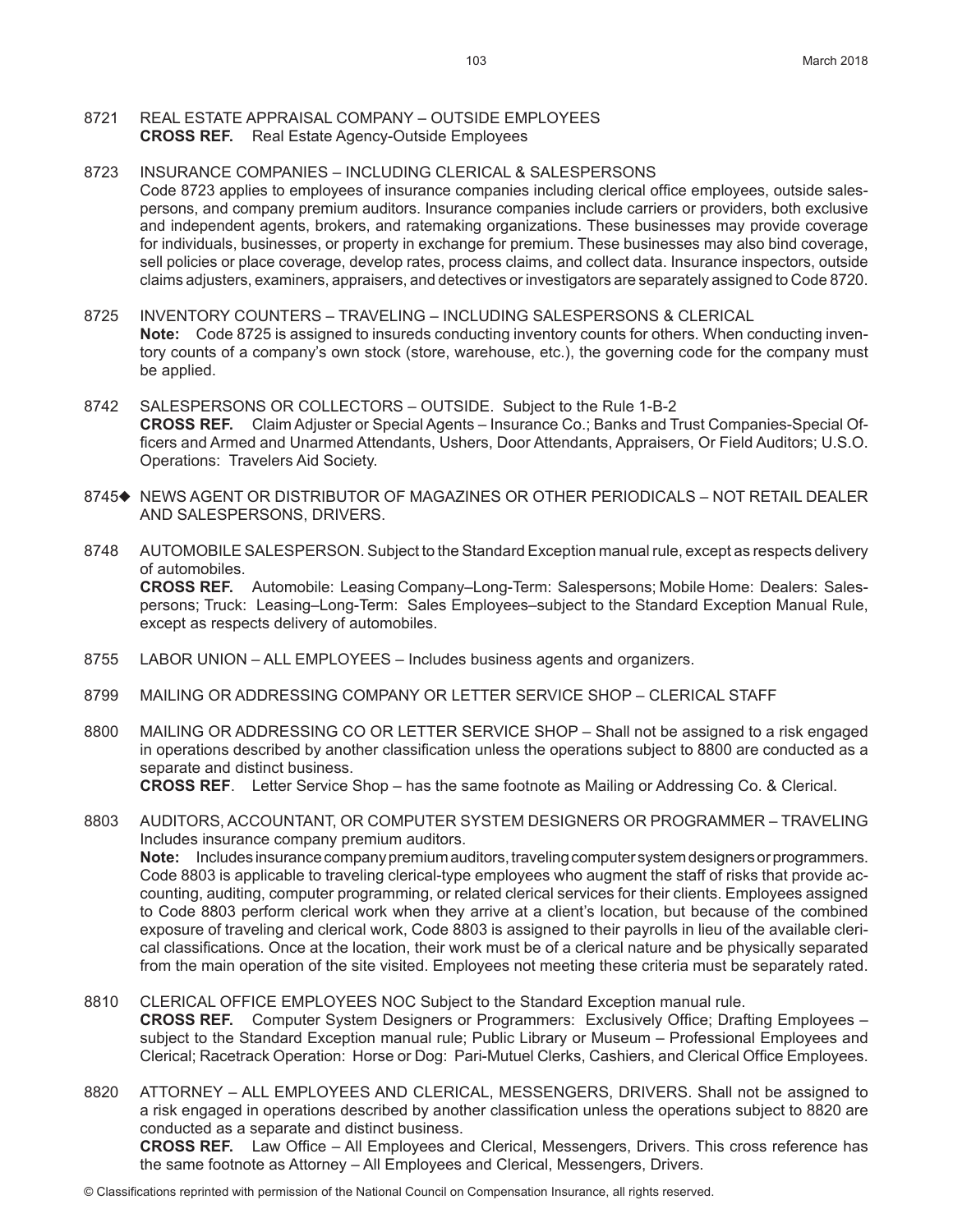- 8824 RETIREMENT LIVING CENTERS HEALTH CARE EMPLOYEES Applies to all employees providing medical, nursing or personal care to residents including, but not limited to, physicians, nurses, therapists, technicians, pharmacists, dietitians, aides and orderlies. Not applicable to nursing homes or hospitals. Separately classify food service employees and all other employees engaged in non-heath care activities.
- 8825 RETIREMENT LIVING CENTERS FOOD SERVICE EMPLOYEES Not applicable to independently operated restaurants. Separately classify health care employees to Code 8824 and all other employees to Code 8826.
- 8826 RETIREMENT LIVING CENTERS ALL OTHER EMPLOYEES, SALESPERSONS AND DRIVERS Separately classify all health care employees to Code 8824 and all food service employees to Code 8825.
- 8829 CONVALESCENT OR NURSING HOME ALL EMPLOYEES **CROSS REF.** Nursing Home – All Employees; Home for Aged – All Employees; Rest Home – All Employees.
- 8831 HOSPITAL VETERINARY AND DRIVERS **CROSS REF.** Artificial Insemination of Cattle: Professional Employees; Pet Grooming or Training & Drivers.
- 8832 PHYSICIAN AND CLERICAL Employees engaged in any type of service in or about premises, other than premises used for professional purposes, are to be separately rated. Does not apply where inpatient overnight care is provided.

Independent medical testing labs that analyze medical specimens are assigned to Code 4511. Testing labs that are not independent but part of a medical facility or physician's office must be classified to Code 8832. Physicians' offices that perform eye exams, treat eye diseases, and dispense eyewear are classified to Code 8832 when gross receipts from the sale of eyewear are 50% or less. Refer to Code 8013 when gross receipts from the sale of eyewear are more than 50%. Surface grinding of lenses to be separately rated as Code 4149. **CROSS REF**. Dentist & Clerical. Employees engaged in any type of service in or about premises, other than premises used for professional purposes, are to be separately rated.

- 8833 HOSPITAL PROFESSIONAL EMPLOYEES **CROSS REF.** Asylum – Professional Employees; Sanitarium – Professional Employees.
- 8835 PUBLIC AND TRAVELING HEALTHCARE ALL EMPLOYEES **CROSS REF.** Homemaker Service – Physical Assistance **Note:** Applies to businesses or individuals providing homemaker and companion services, while physically assisting convalescents, aged, acutely or chronically ill or disabled persons in the activities of daily living.
- 8842 PHRASEOLOGY GROUP HOMES ALL EMPLOYEES & SALESPERSONS, DRIVERS **Note:** Includes group homes, group foster homes, halfway houses that provide rehabilitation services, shelters, and independent supportive living homes for mentally, physically or emotionally challenged individuals. Juvenile detention centers, "boot camps," and halfway houses for convicts are to be separately rated to Code 7720. Detoxification, treatment, and rehabilitation of alcoholics or narcotic addicts are separately rated to the appropriate hospital classification codes. Refer to Code 8864 for social service organizations.
- 8855 BANKS AND TRUST COMPANIES ALL EMPLOYEES, SALESPERSONS, DRIVERS & CLERICAL Applies to financial institutions that receive, lend, exchange, and safeguard money. Services include savings and checking accounts, certificates of deposit, and mortgages. Includes, but not limited to, bank managers, tellers, loan officers, security personnel, armed and unarmed attendants, ushers, door attendants, and maintenance personnel. In addition, this code is used for Internet banks.
- 8856 CHECK CASHING ESTABLISHMENTS ALL EMPLOYEES, SALESPERSONS, DRIVERS & CLERICAL Applies to risks that charge a fee for check cashing, money orders, wire transfers, payday loans, title loans, and similar services. The fees derived from these financial services must be greater than or equal to 75% of gross receipts, per location, in order to qualify for Code 8856. Risks that take possession and sell merchandise generating more than 25% of gross receipts are separately rated. Code 8856 also includes Bureau of Motor Vehicles (BMV) License Bureaus.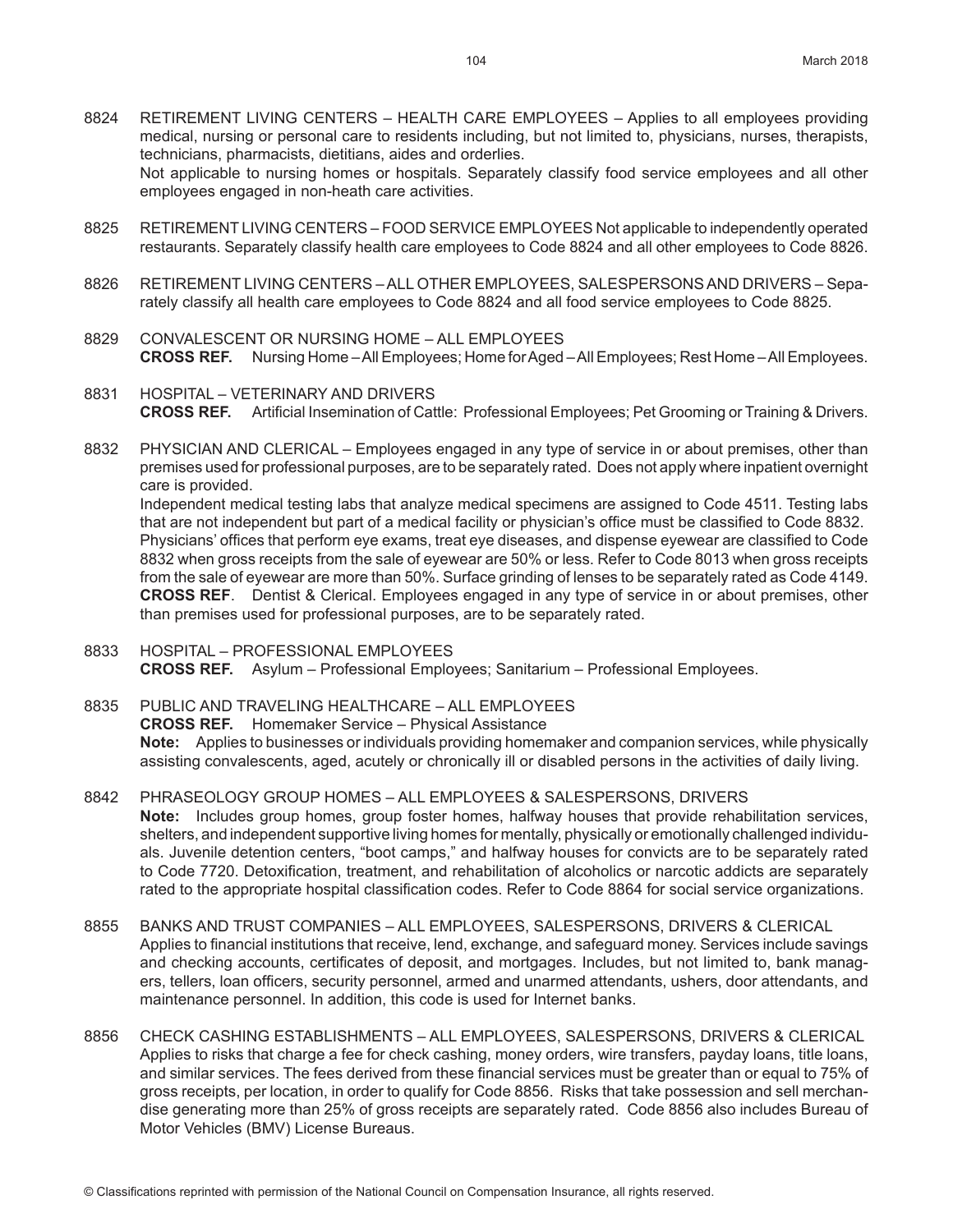- 8864 PHRASEOLOGY SOCIAL SERVICES ORGANIZATION ALL EMPLOYEES & SALESPERSONS, DRIVERS **Note:** Applicable to institutions that provide social services to mentally, physically or emotionally challenged persons. Social service organizations may offer these individuals sleeping accommodations, meals, on-site counseling or client assessments, education, training, and employment and offer limited medical services such as first aid. Includes employees who may, among other services, counsel, advise, guide, direct, or instruct clients. Refer to Code 8842 for group homes, group foster homes, halfway houses that provide rehabilitation services, shelters, and independent supportive living homes for mentally, physically or emotionally challenged individuals. Refer to Code 7720 for juvenile detention centers, "boot camps," and halfway houses for convicts. Detoxification, treatment, and rehabilitation of alcoholics or narcotic addicts are separately rated to the appropriate hospital classification codes. Separately rate business ventures operated by social service organizations.
- 8868 COLLEGE PROFESSIONAL EMPLOYEES AND CLERICAL **CROSS REF.** School – Professional Employees and Clerical; Religious Organization – Professional Employees and Clerical – includes clergy, assistants, organists and choir members.
- 8869 CHILD CARE CENTER ALL EMPLOYEES INCLUDING CLERICAL, SALESPERSONS & DRIVERS. **Note:** This classification includes centers serving both pre-school and school-age children. Code 8869 is not applicable to traditional schools providing before and after-care programs for school age children. Orphanages or child care medical providers to be separately rated. **CROSS REF.** Child Day Camp – All Employees Including Clerical, Salespersons and Drivers – this crossreference has the same footnote as Child Care Center.
- 8871 CLERICAL TELECOMMUTER EMPLOYEES
- 8901 TELEPHONE OR TELEGRAPH CO. OFFICE OR EXCHANGE EMPLOYEES AND CLERICAL
- 8989 DOMESTIC WORKERS RESIDENCES. Applies to full or part-time domestic workers employed inside or outside a private residence and includes private chauffeurs.
- 9012 BUILDING OPERATION BY OWNER, LESSEE, OR REAL ESTATE MANAGEMENT FIRM: PROFESSIONAL EMPLOYEES, PROPERTY MANAGERS AND LEASING AGENTS & CLERICAL, SALESPERSONS. The professional employments included are property managers, leasing agents, model home hosts, clerical staff and outside salespersons; no actual maintenance performed. Not applicable to an owner or lessee of a building who occupies the entire or principal portion of the premises for manufacturing or mercantile purposes or to a business described by a Standard Exception classification. Shall not be assigned to an employee engaged in operations described by another classification.

**CROSS REF.** Condominiums or Cooperatives: Professional Employees, Property Managers and Leasing Agents & Clerical Salespersons–this cross-reference has the same footnote as Building Operation above.

- 9014 JANITORIAL SERVICES BY CONTRACTORS NO WINDOW CLEANING ABOVE GROUND LEVEL & DRIVERS – Includes window cleaning. Painting, maintenance or repair at any location where such contractor does not also perform janitorial services to be separately rated. **CROSS REF.** Chimney: Cleaning–Residential–applies to the cleaning of chimneys by the vacuum suction method; Exterminator – includes termite control . Carpentry repair or use of poison gases to be separately rated; Furnace Cleaning–Vacuum Suction Method.
- 9015 BUILDINGS OPERATION BY OWNER OR LESSEE OR REAL ESTATE MANAGEMENT FIRM: ALL OTHER EMPLOYEES. Not applicable to an owner or lessee of a building who occupies the entire or major portion of the premises for manufacturing or mercantile purposes. Maintenance or repair work at any location where such owner or lessee does not also perform janitorial services, operation or maintenance of amusement devices to be separately rated.

**CROSS REF.** Bathhouse–Beach; Camp Operation NOC; Mobile Home: Windstorm Tie-Down Installation: By Mobile Home Park Operator; Recreational Vehicle Campgrounds or Parks; Swimming Pool; Public–Operation; Trailer Parks or Trailer Camps.

9016 AMUSEMENT PARK OR EXHIBITION OPERATION AND DRIVERS Applies to the operation by owners or lessees and includes musicians and box office employees. Operation or maintenance of amusement devices to be separately rated.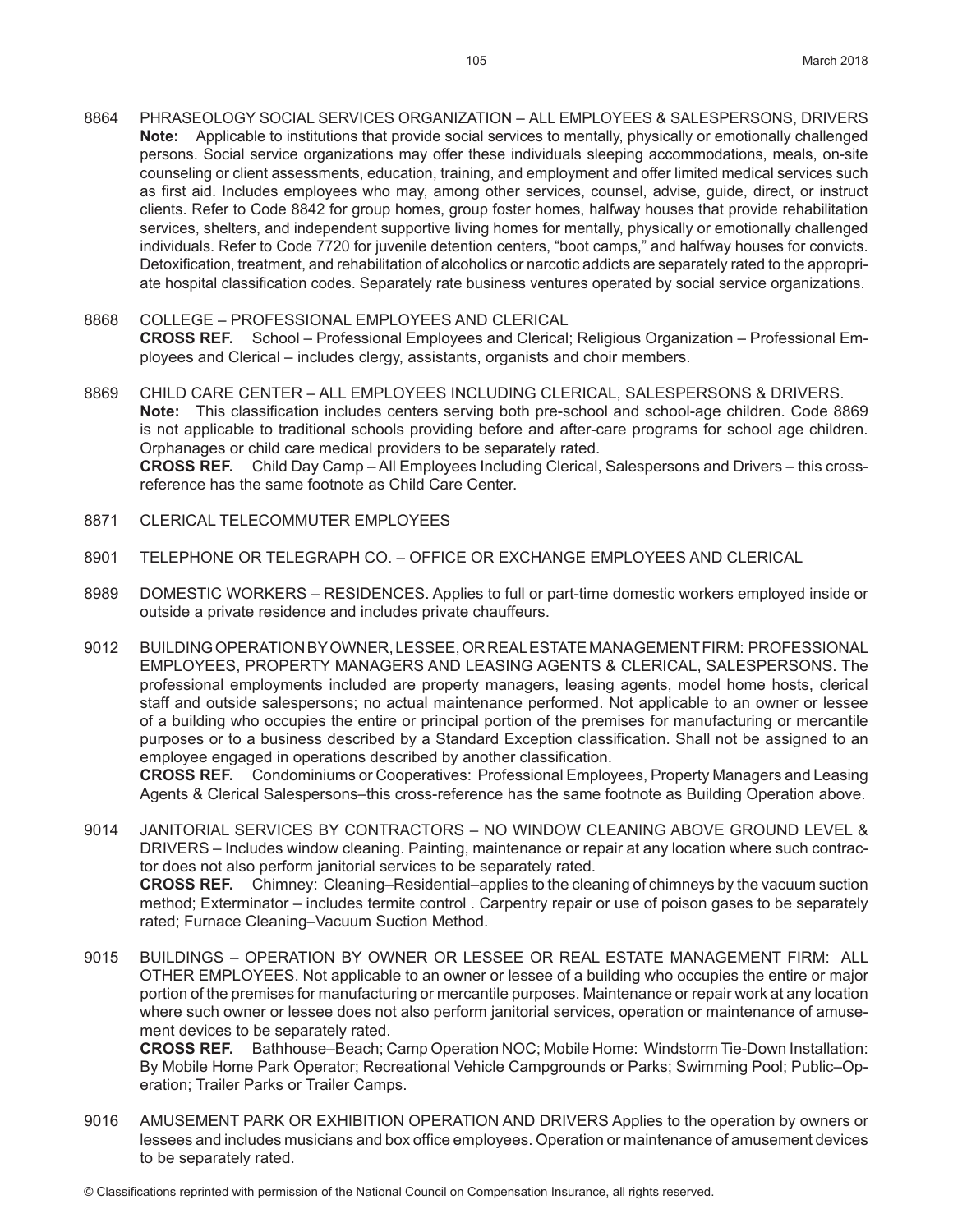This classification does not apply to amusements, exhibitions or other operations separately classified in this manual (such as bathhouses, billiard halls, boat livery, bowling lanes, dance halls, garages, restaurants, retail stores, theaters) whether operated by the owner or lessee of the exhibition or amusement park or through independent concession.

**CROSS REF.** Caves or Caverns–Operation for Exhibition Purposes–includes guides, ticket sellers, gate attendants, maintenance employees & drivers; Dog Show: Operation by Owner or Lessee and Drivers – includes musicians and box office employees. Operation or maintenance of amusement devices to be separately rated as 9180–Amusement Device Operation NOC; Horse Show–Operation by Owner or Lessee and Drivers–this cross reference has the same footnote as Dog Show: Operation and Drivers; Ice-Skating Rink Operation & Drivers –applies to the operation of ice-skating rinks by owners or lessees and includes musicians and box office employees. Operation or maintenance of amusement devices to be separately rated as 9180–Amusement Device Operation NOC; Racetrack Operation: Horse or Dog: All Other Employees Including Starters and Their Assistants, Drivers.

- 9019 BRIDGE OR VEHICULAR TUNNEL OPERATION AND DRIVERS Includes all employees on approaches. Structural alterations or repairs, or the painting of the bridge structure to be separately rated.
- 9033 HOUSING AUTHORITY AND CLERICAL, SALESPERSONS, DRIVERS. Applies to all employees of housing authorities operating completed public housing projects. New construction and major alteration work to be separately rated.
- 9040 HOSPITAL ALL OTHER EMPLOYEES **CROSS REF.** Asylum – All Other Employees; Sanitarium All Other Employees
- 9044 CASINO GAMBLING HOTEL ALL EMPLOYEES & CLERICAL, SALESPERSONS, DRIVERS. Includes bingo operations and incidental bar, restaurant, and retail store operations in conjunction with hotel or motel operations. Casino or bingo operations without hotel or motel operations to be separately rated as Code 9062.
- 9052 HOTEL ALL OTHER EMPLOYEES AND SALESPERSONS, DRIVERS **CROSS REF.** Commissary Work: Restaurant Employees – All Other Employees and Salespersons, Drivers; Motel, Motor Court, Tourist Court or Cabin – All Other Employees and Salespersons, Drivers; Rooming Houses or Boarding Houses & Salespersons, Drivers.
- 9058 HOTEL RESTAURANT EMPLOYEES **CROSS REF.** Commissary Work – Restaurant Employees; Motel, Motor Court, Tourist Court or Cabin – Restaurant Employees
- 9060 CLUB COUNTRY, GOLF, FISHING OR YACHT, AND CLERICAL
- 9061 CLUB NOC & CLERICAL **CROSS REF.** Fraternity or Sorority Houses & Clerical.
- 9062 CASINO GAMBLING ALL EMPLOYEES & CLERICAL, SALESPERSONS, DRIVERS. Includes bingo operations and incidental bar, restaurant, and retail store operations. Casino or bingo operations in conjunction with hotel or motel operations to be separately rated as Code 9044.
- 9063 YMCA, YWCA, YMHA OR YWHA, INSTITUTION ALL EMPLOYEES & CLERICAL Includes teachers and instructors. Camp operation to be separately rated as 9015 – Camp Operation NOC. This classification is applicable to amateur, youth, or recreational sports in which the athletes are generally not paid. It is assigned to coaches, managers, trainers, equipment managers, and sports officials. For professional and semiprofessional sports, refer to Code 9178 or Code 9179. **CROSS REF.** Exercise or Health Institute and Clerical; Health Spa or Steam Bath NOC & Clerical; U.S.O

Operations: Permanent Location–mobile units to be separately rated to the classification(s) applicable to their operations.

9082 RESTAURANT NOC. Includes musicians and entertainers. Restaurants operated by a hotel or motel to be separately rated as Code 9058. Shall not be assigned to a risk engaged in operations described by another classification unless the operations subject to Code 9082 are conducted as a separate and distinct business.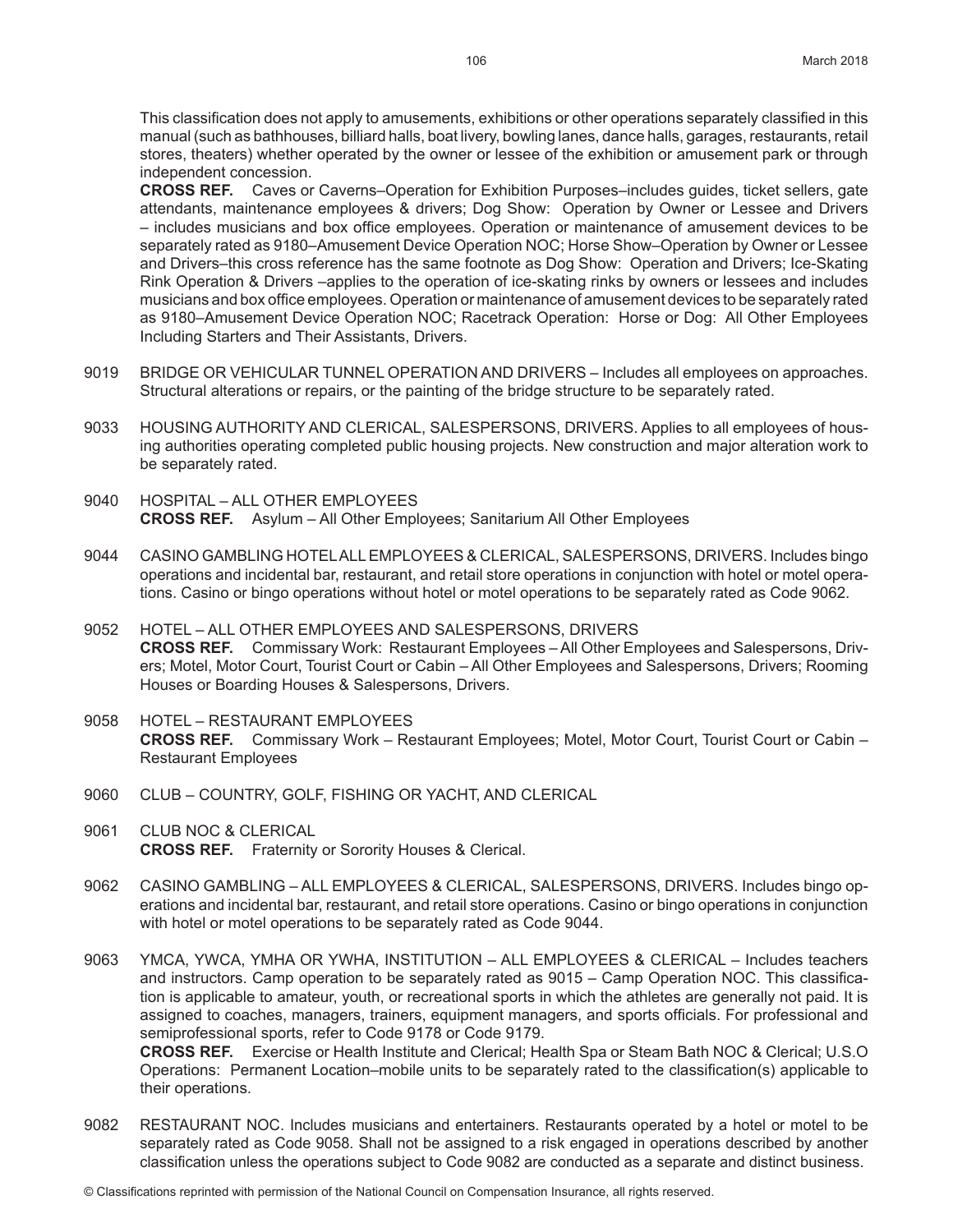9083 RESTAURANT – RESTAURANT – FAST FOOD.

**Note:** Assigned to risks that prepare and serve food and beverages for on or off premises consumption. Shall not be assigned to a risk that employs wait staff. Includes musicians and entertainers. Restaurants operated by a hotel or motel to be separately rated as Code 9058. Shall not be assigned to a risk engaged in operations described by another classification unless the operations subject to Code 9083 are conducted as a separate and distinct business.

**CROSS REF.** Doughnut Shop Retail –

**Note:** Applies to shops engaged in the preparation and sale of doughnuts, coffee, or other items for consumption on or away form the premises. If the shop does not qualify as Code 9083– Restaurant: Fast Food, classify as Code 9082 – Restaurant NOC.

- 9084 BAR, DISCOTHEQUE, LOUNGE, NIGHT CLUB OR TAVERN. Applicable to risks whose principal receipts are derived from the sale of alcoholic beverages such as beer, liquor or wine. Includes musicians and entertainers. Shall not be assigned to a risk engaged in operations described by another classification unless the operations subject to Code 9084 are conducted as a separate and distinct business.
- 9088 ROCKET OR MISSILE TESTING OR LAUNCHING AND DRIVERS
- 9089 BILLIARD HALL. No bowling lanes. Shall not be assigned to a risk engaged in operations described by another classification unless the operations subject to 9089 are conducted as a separate and distinct business.
- 9093 BOWLING LANE. Includes bowling lanes with billiard halls. **CROSS REF.** Roller-Skating Rink Operation–ice-skating rink operation is assigned to Code 9016, and includes musicians and box office employees.
- 9101 COLLEGE ALL OTHER EMPLOYEES **CROSS REF.** Religious Organization – All Other Employees; School – All Other Employees; Public Library or Museum – All Other employees.

9102 PARK NOC – ALL EMPLOYEES AND DRIVERS – Operation care and maintenance of amusement devices to be separately rated as 9180 – Amusement Device Operation. **CROSS REF.** Lawn Maintenance – Commercial or Domestic and Drivers – includes grass cutting, weed control and lawn spraying. Code 9102 also applies to tree pruning if the pruning is performed from the ground. The use of walls, ladders, roofs, scaffolds, hoisting equipment, etc., is not considered as working from the ground. Refer to Code 0106 when the contract involves pruning from the ground and above the ground. Code 9102 and Code 0042-Landscape Gardening and Drivers may be assigned to the same risk.

- 9154 THEATER NOC ALL OTHER EMPLOYEES Includes managers, stagehands, box office employees, ushers or motion picture operators. **CROSS REF.** Theater Drive-In – All Employees.
- 9156 THEATER NOC PLAYERS, ENTERTAINERS OR MUSICIANS
- 9170 JANITORIAL SERVICES BY CONTRACTORS INCLUDES WINDOW CLEANING ABOVE GROUND LEVEL & DRIVERS
- 9178 ATHLETIC SPORTS OR PARK: NON-CONTACT SPORTS Applies to players and umpires and includes all players on the salary list of the insured, whether regularly played or not. Non-contact sports include baseball and basketball.
- 9179 ATHLETIC SPORTS OR PARK: CONTACT SPORTS. Applies to players and umpires and includes all players on salary list of insured, whether regularly played or not. Contact sports include football, hockey and roller derbies.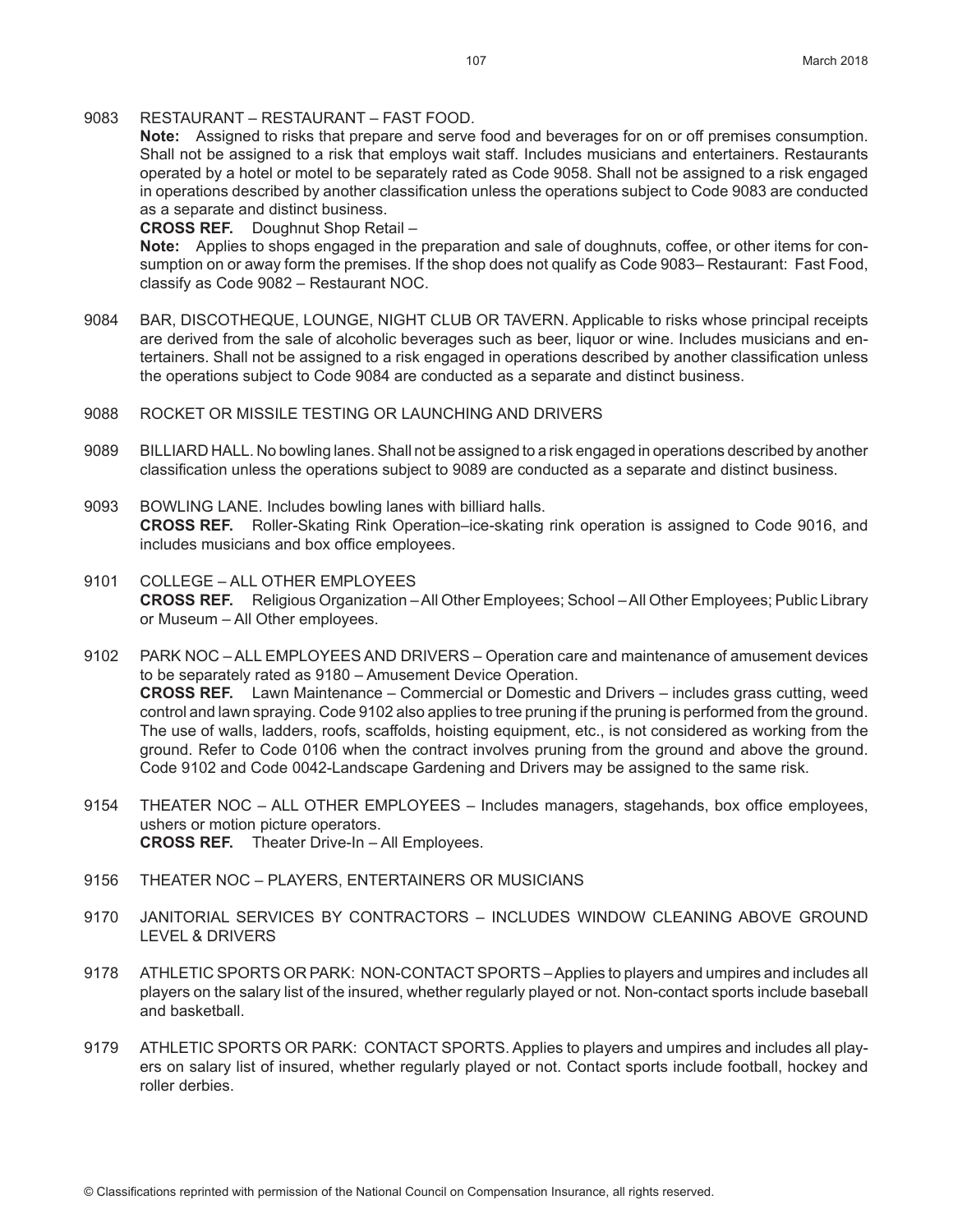9180 AMUSEMENT DEVICE OPERATION NOC – NOT TRAVELING – AND DRIVERS. Includes ticket sellers or collectors and applies to the operation and maintenance of merry-go-rounds, swings, roller coasters and similar amusement devices not otherwise classified. This classification does not apply to amusements, exhibitions or other operations separately classified in this manual (such as bath houses, billiard halls, boat livery, bowling lanes, garages, restaurants, retail stores, theaters) whether operated by the owner or lessee of the exhibition or amusement park or through independent concession.

**CROSS REF.** Club-Shooting and Drivers; Shooting Gallery and Drivers; Fireworks Exhibition and Drivers

- 9182 ATHLETIC SPORTS OR PARK OPERATION AND DRIVERS. Applies to all employees other than players and umpires.
- 9186 CARNIVAL, CIRCUS OR AMUSEMENT DEVICE OPERATOR TRAVELING ALL EMPLOYEES AND DRIVERS.
- 9220 CEMETERY OPERATIONS AND DRIVERS
- 9402 STREET CLEANING AND DRIVERS **CROSS REF.** Sewer Cleaning and Drivers; Snow Removal: Clearing Snow from Streets or Roads & Drivers.
- 9403 GARBAGE, ASHES OR REFUSE COLLECTION AND DRIVERS. Reduction, rendering or fertilizer plants to be separately rated.
- 9501 PAINTING: SHOP ONLY & DRIVERS. Shall not be assigned to a risk engaged in operations described by another classification unless the operations subject to 9501 are conducted as a separate and distinct business.

**CROSS REF.** Sign Manufacturing: Painting or Using Power Machinery & Drivers; Sign Manufacturing: Plastic or Vinyl Computer-Generated Letters or Graphics: Painting or Using Power Machinery – includes designing and cutting letters or graphics and mounting on pre-manufactured surfaces of fabric, metal, plastic, or wood and the cutting, forming or molding of mounting services. Codes 4299 and 9501 shall not be assigned to the same risk unless the operations described by these classifications are conducted as separate and distinct businesses. Sign installation, maintenance, repair, removal, or replacement away from shop to be separately rated as Code 9521 or Code 9554; Sign Manufacturing: Wood – Painting, Spraying, Sandblasting With or Without Power Machinery – Codes 2812, 2881 and 9501 shall not be assigned to the same risk unless the operations described by these classifications are conducted as separate and distinct businesses. Sign installation, maintenance, repair, removal or replacement away from shop to be separately rated as Code 9521, 9554, 9501, or 5474 .

9505 PAINTING – AUTOMOBILE OR CARRIAGE BODIES – Code 9505 and 3808 – Automobile Manufacturing shall not be assigned to the same risk unless the operations described by these classifications are conducted as separate and distinct businesses.

**CROSS REF.** Automobile, Bus, Truck or Trailer Body Manufacturing – Painting

- 9516 ELECTRONIC EQUIPMENT INSTALLATION, SERVICE OR REPAIR SHOP AND OUTSIDE & DRIVERS. **Note:** Electronic equipment can be installed in homes, automobiles, and boats. Electrical wiring or tower erection to be separately rated. Applies to the installation, service or repair of electronic equipment by retail store employees. Store operations to be separately rated. Refer to Code 9519 for the installation, service and repair of household and commercial appliances. The installation of visual and sound equipment for stadiums and theaters is assigned to Code 9154. Refer to Code 5191 for the installation, service or repair of office machine equipment. Refer to Code 7600 for insured under contract with a telecommunications company.
- 9519 HOUSEHOLD AND COMMERCIAL APPLIANCES ELECTRICAL INSTALLATION, SERVICE OR REPAIR & DRIVERS.

**Note:** Includes shop or outside employees and incidental parts department employees. Electrical wiring to be separately rated as Code 5190. Electronic equipment installation, service, or repair to be separately classified to Code 9516.